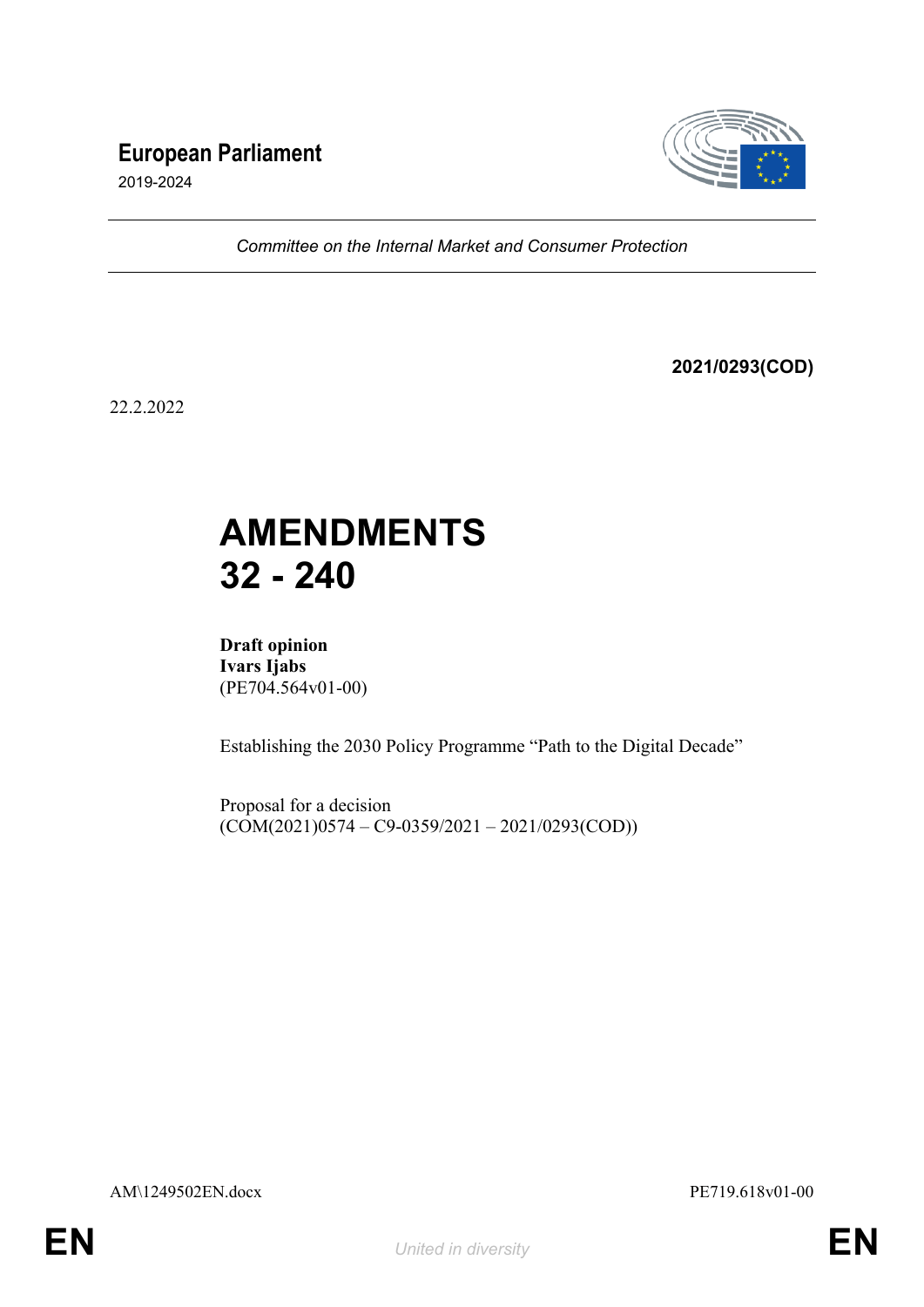AM\_Com\_LegOpinion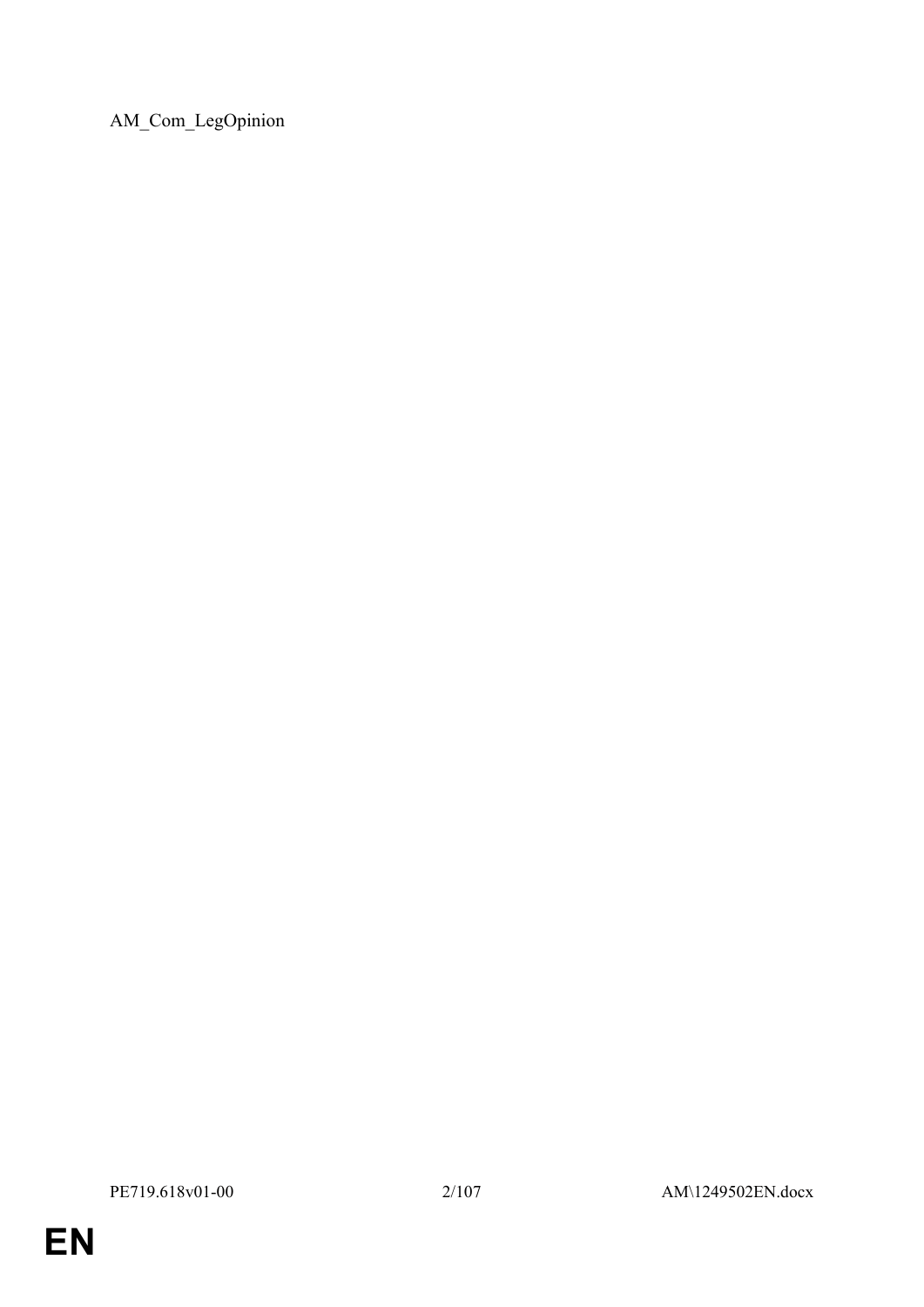### **Amendment 32 Maria Grapini, Adriana Maldonado López, Christel Schaldemose**

#### **Proposal for a decision Recital 1**

#### *Text proposed by the Commission Amendment*

(1) In its Communication "2030 Digital Compass: the European way for the Digital Decade" of 9 March 2021<sup>31</sup> ("Digital Compass Communication") the Commission laid out its vision for 2030 to empower citizens and businesses through the digital transition. The Union way for the digital transformation of economy and society should encompass digital sovereignty, inclusion, *equality*, sustainability, resilience, security, improving quality of life, respect of citizens' rights and aspirations and should contribute to a dynamic, resource efficient, and fair economy and society in the Union.

(1) In its Communication "2030 Digital Compass: the European way for the Digital Decade" of 9 March 2021<sup>31</sup> ("Digital Compass Communication") the Commission laid out its vision for 2030 to empower citizens and businesses through the digital transition. The Union way for the digital transformation of economy and society should encompass digital sovereignty, inclusion, *equal opportunities regardless of religion or gender*, sustainability, resilience, security, improving quality of life, respect of citizens' rights and aspirations and should contribute to a dynamic, resource efficient, and fair economy and society in the Union *and a fully functional and accessible single market*.

Or. en

**Amendment 33 David Cormand, Alexandra Geese, Kim Van Sparrentak** on behalf of the Verts/ALE Group

 $\mathcal{L}_\text{max}$  and  $\mathcal{L}_\text{max}$  and  $\mathcal{L}_\text{max}$  and  $\mathcal{L}_\text{max}$ 

### **Proposal for a decision Recital 1**

*Text proposed by the Commission Amendment*

AM\1249502EN.docx 3/107 PE719.618v01-00

<sup>&</sup>lt;sup>31</sup> Communication from the Commission to the European Parliament, the Council, the European Economic and Social Committee and the Committee of the Regions "2030 Digital Compass: the European way for the Digital Decade" COM/2021/118 final/2.

<sup>31</sup> Communication from the Commission to the European Parliament, the Council, the European Economic and Social Committee and the Committee of the Regions "2030 Digital Compass: the European way for the Digital Decade" COM/2021/118 final/2.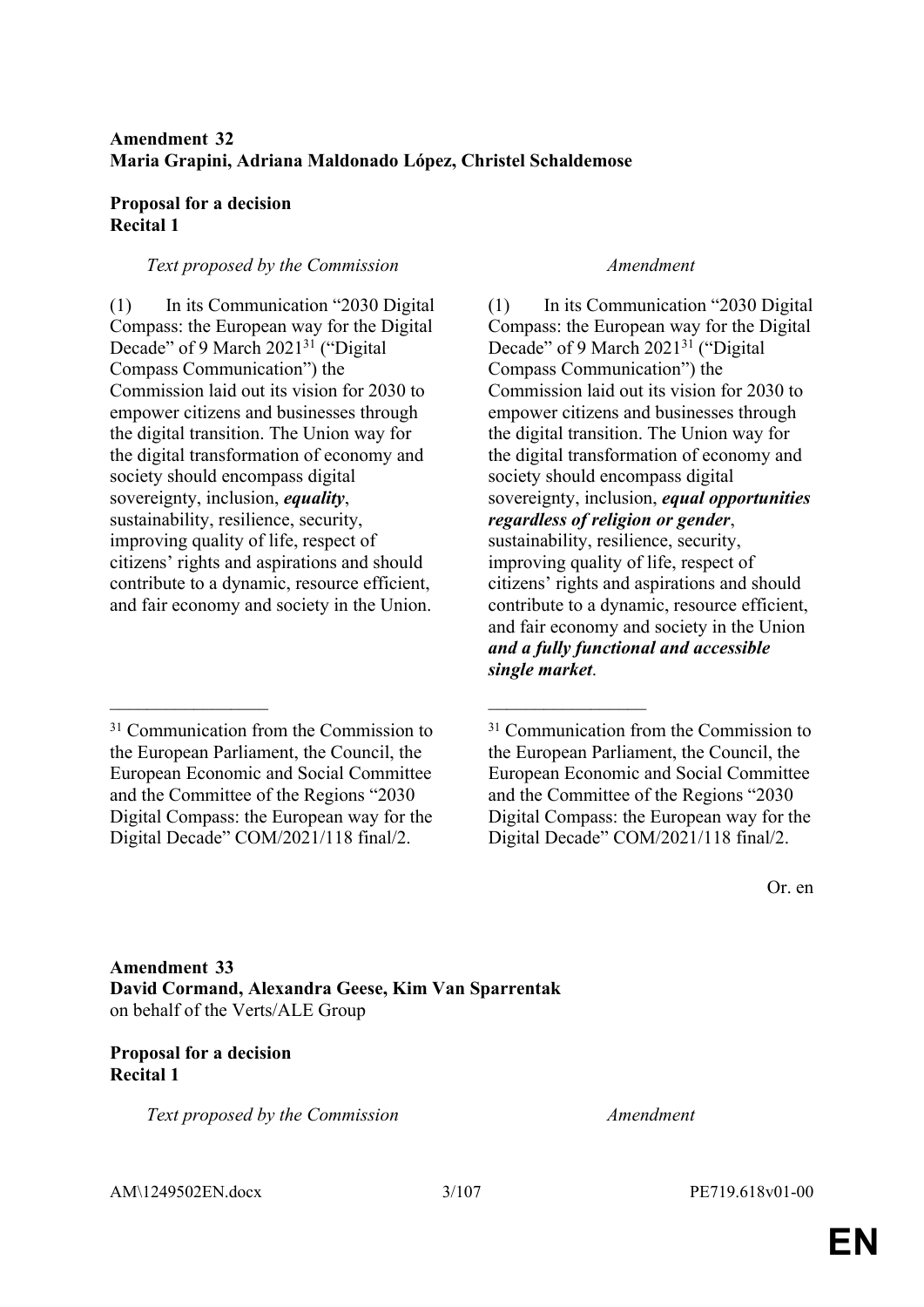(1) In its Communication "2030 Digital Compass: the European way for the Digital Decade" of 9 March 2021<sup>31</sup> ("Digital Compass Communication") the Commission laid out its vision for 2030 to empower citizens and businesses through the digital transition. The Union way for the digital transformation of economy and society should encompass digital sovereignty, inclusion, equality, sustainability, resilience, security, improving quality of life, respect of citizens' rights and aspirations and should contribute to a dynamic, resource efficient, and fair economy and society in the Union.

(1) In its Communication "2030 Digital Compass: the European way for the Digital Decade" of 9 March 2021<sup>31</sup> ("Digital Compass Communication") the Commission laid out its vision for 2030 to empower citizens and businesses through the digital transition. The Union way for the digital transformation of economy and society should encompass digital sovereignty, inclusion, equality, sustainability, *accessibility,* resilience, security, improving quality of life, respect of citizens' rights and aspirations and should contribute to a dynamic, resource efficient, and fair economy and society in the Union.

Or. en

### **Amendment 34 Virginie Joron, Jean-Lin Lacapelle, Markus Buchheit**

\_\_\_\_\_\_\_\_\_\_\_\_\_\_\_\_\_ \_\_\_\_\_\_\_\_\_\_\_\_\_\_\_\_\_

### **Proposal for a decision Recital 3**

### *Text proposed by the Commission Amendment*

(3) As outlined in the Commission's Communication updating the 2020 new industrial strategy $32$ , it is necessary for the European Union to identify systems of critical technologies and strategic sectors, to address strategic weaknesses and highrisk dependencies which could lead to supply shortages or cybersecurity risks, and to foster digital transition. This underlines the importance for Member States to join forces and to support industry's efforts to address these

(3) As outlined in the Commission's Communication updating the 2020<sup>32</sup> new industrial strategy, it is necessary for the European Union to identify systems of critical technologies and strategic sectors, to address strategic weaknesses and highrisk dependencies which could lead to supply shortages or cybersecurity risks, *to promote in this sense the development of sovereign European digital infrastructures that guarantee the protection of rights and the security of* 

<sup>&</sup>lt;sup>31</sup> Communication from the Commission to the European Parliament, the Council, the European Economic and Social Committee and the Committee of the Regions "2030 Digital Compass: the European way for the Digital Decade" COM/2021/118 final/2.

<sup>&</sup>lt;sup>31</sup> Communication from the Commission to the European Parliament, the Council, the European Economic and Social Committee and the Committee of the Regions "2030 Digital Compass: the European way for the Digital Decade" COM/2021/118 final/2.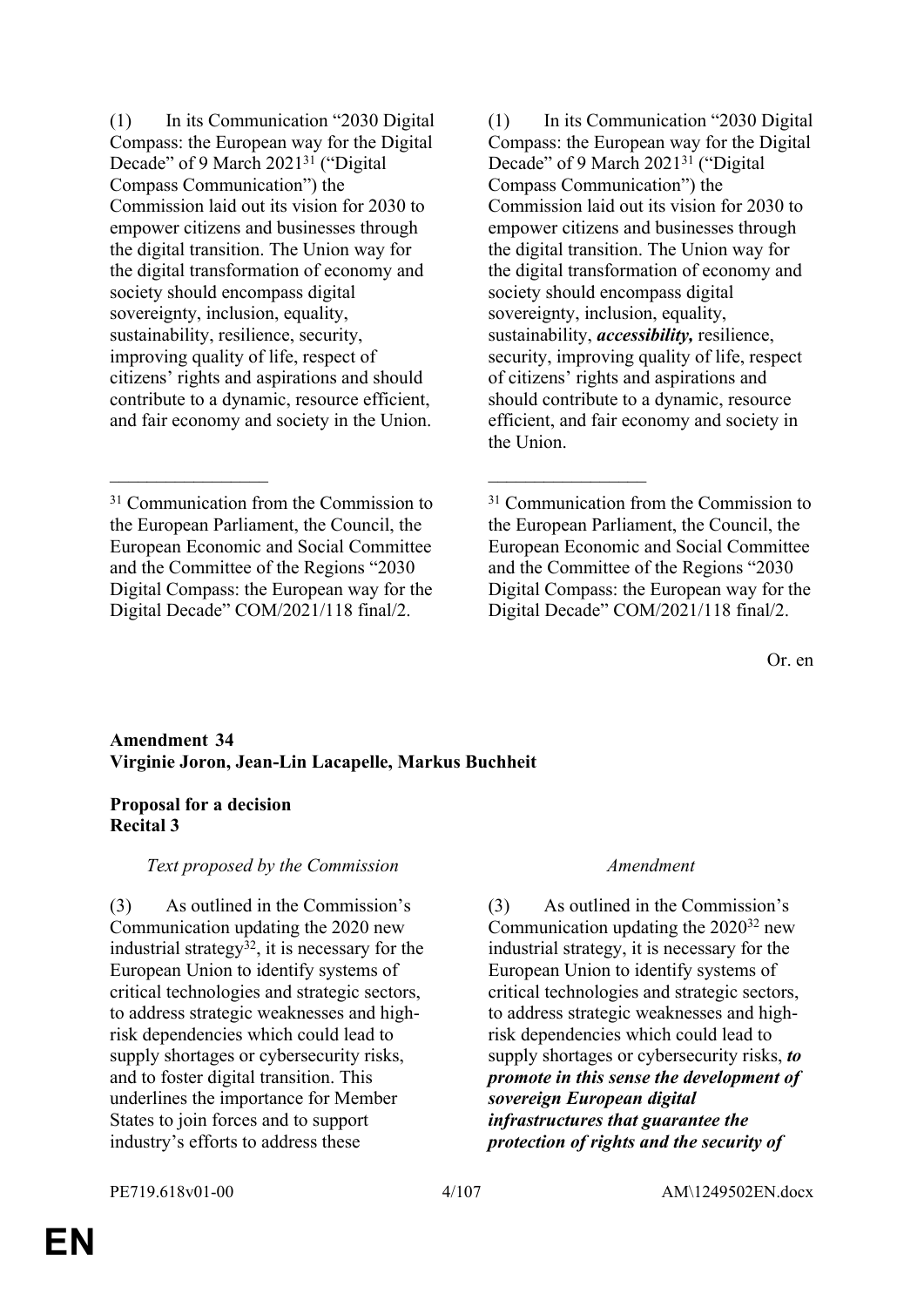dependencies and to develop strategic capacity needs*. This* also responds to the analysis in the 2021 Strategic Foresight Report<sup>33</sup>. In the framework of the Recovery and Resilience Facility and the preparation of national recovery and resilience plans, the Commission encouraged Member States to coordinate their efforts in favour of Multi-Country Projects in the digital area. This experience highlighted the need for the Commission to support coordination efforts by Member States, and for the Union to dispose of implementation mechanisms that facilitate joint investments, in order for Multi-Country Projects to materialise. In conjunction with other Commission's initiatives such as the Observatory for Critical Technologies<sup>34</sup>, a governance structure implementing the Digital Compass Communication should be established and should help to identify the Union's current and possible future digital strategic dependencies and contribute to strengthening its digital sovereignty.

 $\mathcal{L}_\text{max}$  and  $\mathcal{L}_\text{max}$  and  $\mathcal{L}_\text{max}$  and  $\mathcal{L}_\text{max}$ 

*European users' data,* and to foster digital transition. This underlines the importance for Member States to join forces and to support industry's efforts to address these dependencies and to develop strategic capacity needs *, which* also responds to the analysis in the 2021 Strategic Foresight Report<sup>33</sup>. In the framework of the Recovery and Resilience Facility and the preparation of national recovery and resilience plans, the Commission encouraged Member States to coordinate their efforts in favour of Multi-Country Projects in the digital area. This experience highlighted the need for the Commission to support coordination efforts by Member States, and for the Union to dispose of implementation mechanisms that facilitate joint investments, in order for Multi-Country Projects to materialise. In conjunction with other Commission's initiatives such as the Observatory for Critical Technologies<sup>34</sup>, a governance structure implementing the Digital Compass Communication should be established and should help to identify the Union's current and possible future digital strategic dependencies and contribute to strengthening its digital sovereignty.

<sup>32</sup> Communication from the Commission to the European Parliament, the Council, the European Economic and Social Committee and the Committee of the Regions updating the 2020 new industrial strategy: Building a stronger Single Market for Europe's recovery", 5.5.2021 COM(2021) 350 final.

<sup>33</sup> COM(2021) 750 final of 8.9.2021 – "2021 Strategic Foresight Report - The EU's capacity and freedom to act".

<sup>34</sup> Action Plan on synergies between civil, defence and space industries, 22.02.2021, COM(2021) 70 final, Action 4.

<sup>32</sup> Communication from the Commission to the European Parliament, the Council, the European Economic and Social Committee and the Committee of the Regions updating the 2020 new industrial strategy: Building a stronger Single Market for Europe's recovery", 5.5.2021 COM(2021) 350 final.

<sup>33</sup> COM(2021) 750 final of 8.9.2021 – "2021 Strategic Foresight Report - The EU's capacity and freedom to act".

<sup>34</sup> Action Plan on synergies between civil, defence and space industries, 22.02.2021, COM(2021) 70 final, Action 4.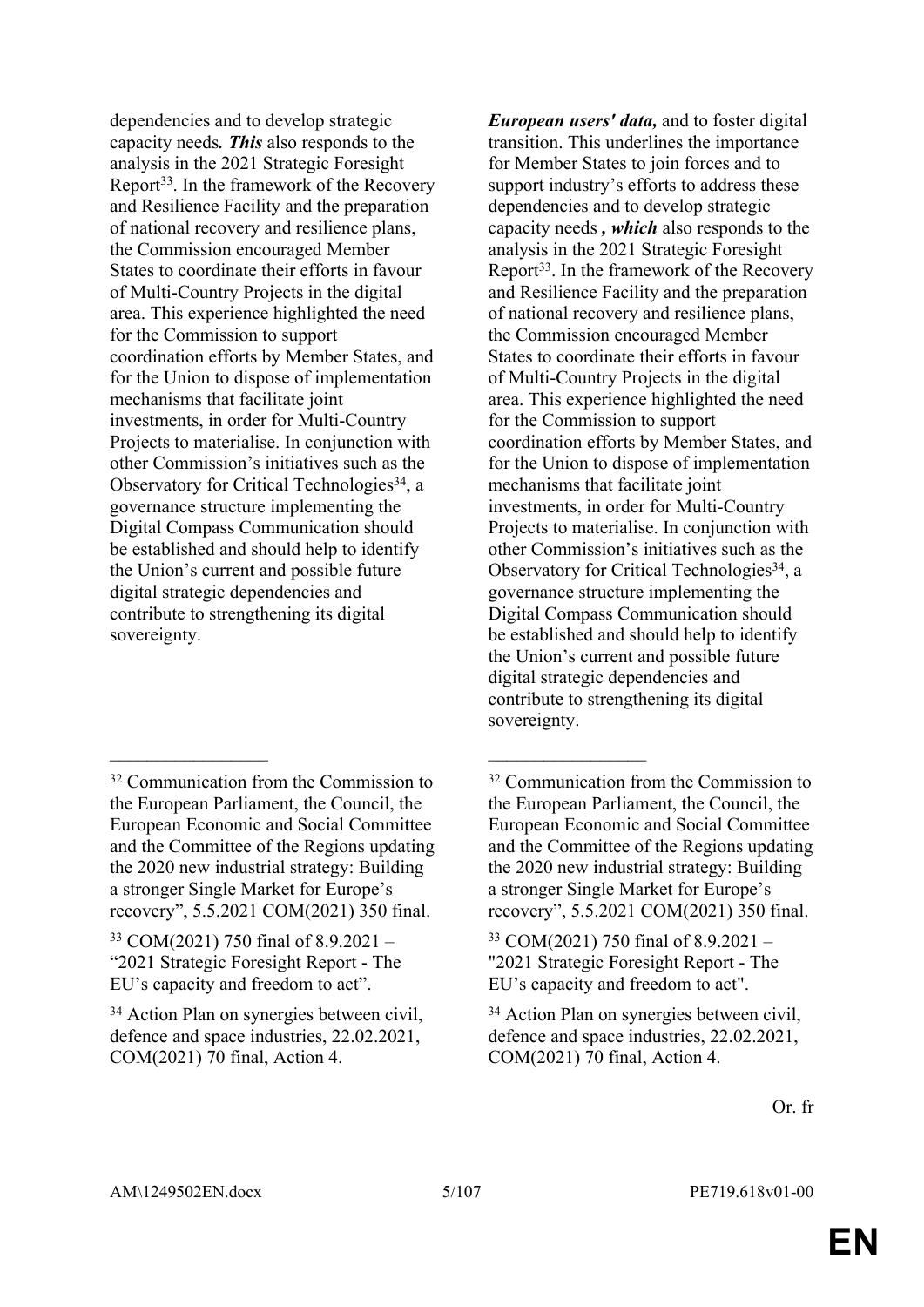#### **Amendment 35 Arba Kokalari**

#### **Proposal for a decision Recital 3**

#### *Text proposed by the Commission Amendment*

(3) As outlined in the Commission's Communication updating the 2020 new industrial strategy $32$ , it is necessary for the European Union to identify systems of critical technologies and strategic sectors, to address strategic weaknesses and highrisk dependencies which could lead to supply shortages or cybersecurity risks, and to foster digital transition. This underlines the importance for Member States to join forces and to support industry's efforts to address these dependencies and to develop strategic capacity needs. This also responds to the analysis in the 2021 Strategic Foresight Report<sup>33</sup>. In the framework of the Recovery and Resilience Facility and the preparation of national recovery and resilience plans, the Commission encouraged Member States to coordinate their efforts in favour of Multi-Country Projects in the digital area. This experience highlighted the need for the Commission to support coordination efforts by Member States, and for the Union to dispose of implementation mechanisms that facilitate joint investments, in order for Multi-Country Projects to materialise. In conjunction with other Commission's initiatives such as the Observatory for Critical Technologies<sup>34</sup>, a governance structure implementing the Digital Compass Communication should be established and should help to identify the Union's current and possible future digital strategic dependencies and contribute to strengthening its digital sovereignty.

(3) As outlined in the Commission's Communication updating the 2020 new industrial strategy $32$ , it is necessary for the European Union to identify systems of critical technologies and strategic sectors, to address strategic weaknesses and highrisk dependencies which could lead to supply shortages or cybersecurity risks, and to foster digital transition. This underlines the importance for Member States to join forces and to support industry's efforts to address these dependencies and to develop strategic capacity needs. This also responds to the analysis in the 2021 Strategic Foresight Report<sup>33</sup> . In the framework of the Recovery and Resilience Facility and the preparation of national recovery and resilience plans, the Commission encouraged Member States to coordinate their efforts in favour of Multi-Country Projects in the digital area. This experience highlighted the need for the Commission to support coordination efforts by Member States, and for the Union to dispose of implementation mechanisms that facilitate joint investments, in order for Multi-Country Projects to materialise. In conjunction with other Commission's initiatives such as the Observatory for Critical Technologies<sup>34</sup>, a governance structure implementing the Digital Compass Communication should be established and should help to identify the Union's current and possible future digital strategic dependencies and contribute to strengthening its digital sovereignty *while maintaining an open digital market*.

\_\_\_\_\_\_\_\_\_\_\_\_\_\_\_\_\_ \_\_\_\_\_\_\_\_\_\_\_\_\_\_\_\_\_

 $32$  Communication from the Commission to  $32$  Communication from the Commission to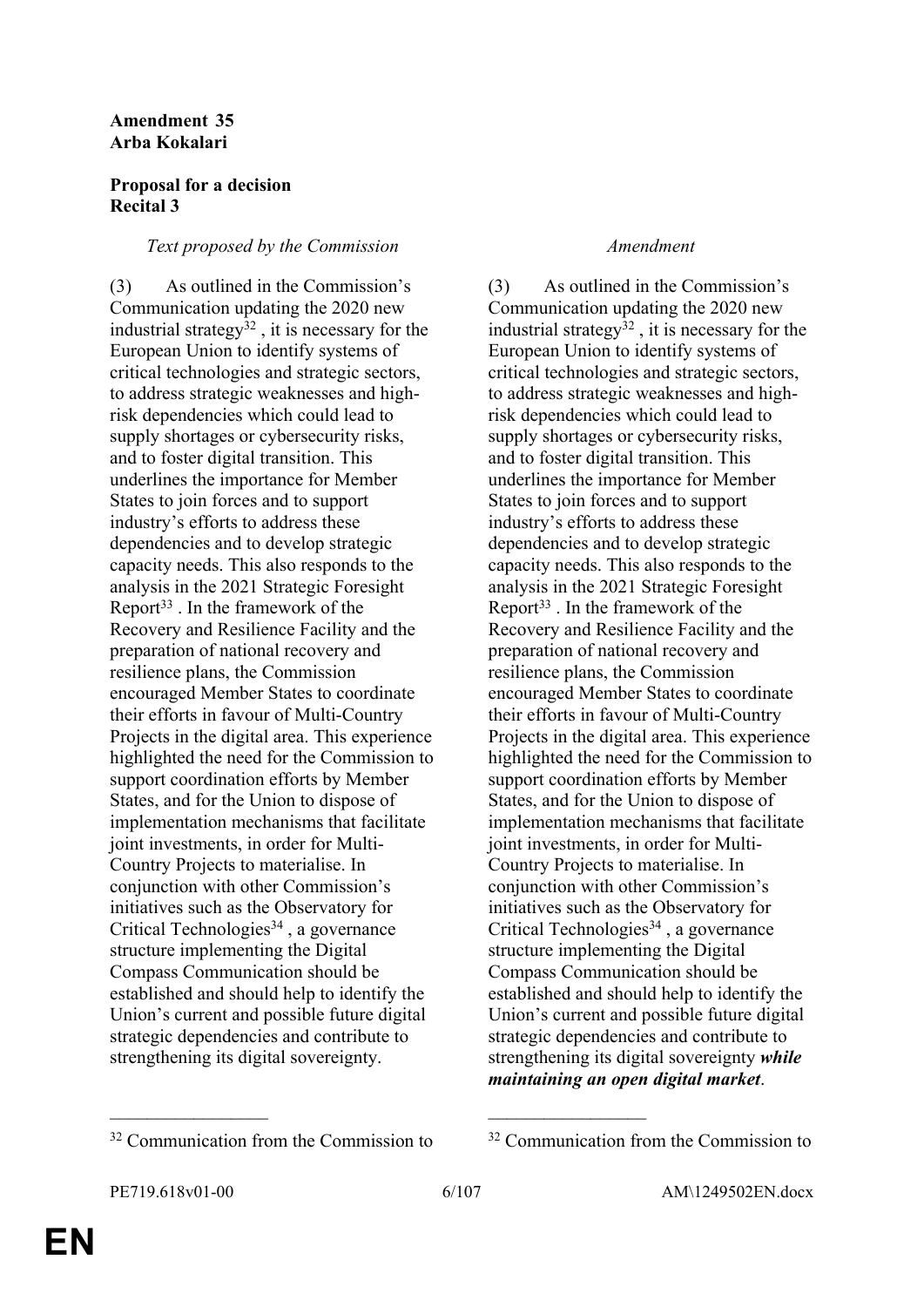the European Parliament, the Council, the European Economic and Social Committee and the Committee of the Regions updating the 2020 new industrial strategy: Building a stronger Single Market for Europe's recovery", 5.5.2021 COM(2021) 350 final.

<sup>33</sup> COM(2021) 750 final of 8.9.2021 – "2021 Strategic Foresight Report - The EU's capacity and freedom to act".

<sup>34</sup> Action Plan on synergies between civil, defence and space industries, 22.02.2021, COM(2021) 70 final, Action 4.

the European Parliament, the Council, the European Economic and Social Committee and the Committee of the Regions updating the 2020 new industrial strategy: Building a stronger Single Market for Europe's recovery", 5.5.2021 COM(2021) 350 final.

<sup>33</sup> COM(2021) 750 final of 8.9.2021 – "2021 Strategic Foresight Report - The EU's capacity and freedom to act".

<sup>34</sup> Action Plan on synergies between civil, defence and space industries, 22.02.2021, COM(2021) 70 final, Action 4.

Or. en

### **Amendment 36 David Cormand, Alexandra Geese, Kim Van Sparrentak** on behalf of the Verts/ALE Group

#### **Proposal for a decision Recital 4**

*Text proposed by the Commission Amendment*

(4) The Commission's Communication on the European Green Deal<sup>35</sup> emphasised that *Europe should leverage the potential of the* digital transformation*, which is a key* enabler for reaching the Green Deal objectives. The Union should promote and invest in *the necessary digital transformation as* digital technologies *are a critical enabler for attaining* the sustainability goals of the Green Deal *in many different sectors. Digital technologies such as artificial intelligence, 5G, cloud and edge computing and the internet of things can accelerate and maximise the impact of policies to deal with climate change and protect the environment*. Digitalisation also presents new opportunities for distance monitoring of air and water pollution, *or* for monitoring and optimising how energy and natural resources are used. Europe needs a digital sector that puts

(4) The Commission's Communication on the European Green Deal<sup>35</sup> emphasised that *Europe's* digital transformation *should become an* enabler for reaching the Green Deal objectives. The Union should *lay the path to a sustainable and sovereign digital future designed for human development. To this end, it should* promote and invest in digital technologies *and infrastructure that are sustainably designed, with high ecodesign standards and durability at their core, to attain* the sustainability goals of the Green Deal. Digitalisation also presents new opportunities for distance monitoring of air and water pollution, *and* for monitoring and optimising how energy and natural resources are used. Europe needs a digital sector that puts sustainability at its heart, ensuring that digital infrastructures and technologies become verifiably more sustainable and energy- and resource efficient *through a* 

AM\1249502EN.docx 7/107 PE719.618v01-00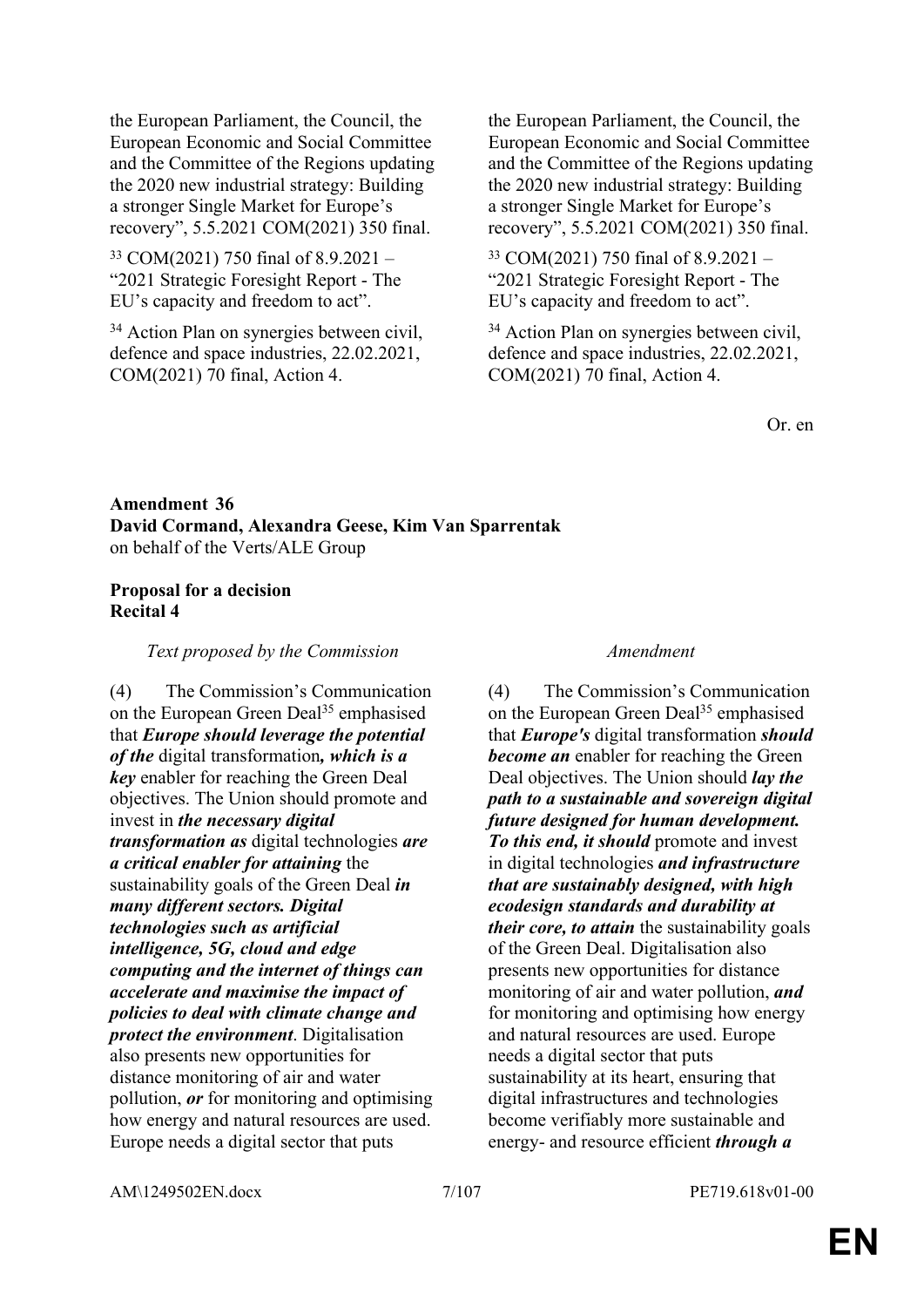sustainability at its heart, ensuring that digital infrastructures and technologies become verifiably more sustainable and energy- and resource efficient, and contribute to a sustainable circular and climate-neutral economy and society in line with the European Green Deal.

\_\_\_\_\_\_\_\_\_\_\_\_\_\_\_\_\_ \_\_\_\_\_\_\_\_\_\_\_\_\_\_\_\_\_

<sup>35</sup> Communication from the Commission to the European Parliament, the European Council, the Council, the European Economic and Social Committee and the Committee of the Regions "The European Green deal", 11.12.2019, COM/2019/640 final.

*complete multicriteria life-cycle assessment methodology*, and contribute to a sustainable circular and climate-neutral economy and society in line with the European Green Deal *and the EU Sustainable and Smart Mobility Strategy*. *1a*

*1a Communication from the Commission to the European Parliament, the Council, the Economic and Social Committee and the Committee of the Regions Sustainable and Smart Mobility Strategy – putting European transport on track for the future COM(2020)789 .*

<sup>35</sup> Communication from the Commission to the European Parliament, the European Council, the Council, the European Economic and Social Committee and the Committee of the Regions "The European Green deal", 11.12.2019, COM/2019/640 final.

Or. en

### **Amendment 37 Maria Grapini, Maria-Manuel Leitão-Marques, Adriana Maldonado López, Christel Schaldemose, Marc Angel**

### **Proposal for a decision Recital 4**

### *Text proposed by the Commission Amendment*

(4) The Commission's Communication on the European Green Deal<sup>35</sup> emphasised that Europe should leverage the potential of the digital transformation, which is a key enabler for reaching the Green Deal objectives. The Union should promote and invest in the necessary digital transformation as digital technologies are a critical enabler for attaining the sustainability goals of the Green Deal in many different sectors. Digital technologies such as artificial intelligence,

(4) The Commission's Communication on the European Green Deal<sup>35</sup> emphasised that Europe should leverage the potential of the digital transformation, which is a key enabler for reaching the Green Deal *and the Union's updated industrial strategy´s* objectives *and increasing competitiveness*. The Union should promote and invest in the necessary digital transformation as digital technologies are a critical enabler for attaining the sustainability goals of the Green Deal in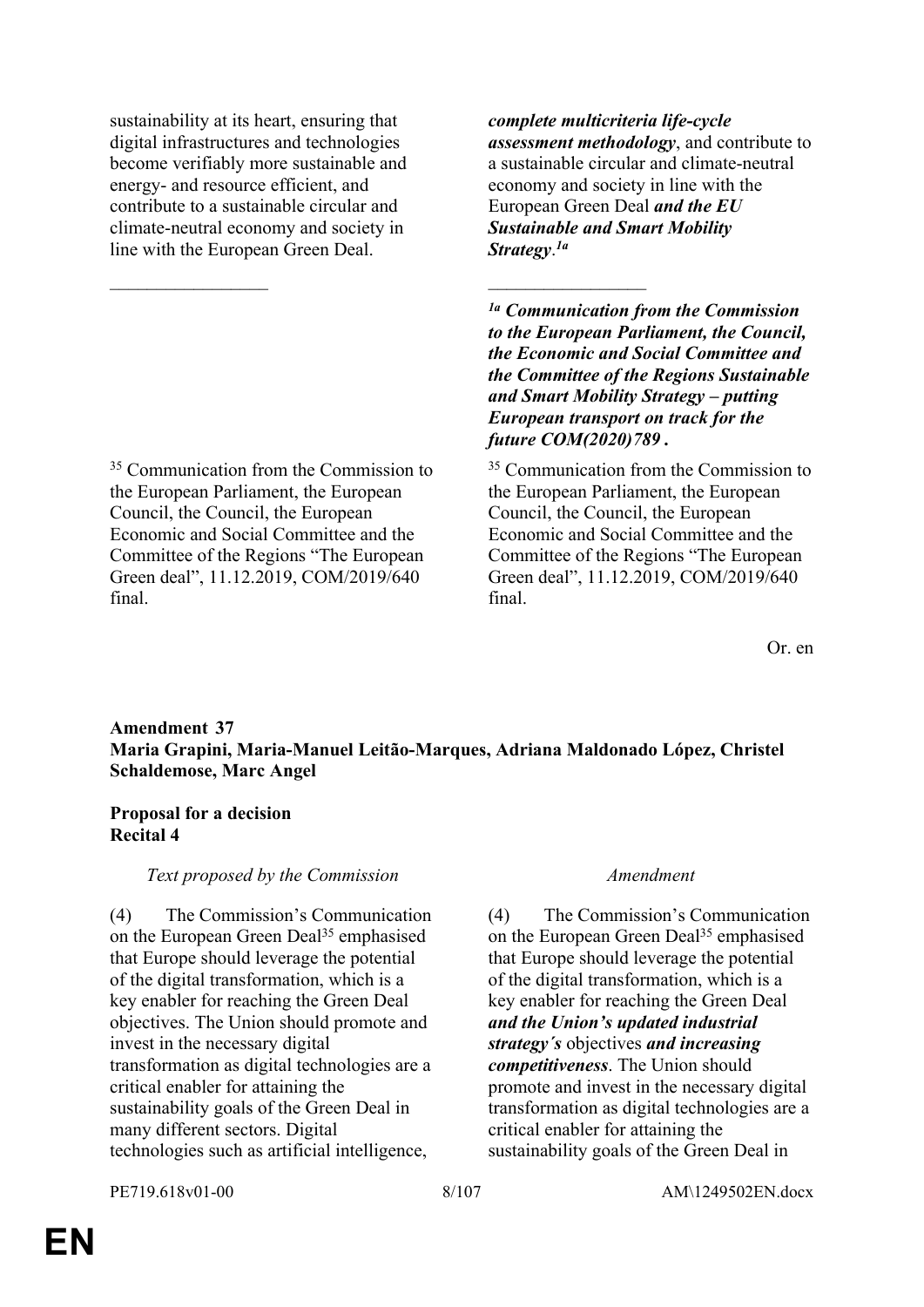5G, cloud and edge computing and the internet of things can accelerate and maximise the impact of policies to deal with climate change and protect the environment. Digitalisation also presents new opportunities for distance monitoring of air and water pollution, or for monitoring and optimising how energy and natural resources are used. Europe needs a digital sector that puts sustainability at its heart, ensuring that digital infrastructures and technologies become verifiably more sustainable and energy- and resource efficient, and contribute to a sustainable circular and climate-neutral economy and society in line with the European Green Deal.

\_\_\_\_\_\_\_\_\_\_\_\_\_\_\_\_\_ \_\_\_\_\_\_\_\_\_\_\_\_\_\_\_\_\_

many different sectors. Digital technologies such as artificial intelligence, 5G, cloud and edge computing and the internet of things can accelerate and maximise the impact of policies to deal with climate change and protect the environment. Digitalisation also presents new opportunities for distance monitoring of air and water pollution, or for monitoring and optimising how energy and natural resources are used. Europe needs a digital sector that puts sustainability at its heart, ensuring that digital infrastructures and technologies become verifiably more sustainable and energy- and resource efficient, and contribute to a sustainable circular and climate-neutral economy and society in line with the European Green Deal.

Or. en

#### **Amendment 38 Arba Kokalari**

#### **Proposal for a decision Recital 4**

### *Text proposed by the Commission Amendment*

(4) The Commission's Communication on the European Green Deal<sup>35</sup> emphasised that Europe should leverage the potential of the digital transformation, which is a key enabler for reaching the Green Deal objectives. The Union should promote and invest in the necessary digital transformation as digital technologies are a

(4) The Commission's Communication on the European Green Deal<sup>35</sup> emphasised that Europe should leverage the potential of the digital transformation, which is a key enabler for reaching the Green Deal objectives. The Union should promote and invest in the necessary digital transformation as digital technologies are a

AM\1249502EN.docx 9/107 PE719.618v01-00

<sup>&</sup>lt;sup>35</sup> Communication from the Commission to the European Parliament, the European Council, the Council, the European Economic and Social Committee and the Committee of the Regions "The European Green deal", 11.12.2019, COM/2019/640 final.

<sup>35</sup> Communication from the Commission to the European Parliament, the European Council, the Council, the European Economic and Social Committee and the Committee of the Regions "The European Green deal", 11.12.2019, COM/2019/640 final.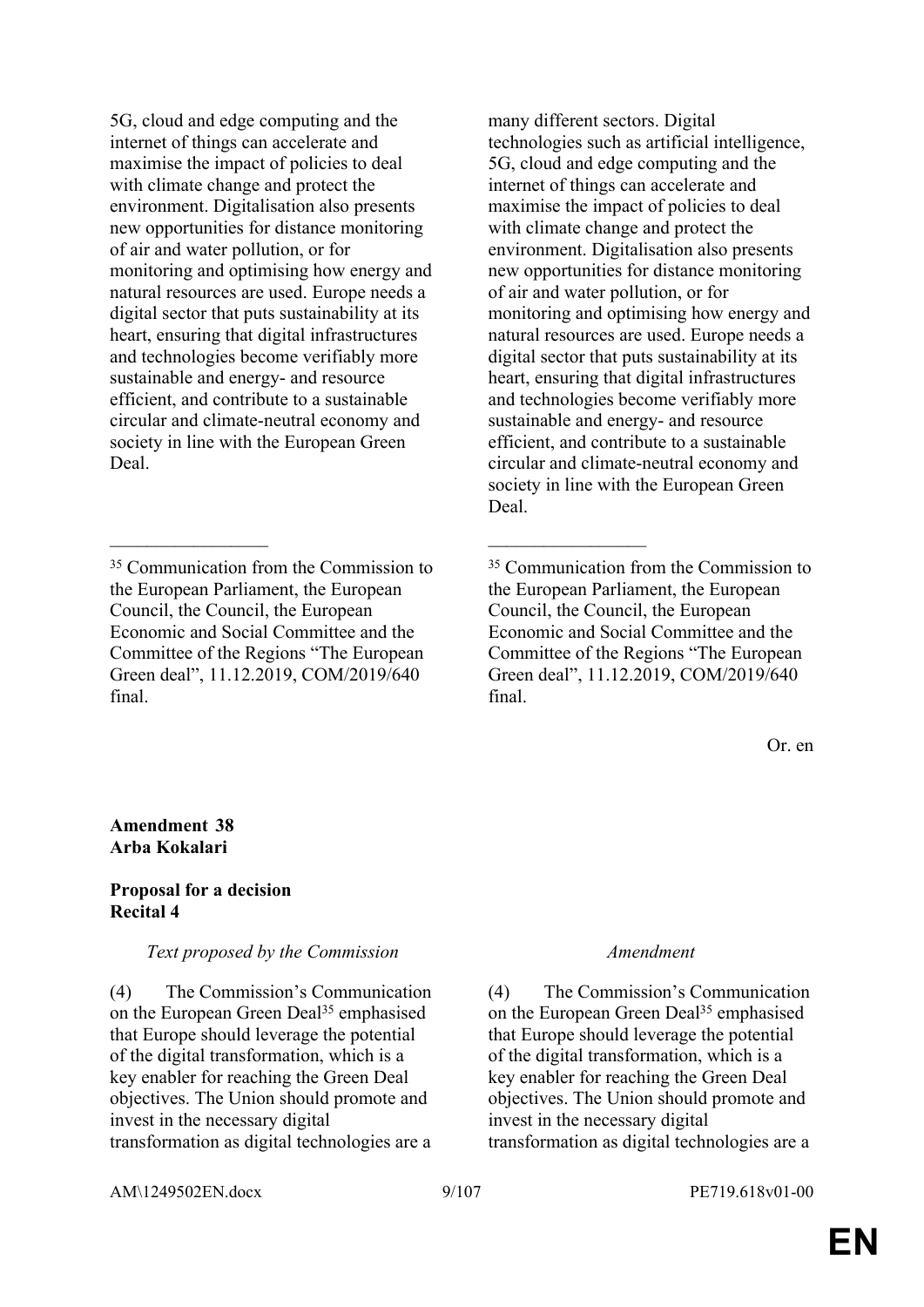critical enabler for attaining the sustainability goals of the Green Deal in many different sectors. Digital technologies such as artificial intelligence, 5G, cloud and edge computing and the internet of things can accelerate and maximise the impact of policies to deal with climate change and protect the environment. Digitalisation also presents new opportunities for distance monitoring of air and water pollution, or for monitoring and optimising how energy and natural resources are used. Europe needs a digital sector that puts sustainability at its heart, ensuring that digital infrastructures and technologies become verifiably more sustainable and energy- and resource efficient, and contribute to a sustainable circular and climate-neutral economy and society in line with the European Green Deal.

critical enabler for attaining the sustainability goals of the Green Deal in many different sectors. Digital technologies such as artificial intelligence, 5G, cloud and edge computing and the internet of things can accelerate and maximise the impact of policies to deal with climate change and protect the environment. Digitalisation also presents new opportunities for distance monitoring of air and water pollution, or for monitoring and optimising how energy and natural resources are used. Europe needs a digital sector that puts sustainability at its heart, ensuring that digital infrastructures*, digital services* and technologies become verifiably more sustainable and energyand resource efficient, and contribute to a sustainable circular and climate-neutral economy and society in line with the European Green Deal.

Or. en

### **Amendment 39 Maria da Graça Carvalho, Pilar del Castillo Vera, Tom Vandenkendelaere**

\_\_\_\_\_\_\_\_\_\_\_\_\_\_\_\_\_ \_\_\_\_\_\_\_\_\_\_\_\_\_\_\_\_\_

**Proposal for a decision Recital 4 a (new)**

*Text proposed by the Commission Amendment*

*(4a) Policies and investments on digital infrastructure should also aim to ensure inclusive connectivity, with available and affordable Internet access, broadband and mobile services, in order to close the digital divide across the EU, and to* 

<sup>&</sup>lt;sup>35</sup> Communication from the Commission to the European Parliament, the European Council, the Council, the European Economic and Social Committee and the Committee of the Regions "The European Green deal", 11.12.2019, COM/2019/640 final.

<sup>35</sup> Communication from the Commission to the European Parliament, the European Council, the Council, the European Economic and Social Committee and the Committee of the Regions "The European Green deal", 11.12.2019, COM/2019/640 final.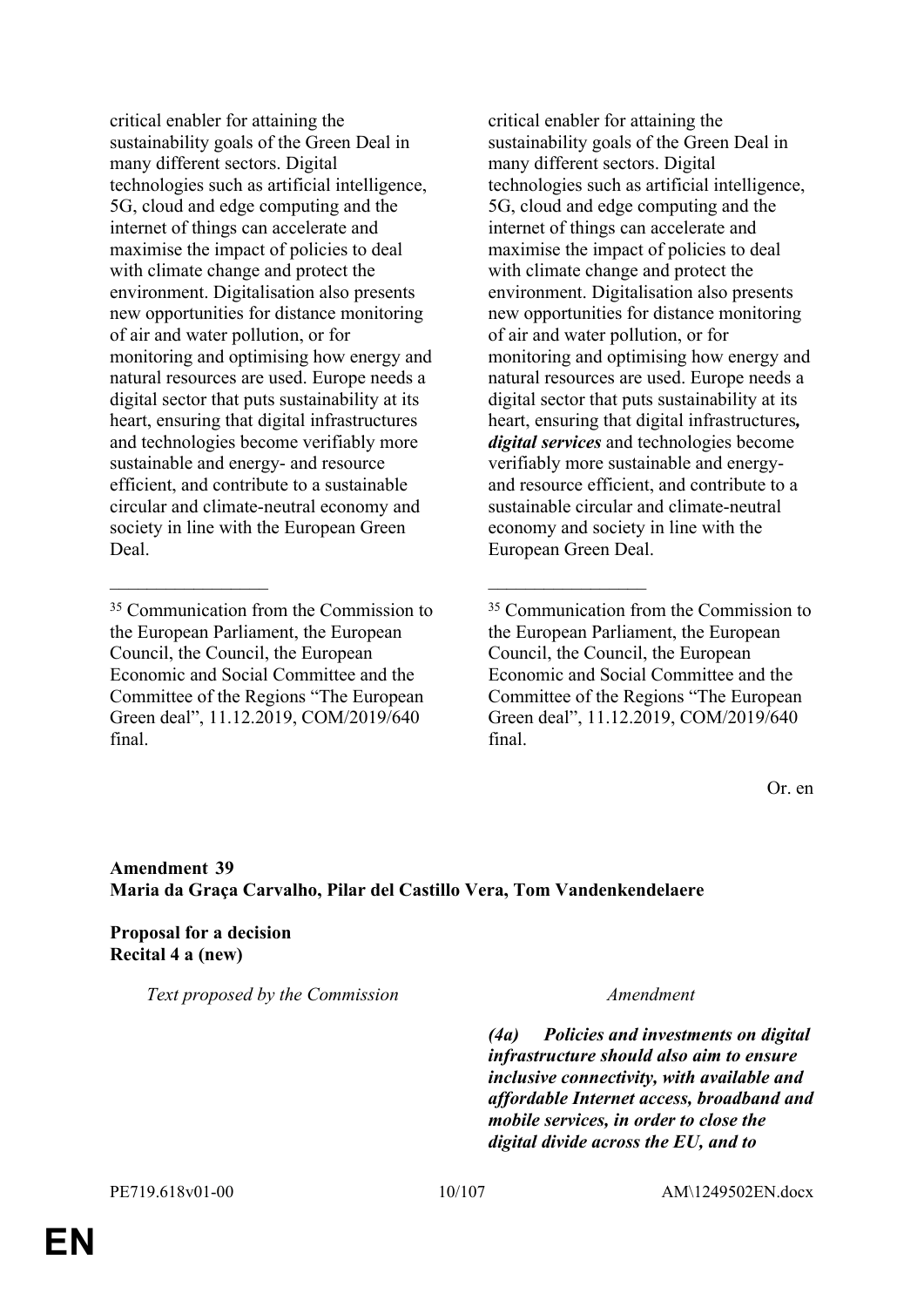*support access to emerging broadbandenabled trends and digital services;*

Or. en

**Amendment 40 Arba Kokalari**

#### **Proposal for a decision Recital 4 a (new)**

*Text proposed by the Commission Amendment*

*(4a) The Digital Single Market has a key role in promoting innovation and the competitiveness of digital businesses in Europe. Removing remaining barriers to cross-border trade with digital services is an important step to realise the full potential of the digital transition in the Union.*

Or. en

### **Amendment 41 Maria da Graça Carvalho, Pilar del Castillo Vera, Tom Vandenkendelaere**

### **Proposal for a decision Recital 4 b (new)**

*Text proposed by the Commission Amendment*

*(4b) Artificial Intelligence (AI) in particular is a promising technology that Europe should enhance. From medicine to transportation to cybersecurity and energy efficiency, and more, AI holds great promise for progress in our society, and for solving some of the world's biggest problems in health, the environment, education, and mobility contributing to achieve the objectives of the EU and deepen the internal market.*

Or. en

AM\1249502EN.docx 11/107 PE719.618v01-00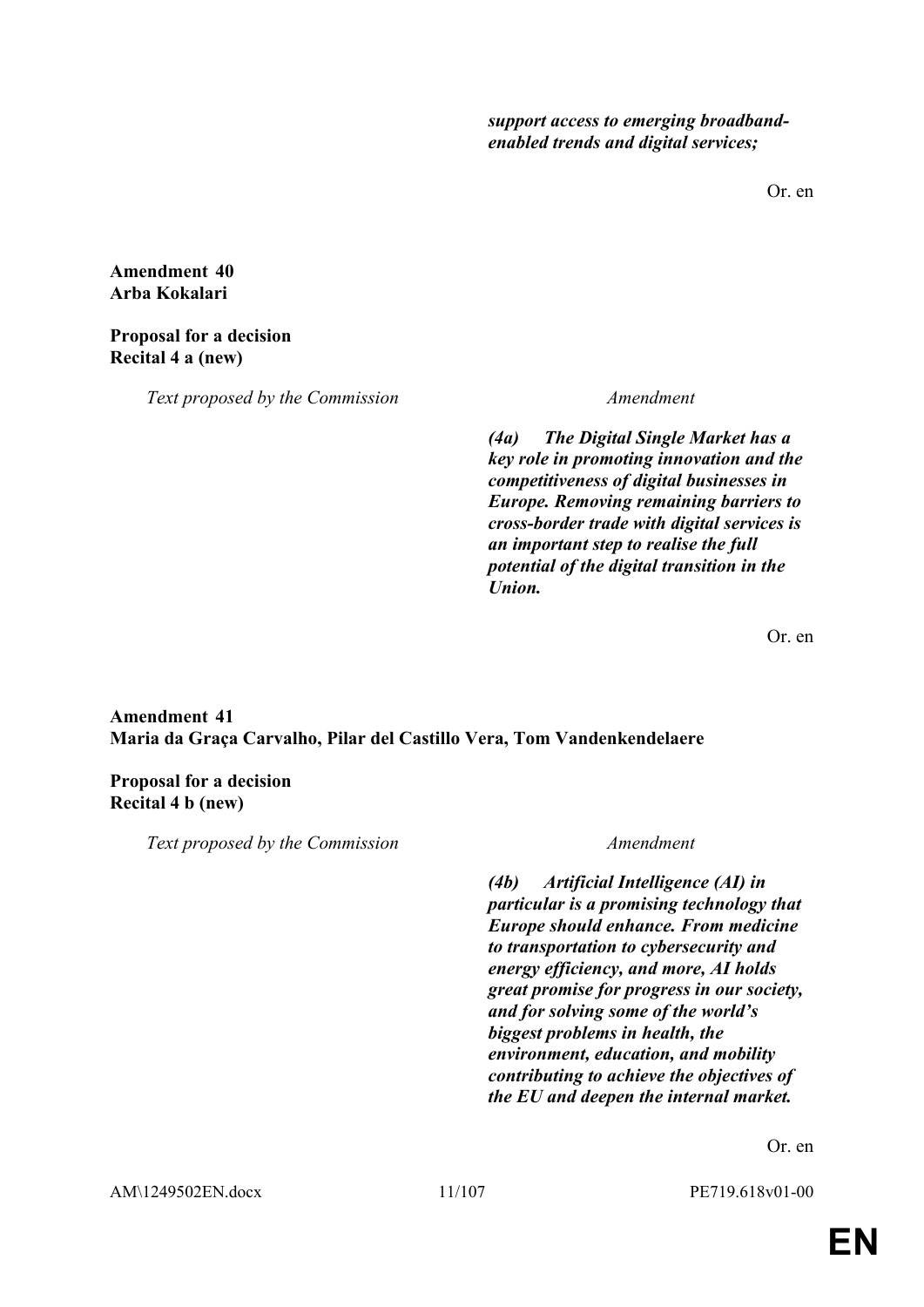### **Amendment 42 David Cormand, Alexandra Geese, Kim Van Sparrentak** on behalf of the Verts/ALE Group

### **Proposal for a decision Recital 5**

### *Text proposed by the Commission Amendment*

(5) The measures envisaged in the Digital Compass Communication should be implemented, to intensify actions defined in the strategy for Shaping Europe's digital future, and building on existing Union instruments (such as Cohesion programmes, the Technical Support Instrument, Regulation (EU) 2021/694 of the European Parliament and of the Council<sup>36</sup>, Regulation (EU) 2021/695 of the European Parliament and of the Council<sup>37</sup> and Regulation (EU) 2021/523 of the European Parliament and of the Council<sup>38</sup> ) and on the funds allocated for digital transition of Regulation (EU) 2021/241 of the European Parliament and of the Council<sup>39</sup>. By this Decision, a Policy Programme "Path to the Digital Decade" should therefore be established in order to *achieve, accelerate and* shape a successful digital transformation *of* the Union's *economy and society*.

\_\_\_\_\_\_\_\_\_\_\_\_\_\_\_\_\_ \_\_\_\_\_\_\_\_\_\_\_\_\_\_\_\_\_

(5) The measures envisaged in the Digital Compass Communication should be implemented, to intensify actions defined in the strategy for Shaping Europe's digital future, and building on existing Union instruments (such as Cohesion programmes, the Technical Support Instrument, Regulation (EU) 2021/694 of the European Parliament and of the Council<sup>36</sup>, Regulation (EU) 2021/695 of the European Parliament and of the Council<sup>37</sup> and Regulation (EU) 2021/523 of the European Parliament and of the Council<sup>38</sup>) and on the funds allocated for digital transition of Regulation (EU) 2021/241 of the European Parliament and of the Council<sup>39</sup>. By this Decision, a Policy Programme "Path to the Digital Decade" should therefore be established in order to shape a successful digital transformation *as a tool to achieve* the Union's *general policy objectives, keeping in mind that digitalisation without a societal value is not a goal in itself*.

<sup>36</sup> Regulation (EU) 2021/694 of the European Parliament and of the Council of 29 April 2021 establishing the Digital Europe Programme and repealing Decision (EU) 2015/2240 (OJ L 166, 11.5.2021, p. 1).

<sup>37</sup> Regulation (EU) 2021/695 of the European Parliament and of the Council of 28 April 2021 establishing Horizon Europe – the Framework Programme for Research and Innovation, laying down its rules for

<sup>36</sup> Regulation (EU) 2021/694 of the European Parliament and of the Council of 29 April 2021 establishing the Digital Europe Programme and repealing Decision (EU) 2015/2240 (OJ L 166, 11.5.2021, p. 1).

<sup>37</sup> Regulation (EU) 2021/695 of the European Parliament and of the Council of 28 April 2021 establishing Horizon Europe – the Framework Programme for Research and Innovation, laying down its rules for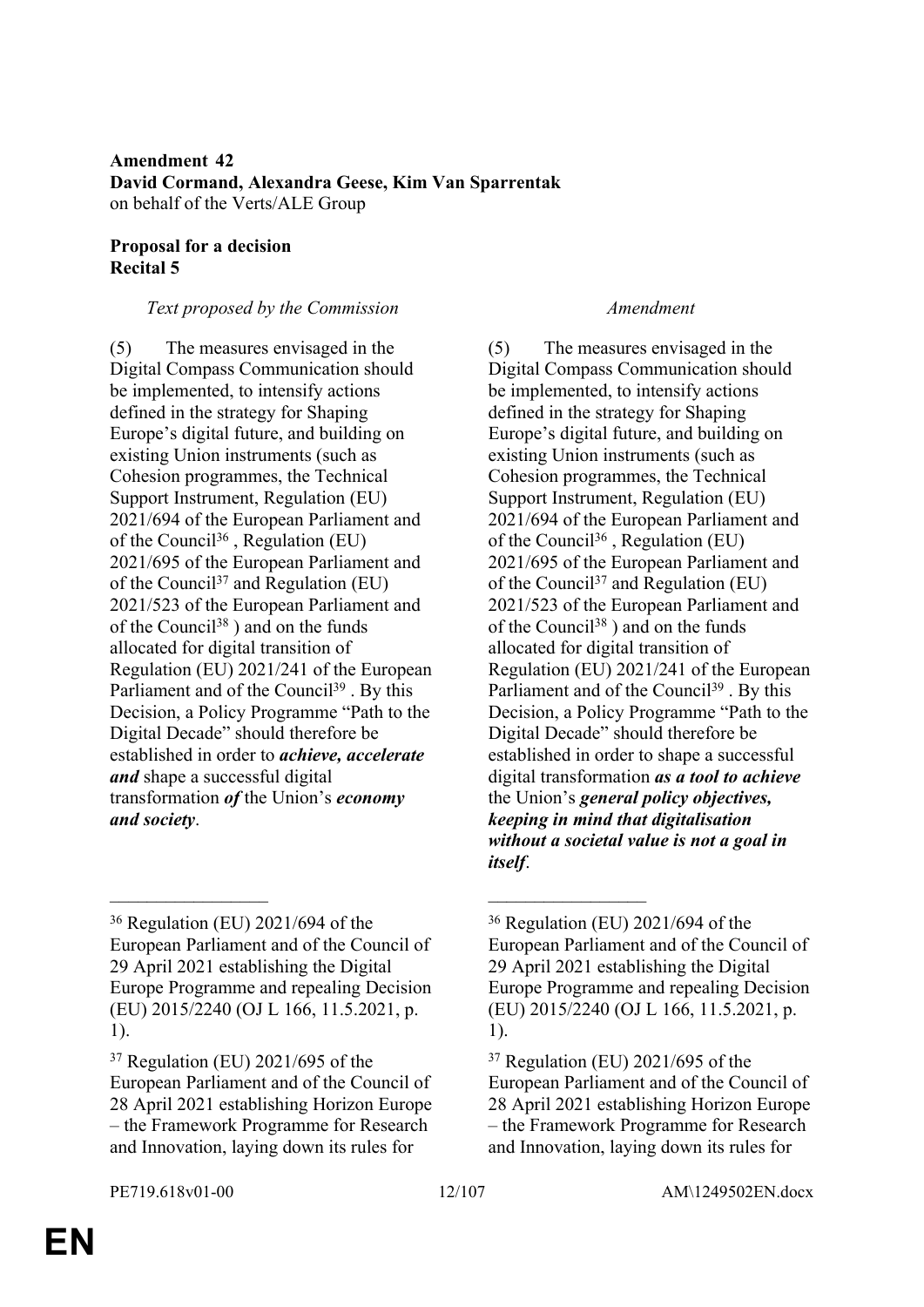participation and dissemination, and repealing Regulations (EU) No 1290/2013 and (EU) No 1291/2013 (OJ L 170, 12.5.2021, p. 1).

<sup>38</sup> Regulation (EU) 2021/523 of the European Parliament and of the Council of 24 March 2021 establishing the InvestEU Programme and amending Regulation (EU) 2015/1017 ( OJ L 107, 26.3.2021, p. 30).

<sup>39</sup> Regulation (EU) 2021/241 of the European Parliament and of the Council of 12 February 2021 establishing the Recovery and Resilience Facility (OJ L 57, 18.2.2021, p. 17).

participation and dissemination, and repealing Regulations (EU) No 1290/2013 and (EU) No 1291/2013 (OJ L 170, 12.5.2021, p. 1).

<sup>38</sup> Regulation (EU) 2021/523 of the European Parliament and of the Council of 24 March 2021 establishing the InvestEU Programme and amending Regulation (EU) 2015/1017 ( OJ L 107, 26.3.2021, p. 30).

<sup>39</sup> Regulation (EU) 2021/241 of the European Parliament and of the Council of 12 February 2021 establishing the Recovery and Resilience Facility (OJ L 57, 18.2.2021, p. 17).

Or. en

### **Amendment 43 David Cormand, Alexandra Geese, Kim Van Sparrentak** on behalf of the Verts/ALE Group

#### **Proposal for a decision Recital 6**

#### *Text proposed by the Commission Amendment*

(6) *In order to follow the trajectory of the Union regarding the pace of digital transformation,* digital targets should be established*. These targets should be linked to concrete areas, where progress should collectively be made within the Union*. The targets follow the four cardinal points *identified* in the Digital Compass Communication, identified as the essential areas for the digital transformation of the Union: digital skills, digital infrastructures, digitalisation of businesses and of public services.

(6) Digital targets should be established*, rigorously guided by clear, environmentally sustainable societal objectives*. The targets follow the four cardinal points in the Digital Compass Communication, identified as the essential areas for the digital transformation of the Union: digital skills, digital infrastructures, digitalisation of businesses and of public services.

Or. en

### **Amendment 44 Maria Grapini, Adriana Maldonado López, Christel Schaldemose**

AM\1249502EN.docx 13/107 PE719.618v01-00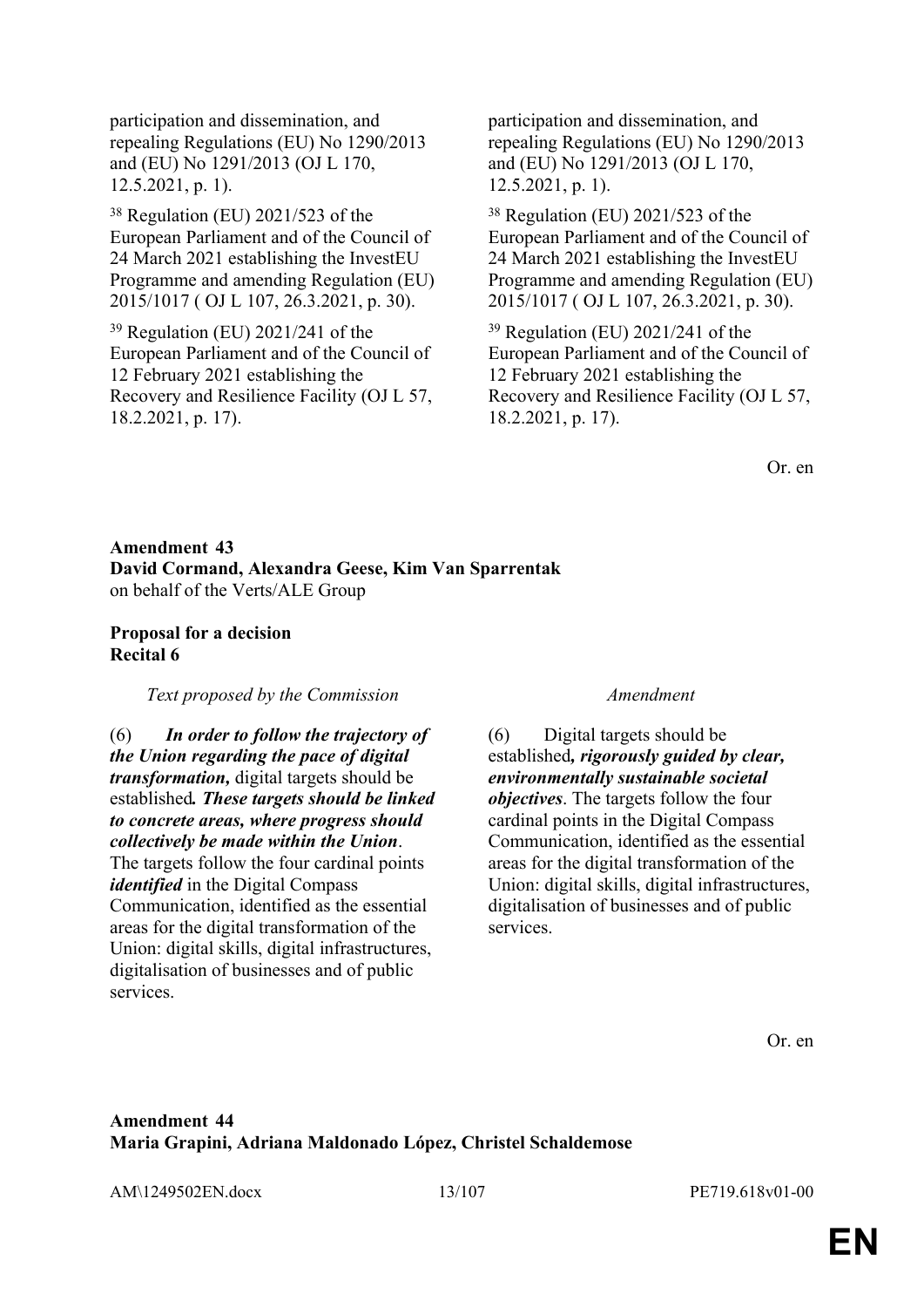#### **Proposal for a decision Recital 6**

#### *Text proposed by the Commission Amendment*

(6) In order to follow the trajectory of the Union regarding the pace of digital transformation, digital targets should be established. These targets should be linked to concrete areas, where progress should collectively be made within the Union. The targets follow the four cardinal points identified in the Digital Compass Communication, identified as the essential areas for the digital transformation of the Union: digital skills, digital infrastructures, digitalisation of businesses and of public services.

(6) In order to follow the trajectory of the Union regarding the pace of digital transformation, digital targets should be established. These targets should be linked to concrete areas, where progress should collectively be made within the Union. The targets follow the four cardinal points identified in the Digital Compass Communication, identified as the essential areas for the digital transformation of the Union: digital skills, digital infrastructures, digitalisation of businesses and of public services*, areas that need to be supported to the same extent*.

Or. en

**Amendment 45 David Cormand, Alexandra Geese, Kim Van Sparrentak** on behalf of the Verts/ALE Group

#### **Proposal for a decision Recital 6 a (new)**

*Text proposed by the Commission Amendment*

*(6a) While digitalisation can bring significant advancements in economic development and social inclusion, digitalisation should not be an aim in itself, but rather a tool for progress. In this context, digitalisation does not come at the cost of non-digital solutions. The Union must guarantee human support and the choice of non-digital means of participation in all aspects of public and private life, especially for persons who might still face barriers to digital participation due to inaccessible digital services and products, high financial costs of digital services or devices, lack of*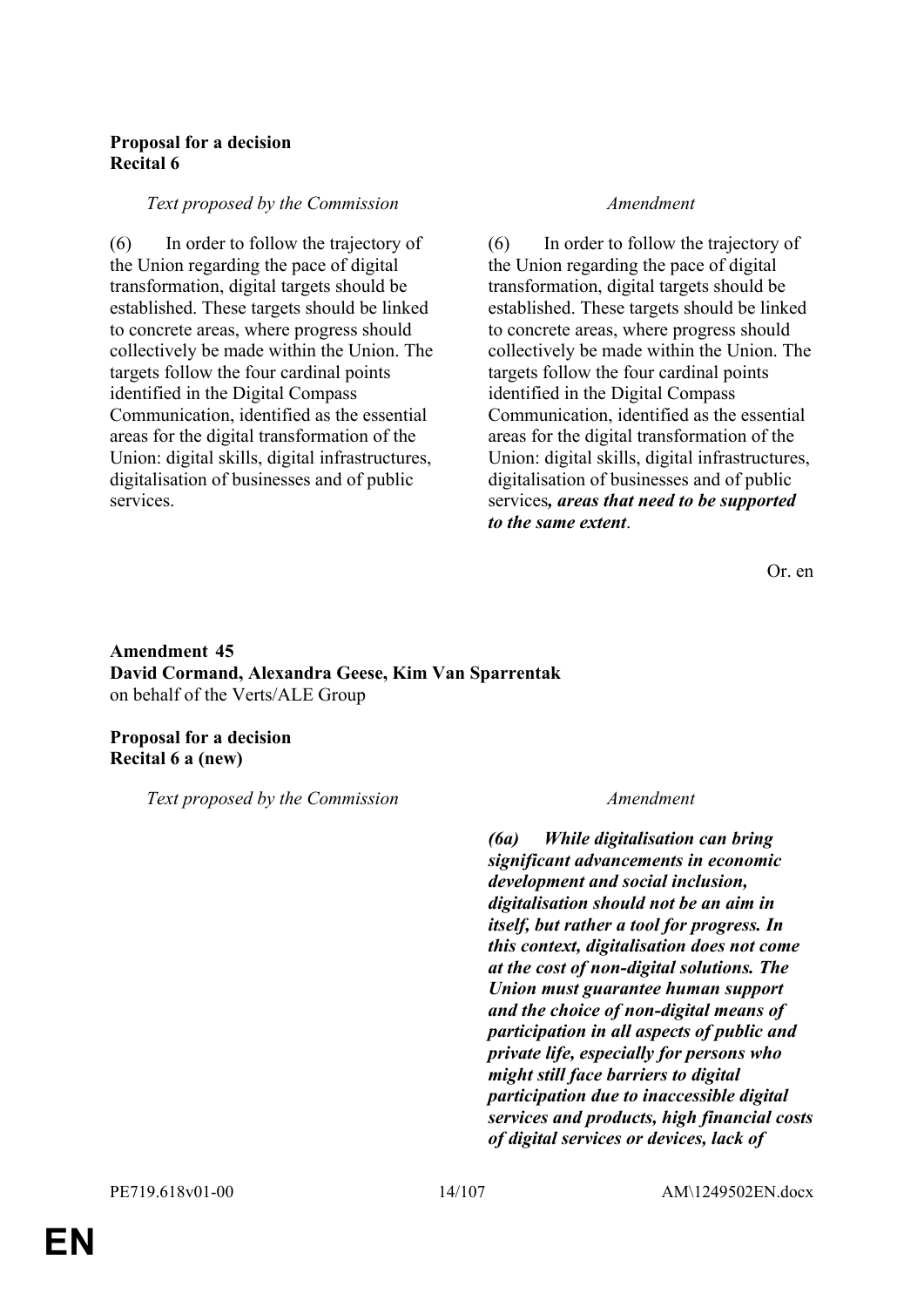AM\1249502EN.docx 15/107 PE719.618v01-00

*literacy.*

**Amendment 46 Eugen Jurzyca, Jessica Stegrud**

#### **Proposal for a decision Recital 7**

#### *Text proposed by the Commission Amendment*

(7) Digital skills, basic and advanced, are essential to reinforce the collective resilience of the Union's society. Digitally empowered and capable citizens will be able to take advantage of the opportunities of the Digital Decade. Moreover, digital training and education should support a workforce in which people can acquire specialised digital skills to get quality jobs and rewarding careers in much greater numbers than today, with convergence between women and men. In addition, an essential enabler for taking advantage of the benefits of digitisation, for further technological developments and for Europe's digital leadership is a sustainable digital infrastructure for connectivity, microelectronics and the ability to process vast data. Excellent and secure connectivity for everybody and everywhere in Europe including in rural and remote areas<sup>40</sup> is needed. Societal needs for upload and download bandwidth are constantly growing. By 2030, networks with gigabit speeds should become available at accessible conditions for all those who need or wish such capacity. Moreover, microprocessors which are already today at the start of most of the key, strategic value chains are expected to be in even higher demand in the future, in particular the most innovative ones. Climate neutral highly secure edge node guaranteeing access to data services with low latency wherever

*internet or mobile access or low digital* 

(7) Digital skills, basic and advanced, are essential to reinforce the collective resilience of the Union's society. Digitally empowered and capable citizens will be able to take advantage of the opportunities of the Digital Decade. Moreover, digital training and education should support a workforce in which people can acquire specialised digital skills to get quality jobs and rewarding careers in much greater numbers than today, with convergence between women and men*. The efficiency of digital trainings provided by the employers in the form of learning-bydoing should also be empowered. The non-formal learning in the workplace should deliver digital skills tailored to the market needs, therefore such learning should be equivalently recognised, promoted and measured*. In addition, an essential enabler for taking advantage of the benefits of digitisation, for further technological developments and for Europe's digital leadership is a sustainable digital infrastructure for connectivity, microelectronics and the ability to process vast data. Excellent and secure connectivity for everybody and everywhere in Europe including in rural and remote areas<sup>40</sup> is needed. Societal needs for upload and download bandwidth are constantly growing. By 2030, networks with gigabit speeds should become available at accessible conditions for all those who

Or. en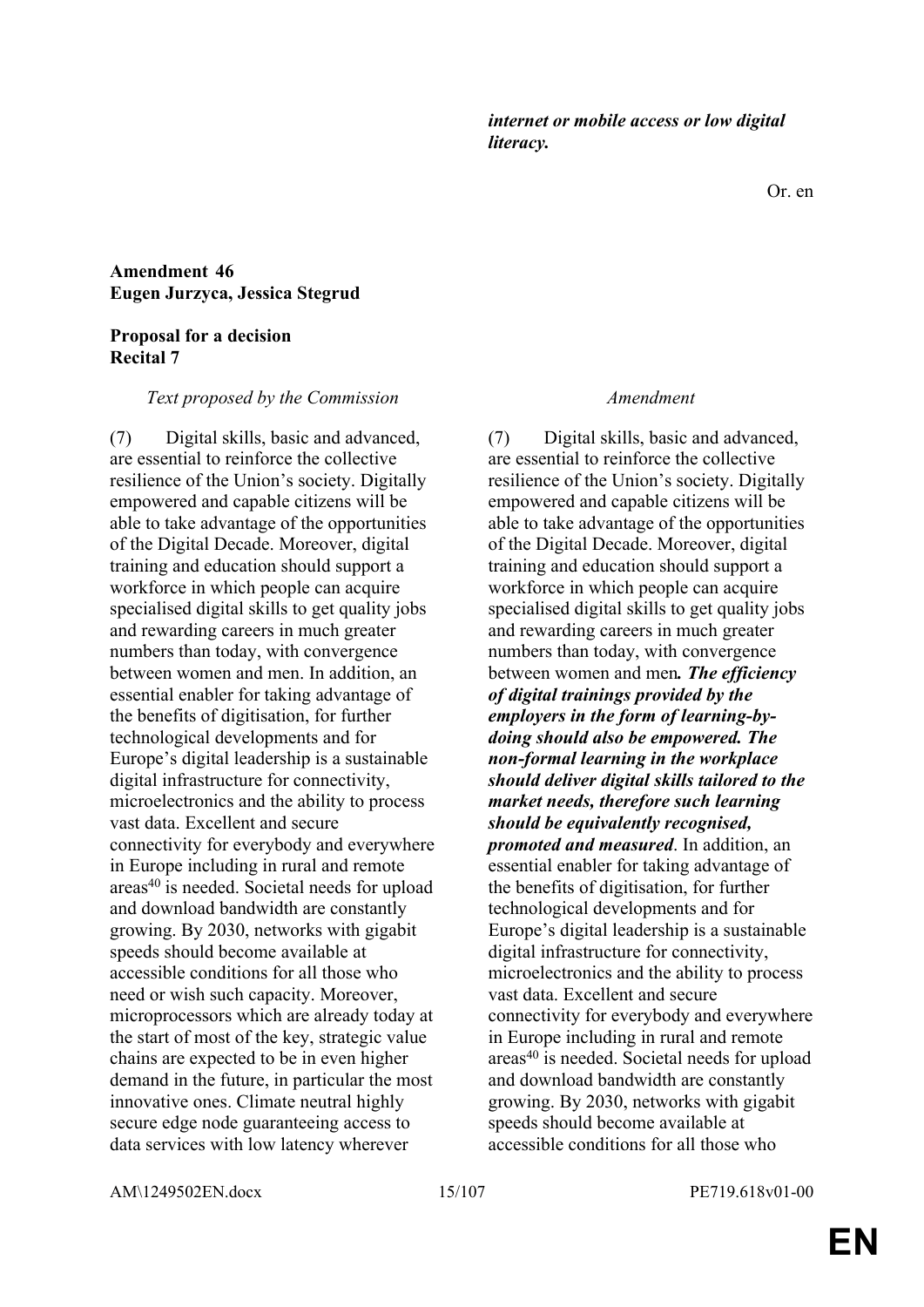businesses are located and quantum capacity are also expected to be critical enablers.

need or wish such capacity. Moreover, microprocessors which are already today at the start of most of the key, strategic value chains are expected to be in even higher demand in the future, in particular the most innovative ones. Climate neutral highly secure edge node guaranteeing access to data services with low latency wherever businesses are located and quantum capacity are also expected to be critical enablers.

<sup>40</sup> Long-term Vision for the EU's Rural Areas. COM(2021) 345 final.

<sup>40</sup> Long-term Vision for the EU's Rural Areas. COM(2021) 345 final.

Or. en

### **Amendment 47 David Cormand, Alexandra Geese, Kim Van Sparrentak** on behalf of the Verts/ALE Group

\_\_\_\_\_\_\_\_\_\_\_\_\_\_\_\_\_ \_\_\_\_\_\_\_\_\_\_\_\_\_\_\_\_\_

### **Proposal for a decision Recital 7**

### *Text proposed by the Commission Amendment*

(7) Digital skills, basic and advanced, are essential to reinforce the collective resilience of the Union's society. Digitally empowered and capable citizens will be able to take advantage of the opportunities of the Digital Decade. Moreover, digital training and education should support a workforce in which people can acquire specialised digital skills to get quality jobs and rewarding careers in much greater numbers than today, *with* convergence *between* women and men*. In addition, an essential enabler for taking advantage of the benefits of digitisation, for further technological developments and for Europe's* digital *leadership is a sustainable* digital infrastructure *for connectivity, microelectronics and the ability to process vast data. Excellent and secure connectivity for everybody and* 

(7) Digital skills, basic and advanced, are essential to reinforce the collective resilience of the Union's society. Digitally empowered and capable citizens will be able to take advantage of the opportunities of the Digital Decade. Moreover, digital training and education should support a workforce in which people can acquire specialised digital skills to get quality jobs and rewarding careers in much greater numbers than today, *eliminating gender, social and geographic divides. An intersectional approach should be the basis of this* convergence*, making sure all* women and men *benefit from advanced* digital *skills and access to quality jobs, including but not limited to women with disabilities, Black and other women of colour, women with migrant backgrounds, Roma and LBTI women,*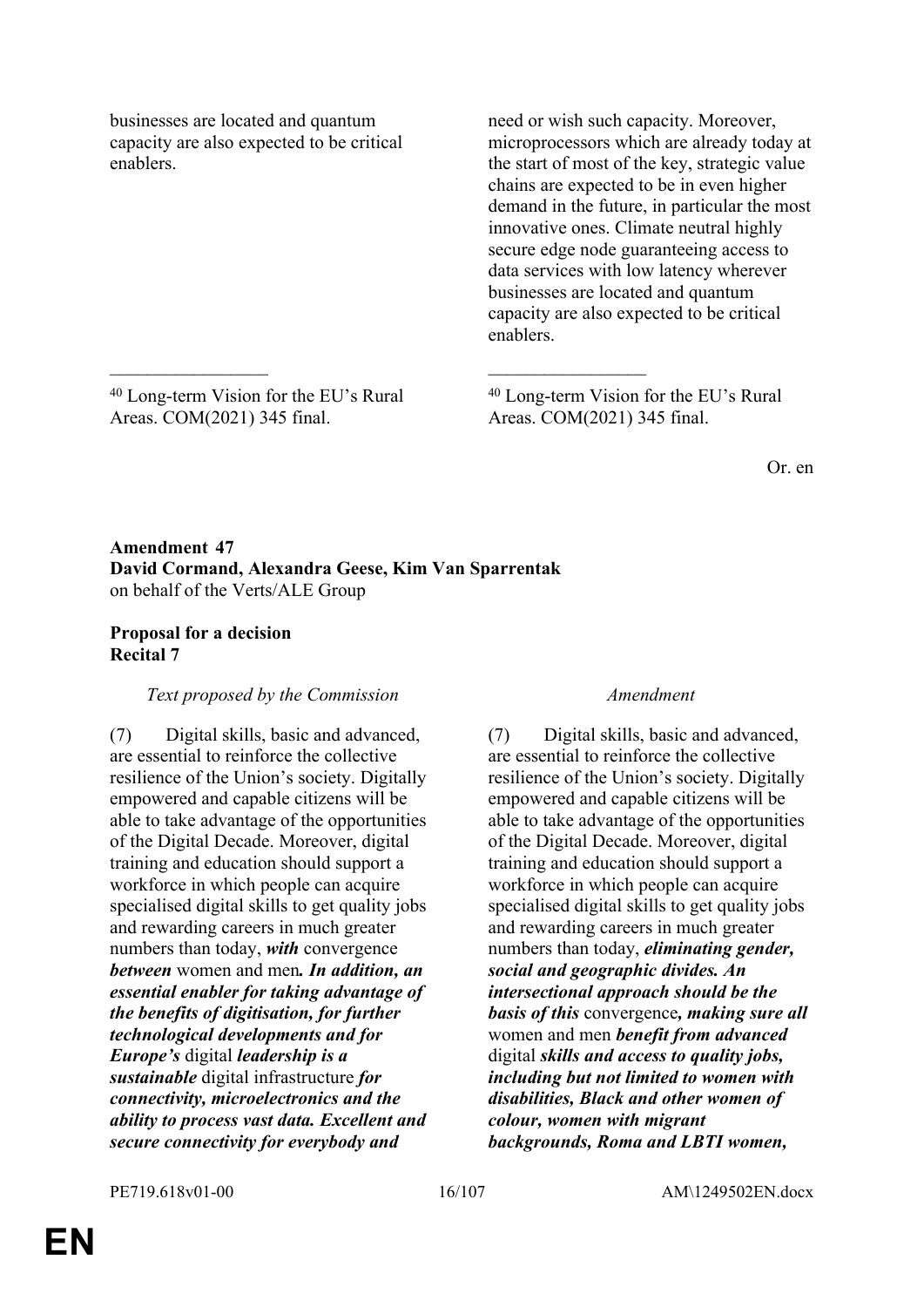*everywhere in Europe including in rural and remote areas<sup>40</sup> is needed. Societal needs for upload and download bandwidth are constantly growing. By 2030, networks with gigabit speeds* should *become available at accessible conditions for all those who need or wish such capacity. Moreover, microprocessors which are already today at the start of most of the key, strategic value chains are expected to be in even higher demand in the future, in particular the most innovative ones. Climate neutral highly secure edge node guaranteeing access to data services with low latency wherever businesses are located and quantum capacity are also expected to be critical enablers*.

 $\frac{1}{2}$ *<sup>40</sup> Long-term Vision for the EU's Rural Areas. COM(2021) 345 final.*

*and from non-urban areas of the Union. Digital literacy should also be prioritised for marginalised populations, such as the elderly and people with disabilities. Wide public consultation involving citizens prior to the deployment of* digital infrastructure *projects* should *lead to greater trust, acceptability and improve the design of projects with the concrete needs and feedback of local communities*.

Or. en

### **Amendment 48 Maria da Graça Carvalho, Pilar del Castillo Vera, Tom Vandenkendelaere**

### **Proposal for a decision Recital 7**

### *Text proposed by the Commission Amendment*

(7) Digital skills, basic and advanced, are essential to reinforce the collective resilience of the Union's society. Digitally empowered and capable citizens will be able to take advantage of the opportunities of the Digital Decade. Moreover, digital training and education should support a workforce in which people can acquire specialised digital skills to get quality jobs and rewarding careers in much greater numbers than today, with convergence between women and men. In addition, an essential enabler for taking advantage of the benefits of digitisation, for further

(7) Digital skills, basic and advanced, are essential to reinforce the collective resilience of the Union's society. Digitally empowered and capable citizens will be able to take advantage of the opportunities of the Digital Decade. Moreover, digital training and education should support a workforce in which people can acquire specialised digital skills to get quality jobs and rewarding careers in much greater numbers than today, with convergence between women and men. In addition, an essential enabler for taking advantage of the benefits of digitisation, for further

AM\1249502EN.docx 17/107 PE719.618v01-00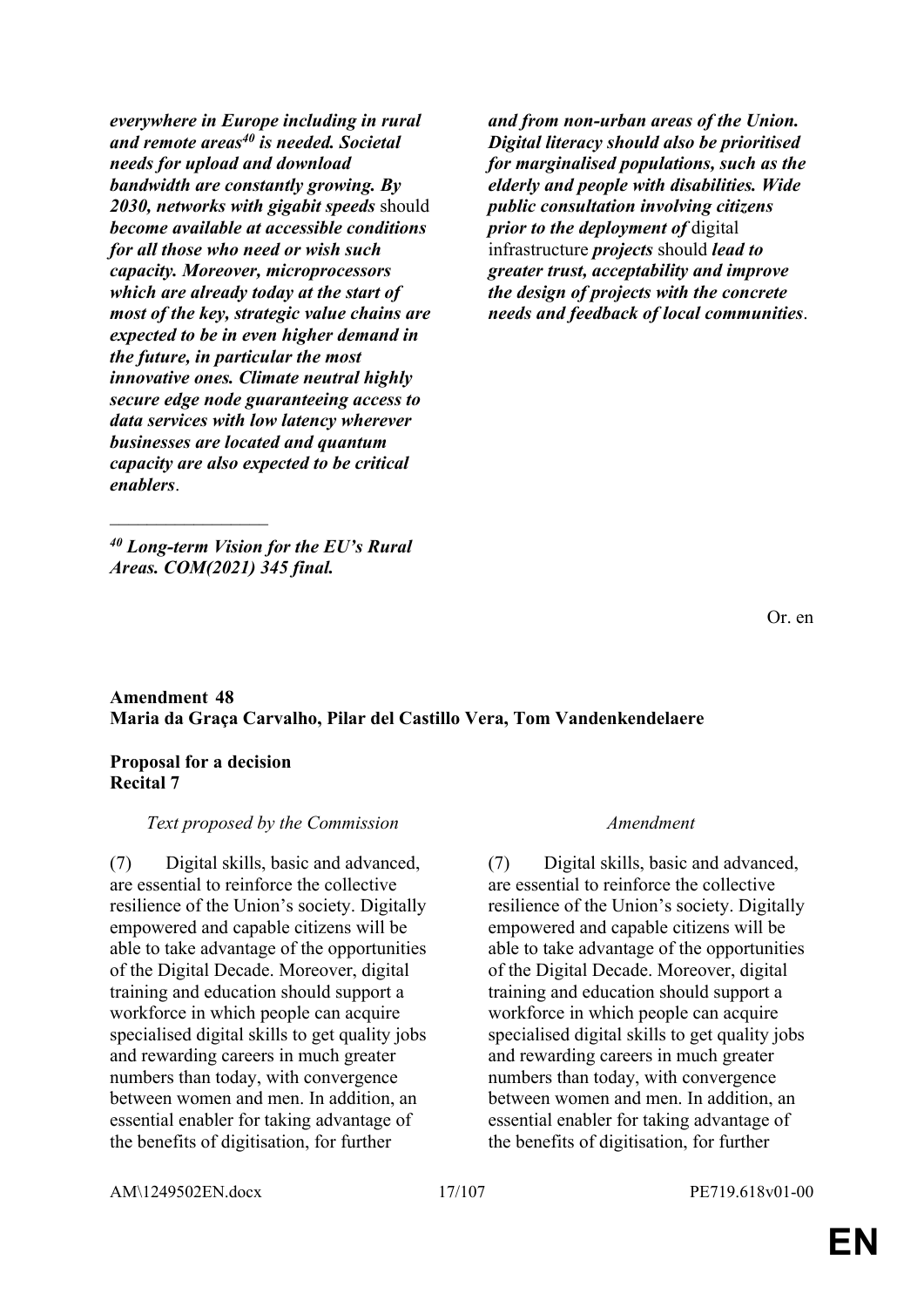technological developments and for Europe's digital leadership is a sustainable digital infrastructure for connectivity, microelectronics and the ability to process vast data. Excellent and secure connectivity for everybody and everywhere in Europe including in rural and remote areas<sup>40</sup> is needed. Societal needs for upload and download bandwidth are constantly growing. By 2030, networks with gigabit speeds should become available at accessible conditions for all those who need or wish such capacity. Moreover, microprocessors which are already today at the start of most of the key, strategic value chains are expected to be in even higher demand in the future, in particular the most innovative ones. Climate neutral highly secure edge node guaranteeing access to data services with low latency wherever businesses are located and quantum capacity are also expected to be critical enablers.

technological developments and for Europe's digital leadership is a sustainable digital infrastructure for connectivity, microelectronics and the ability to process vast data. Excellent and secure connectivity for everybody and everywhere in Europe including in rural and remote areas<sup>40</sup> is needed. Societal needs for upload and download bandwidth are constantly growing. By 2030, networks with gigabit speeds should become available at accessible conditions for all those who need or wish such capacity. *To this end, it is paramount to ensure the appropriate investments aiming to boost the development of 5G networks, cloud infrastructure, high-performance computing capacities, quantum computing technologies and other ICT emerging technologies.* Moreover, microprocessors which are already today at the start of most of the key, strategic value chains are expected to be in even higher demand in the future, in particular the most innovative ones. Climate neutral highly secure edge node guaranteeing access to data services with low latency wherever businesses are located and quantum capacity are also expected to be critical enablers.

<sup>40</sup> Long-term Vision for the EU's Rural Areas. COM(2021) 345 final.

<sup>40</sup> Long-term Vision for the EU's Rural Areas. COM(2021) 345 final.

Or. en

### **Amendment 49 Maria Grapini, Adriana Maldonado López, Christel Schaldemose, Marc Angel**

\_\_\_\_\_\_\_\_\_\_\_\_\_\_\_\_\_ \_\_\_\_\_\_\_\_\_\_\_\_\_\_\_\_\_

### **Proposal for a decision Recital 7**

*Text proposed by the Commission Amendment*

(7) Digital skills, basic and advanced, are essential to reinforce the collective

(7) Digital skills, basic and advanced, are essential to reinforce the collective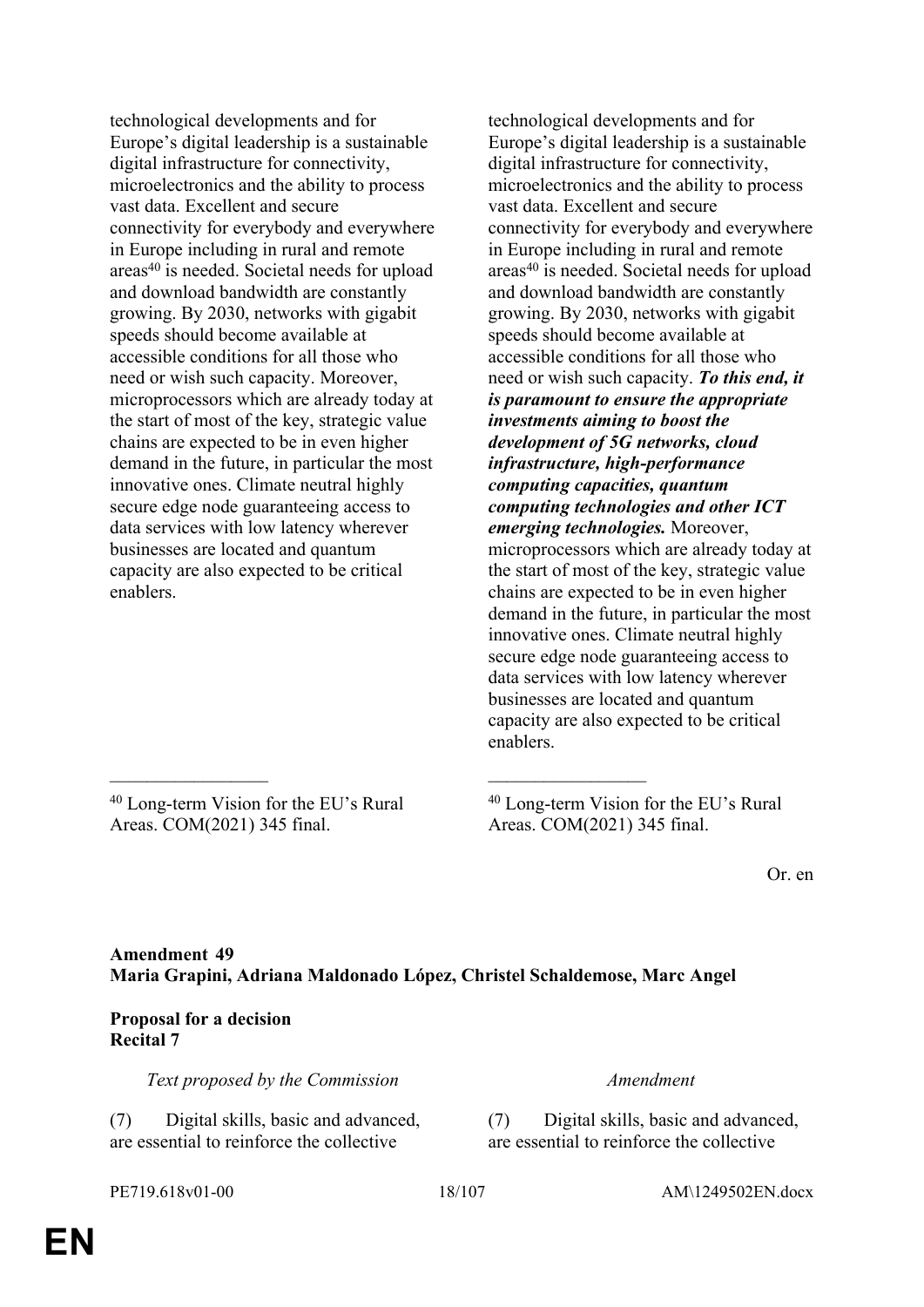resilience of the Union's society. Digitally empowered and capable citizens will be able to take advantage of the opportunities of the Digital Decade. Moreover, digital training and education should support a workforce in which people can acquire specialised digital skills to get quality jobs and rewarding careers in much greater numbers than today, with convergence between women and men. In addition, an essential enabler for taking advantage of the benefits of digitisation, for further technological developments and for Europe's digital leadership is a sustainable digital infrastructure for connectivity, microelectronics and the ability to process vast data. Excellent and secure connectivity for everybody and everywhere in Europe including in rural and remote areas<sup>40</sup> is needed. Societal needs for upload and download bandwidth are constantly growing. By 2030, networks with gigabit speeds should become available at accessible conditions for all those who need or wish such capacity. Moreover, microprocessors which are already today at the start of most of the key, strategic value chains are expected to be in even higher demand in the future, in particular the most innovative ones. Climate neutral highly secure edge node guaranteeing access to data services with low latency wherever businesses are located and quantum capacity are also expected to be critical enablers.

<sup>40</sup> Long-term Vision for the EU's Rural Areas. COM(2021) 345 final.

 $\mathcal{L}_\text{max}$  and  $\mathcal{L}_\text{max}$  and  $\mathcal{L}_\text{max}$  and  $\mathcal{L}_\text{max}$ 

resilience of the Union's society. Digitally empowered and capable citizens will be able to take advantage of the opportunities of the Digital Decade. Moreover, digital training and education should support a workforce in which people can acquire specialised digital skills to get quality jobs and rewarding careers in much greater numbers than today, with convergence between women and men*. Digital training and education should be extended to the business environment, especially to microenterprises and SMEs to ensure effective digital transformation*. In addition, an essential enabler for taking advantage of the benefits of digitisation, for further technological developments and for Europe's digital leadership is a sustainable digital infrastructure for connectivity, microelectronics and the ability to process vast data. Excellent and secure connectivity for everybody and everywhere in Europe including in rural and remote areas<sup>40</sup> is needed. Societal needs for upload and download bandwidth are constantly growing. By 2030, networks with gigabit speeds should become available at accessible conditions for all those who need or wish such capacity. Moreover, microprocessors which are already today at the start of most of the key, strategic value chains are expected to be in even higher demand in the future, in particular the most innovative ones. Climate neutral highly secure edge node guaranteeing access to data services with low latency wherever businesses are located and quantum capacity are also expected to be critical

Or. en

### **Amendment 50**

AM\1249502EN.docx 19/107 PE719.618v01-00

enablers.

<sup>40</sup> Long-term Vision for the EU's Rural Areas. COM(2021) 345 final.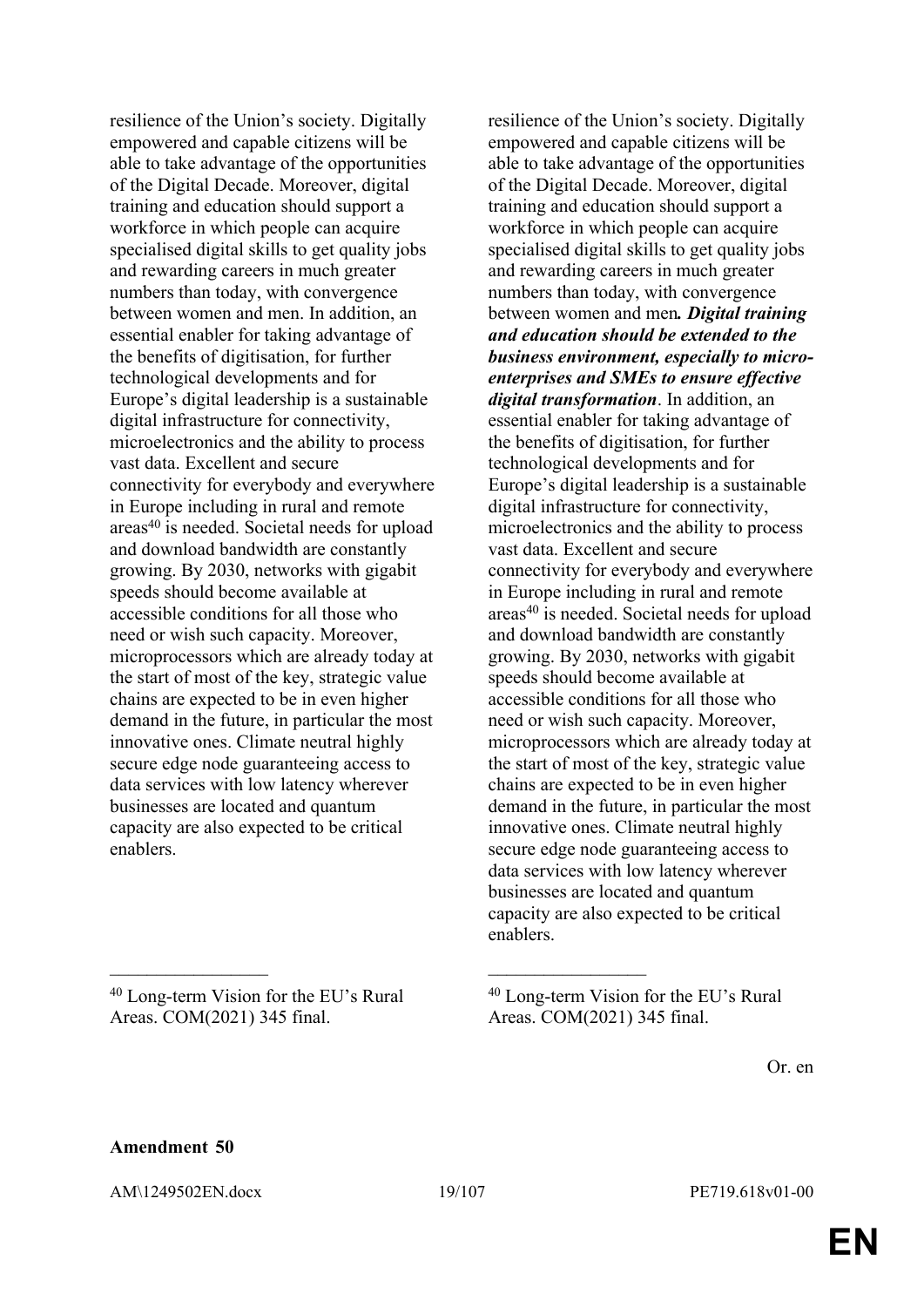#### **Adriana Maldonado López, Clara Aguilera**

#### **Proposal for a decision Recital 7**

#### *Text proposed by the Commission Amendment*

(7) Digital skills, basic and advanced, are essential to reinforce the collective resilience of the Union's society. Digitally empowered and capable citizens will be able to take advantage of the opportunities of the Digital Decade. Moreover, digital training and education should support a workforce in which people can acquire specialised digital skills to get quality jobs and rewarding careers in much greater numbers than today, with convergence between women and men. In addition, an essential enabler for taking advantage of the benefits of digitisation, for further technological developments and for Europe's digital leadership is a sustainable digital infrastructure for connectivity, microelectronics and the ability to process vast data. Excellent and secure connectivity for everybody and everywhere in Europe including in rural and remote areas<sup>40</sup>is needed. Societal needs for *upload and download* bandwidth are constantly growing. By 2030, networks with gigabit speeds should become available at accessible conditions for all those who need or wish such capacity. Moreover, microprocessors which are already today at the start of most of the key, strategic value chains are expected to be in even higher demand in the future, in particular the most innovative ones. Climate neutral highly secure edge node guaranteeing access to data services with low latency wherever businesses are located and quantum capacity are also expected to be critical enablers.

(7) Digital skills, basic and advanced, are essential to reinforce the collective resilience of the Union's society. Digitally empowered and capable citizens will be able to take advantage of the opportunities of the Digital Decade. Moreover, digital training and education should support a workforce in which people can acquire specialised digital skills to get quality jobs and rewarding careers in much greater numbers than today, with convergence between women and men. In addition, an essential enabler for taking advantage of the benefits of digitisation, for further technological developments and for Europe's digital leadership is a sustainable digital infrastructure for connectivity, microelectronics and the ability to process vast data. Excellent and secure connectivity for everybody and everywhere in Europe including in rural*, mountainous* and remote  $\arccos^{40}$  is needed. Societal needs for *download and upload* bandwidth are constantly growing. By 2030, networks with gigabit speeds should become available at accessible conditions for all those who need or wish such capacity. Moreover, microprocessors which are already today at the start of most of the key, strategic value chains are expected to be in even higher demand in the future, in particular the most innovative ones. Climate neutral highly secure edge node guaranteeing access to data services with low latency wherever businesses are located and quantum capacity are also expected to be critical enablers.

\_\_\_\_\_\_\_\_\_\_\_\_\_\_\_\_\_ \_\_\_\_\_\_\_\_\_\_\_\_\_\_\_\_\_

<sup>40</sup> Long-term Vision for the EU's Rural Areas. COM(2021) 345 final*.*

<sup>40</sup> Long-term Vision for the EU's Rural Areas. COM(2021) 345 final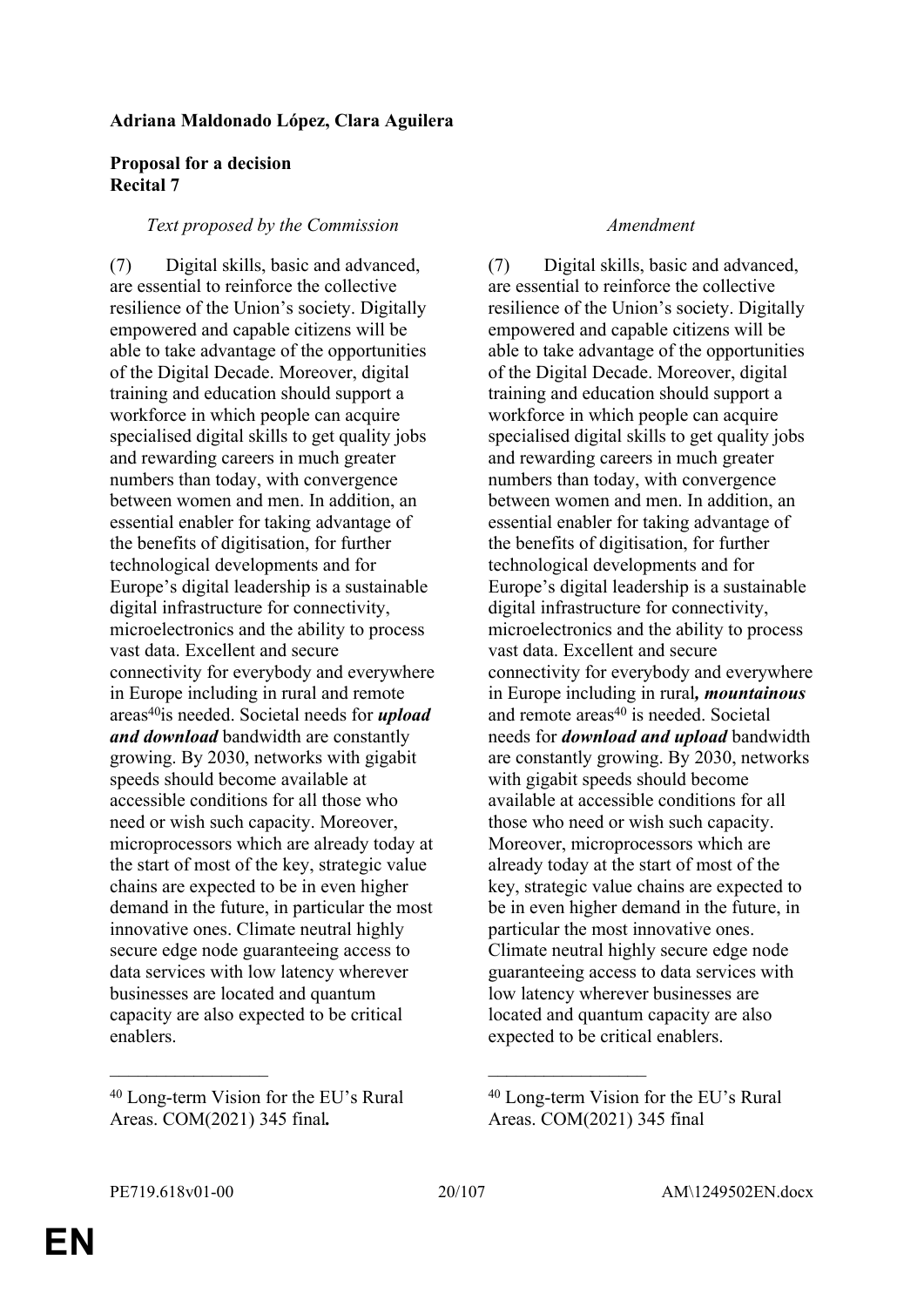#### **Amendment 51 David Cormand, Alexandra Geese, Kim Van Sparrentak** on behalf of the Verts/ALE Group

#### **Proposal for a decision Recital 7 a (new)**

*Text proposed by the Commission Amendment*

*(7a) Europe's digital leadership needs a sustainable digital infrastructure for connectivity, microelectronics and the ability to process data. Reliable, fast, affordable and secure connectivity for everybody and everywhere in Europe including in rural and remote areas1a is needed. Societal needs for upload and download bandwidth are constantly growing. By 2030, networks with gigabit speed should become available at accessible conditions for all those who need or wish to have such capacity. Network development policy should limit the duplication of very-high-speed networks and adopt a strategy based on network complementarity and interoperability and address the need to bridge the digital divide. Moreover, microprocessors which are already today at the start of most of the key, strategic value chains are expected to be in even higher demand in the future, in particular the most innovative ones. Highly energyefficient data centers with sustainable cooling systems and a systematic reuse of generated heat should be promoted, and a "green cloud computing" label established. The environmental contribution of climate neutral highly secure edge node guaranteeing access to data services with low latency wherever businesses are located and quantum capacity should be duly assessed.*

 $\frac{1}{2}$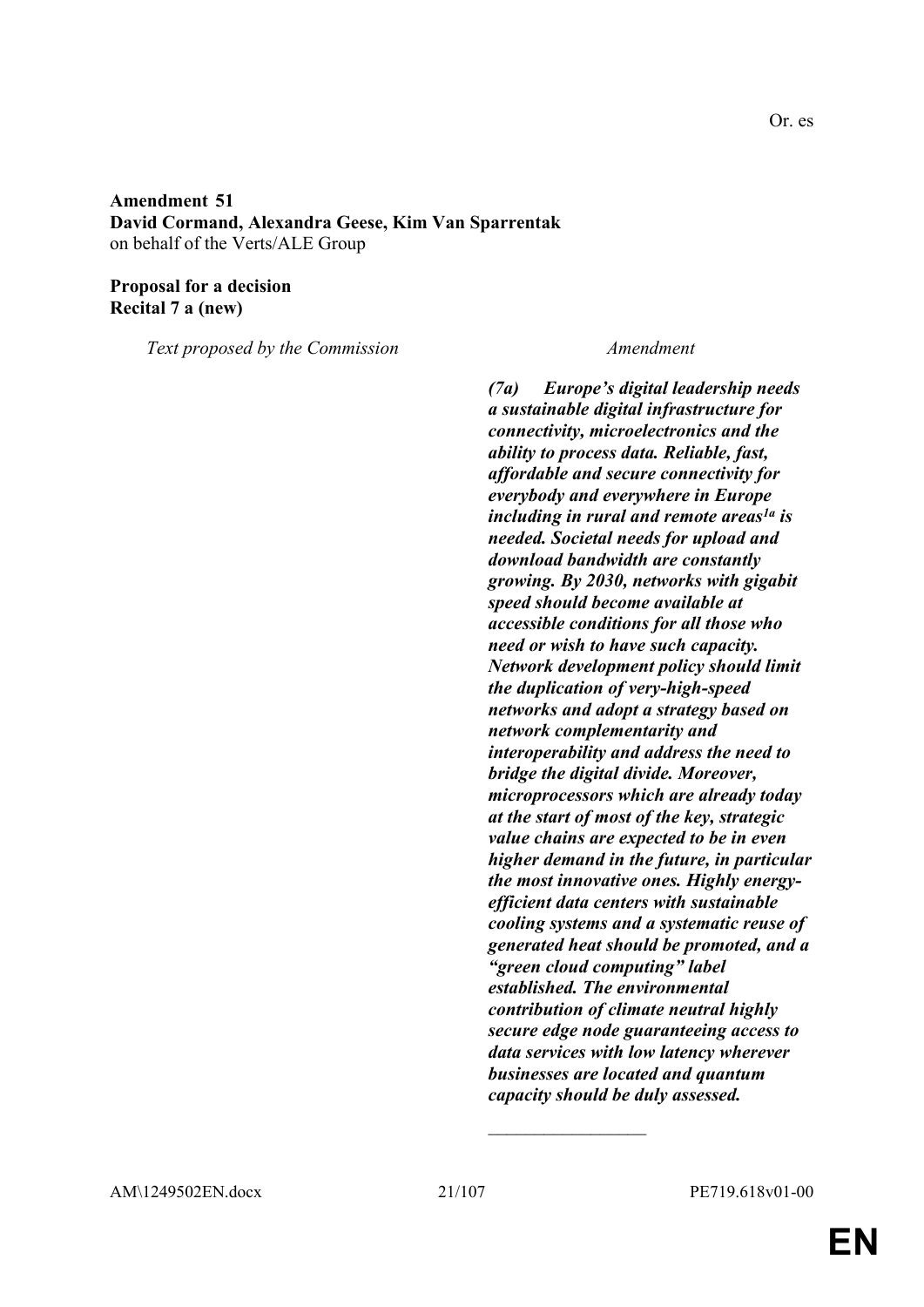# **EN**

#### **Amendment 52 Maria Grapini, Adriana Maldonado López, Christel Schaldemose, Marc Angel**

#### **Proposal for a decision Recital 8**

#### *Text proposed by the Commission Amendment*

(8) Beyond enablers, all the above mentioned technologies will be at the core of new products, new manufacturing processes and new business models based on fair sharing of data in the data economy. The transformation of businesses will depend on their ability to adopt new digital technologies rapidly and across the board, including in industrial and services ecosystems that are currently lagging behind.

(8) Beyond enablers, all the above mentioned technologies will be at the core of new products, new manufacturing processes and new business models based on fair sharing of data in the data economy. The transformation of businesses*, especially of micro-enterprises and SMEs,* will depend on their ability to adopt new digital technologies rapidly and across the board, including in industrial and services ecosystems that are currently lagging behind. *It is therefore necessary for businesses, especially micro-enterprises and SMEs, to benefit from training in digital transformation and financial assistance, in order to be part of this process.*

Or. en

**Amendment 53 David Cormand, Alexandra Geese, Kim Van Sparrentak** on behalf of the Verts/ALE Group

### **Proposal for a decision Recital 8**

*Text proposed by the Commission Amendment*

(8) *Beyond enablers, all the above mentioned* technologies will be at the core of new products, new manufacturing

(8) *Emerging* technologies will be at the core of new products, new manufacturing processes and new business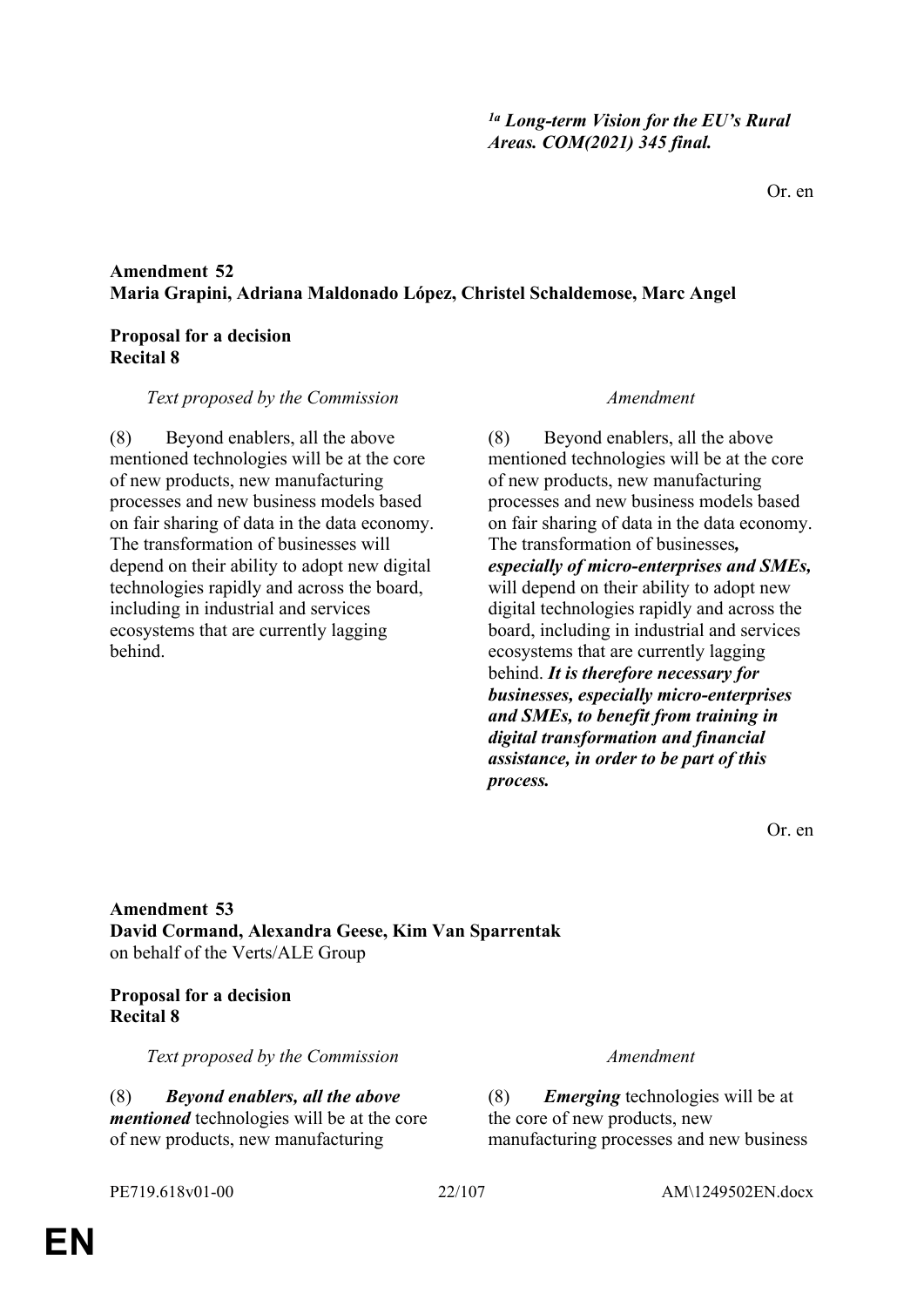processes and new business models based on fair sharing of data in the data economy*. The transformation of businesses will depend on their ability to adopt new digital technologies rapidly and across the board, including in industrial and services ecosystems that are currently lagging behind*.

models based on fair *and secure* sharing of data in the data economy*, while ensuring effective protection of privacy and data protection*.

Or. en

#### **Amendment 54 Eugen Jurzyca, Jessica Stegrud**

**Proposal for a decision Recital 8 a (new)**

*Text proposed by the Commission Amendment*

*(8a) Digitalization should not be the goal in itself, but rather the tool for the results to deliver for citizens. Digitalisation should provide less bureaucracy and quicker, less financially demanding and more efficient public administration. If used in a good way, digitalisation has the potential to enhance the quality of education, health or public administration, but if implemented in a wrong way, it can harm public budgets.*

Or. en

**Amendment 55 Eugen Jurzyca, Jessica Stegrud**

**Proposal for a decision Recital 8 b (new)**

*Text proposed by the Commission Amendment*

*(8b) Public administrations have a responsibility towards citizens to exercise care in their use of public spending in all areas, including digitalisation.*

AM\1249502EN.docx 23/107 PE719.618v01-00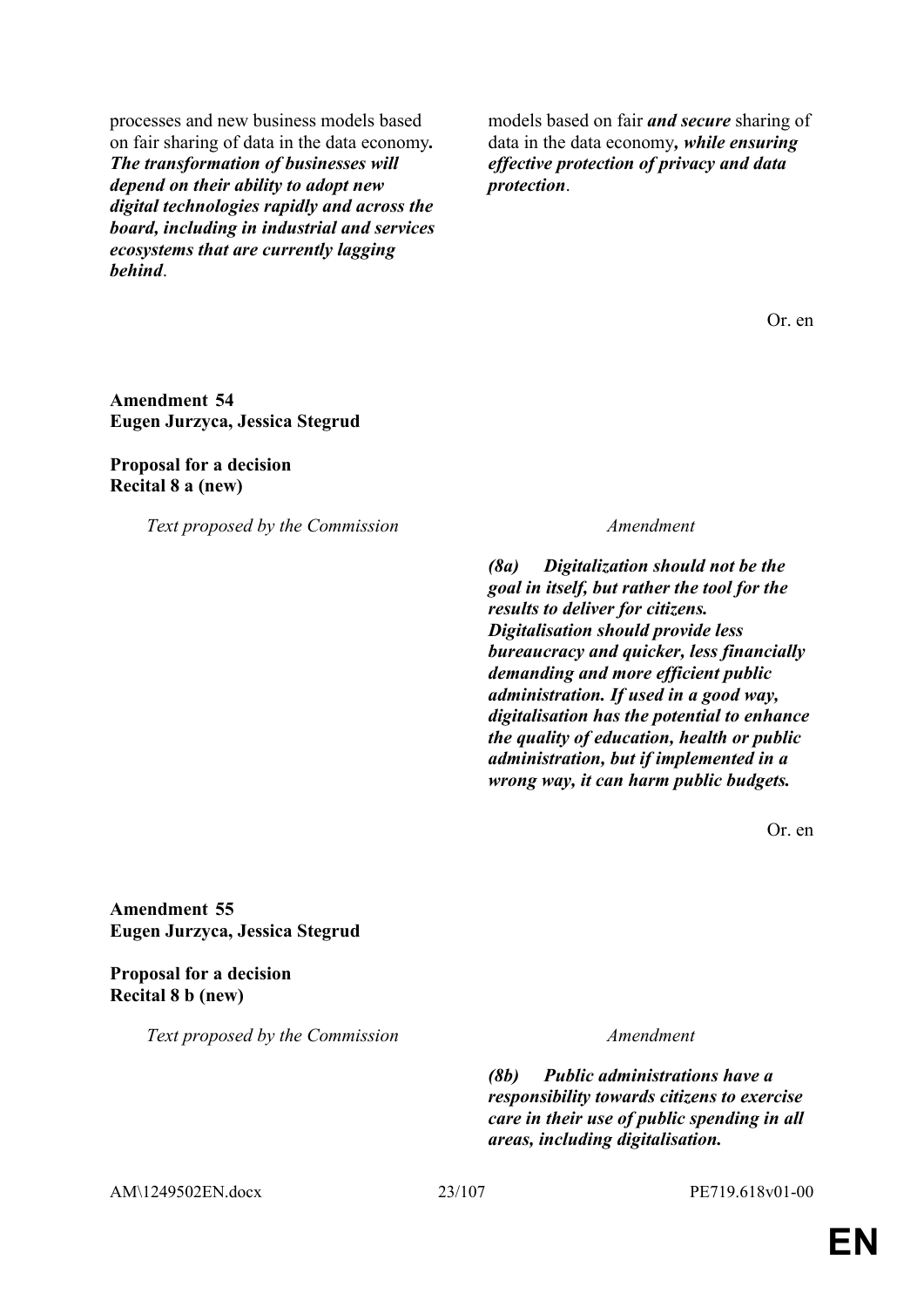*Maximising the effectiveness and efficiency of expenditure in digitalisation secures the greatest value from spending decisions and helps to avoid waste, errors, fraud and corruption. It is therefore necessary to monitor and enhance the principles of good financial governance, plan, publish and monitor national and European spending on digitalisation.*

Or. en

**Amendment 56 Eugen Jurzyca, Jessica Stegrud**

**Proposal for a decision Recital 8 c (new)**

*Text proposed by the Commission Amendment*

*(8c) Public digital services will provide added value to citizens, mainly by providing easy to use, useful, simple and 'trustworthy' services. It means that greater ease of use can improve performance, allowing the user to produce more with the same effort. Usefulness refers to enhancing job performance of a person due to the use of a particular technology. The simplicity indicator refers to the process of user interaction with the services, considering the usability of the services. The delivery process should not demand redundant steps or too much bureaucracy. The "trustworthy" indicator refers to the security of the system used to provide the service and also to the trust in the institution that provides the service.*

Or. en

**Amendment 57 Eugen Jurzyca, Jessica Stegrud**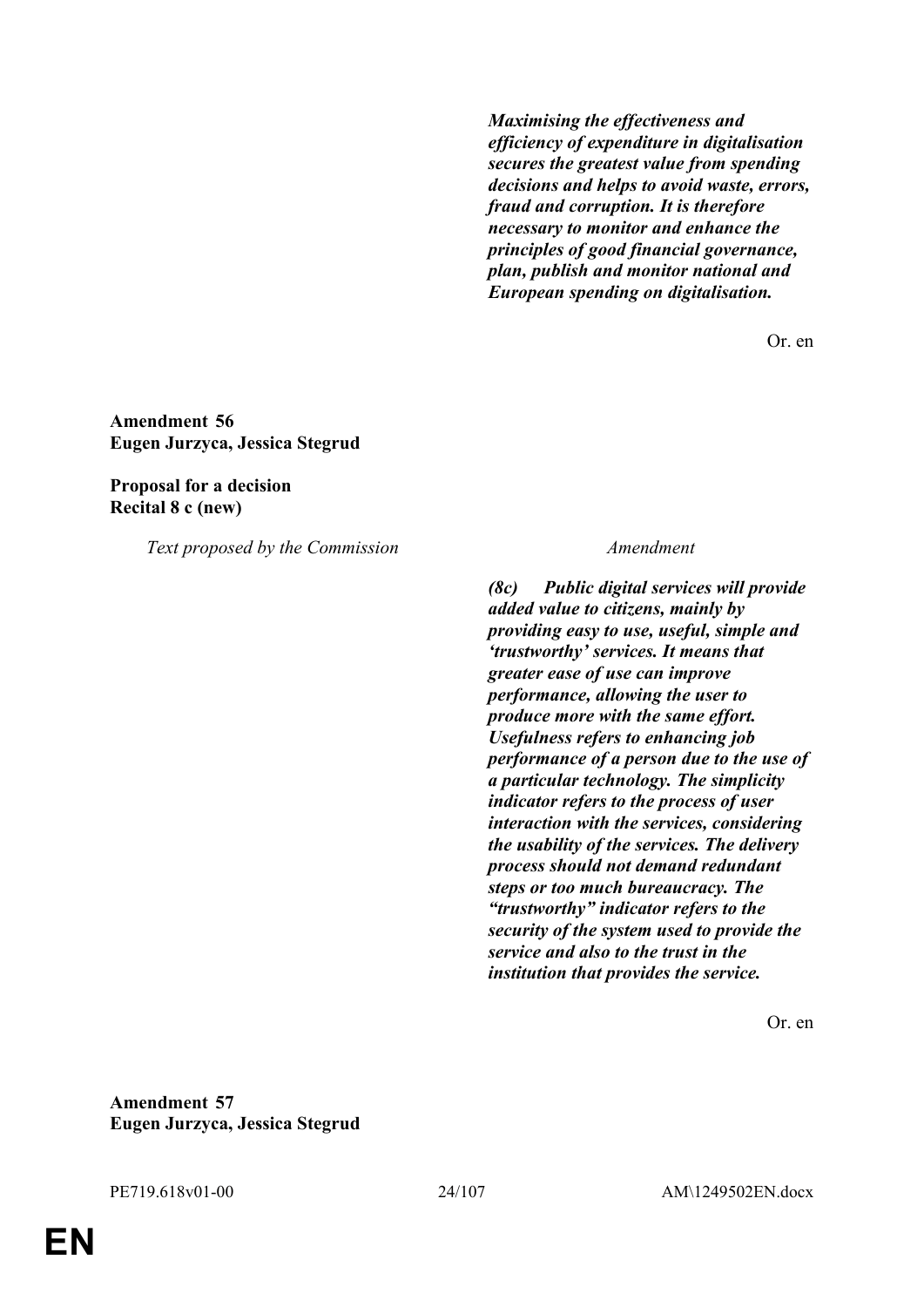*Text proposed by the Commission Amendment*

*(8d) As collecting information is in principle more expensive and burdensome than sharing already collected information, Member States should aim to and incorporate the "once-only" principle, which in the context of the public sector means that citizens and businesses supply diverse data only once to a public administration.*

Or. en

### **Amendment 58 David Cormand, Alexandra Geese, Kim Van Sparrentak** on behalf of the Verts/ALE Group

#### **Proposal for a decision Recital 9**

*Text proposed by the Commission Amendment*

(9) Democratic life and public services *will also crucially depend on* digital technologies and *therefore they* should be fully accessible for everyone, as a best–inclass digital environment providing for easy-to-use, efficient and personalised services and tools with high security and privacy standards.

(9) Democratic life and public services *can benefit from* digital technologies and should be fully accessible for everyone, as a best–in-class digital environment providing for easy-to-use, efficient and personalised services and tools with high security and privacy standards. *To this end, the use of strong encryption should be encouraged and the avoidance of gender, geographic, social or age divides should be mainstreamed into every action. The digitalisation of public services should be deployed with the aim of enhancing quality and public access, and should go hand in hand with sufficient human employees to accompany citizens in their procedures.*

Or. en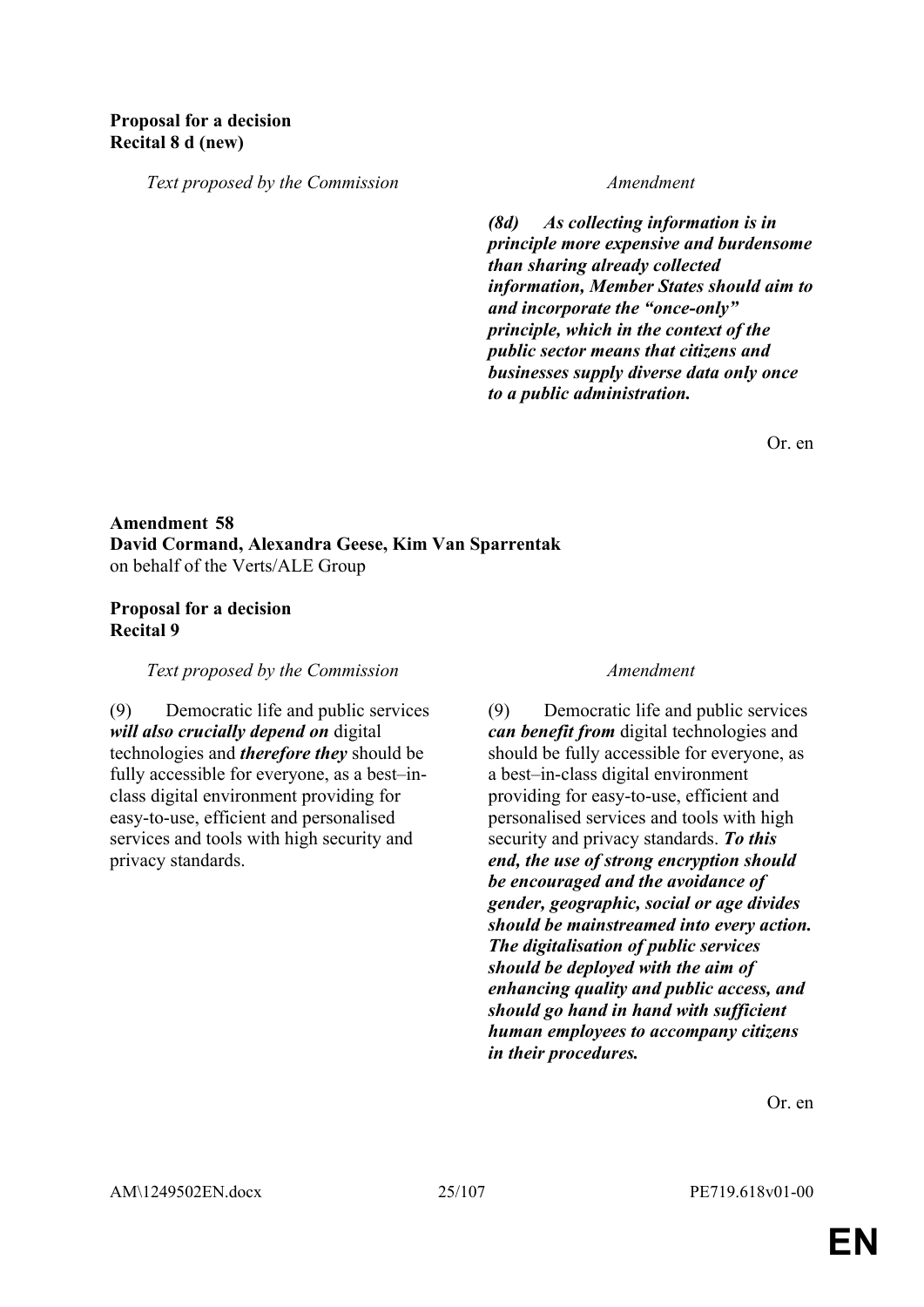#### **Amendment 59 Eugen Jurzyca, Jessica Stegrud**

### **Proposal for a decision Recital 9**

### *Text proposed by the Commission Amendment*

(9) Democratic life and public services will also crucially depend on digital technologies and therefore they should be fully accessible for everyone, as a best–inclass digital environment providing for easy-to-use, efficient and personalised services and tools with high security and privacy standards.

(9) Democratic life and public services will also crucially depend on digital technologies and therefore they should be fully accessible for everyone, as a best–inclass digital environment providing for easy-to-use, efficient and personalised services and tools with high security and privacy standards. *The high security should be reported through a common set of key performance indicators and the comparable set of detailed transparent information on how Member States are approaching the concerns of security should be published.*

Or. en

**Amendment 60 Eugen Jurzyca, Jessica Stegrud**

**Proposal for a decision Recital 9 a (new)**

*Text proposed by the Commission Amendment*

*(9a) Public digital services should fulfil the core principles in accordance with the OECD recommendations for digital government. The "digital by design" principle should ensure that when the government proposes digital technologies, it should rethink and re-engineer public processes, simplify procedures, and create new channels of communication and engagement with stakeholders. Datadriven public sector establishes data as a strategic asset and promotes access, sharing and re-use mechanisms for improved decision making and service*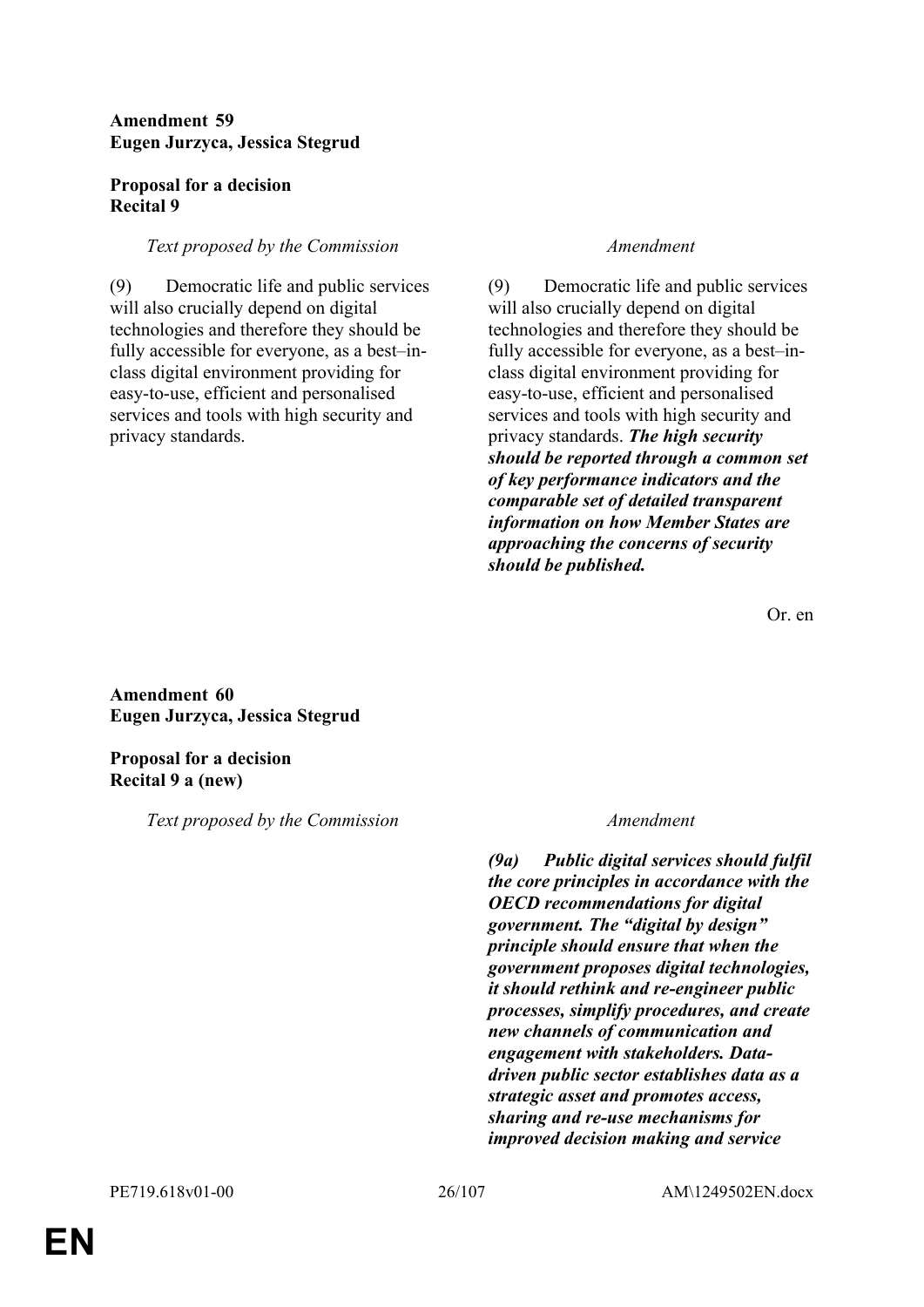*design and delivery. The "government as a platform" principle should ensure that a wide range of platforms, standards and tools to foster integration and coherence in the public sector focuses on users' needs in public services. The public government data and policy-making processes (including algorithms) should be opened by default, within the limits of existing legislation and balancing the public interest. Pro-activeness ensures that a government anticipates people's needs and responds to them rapidly, avoiding the need for cumbersome data and service delivery processes.*

Or. en

### **Amendment 61 David Cormand, Alexandra Geese, Kim Van Sparrentak** on behalf of the Verts/ALE Group

**Proposal for a decision Recital 10 a (new)**

*Text proposed by the Commission Amendment*

*(10a) Where public funds are used, it is crucial that maximum value is gained for society and businesses. Therefore, funding should be, if possible, contingent on the outputs of funded projects not being subject to any restrictions and freely reusable.*

Or. en

### **Amendment 62 David Cormand, Alexandra Geese, Kim Van Sparrentak** on behalf of the Verts/ALE Group

**Proposal for a decision Recital 11**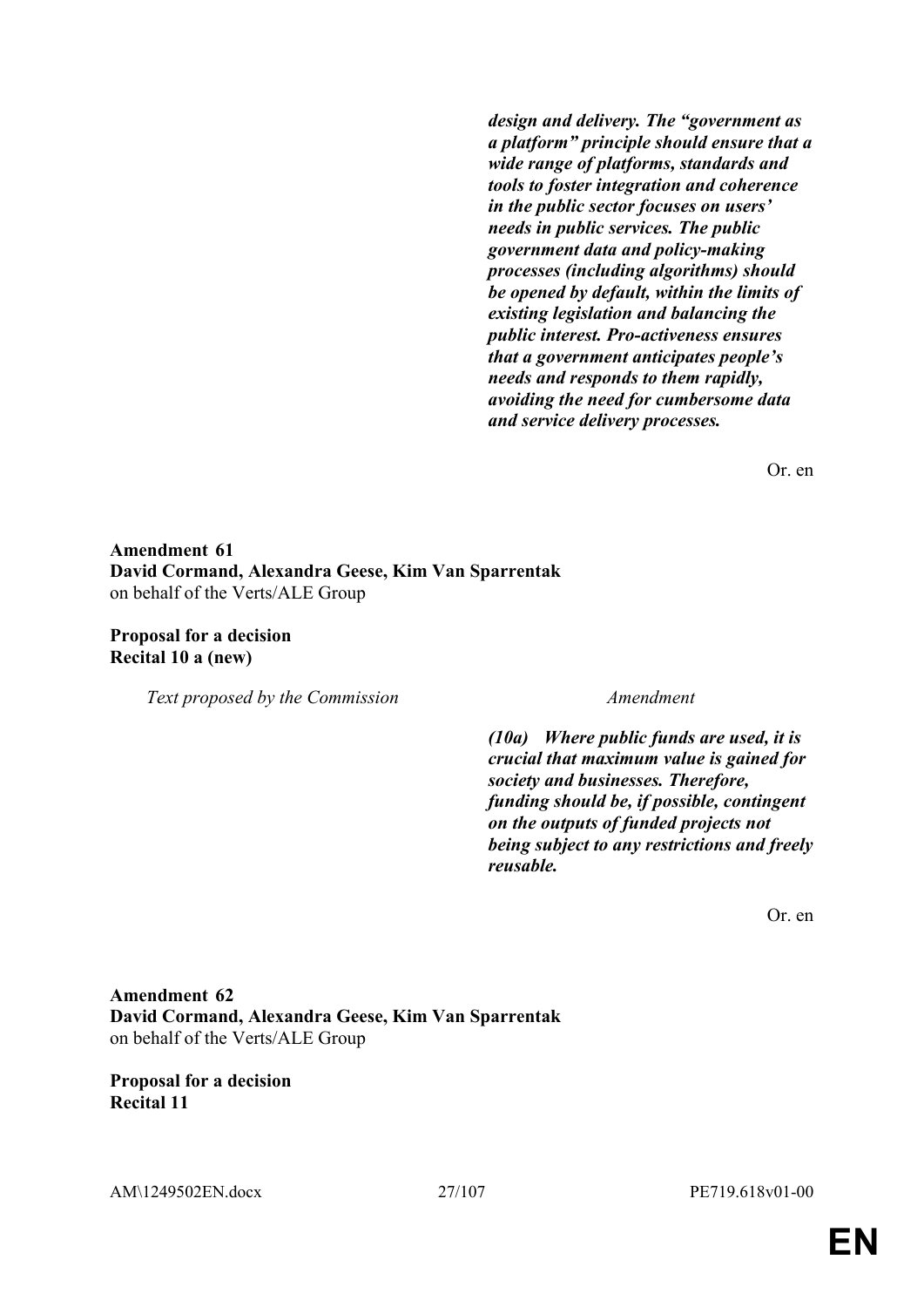#### *Text proposed by the Commission Amendment*

(11) A harmonious, inclusive *and steady progress towards* the digital transformation and *towards* the achievement of the digital targets in the Union, requires a comprehensive, robust, reliable, flexible and transparent form of governance, based on close cooperation and coordination between the Union institutions, bodies and agencies, and the Member States. An appropriate mechanism should ensure coordination of convergence and the consistency and effectiveness of policies and measures at Union and national level. Therefore, it is necessary to lay down provisions on a monitoring and cooperation mechanism implementing the Digital Compass Communication.

(11) A harmonious, inclusive *approach to* the digital transformation and *to* the achievement of the digital targets in the Union, requires a comprehensive, robust, reliable, flexible and transparent form of governance, based on close cooperation and coordination between the Union institutions, bodies and agencies, and the Member States. An appropriate mechanism should ensure coordination of convergence and the consistency and effectiveness of policies and measures at Union and national level. Therefore, it is necessary to lay down provisions on a monitoring and cooperation mechanism implementing the Digital Compass Communication. *The Union and Member States should ensure inclusive participation of civil society organisations representing marginalised communities, consumer and digital rights representatives, to ensure that digital transformation equally benefits everyone, leaving no one behind. The Union and Member States as State Parties to the United Nations Convention on the Rights with Disabilities (CRPD) are mandated to involve organisations of persons with disabilities.*

Or. en

### **Amendment 63 Maria da Graça Carvalho, Pilar del Castillo Vera, Tom Vandenkendelaere**

### **Proposal for a decision Recital 11**

### *Text proposed by the Commission Amendment*

(11) A harmonious, inclusive and steady progress towards the digital transformation and towards the achievement of the digital targets in the Union, requires a comprehensive, robust, reliable, flexible and transparent form of governance, based

(11) A harmonious, inclusive and steady progress towards the digital transformation and towards the achievement of the digital targets in the Union, requires a comprehensive, robust, reliable, flexible and transparent form of governance, based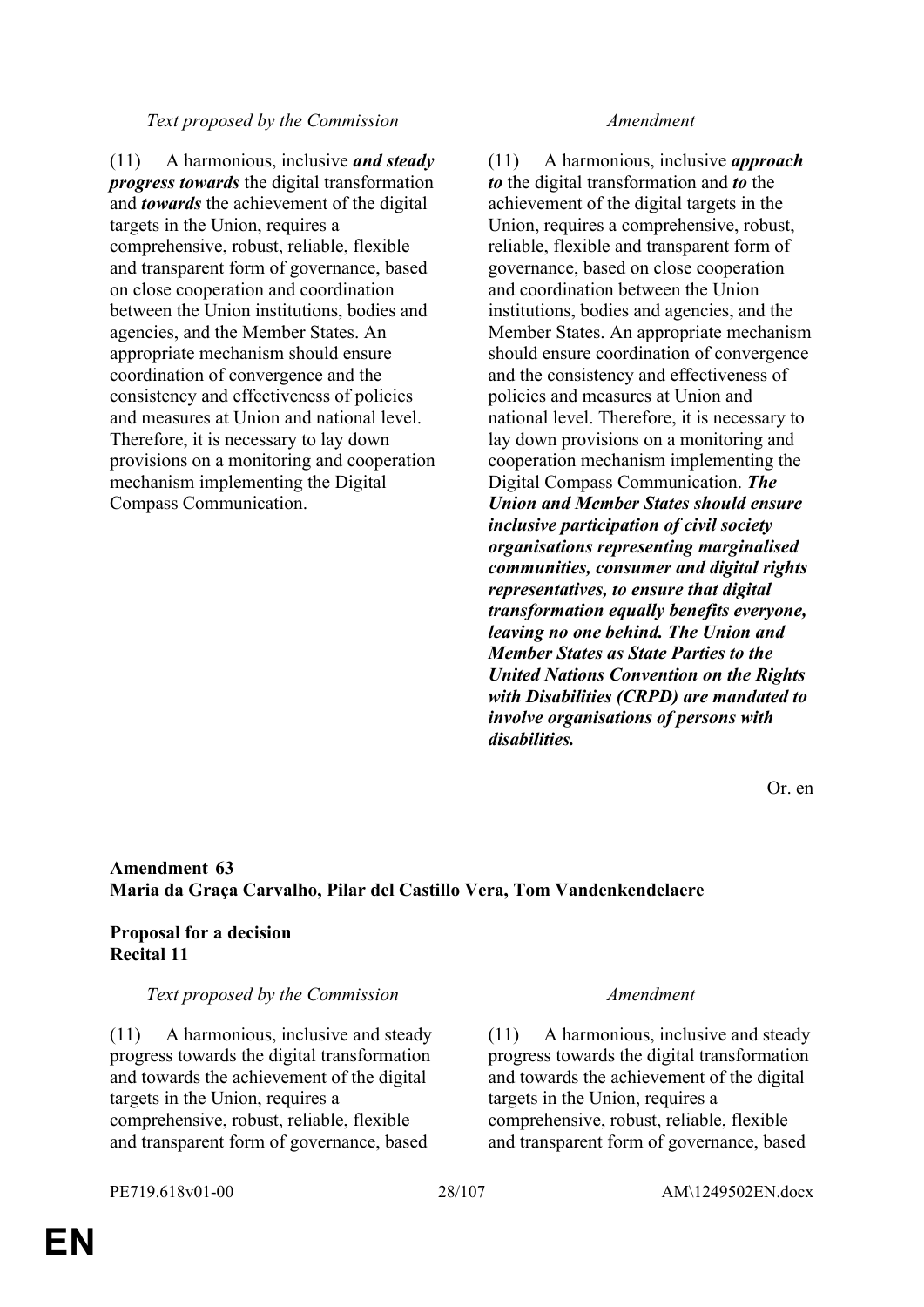on close cooperation and coordination between the Union institutions, bodies and agencies, and the Member States. An appropriate mechanism should ensure coordination of convergence and the consistency and effectiveness of policies and measures at Union and national level*. Therefore*, it is necessary to lay down provisions on a monitoring and cooperation mechanism implementing the Digital Compass Communication.

on close cooperation and coordination between the Union institutions, bodies and agencies, and the Member States. An appropriate mechanism should ensure coordination of convergence and the consistency and effectiveness of policies and measures at Union and national level *and should also incentivise the activation of appropriate synergies between the Union and national funds, and also between the different Union initiatives and programmes. To this end, the Commission should develop clear, simple and practical guidelines to make best use of the most suitable types of synergies. Considering all this*, it is necessary to lay down provisions on a monitoring and cooperation mechanism implementing the Digital Compass Communication.

Or. en

### **Amendment 64 Maria Grapini, Adriana Maldonado López, Christel Schaldemose, Marc Angel**

#### **Proposal for a decision Recital 11**

#### *Text proposed by the Commission Amendment*

(11) A harmonious, inclusive and steady progress towards the digital transformation and towards the achievement of the digital targets in the Union, requires a comprehensive, robust, reliable, flexible and transparent form of governance, based on close cooperation and coordination between the Union institutions, bodies and agencies, and the Member States. An appropriate mechanism should ensure coordination of convergence and the consistency and effectiveness of policies and measures at Union and national level. Therefore, it is necessary to lay down provisions on a monitoring and cooperation mechanism implementing the Digital

(11) A harmonious, inclusive and steady progress towards the digital transformation and towards the achievement of the digital targets in the Union, requires a comprehensive*, citizen-oriented and business-oriented*, robust, reliable, flexible and transparent form of governance, based on close cooperation and coordination between the Union institutions, bodies and agencies, and the Member States. An appropriate mechanism should ensure coordination of convergence and the consistency and effectiveness of policies and measures at Union and national level. Therefore, it is necessary to lay down provisions on a monitoring and cooperation mechanism implementing the Digital

AM\1249502EN.docx 29/107 PE719.618v01-00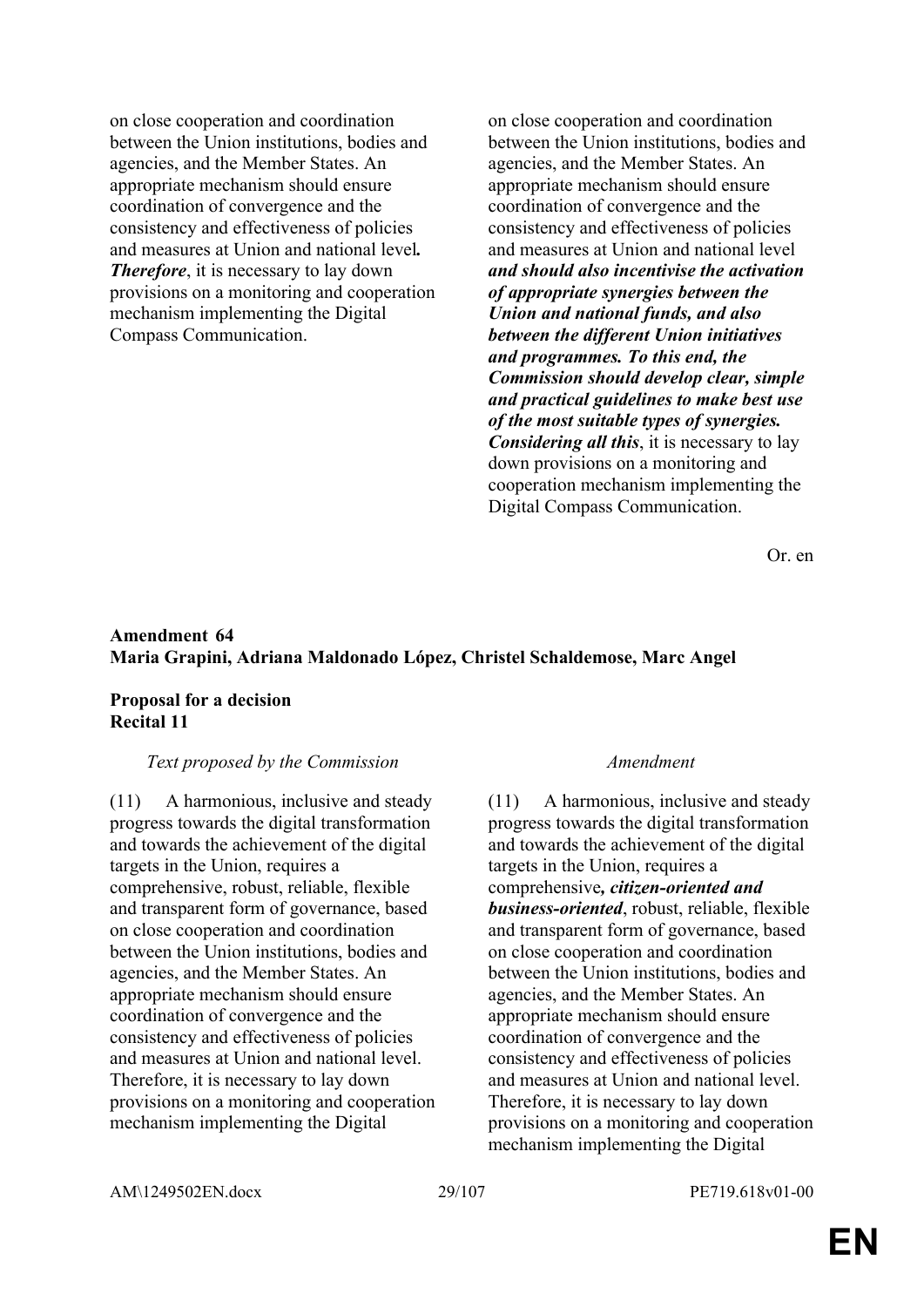Or. en

### **Amendment 65 Eugen Jurzyca, Jessica Stegrud**

#### **Proposal for a decision Recital 11**

#### *Text proposed by the Commission Amendment*

(11) A harmonious, inclusive and steady progress towards the digital transformation and towards the achievement of the digital targets in the Union, requires a comprehensive, robust, reliable, flexible and transparent form of governance, based on close cooperation and coordination between the Union institutions, bodies and agencies, and the Member States. An appropriate mechanism should ensure coordination of convergence and the consistency and effectiveness of policies and measures at Union and national level. Therefore, it is necessary to lay down provisions on a monitoring and cooperation mechanism implementing the Digital Compass Communication.

(11) A harmonious, inclusive and steady progress towards the digital transformation and towards the achievement of the digital targets in the Union, requires a comprehensive, robust, reliable, flexible and transparent form of governance, based on close cooperation and coordination between the Union institutions, bodies and agencies, and the Member States. An appropriate mechanism should ensure coordination of convergence*, transfer of best practices* and the consistency and effectiveness of policies and measures at Union and national level. Therefore, it is necessary to lay down provisions on a monitoring and cooperation mechanism implementing the Digital Compass Communication.

Or. en

### **Amendment 66 Adriana Maldonado López, Clara Aguilera**

#### **Proposal for a decision Recital 12**

#### *Text proposed by the Commission Amendment*

(12) This mechanism should include an enhanced monitoring system to identify gaps in the strategic digital capacities of the Union. It should also include a

(12) This mechanism should include an enhanced monitoring system to identify gaps in the strategic digital capacities of the Union*, with a particular focus on*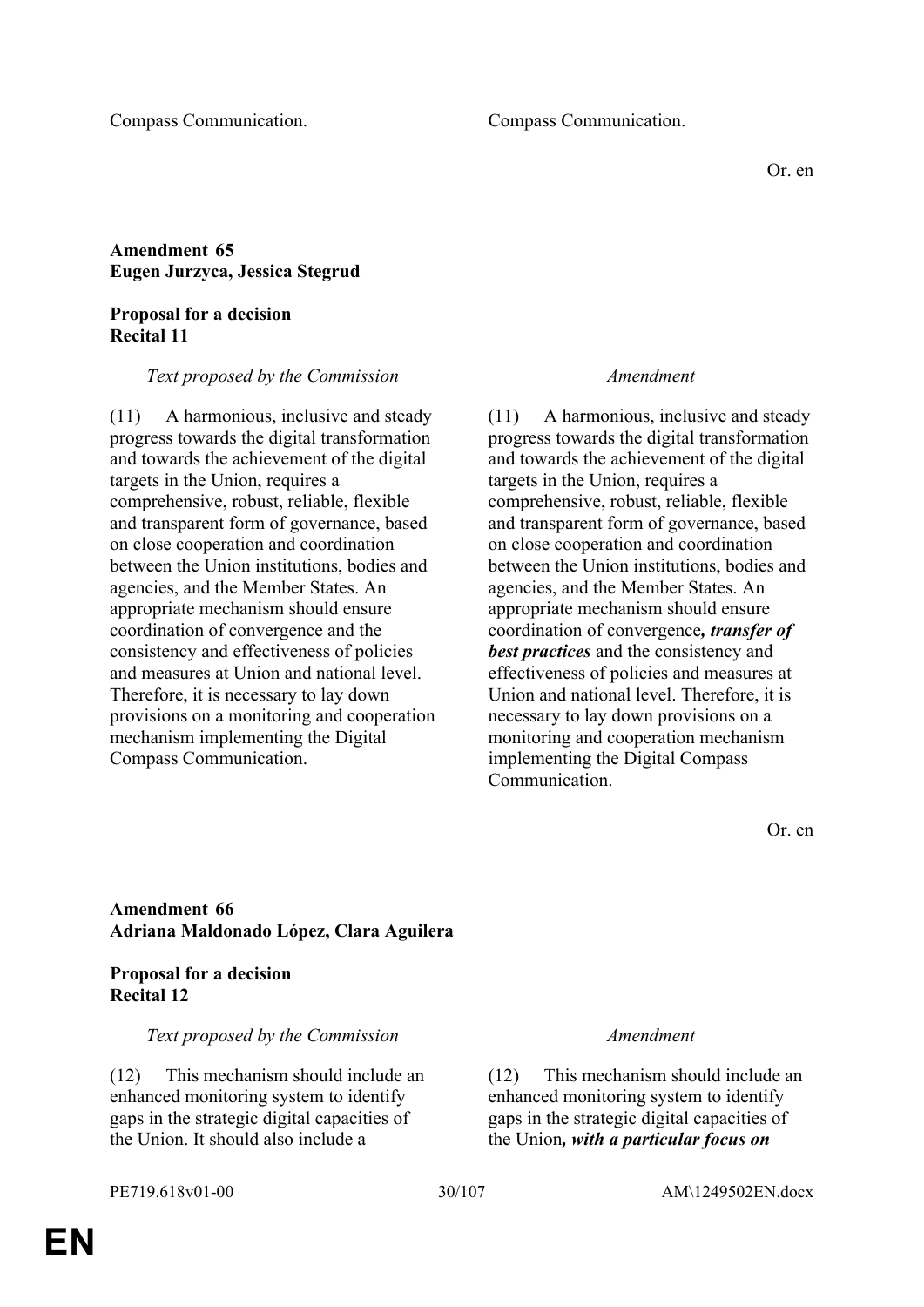reporting mechanism, among others, on the progress towards the 2030 vision and corresponding digital targets as well as on the more general state of compliance with the objectives set in this Decision. It should establish a cooperative framework between the Commission and Member States to identify solutions addressing weaknesses and to propose targeted actions for effective remedies.

*vulnerable groups such as women, the elderly and children at risk of social exclusion*. It should also include a reporting mechanism, among others, on the progress towards the 2030 vision and corresponding digital targets as well as on the more general state of compliance with the objectives set in this Decision. It should establish a cooperative framework between the Commission and Member States to identify solutions addressing weaknesses and to propose targeted actions for effective remedies.

Or. es

#### **Amendment 67 Eugen Jurzyca, Jessica Stegrud**

#### **Proposal for a decision Recital 13**

#### *Text proposed by the Commission Amendment*

(13) The Digital Economy and Society Index  $(^{\circ}$ DESI'<sup>21</sup> should become a part of the report on the state of the Digital Decade and should be used to monitor the progress towards the digital targets. This monitoring should include an analysis of the indicators measuring progress at Member States' level, national policies and initiatives aimed at reaching the objectives of this Decision and the targets as well as horizontal and thematic analyses tracking the digital transformation of European economies and a ranking of Member States progress therein. In particular, DESI's dimensions and indicators should be aligned with digital targets set out in this Decision. For each digital target, key performance indicators ('KPIs) should be set out in implementing acts to be adopted by the Commission. The KPIs should be updated when necessary for continued effective monitoring and to take account of technological developments. The data

(13) The Digital Economy and Society Index  $(^{\circ}$ DESI'<sup>21</sup> should become a part of the report on the state of the Digital Decade and should be used to monitor the progress towards the digital targets *and not only the output, but especially the results and impact of the programme*. This monitoring should include an analysis of the indicators measuring progress at Member States' level, national policies and initiatives aimed at reaching the objectives of this Decision and the targets as well as horizontal and thematic analyses tracking the digital transformation of European economies and a ranking of Member States progress therein. In particular, DESI's dimensions and indicators should be aligned with digital targets set out in this Decision. For each digital target, key performance indicators ('KPIs) should be set out in implementing acts to be adopted by the Commission. The KPIs should be updated when necessary for continued

AM\1249502EN.docx 31/107 PE719.618v01-00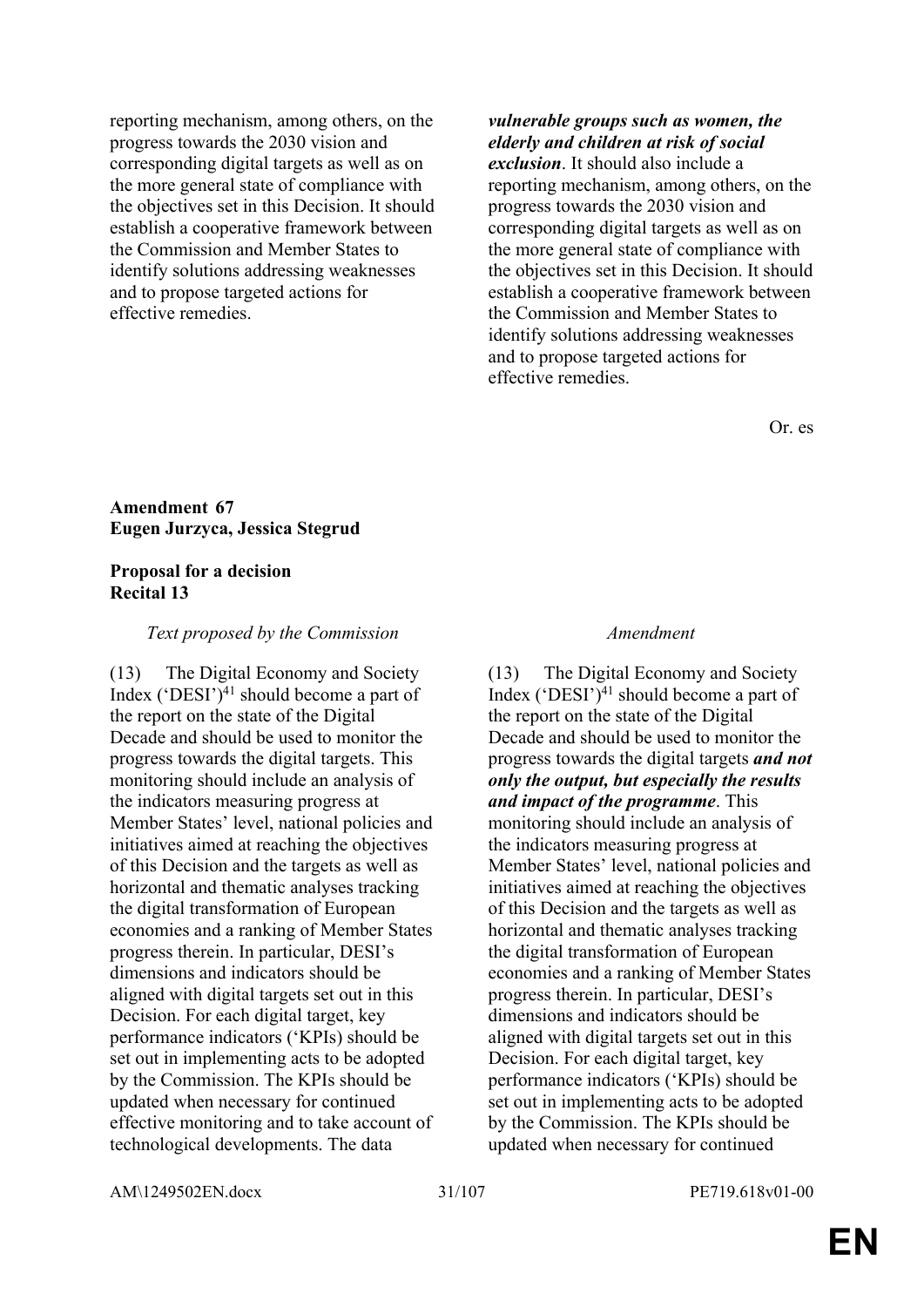collection mechanism within Member States should be reinforced to present a thorough state of play on the progress towards the digital targets, as well as information on the relevant policies, programmes, and initiatives at national level. Based on the reviews and where needed, the Commission should prepare, in consultation with the Member States, a roadmap to set out future data collection needs. . In defining the DESI, the Commission should rely largely on official statistics collected in different Union surveys on the information society $42$ . The Commission should use specific studies to collect data for those relevant indicators that are not measured in the Union surveys.

\_\_\_\_\_\_\_\_\_\_\_\_\_\_\_\_\_ \_\_\_\_\_\_\_\_\_\_\_\_\_\_\_\_\_

<sup>42</sup> Regulation (EC) No 1006/2009 of the European Parliament and of the Council of 16 September 2009 amending Regulation (EC) No 808/2004 concerning Community statistics on the information society (OJ L 286, 31.10.2009, p. 31–35).

effective monitoring and to take account of technological developments. The data collection mechanism within Member States should be reinforced to present a thorough state of play on the progress towards the digital targets, as well as information on the relevant policies, programmes, and initiatives at national level. Based on the reviews and where needed, the Commission should prepare, in consultation with the Member States, a roadmap to set out future data collection needs. . In defining the DESI, the Commission should rely largely on official statistics collected in different Union surveys on the information society $42$ . The Commission should use specific studies to collect data for those relevant indicators that are not measured in the Union surveys.

Or. en

**Amendment 68 David Cormand, Alexandra Geese, Kim Van Sparrentak** on behalf of the Verts/ALE Group

### **Proposal for a decision Recital 15**

*Text proposed by the Commission Amendment*

(15) In particular, the Commission (15) In particular, the Commission

PE719.618v01-00 32/107 AM\1249502EN.docx

<sup>41</sup> DESI is an annual set of analyses and measurement indicators, which since 2014 have been used to monitor Europe's overall progress and to benchmark individual Member States' progress in digital, feeding into the European Semester process and the country specific recommendations.

<sup>41</sup> DESI is an annual set of analyses and measurement indicators, which since 2014 have been used to monitor Europe's overall progress and to benchmark individual Member States' progress in digital, feeding into the European Semester process and the country specific recommendations.

 $42$  Regulation (EC) No  $1006/2009$  of the European Parliament and of the Council of 16 September 2009 amending Regulation (EC) No 808/2004 concerning Community statistics on the information society (OJ L 286, 31.10.2009, p. 31–35).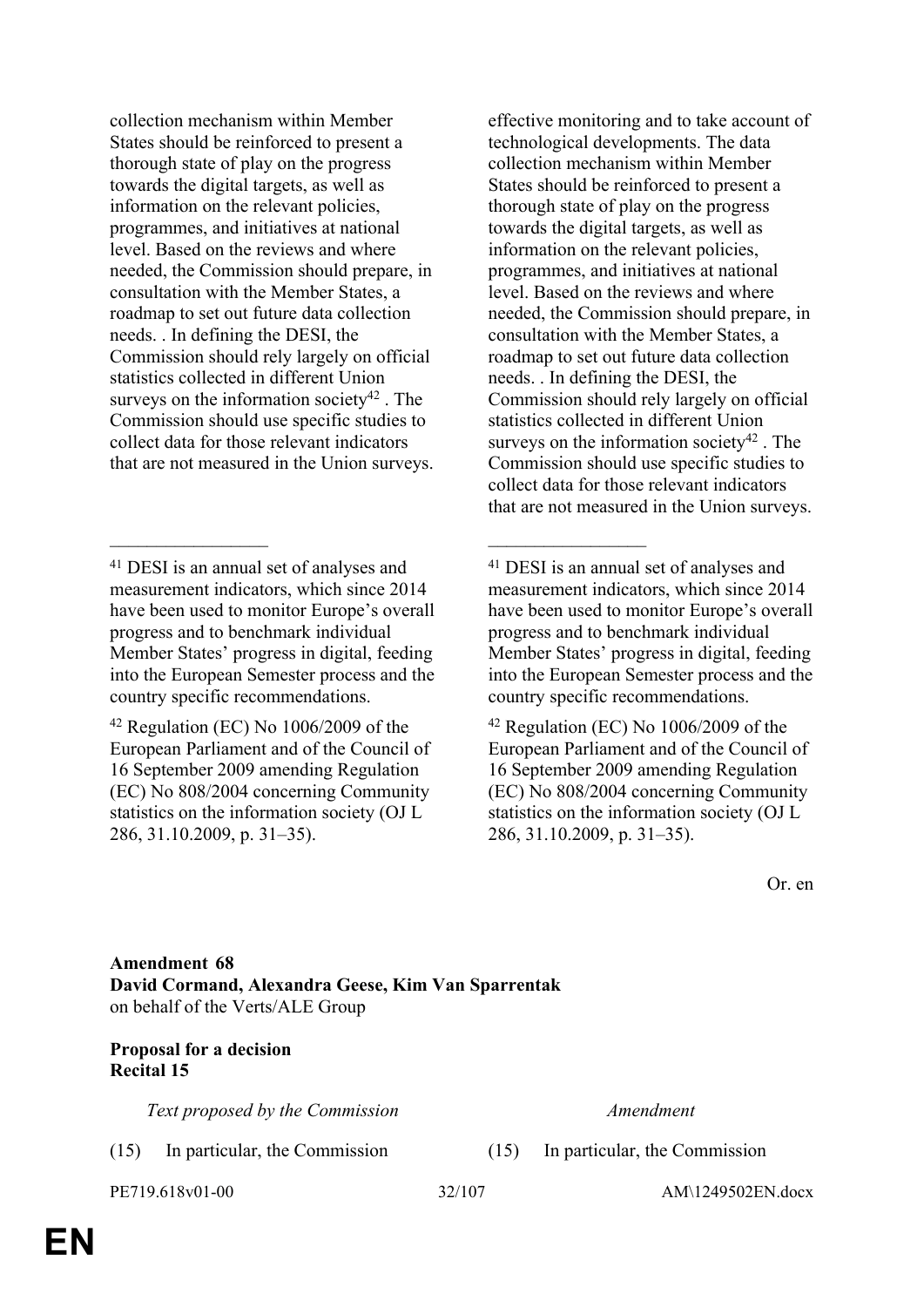should report on the progress towards the digital targets, detailing the degree of Union progress in relation to the projected trajectories for each target, the assessment of the efforts necessary to reach each target, including investment gaps in digital capacities and raising awareness about the actions needed to increase digital sovereignty. The report should also include an assessment of the implementation of relevant regulatory proposals as well as of the actions undertaken at Union and Member States level.

should report *how effectively the objectives of this Decision have been mainstreamed into the planning and development of projects and any problems identified, as well as* on the progress towards the digital targets, detailing the degree of Union progress in relation to the projected trajectories for each target, the assessment of the efforts necessary to reach each target, including investment gaps in digital capacities and raising awareness about the actions needed to increase digital sovereignty. The report should also include an assessment of the implementation of relevant regulatory proposals as well as of the actions undertaken at Union and Member States level.

Or. en

#### **Amendment 69 Maria Grapini, Adriana Maldonado López, Christel Schaldemose, Marc Angel**

#### **Proposal for a decision Recital 15**

#### *Text proposed by the Commission Amendment*

(15) In particular, the Commission should report on the progress towards the digital targets, detailing the degree of Union progress in relation to the projected trajectories for each target, the assessment of the efforts necessary to reach each target, including investment gaps in digital capacities and raising awareness about the actions needed to increase digital sovereignty. The report should also include an assessment of the implementation of relevant regulatory proposals as well as of the actions undertaken at Union and Member States level.

(15) In particular, the Commission should report on the progress towards the digital targets, detailing the degree of Union progress in relation to the projected trajectories for each target, the assessment of the efforts necessary to reach each target, including investment gaps in digital capacities*, difficulties encountered in the digitalisation process* and raising awareness about the actions needed to increase digital sovereignty. The report should also include an assessment of the implementation of relevant regulatory proposals as well as of the actions undertaken at Union and Member States level.

Or. en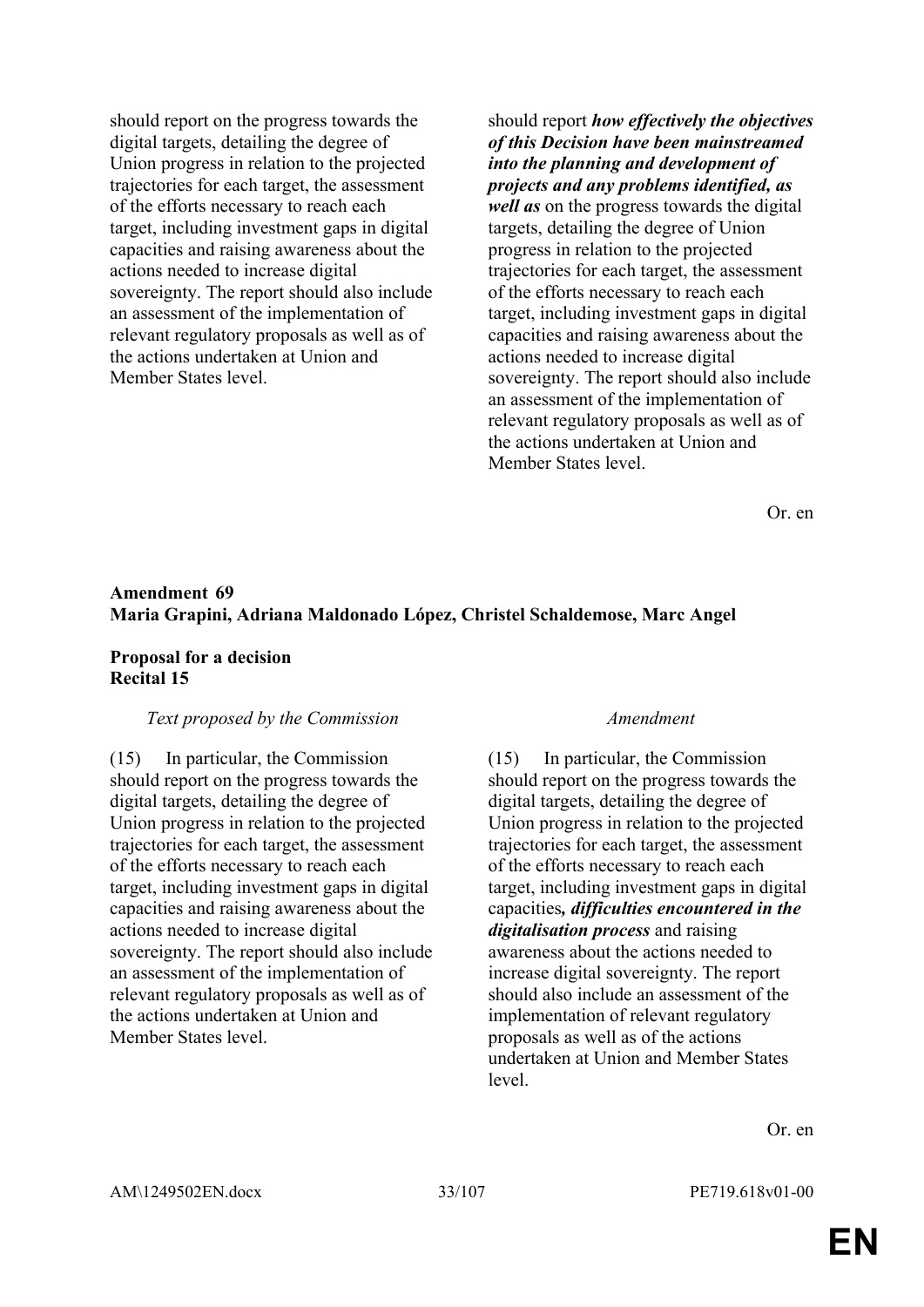### **Amendment 70 Arba Kokalari**

#### **Proposal for a decision Recital 15**

#### *Text proposed by the Commission Amendment*

(15) In particular, the Commission should report on the progress towards the digital targets, detailing the degree of Union progress in relation to the projected trajectories for each target, the assessment of the efforts necessary to reach each target, including investment gaps in digital capacities and raising awareness about the actions needed to increase digital sovereignty. The report should also include an assessment of the implementation of relevant regulatory proposals as well as of the actions undertaken at Union and Member States level.

(15) In particular, the Commission should report on the progress towards the digital targets, detailing the degree of Union progress in relation to the projected trajectories for each target, the assessment of the efforts necessary to reach each target, including investment gaps in digital capacities and raising awareness about the actions needed to increase digital sovereignty*, while maintaining an open digital market*. The report should also include an assessment of the implementation of relevant regulatory proposals as well as of the actions undertaken at Union and Member States level.

Or. en

**Amendment 71 David Cormand, Alexandra Geese, Kim Van Sparrentak** on behalf of the Verts/ALE Group

#### **Proposal for a decision Recital 15 a (new)**

*Text proposed by the Commission Amendment*

*(15a) Accessibility and disability-focused indicators should be incorporated in the DESI and in the report on the "State of the Digital Decade" ("ESDDR") to ensure systematic monitoring and progress related to inclusive and accessible digital transformation for all members of society.*

Or. en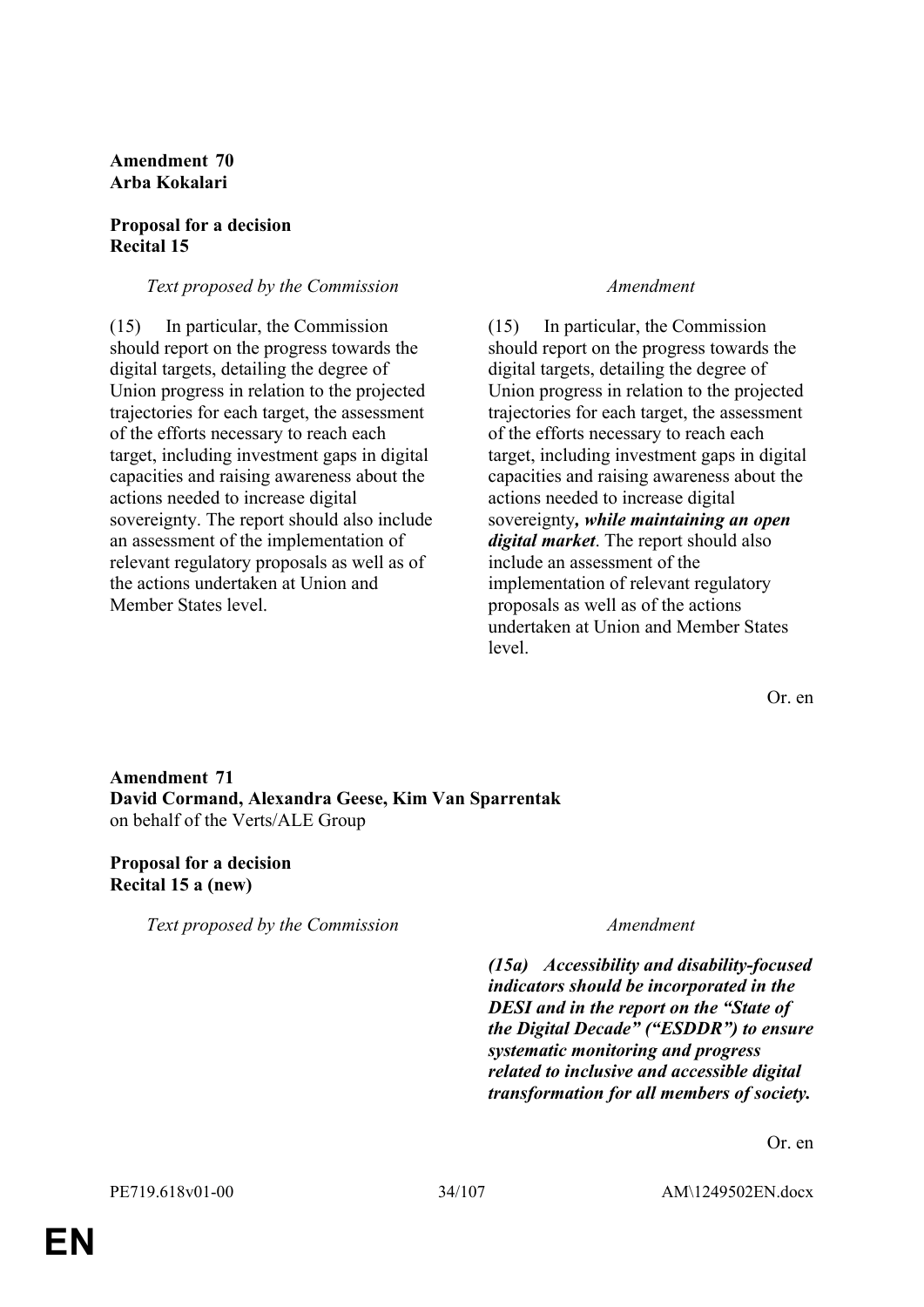### **Amendment 72 Maria Grapini, Adriana Maldonado López, Christel Schaldemose**

#### **Proposal for a decision Recital 16**

#### *Text proposed by the Commission Amendment*

(16) On the basis of this analysis the report would include specific recommended policies, measures and actions. When recommending policies, measures or actions in the report, the Commission should take into account the most recent data available, the joint commitments undertaken, the policies and measures defined by Member States as well as progress regarding recommended actions identified in earlier reports and addressed in the course of the annual cooperation. In addition, the Commission should take into account the differences in individual Member States' potential to contribute to the digital targets, as well as the policies, measures and actions already in place and considered appropriate to achieve the targets, even if their effects have not yet materialised.

(16) On the basis of this analysis the report would include specific recommended policies, measures and actions. When recommending policies, measures or actions in the report, the Commission should take into account the most recent data available, the joint commitments undertaken, the policies and measures defined by Member States as well as progress regarding recommended actions identified in earlier reports and addressed in the course of the annual cooperation. In addition, the Commission should take into account the differences in individual Member States' potential to contribute to the digital targets, *and the ability to invest in the four areas: digital skills, digital infrastructures, digitalisation of business and of public services,* as well as the policies, measures and actions already in place and considered appropriate to achieve the targets, even if their effects have not yet materialised.

Or. en

### **Amendment 73 David Cormand, Alexandra Geese, Kim Van Sparrentak** on behalf of the Verts/ALE Group

### **Proposal for a decision Recital 16**

*Text proposed by the Commission Amendment*

(16) On the basis of this analysis the report would include specific

(16) On the basis of this analysis the report would include specific

AM\1249502EN.docx 35/107 PE719.618v01-00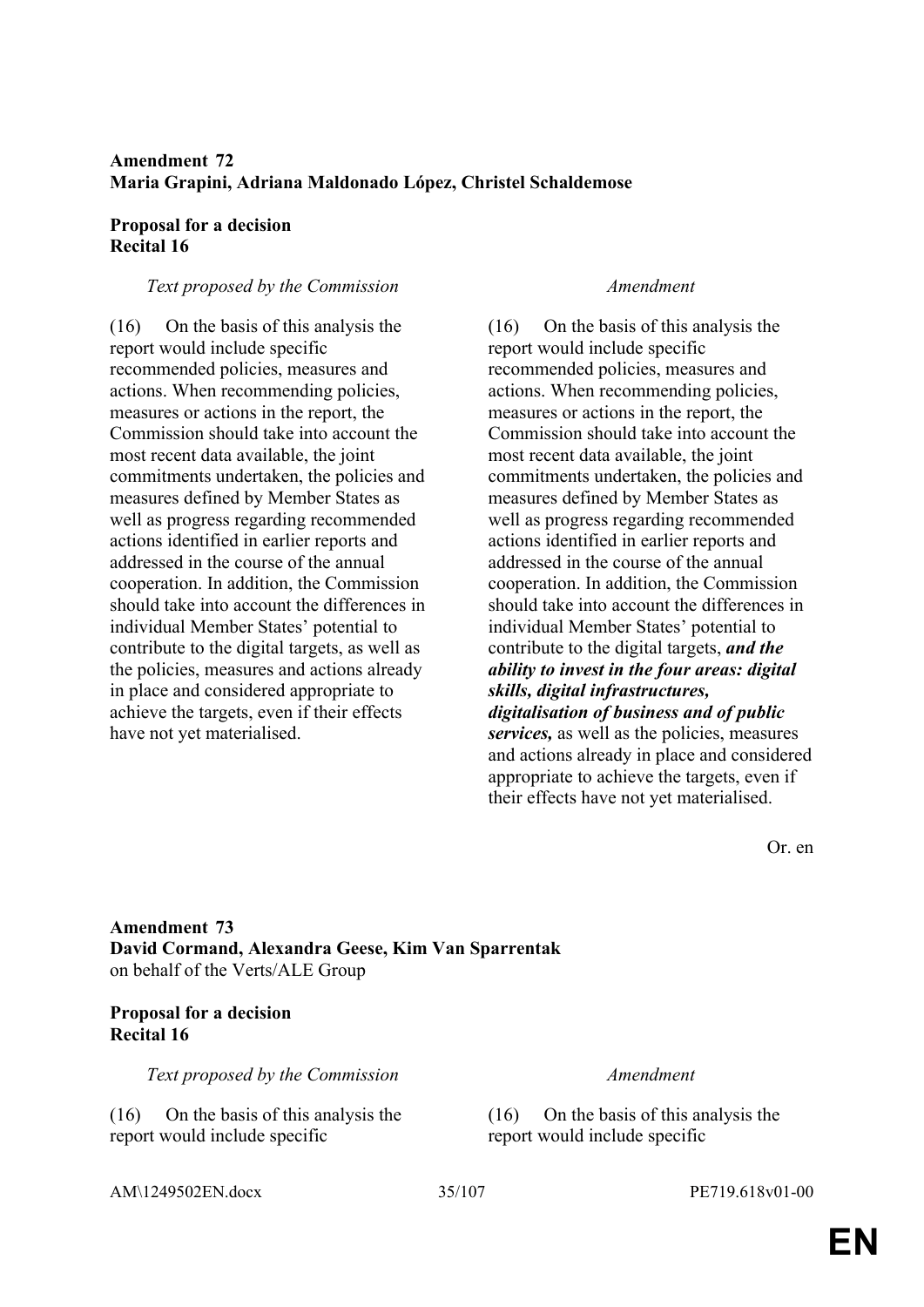recommended policies, measures and actions. When recommending policies, measures or actions in the report, the Commission should take into account the most recent data available, the joint commitments undertaken, the policies and measures defined by Member States as well as progress regarding recommended actions identified in earlier reports and addressed in the course of the annual cooperation. In addition, the Commission should take into account the differences in individual Member States' potential to contribute to the digital targets, as well as the policies, measures and actions already in place and considered appropriate to achieve the targets, even if their effects have not yet materialised.

recommended policies, measures and actions. When recommending policies, measures or actions in the report, the Commission should take into account the most recent data available, the joint commitments undertaken, the policies and measures defined by Member States as well as progress regarding recommended actions identified in earlier reports and addressed in the course of the annual cooperation. In addition, the Commission should take into account the differences in individual Member States' potential to contribute to the digital targets, as well as the policies, measures and actions already in place and considered appropriate to achieve the *objectives and* targets, even if their effects have not yet materialised.

Or. en

### **Amendment 74 David Cormand, Alexandra Geese, Kim Van Sparrentak** on behalf of the Verts/ALE Group

### **Proposal for a decision Recital 20**

### *Text proposed by the Commission Amendment*

(20) In order to ensure that cooperation between the Commission and the Member States is efficient and effective, Member States should submit to the Commission national Digital Decade strategic roadmaps covering the period up to 2030 ('national Digital Decade strategic roadmaps') proposing, where possible and measurable at national level, national trajectories, describing all the instruments adopted, planned or implemented with a view to contributing to the achievement at Union level of the objectives of this Decision and the digital targets. These national Digital Decade strategic roadmaps should be a crucial tool for the coordination of the policies of the Member States and for

(20) In order to ensure that cooperation between the Commission and the Member States is efficient and effective, Member States should submit to the Commission national Digital Decade strategic roadmaps covering the period up to 2030 ('national Digital Decade strategic roadmaps') proposing, where possible and measurable at national level, national trajectories, describing all the instruments adopted, planned or implemented with a view to contributing to the achievement at Union level of the objectives of this Decision and the digital targets *and objectives*. These national Digital Decade strategic roadmaps should be a crucial tool for the coordination of the policies of the Member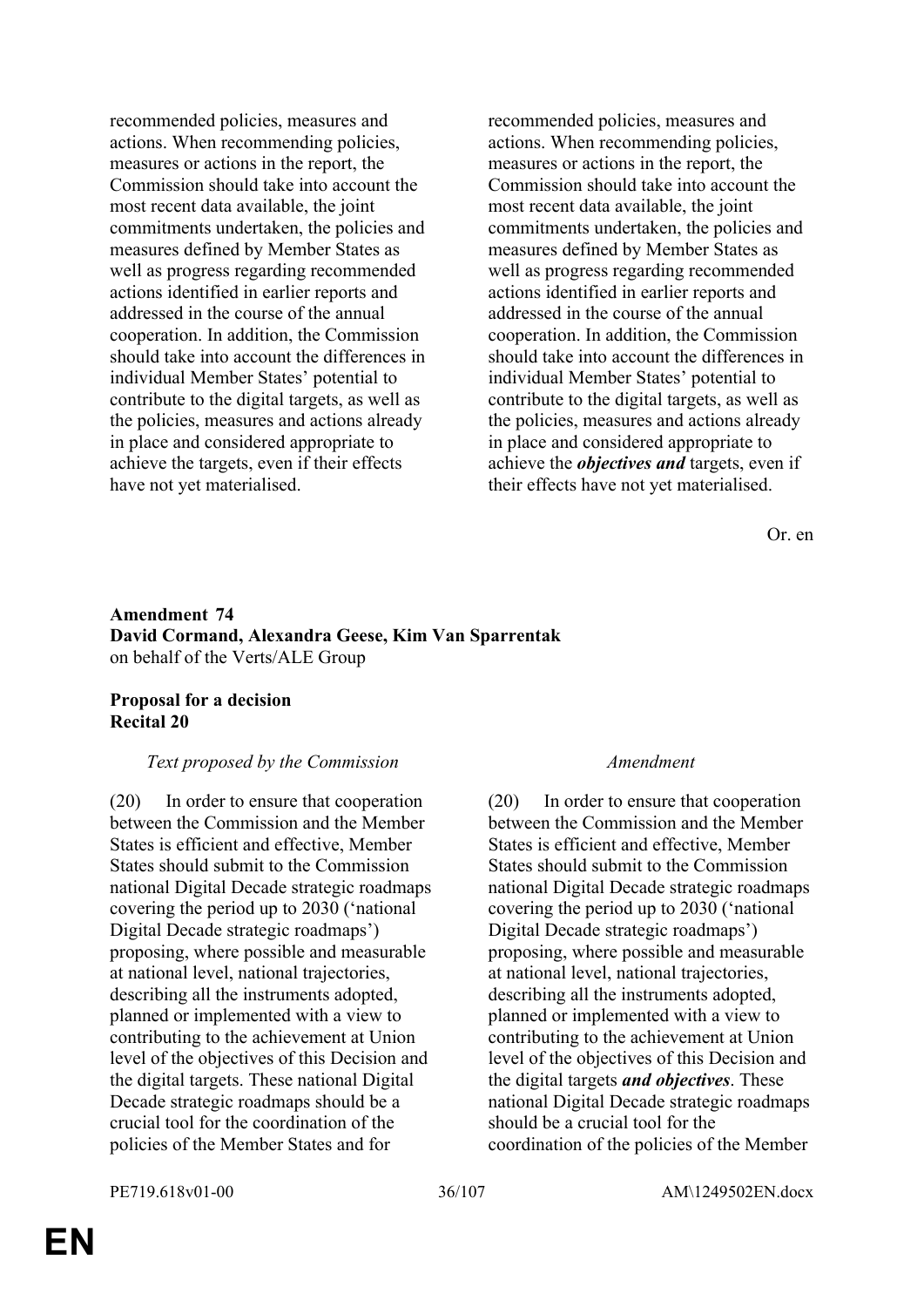ensuring predictability for the market. Member States should take into account relevant sectoral initiatives, both at Union and national level, and ensure consistency with them. During the annual cycle of cooperation, Member States could propose adjustments to their national Digital Decade strategic roadmaps to take into account the evolution of the digital transition at Union and national level and to respond, in particular, to the Commission recommended policies, measures and actions.

States and for ensuring predictability for the market. Member States should take into account relevant sectoral initiatives, both at Union and national level, and ensure consistency with them. During the annual cycle of cooperation, Member States could propose adjustments to their national Digital Decade strategic roadmaps to take into account the evolution of the digital transition at Union and national level and to respond, in particular, to the Commission recommended policies, measures and actions.

Or. en

## **Amendment 75 David Cormand, Alexandra Geese, Kim Van Sparrentak** on behalf of the Verts/ALE Group

## **Proposal for a decision Recital 23**

*Text proposed by the Commission Amendment*

(23) The cooperative dialogue between the Commission and the Member States should commence with the assessment of their national Digital Decade strategic roadmaps and should be based on the data provided and assessment made in the report of the state of the Digital Decade, as well as on the feedback received by relevant stakeholders.

(23) The cooperative dialogue between the Commission and the Member States should commence with the assessment of their national Digital Decade strategic roadmaps and should be based on the data provided and assessment made in the report of the state of the Digital Decade, as well as on the feedback received by relevant stakeholders*, including civil society*.

Or. en

# **Amendment 76 Virginie Joron, Jean-Lin Lacapelle, Markus Buchheit**

**Proposal for a decision Recital 26**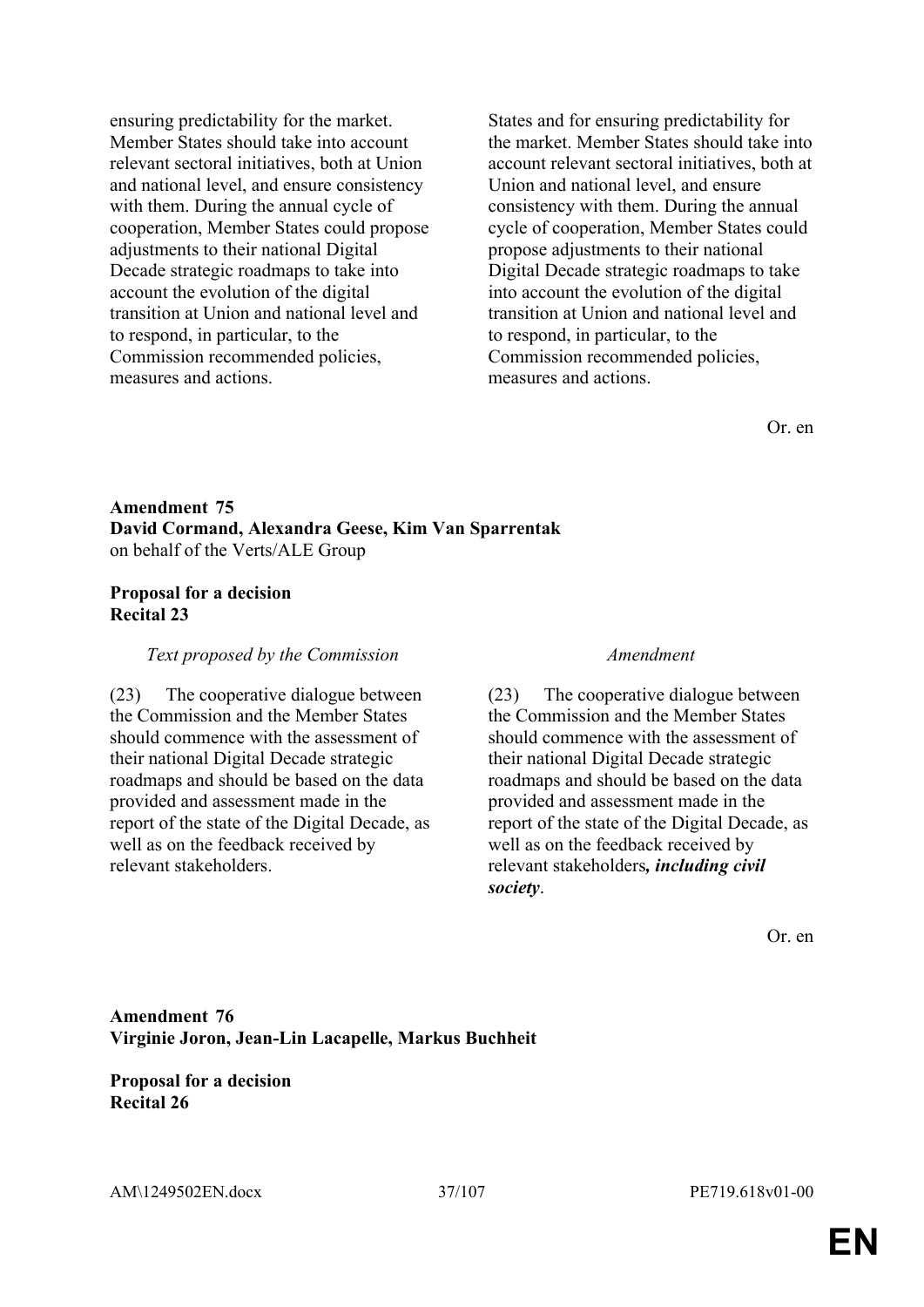### *Text proposed by the Commission Amendment*

(26) The Commission and one or more Member States may undertake joint commitments regarding coordinated actions they would like to undertake in order to achieve the targets, establish Multi-Country Projects, and agree on any other measures and actions at Union and national level with the objective to progress towards achieving the targets in alignment with the projected trajectories.

(26) The Commission and one or more Member States may undertake joint commitments regarding coordinated actions they would like to undertake in order to achieve the targets, establish Multi-Country Projects, and agree on any other measures and actions at Union and national level with the objective to progress towards achieving the targets in alignment with the projected trajectories. *The Commission should ensure that competition law as well as, for example, State aid rules take into account the need to achieve the general objectives set out in Article 2 of this decision, inter alia the development of an independent digital industry.*

Or. fr

## **Amendment 77 Maria da Graça Carvalho, Pilar del Castillo Vera, Tom Vandenkendelaere**

## **Proposal for a decision Recital 29**

### *Text proposed by the Commission Amendment*

(29) In order to ensure transparency and public participation, the Commission should engage with all interested stakeholders. To that end, the Commission should closely cooperate with stakeholders including private and public actors, such as bodies governed by public laws of the educational or health sector, and consult them on measures to accelerate the digital transformation at Union level. The involvement of stakeholders would be important at the level of Member States as well, in particular when adopting their national Digital Decade strategic roadmaps and their adjustments.

(29) In order to ensure transparency and public participation, the Commission should engage with all interested stakeholders. To that end, the Commission should closely cooperate with stakeholders including private and public actors, such as bodies governed by public laws of the educational or health sector, and consult them on measures to accelerate the digital transformation at Union level. *When consulting stakeholders, it is necessary to be as inclusive as possible and involve also those bodies that are instrumental to favour girls' and women's participation in digital educational and professional careers, aiming to promote the most gender-balanced approach when*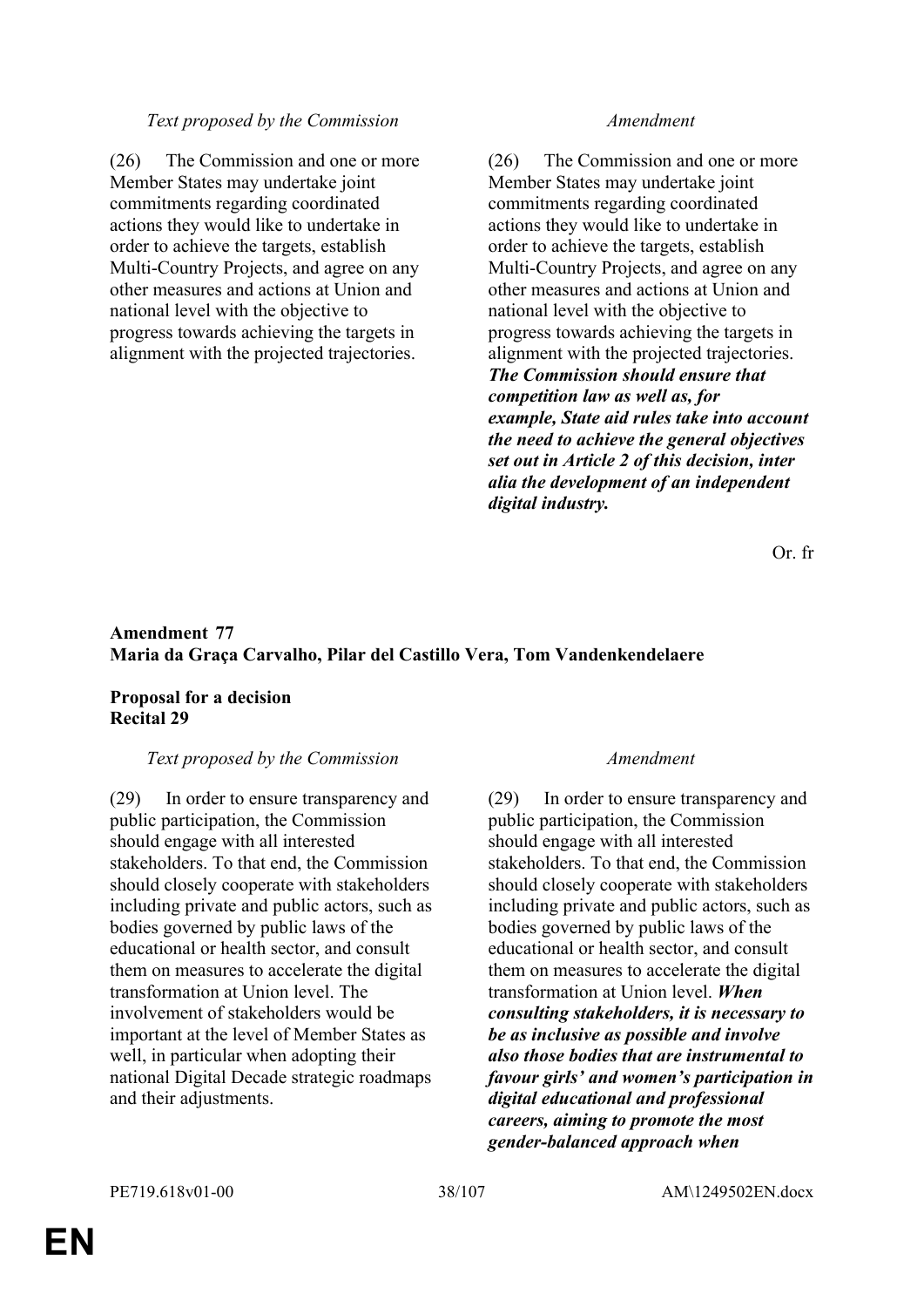### *implementing the national strategic*

*roadmaps.* The involvement of stakeholders would be important at the level of Member States as well, in particular when adopting their national Digital Decade strategic roadmaps and their adjustments.

Or. en

## **Amendment 78 David Cormand, Alexandra Geese, Kim Van Sparrentak** on behalf of the Verts/ALE Group

# **Proposal for a decision Recital 29**

## *Text proposed by the Commission Amendment*

(29) In order to ensure transparency and public participation, the Commission should engage with all interested stakeholders. To that end, the Commission should closely cooperate with stakeholders including private and public actors, such as bodies governed by public laws of the educational or health sector, and consult them on measures to accelerate the digital transformation at Union level. The involvement of stakeholders would be important at the level of Member States as well, in particular when adopting their national Digital Decade strategic roadmaps and their adjustments.

(29) In order to ensure transparency and public participation, the Commission should engage with all interested stakeholders. To that end, the Commission should closely cooperate with stakeholders including private and public actors, such as bodies governed by public laws of the educational or health sector, *as well as civil society,* and consult them on measures to accelerate the digital transformation at Union level. The involvement of stakeholders would be important at the level of Member States as well, in particular when adopting their national Digital Decade strategic roadmaps and their adjustments.

Or. en

**Amendment 79 David Cormand, Alexandra Geese, Kim Van Sparrentak** on behalf of the Verts/ALE Group

**Proposal for a decision Recital 32 a (new)**

AM\1249502EN.docx 39/107 PE719.618v01-00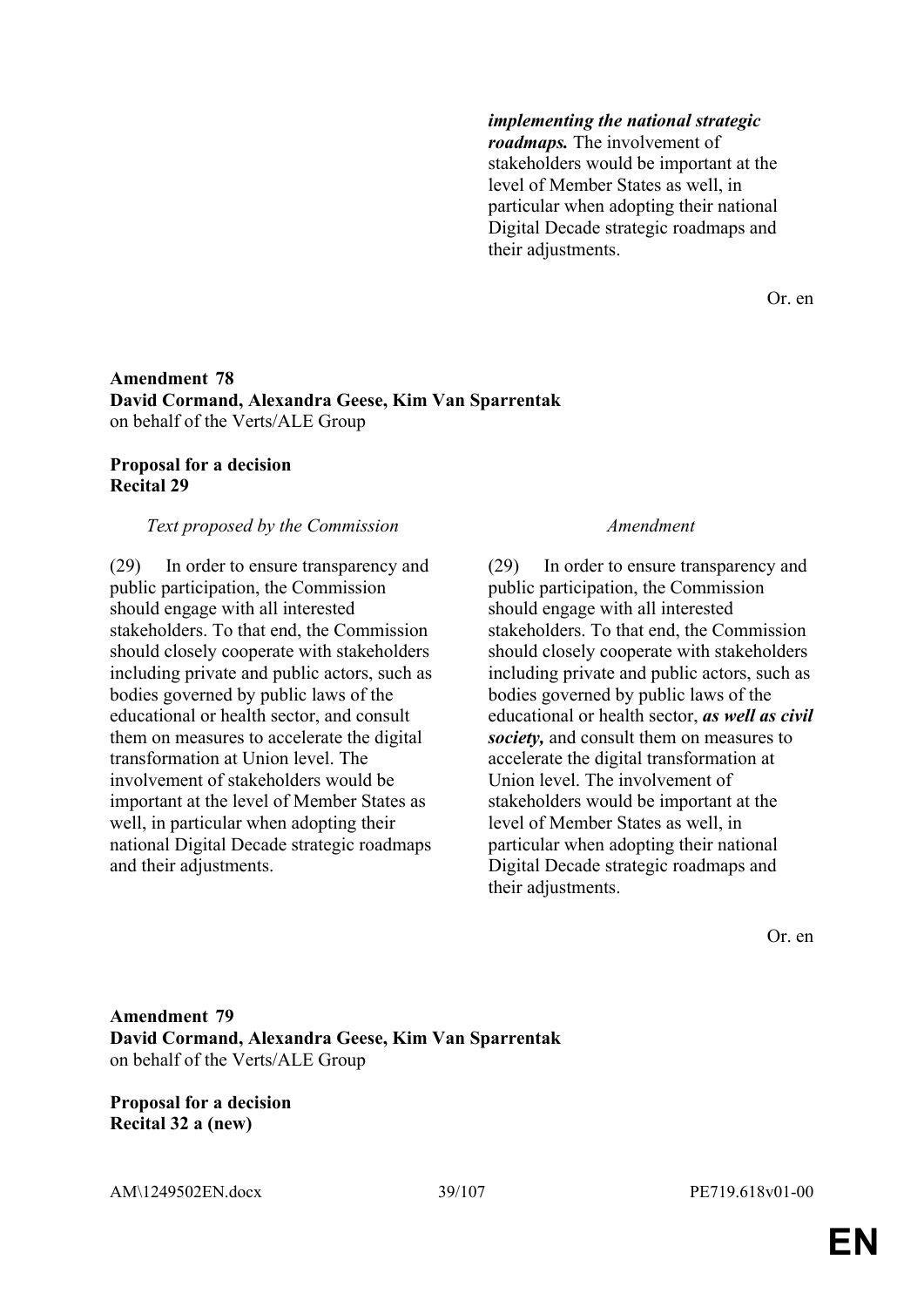*Text proposed by the Commission Amendment*

*(32 a) Union and Member State funding, such as those under the Recovery and Resilience Facility, Important Projects of Common European Interest (IPCEIs), Technical Support Instrument and the Digital Europe Programme, should incorporate accessibility as award criteria. This will ensure that when EU funds are used, new technologies equally benefit all members of society, including persons with disabilities, rather than creating further digital barriers.*

Or. en

**Amendment 80 David Cormand, Alexandra Geese, Kim Van Sparrentak** on behalf of the Verts/ALE Group

**Proposal for a decision Recital 32 b (new)**

*Text proposed by the Commission Amendment*

*(32b) Specific funding should be earmarked for projects aiming towards socially and environmentally beneficial goals, for example for improving accessibility for persons with disabilities, the developing assistive technologies, or addressing energy poverty, among other aims.*

Or. en

# **Amendment 81 Maria da Graça Carvalho, Pilar del Castillo Vera, Tom Vandenkendelaere**

# **Proposal for a decision Recital 33**

*Text proposed by the Commission Amendment*

PE719.618v01-00 40/107 AM\1249502EN.docx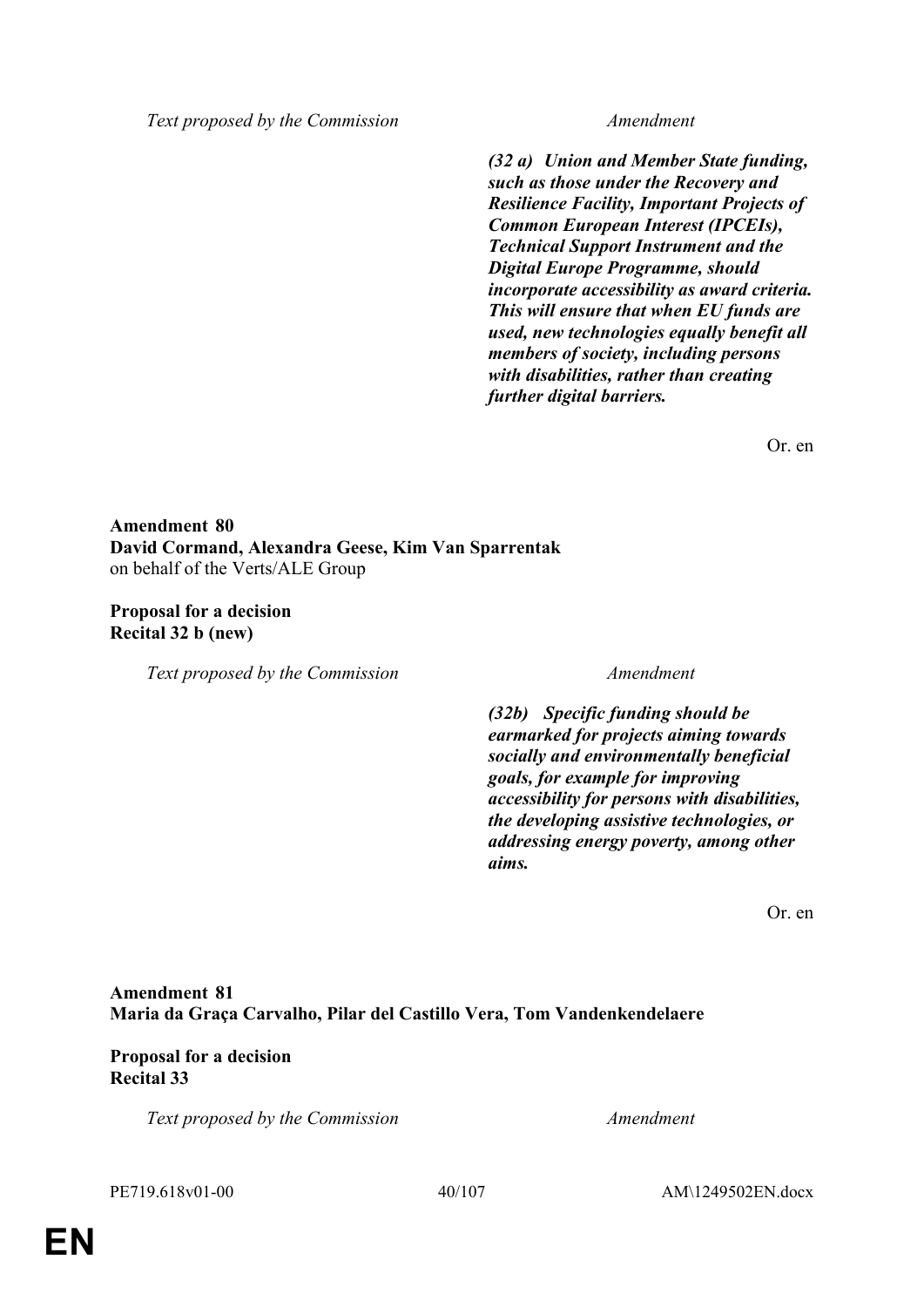(33) The Commission, in cooperation with the Member States and acting as the coordinator of Multi-Country Projects, should assist Member States in the identification of their interests in Multi-Country Projects, give guidance regarding the selection of optimal implementation mechanisms and provide assistance in the implementation, contributing to the widest possible participation.

(33) The Commission, in cooperation with the Member States and acting as the coordinator of Multi-Country Projects, should assist *and coordinate* Member States in the identification of their interests in Multi-Country Projects, give guidance regarding the selection of optimal implementation mechanisms and provide assistance in the implementation, contributing to the widest possible participation.

Or. en

## **Amendment 82 Maria da Graça Carvalho, Pilar del Castillo Vera, Tom Vandenkendelaere**

## **Proposal for a decision Recital 33 a (new)**

*Text proposed by the Commission Amendment*

*(33a) The Commission, Member States and other stakeholders should ensure high-quality and unbiased data sets in order to improve the output of algorithmic systems and boost consumer trust and acceptance.*

Or. en

# **Amendment 83 Maria da Graça Carvalho, Pilar del Castillo Vera, Tom Vandenkendelaere**

**Proposal for a decision Recital 33 b (new)**

*Text proposed by the Commission Amendment*

*(33b) Consumer trust is essential for the development and implementation of policies, actions and projects. Consumers should be adequately informed in a timely, impartial , easily-readable, standardised and accessible manner;*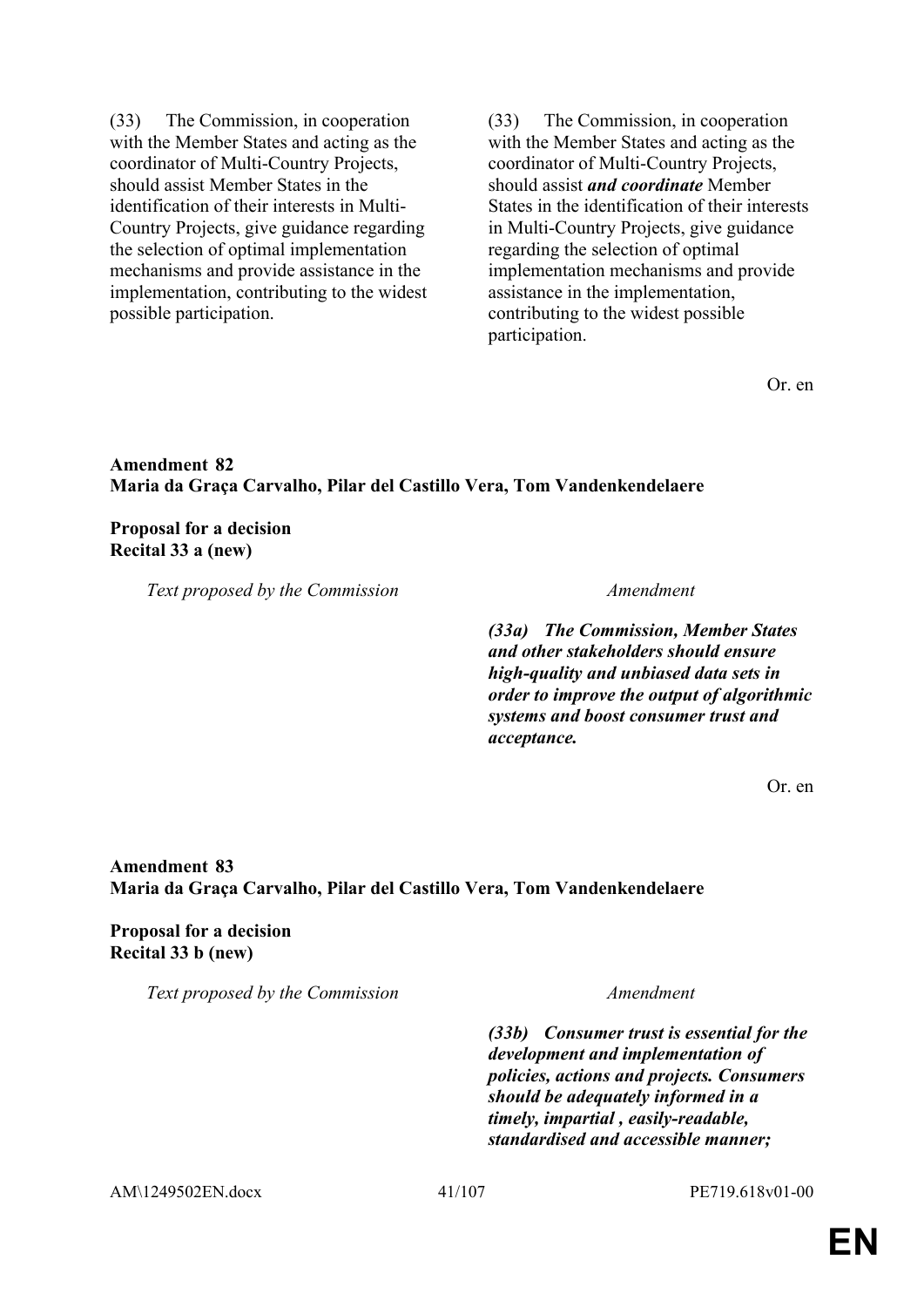**Amendment 84 Eugen Jurzyca, Jessica Stegrud**

**Proposal for a decision Article 1 – paragraph 1 – point a**

*Text proposed by the Commission Amendment*

(a) set a clear direction for the digital transformation of the Union and for delivery of the digital targets;

(a) set a clear direction for the digital transformation of the Union and for delivery of the digital targets *in accordance with measurable indicators*;

Or. en

## **Amendment 85 David Cormand, Alexandra Geese, Kim Van Sparrentak** on behalf of the Verts/ALE Group

## **Proposal for a decision Article 1 – paragraph 1 – point a**

*Text proposed by the Commission Amendment*

(a) set a clear direction for the digital transformation of the *Union* and for delivery of the digital targets;

(a) set a clear direction for the *inclusive* digital transformation *at the service* of the *Union's objectives* and for delivery of the digital targets;

Or. en

## **Amendment 86 Maria Grapini, Adriana Maldonado López, Christel Schaldemose, Marc Angel**

## **Proposal for a decision Article 1 – paragraph 1 – point a**

*Text proposed by the Commission Amendment*

(a) set a clear direction for the digital transformation of the Union and for

(a) set a clear direction *and objectives* for the digital transformation of the Union

**EN**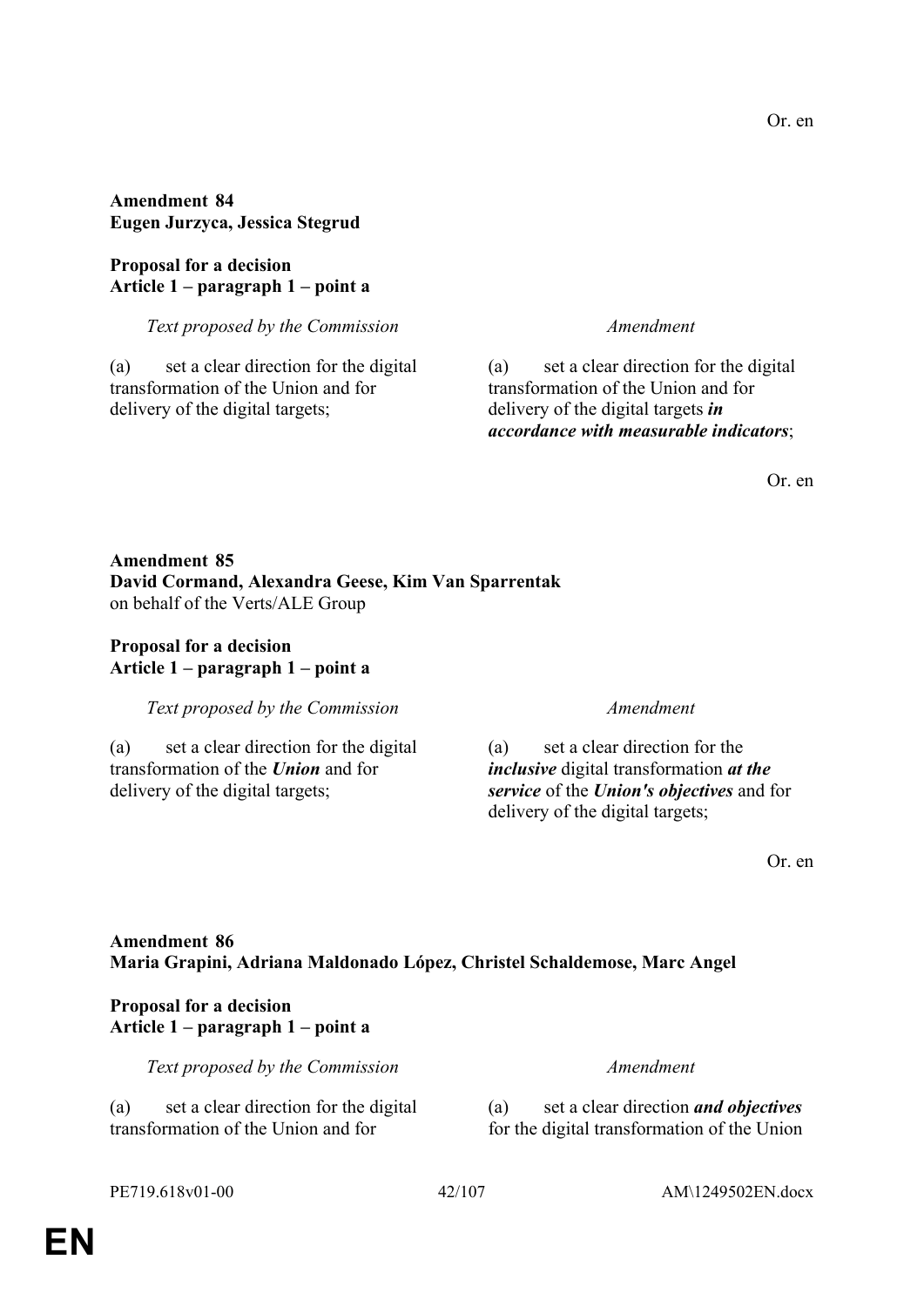delivery of the digital targets; and for delivery of the digital targets;

Or. en

# **Amendment 87 Eugen Jurzyca, Jessica Stegrud**

## **Proposal for a decision Article 1 – paragraph 1 – point b**

*Text proposed by the Commission Amendment*

(b) structure and stimulate cooperation between the Union institutions and Member States;

(b) structure and stimulate cooperation between the Union institutions and Member States *and, if feasible, third countries*;

Or. en

# **Amendment 88 Eugen Jurzyca, Jessica Stegrud**

## **Proposal for a decision Article 1 – paragraph 1 – point c**

# *Text proposed by the Commission Amendment*

(c) ensure the consistency, comparability and completeness of the monitoring and reporting by the Union.

(c) ensure the consistency*, transparency, efficiency*, comparability and completeness of the monitoring and reporting by the Union.

Or. en

# **Amendment 89 David Cormand, Alexandra Geese, Kim Van Sparrentak** on behalf of the Verts/ALE Group

# **Proposal for a decision Article 2 – paragraph 1 – point a**

*Text proposed by the Commission Amendment*

AM\1249502EN.docx 43/107 PE719.618v01-00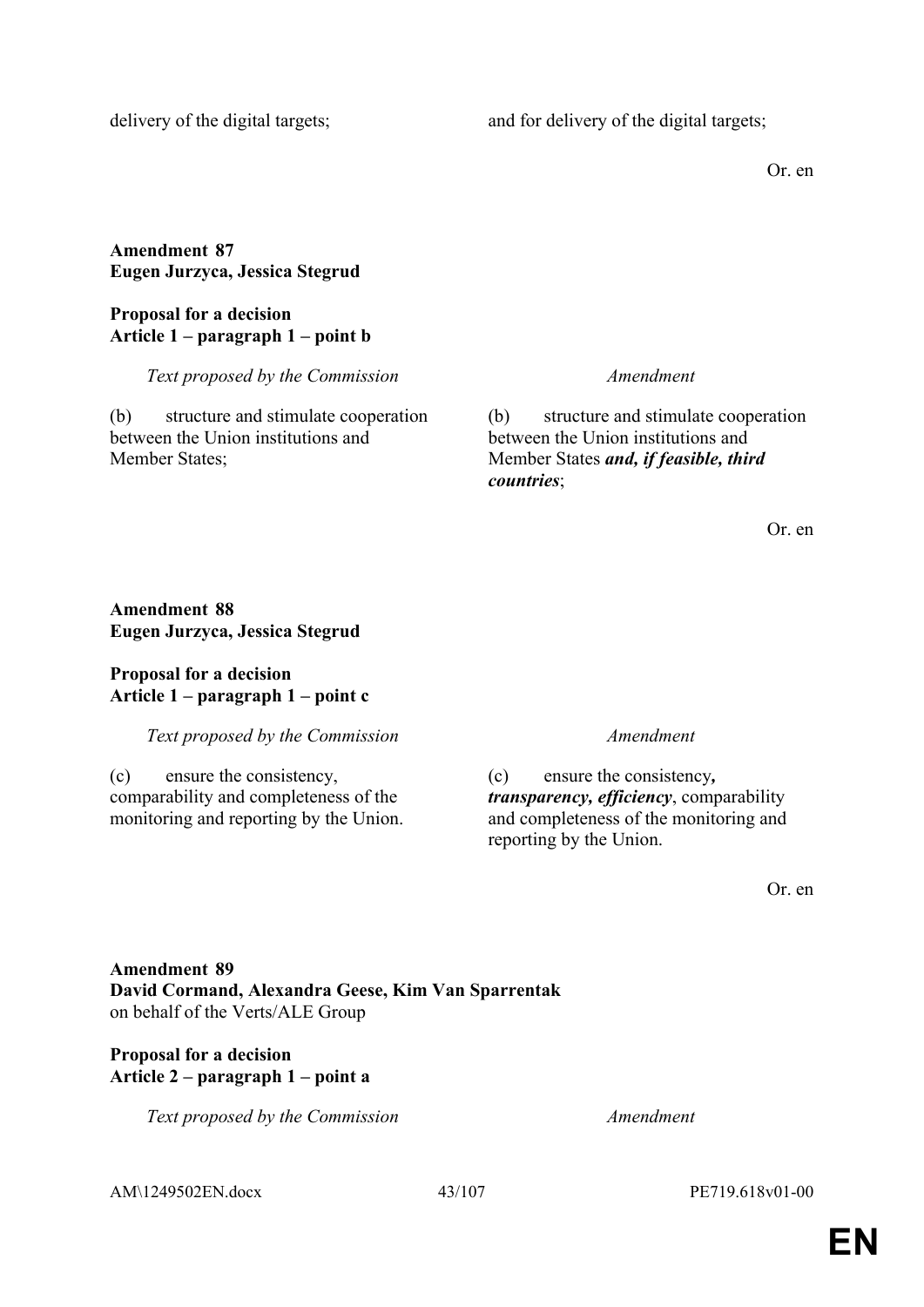(a) promote a human-centered, inclusive, secure and open digital environment where digital technologies and services respect and enhance Union principles and values;

(a) promote a human-centered, *sustainable,* inclusive, secure*, accessible* and open digital environment where digital technologies and services respect and enhance Union principles*, rights* and values;

Or. en

## **Amendment 90 Maria da Graça Carvalho, Pilar del Castillo Vera, Tom Vandenkendelaere**

## **Proposal for a decision Article 2 – paragraph 1 – point a**

### *Text proposed by the Commission Amendment*

(a) promote a human-centered, inclusive, secure and open digital environment where digital technologies and services respect and enhance Union principles and values;

(a) promote a human-centered, *ethical,* inclusive*, gender-balanced*, secure and open digital environment where digital technologies and services respect and enhance Union principles and values;

Or. en

## **Amendment 91 Eugen Jurzyca, Jessica Stegrud**

### **Proposal for a decision Article 2 – paragraph 1 – point a**

*Text proposed by the Commission Amendment*

(a) promote a human-centered, inclusive, secure and open digital environment where digital technologies and services respect and enhance Union principles and values;

(a) promote a human-centered, inclusive*, transparent, trustworthy*, secure and open digital environment where digital technologies and services respect and enhance Union principles and values;

Or. en

# **Amendment 92 David Cormand, Alexandra Geese, Kim Van Sparrentak**

PE719.618v01-00 44/107 AM\1249502EN.docx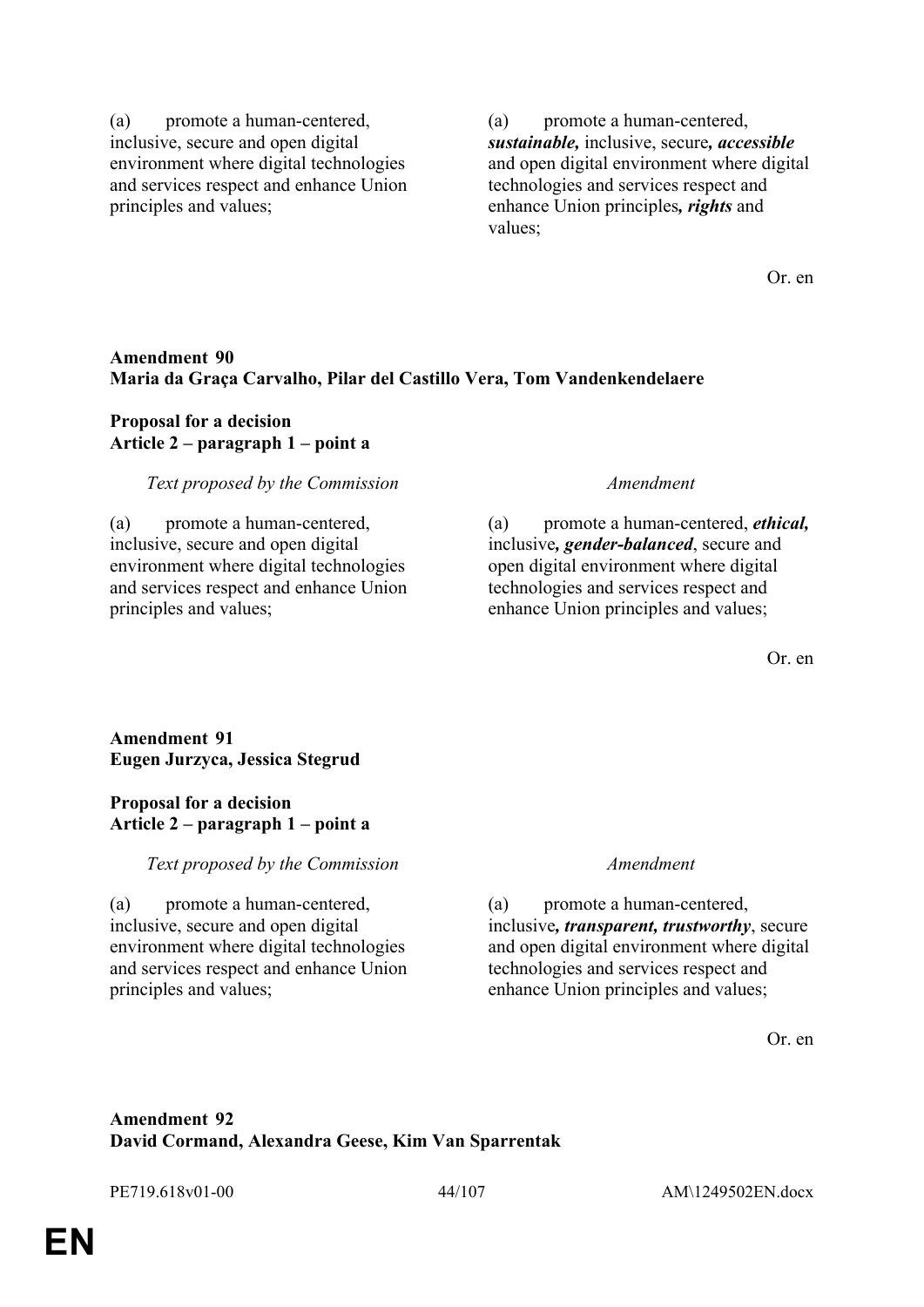on behalf of the Verts/ALE Group

## **Proposal for a decision Article 2 – paragraph 1 – point a a (new)**

*Text proposed by the Commission Amendment*

*(aa) ensure that all members of society benefit from digital transformation equally, and no one is left behind, by applying a strong intersectional approach to policies and actions under this Policy Programme, and addressing existing and potential digital gaps due to inaccessible technologies, lack of digital skills, socioeconomic barriers, or other reasons;*

Or. en

**Amendment 93 Eugen Jurzyca, Jessica Stegrud**

### **Proposal for a decision Article 2 – paragraph 1 – point a a (new)**

*Text proposed by the Commission Amendment*

*(aa) ensure effective public digital services, which are easy to use, useful, simple and trustworthy;*

Or. en

**Amendment 94 Eugen Jurzyca, Jessica Stegrud**

**Proposal for a decision Article 2 – paragraph 1 – point a b (new)**

*Text proposed by the Commission Amendment*

*(ab) monitor to what extent digital technologies and services increase value for consumers and businesses;*

AM\1249502EN.docx 45/107 PE719.618v01-00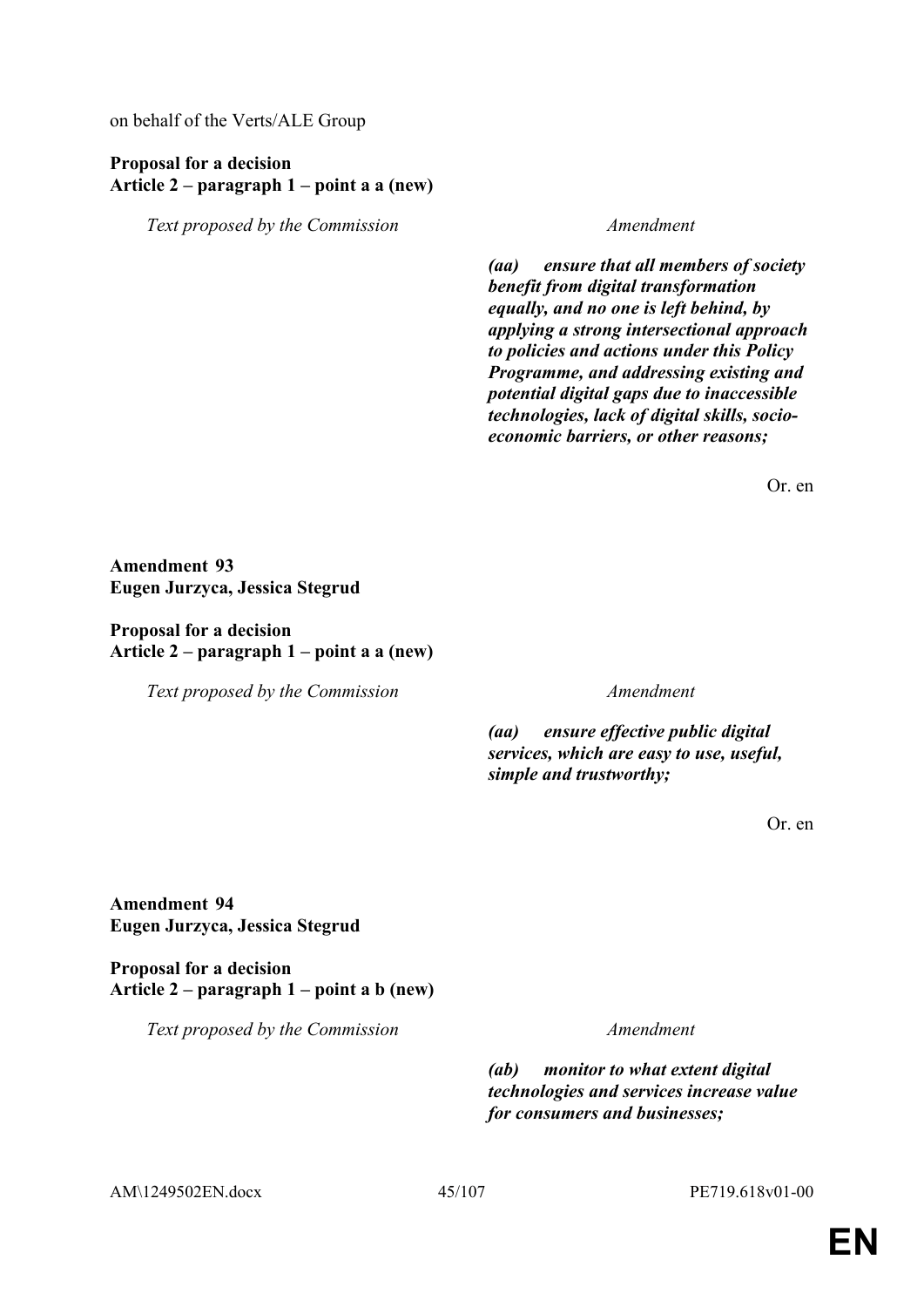**Amendment 95 Eugen Jurzyca, Jessica Stegrud**

**Proposal for a decision Article 2 – paragraph 1 – point a c (new)**

*Text proposed by the Commission Amendment*

*(ac) achieve increased performance, availability and use of public digital services compared to the best practice and situation in Member States in 2021, as analysed per service;*

Or. en

## **Amendment 96 Eugen Jurzyca, Jessica Stegrud**

# **Proposal for a decision Article 2 – paragraph 1 – point a d (new)**

*Text proposed by the Commission Amendment*

*(ad) ensure that citizens share data with public administration only once, fully ensuring the "once-only" principle in each Member State. Public services should reuse and share data and documents that people have already provided, in a transparent and secure way, thereby delivering more efficient and reliable public administration procedures throughout the Union;*

Or. en

**Amendment 97 Eugen Jurzyca, Jessica Stegrud**

## **Proposal for a decision**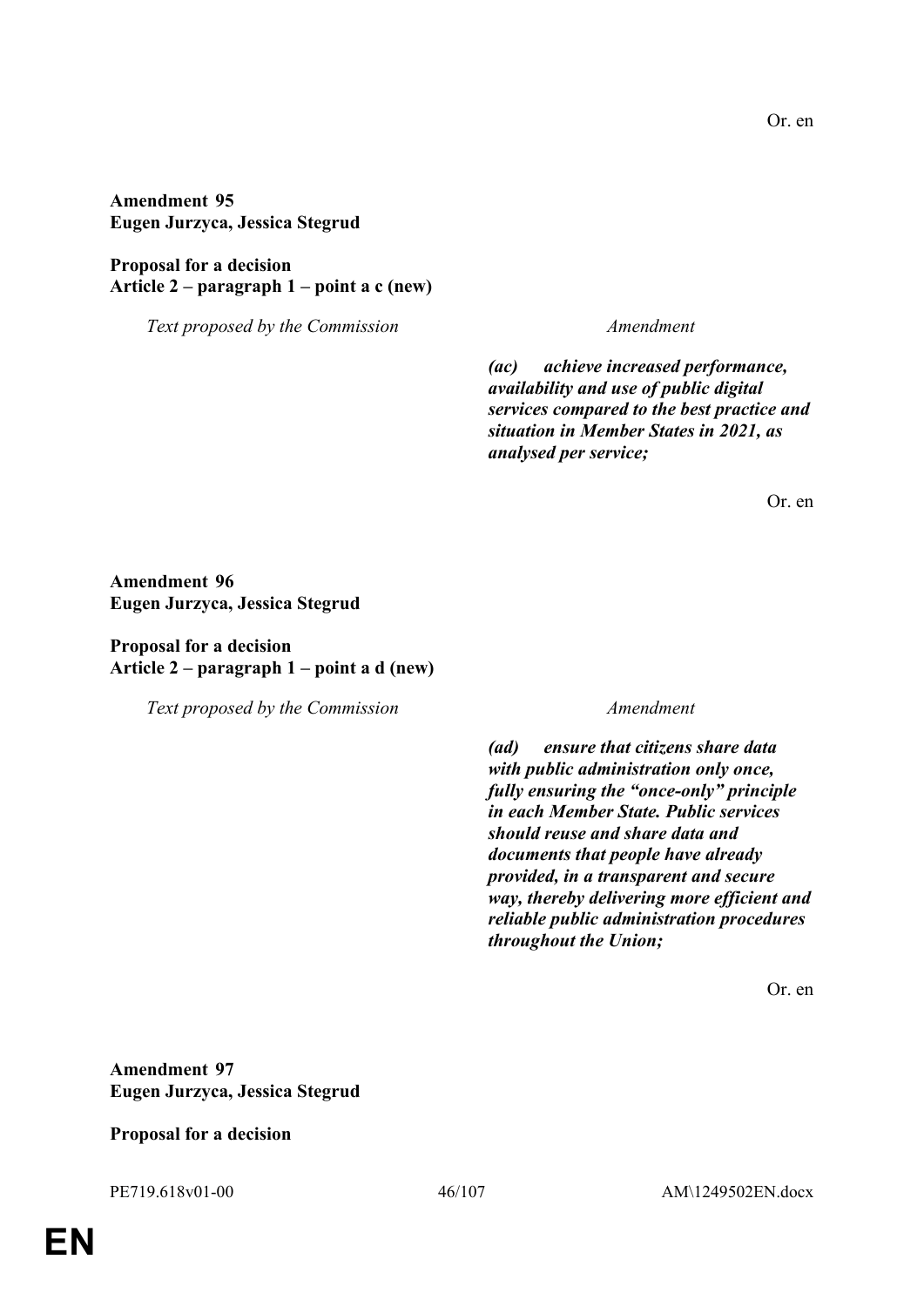## **Article 2 – paragraph 1 – point a f (new)**

*Text proposed by the Commission Amendment*

*(af) ensure that healthcare digitalization and online access to citizens' medical records increase life expectancy at birth and reduce preventable and treatable mortality;*

Or. en

**Amendment 98 Eugen Jurzyca, Jessica Stegrud**

## **Proposal for a decision Article 2 – paragraph 1 – point a g (new)**

*Text proposed by the Commission Amendment*

*(ag) increase the efficiency of health sector by use of telehealth, mobile health, telemedicine and connected care;*

Or. en

**Amendment 99 Eugen Jurzyca, Jessica Stegrud**

## **Proposal for a decision Article 2 – paragraph 1 – point a h (new)**

*Text proposed by the Commission Amendment*

*(ah) minimize the citizens' and entrepreneurs' time spent dealing with public authorities;*

Or. en

**Amendment 100 Eugen Jurzyca, Jessica Stegrud**

AM\1249502EN.docx 47/107 PE719.618v01-00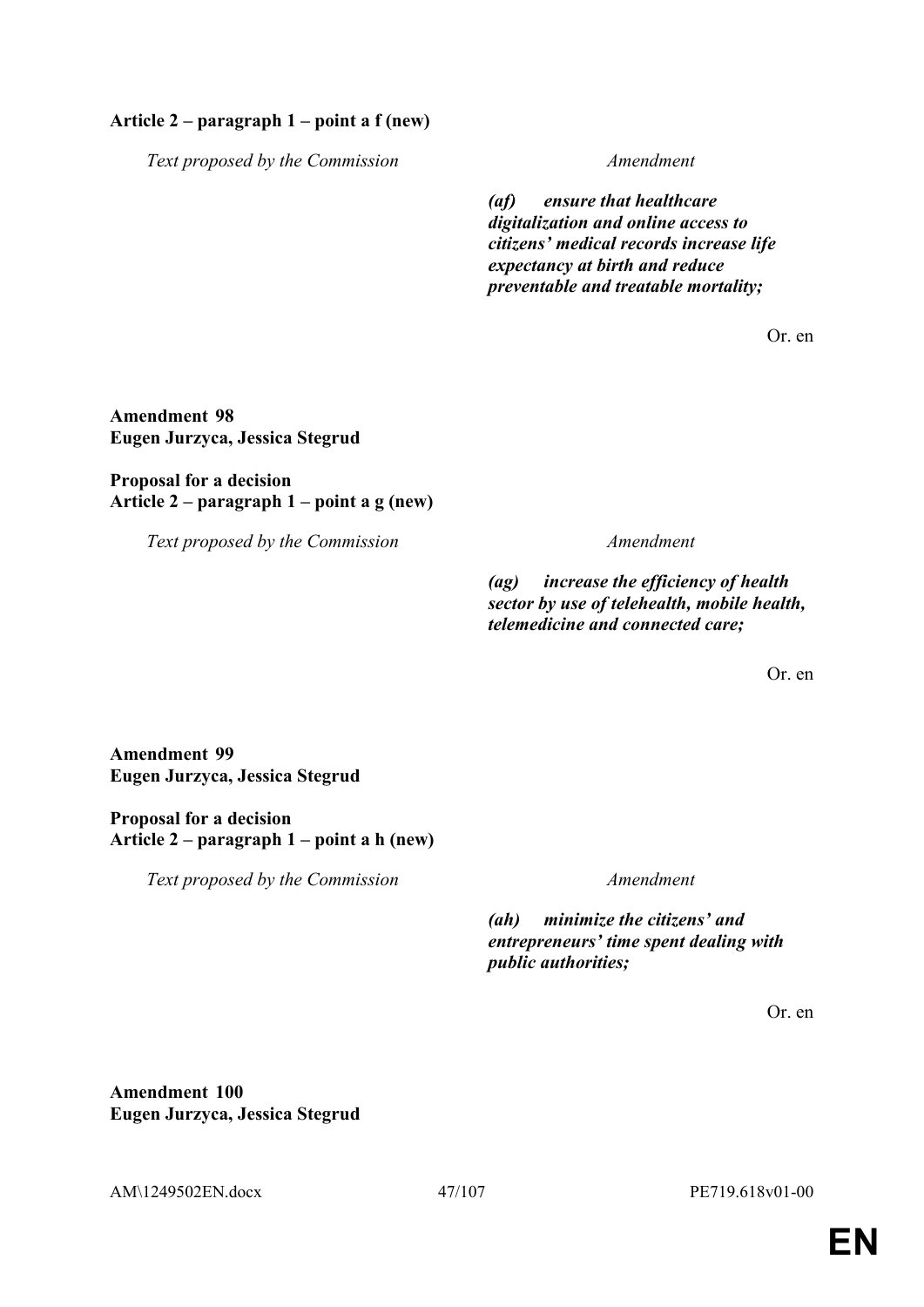# **Proposal for a decision Article 2 – paragraph 1 – point a i (new)**

*Text proposed by the Commission Amendment*

*(ai) promote online service portals that expand transactional services, save substantial time, reduce costs, and improve the quality of services for citizens and businesses;*

Or. en

## **Amendment 101 Eugen Jurzyca, Jessica Stegrud**

# **Proposal for a decision Article 2 – paragraph 1 – point a j (new)**

*Text proposed by the Commission Amendment*

*(aj) promote six dimensions of a fully digital government: (i) digital by design, (ii) data-driven public sector, (iii) government as a platform, (iv) open by default, (v) user-driven, and (vi) proactiveness;*

Or. en

## **Amendment 102 Adriana Maldonado López, Clara Aguilera**

# **Proposal for a decision Article 2 – paragraph 1 – point b**

# *Text proposed by the Commission Amendment*

(b) reinforce Member States' collective resilience and *bridge* the digital divide notably by promoting basic and *specialised* digital skills for all and fostering the development of high-performing digital education and training systems;

(b) reinforce Member States' collective resilience and *eradicate* the digital divide notably by promoting basic and *specialist* digital skills for all*, with a special focus on the most vulnerable groups,* and fostering the development of high-performing digital education and training systems *to be*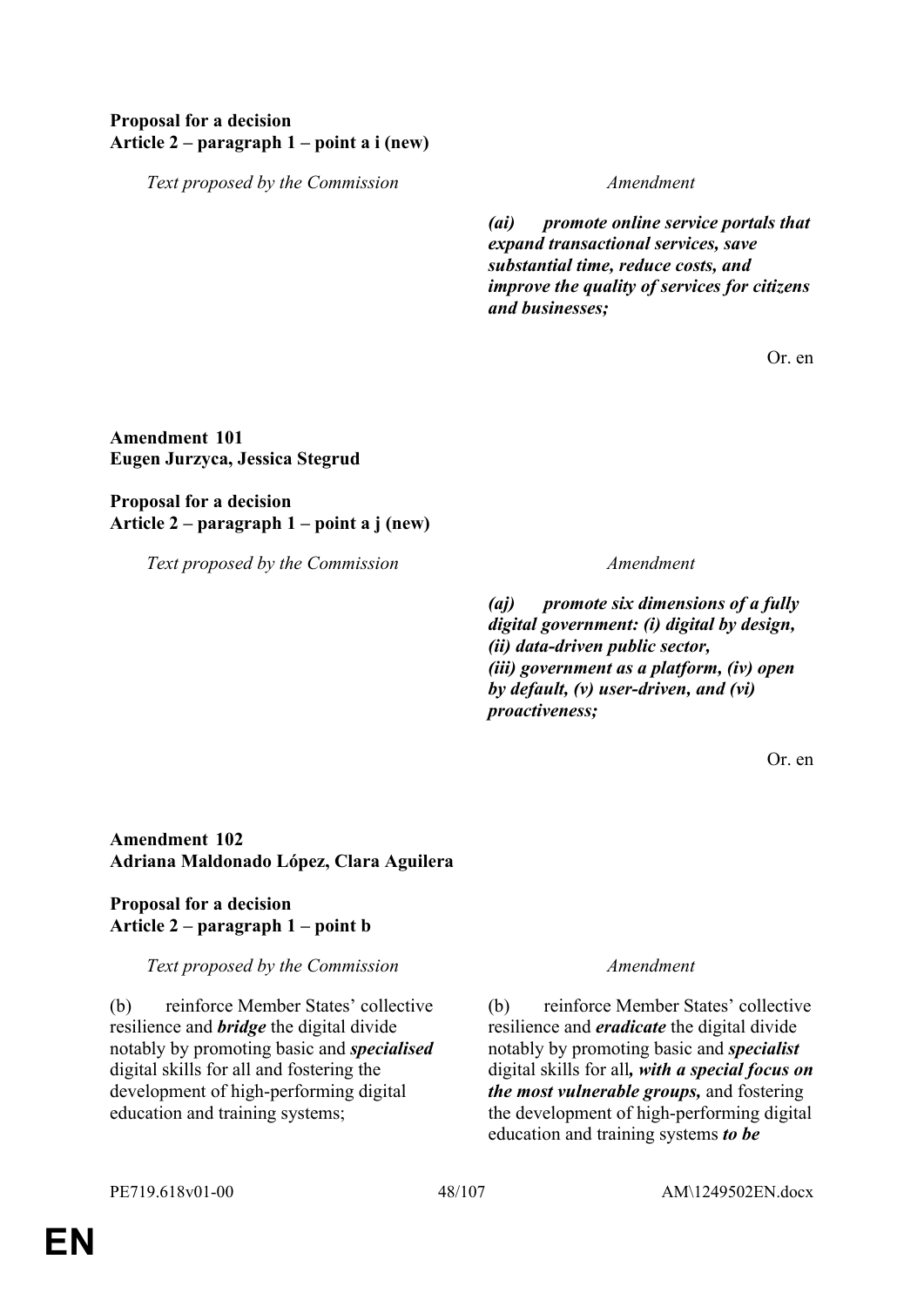Or. es

**Amendment 103 Eugen Jurzyca, Jessica Stegrud**

# **Proposal for a decision Article 2 – paragraph 1 – point b**

# *Text proposed by the Commission Amendment*

(b) reinforce Member States' collective resilience and bridge the digital divide notably by promoting basic and specialised digital skills for all and fostering the development of high-performing digital education *and* training systems;

*included in national education* 

*programmes*;

(b) reinforce Member States' collective resilience and bridge the digital divide notably by promoting basic and specialised digital skills for all and fostering the development of high-performing digital education*,* training systems *and other skills acquired through non-formal learning, including in-company experiential learning by doing*;

Or. en

# **Amendment 104 David Cormand, Alexandra Geese, Kim Van Sparrentak** on behalf of the Verts/ALE Group

# **Proposal for a decision Article 2 – paragraph 1 – point b**

*Text proposed by the Commission Amendment*

(b) reinforce Member States' collective resilience and bridge the digital *divide* notably by promoting basic and specialised digital skills for all and fostering the development of high-performing digital education and training systems;

(b) reinforce Member States' collective resilience and bridge the digital *divides, whether social, economic, geographic or gender-based,* notably by promoting basic and specialised digital skills for all and fostering the development of highperforming *and inclusive* digital education and training systems*, accessible for everyone*;

Or. en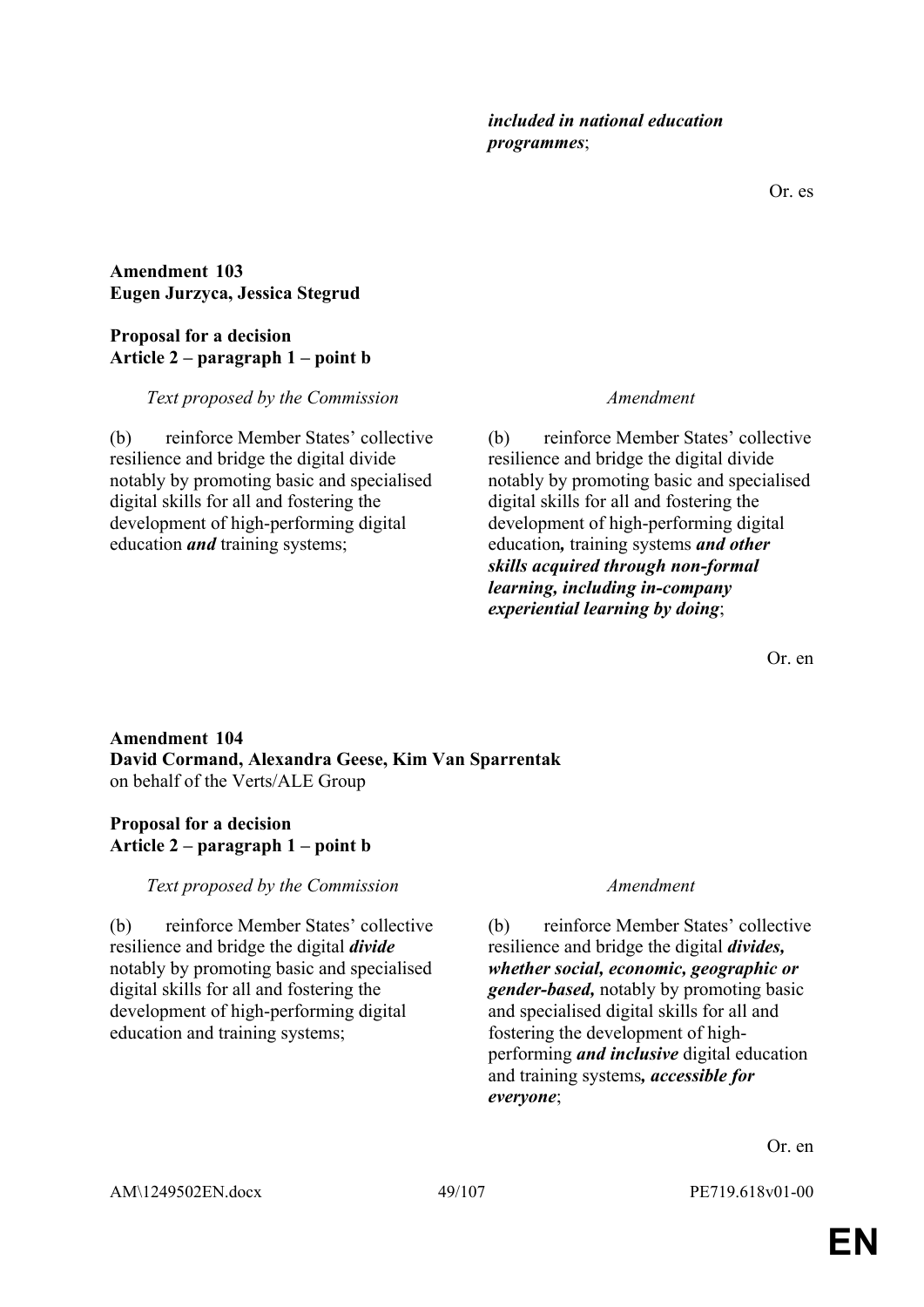**Amendment 105 Eugen Jurzyca, Jessica Stegrud**

# **Proposal for a decision Article 2 – paragraph 1 – point b a (new)**

*Text proposed by the Commission Amendment*

*(ba) ensure that national digital education programmes meet the internal market needs and demands;*

Or. en

**Amendment 106 Eugen Jurzyca, Jessica Stegrud**

**Proposal for a decision Article 2 – paragraph 1 – point b b (new)**

*Text proposed by the Commission Amendment*

*(bb) promote research and innovation, especially in data-intensive fields;*

Or. en

# **Amendment 107 Adriana Maldonado López, Clara Aguilera**

# **Proposal for a decision Article 2 – paragraph 1 – point c**

# *Text proposed by the Commission Amendment*

(c) ensure digital sovereignty notably by a secure and accessible digital infrastructure capable to process vast volumes of data that enables other technological developments, supporting the competitiveness of the Union's industry;

(c) ensure digital sovereignty notably by a secure and accessible digital infrastructure capable to process vast volumes of data that enables other technological developments, supporting the competitiveness of the Union's industry *and the innovation of micro-enterprises and SMEs*;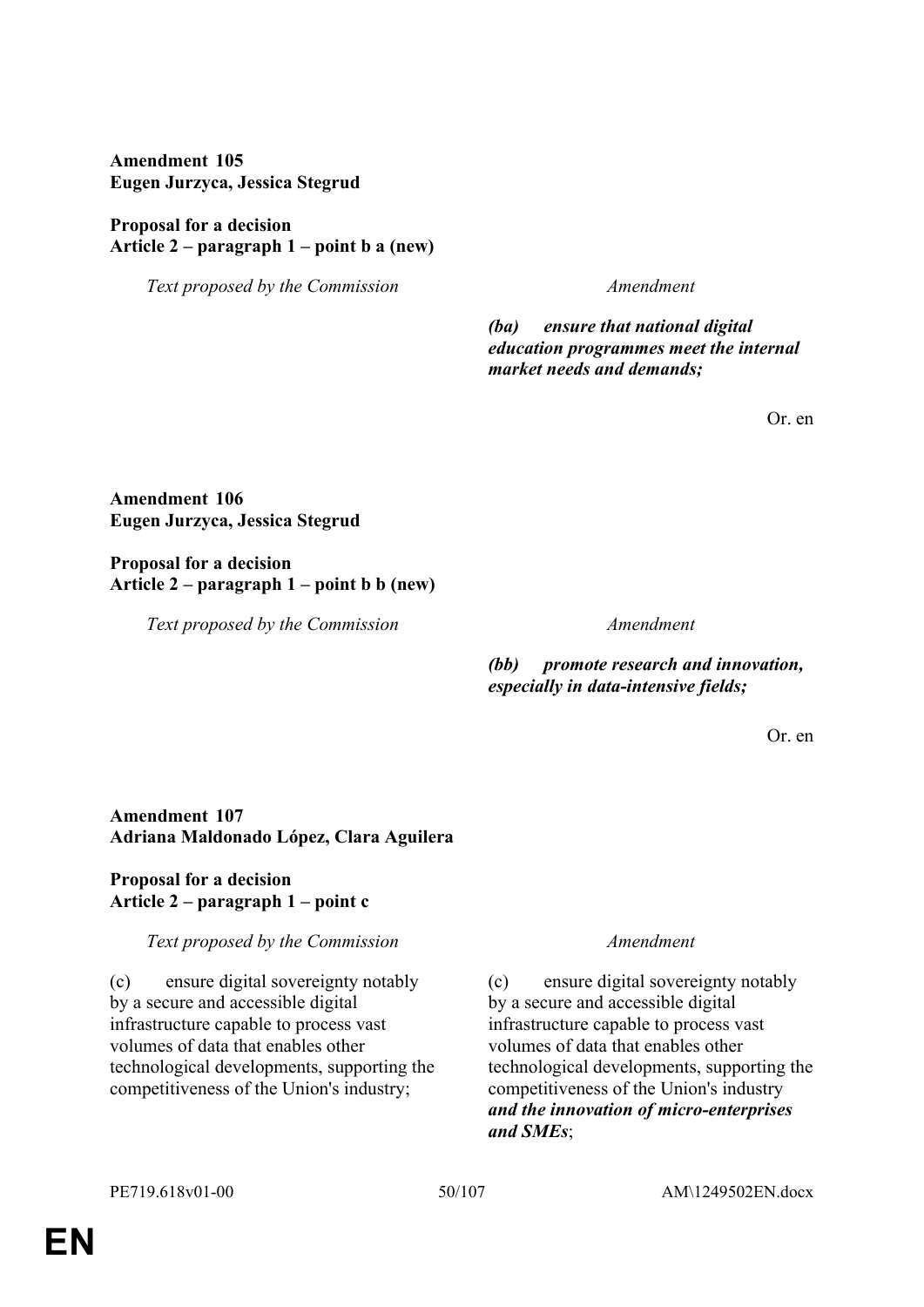## **Amendment 108 Arba Kokalari**

## **Proposal for a decision Article 2 – paragraph 1 – point c**

### *Text proposed by the Commission Amendment*

(c) ensure digital sovereignty notably by a secure and accessible digital infrastructure capable to process vast volumes of data that enables other technological developments, supporting the competitiveness of the Union's industry;

(c) ensure digital sovereignty notably by a secure and accessible digital infrastructure capable to process vast volumes of data that enables other technological developments, supporting the competitiveness of the Union's industry *while maintaining an open digital market*;

Or. en

## **Amendment 109 Virginie Joron, Jean-Lin Lacapelle, Markus Buchheit**

## **Proposal for a decision Article 2 – paragraph 1 – point c**

## *Text proposed by the Commission Amendment*

(c) ensure digital sovereignty notably by *a* secure and accessible digital infrastructure capable to process vast volumes of data that enables other technological developments, supporting the competitiveness of the Union's industry;

(c) ensure digital sovereignty notably by *an independent,* secure and accessible digital infrastructure capable to *stock and* process vast volumes of data*, in the Union,* that enables other technological developments, supporting the competitiveness of the Union's industry;

Or. fr

# **Amendment 110 Maria Grapini, Adriana Maldonado López, Christel Schaldemose**

**Proposal for a decision Article 2 – paragraph 1 – point c**

AM\1249502EN.docx 51/107 PE719.618v01-00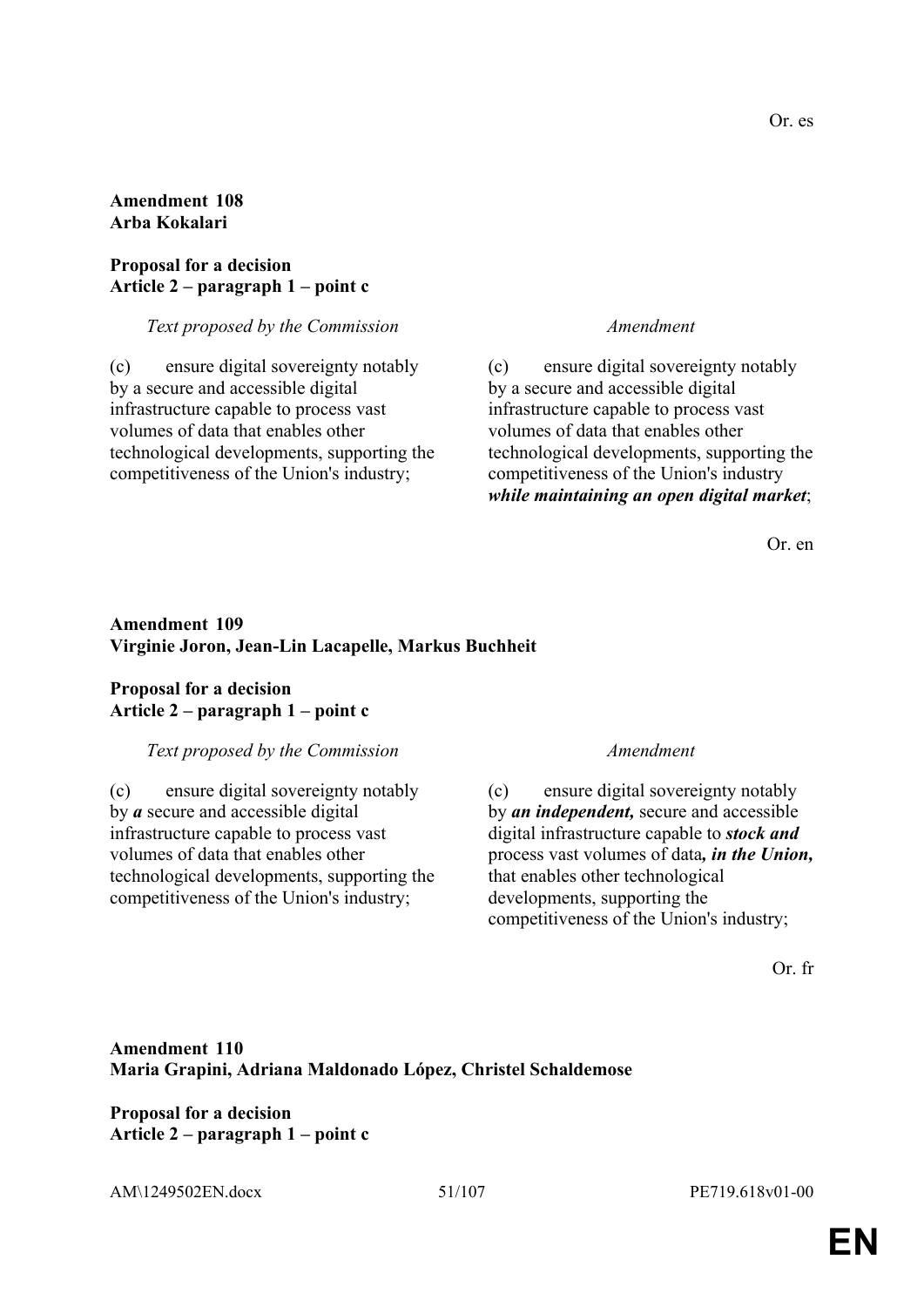### *Text proposed by the Commission Amendment*

(c) ensure digital sovereignty notably by a secure and accessible digital infrastructure capable to process vast volumes of data that enables other technological developments, supporting the competitiveness of the Union's industry;

(c) ensure digital sovereignty notably by a secure and accessible digital infrastructure capable to process vast volumes of data that enables other technological developments, supporting the competitiveness of the Union's industry *and the sustainability of SMEs*;

Or. en

## **Amendment 111 David Cormand, Alexandra Geese, Kim Van Sparrentak** on behalf of the Verts/ALE Group

## **Proposal for a decision Article 2 – paragraph 1 – point c**

### *Text proposed by the Commission Amendment*

(c) ensure digital sovereignty notably by a secure and accessible digital infrastructure capable *to process* vast volumes of data that enables other technological developments, supporting the competitiveness of the Union's industry;

(c) ensure digital sovereignty notably by a secure and accessible digital infrastructure capable *of processing* vast volumes of data that enables other technological developments, supporting the competitiveness of the Union's industry;

Or. en

# **Amendment 112 Virginie Joron, Jean-Lin Lacapelle, Markus Buchheit**

## **Proposal for a decision Article 2 – paragraph 1 – point c a (new)**

*Text proposed by the Commission Amendment*

*(ca) work towards the development of an independent European digital industry that guarantees the protection of the rights and security of European users' data, as well as the protection of the strategic interests of Member States when using these services;*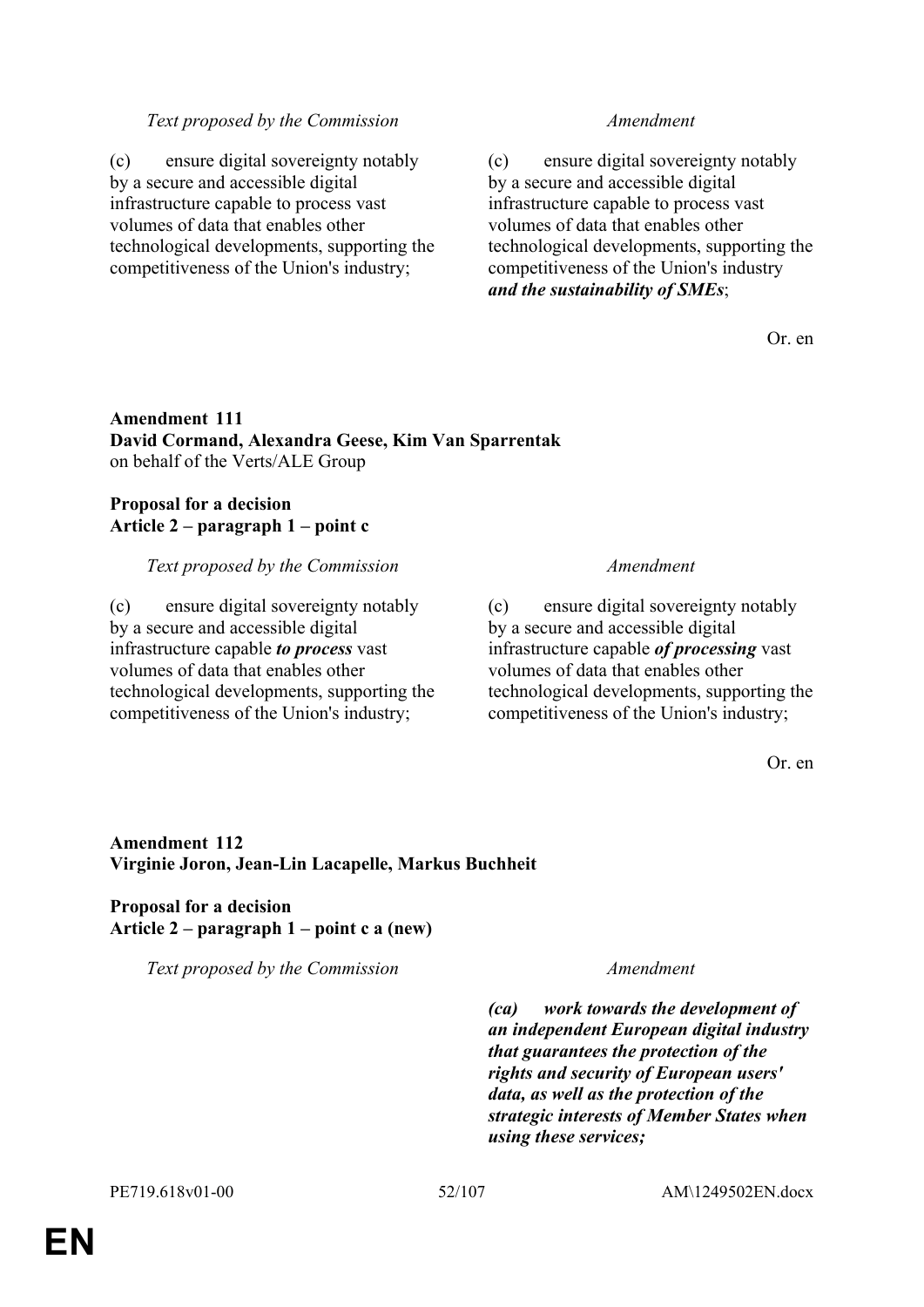## **Amendment 113 Eugen Jurzyca, Jessica Stegrud**

## **Proposal for a decision Article 2 – paragraph 1 – point d**

### *Text proposed by the Commission Amendment*

(d) promote the deployment and the use of digital capabilities giving access to digital technologies and data on easy and fair terms in order to achieve a high level of digital intensity and innovation in Union's enterprises, in particular small and medium ones;

(d) promote the deployment and the use of digital capabilities giving access to digital technologies and data on easy and fair terms in order to achieve a high level of digital *openness,* intensity and innovation in Union's enterprises, in particular small and medium ones;

Or. en

# **Amendment 114 David Cormand, Alexandra Geese, Kim Van Sparrentak** on behalf of the Verts/ALE Group

## **Proposal for a decision Article 2 – paragraph 1 – point d**

## *Text proposed by the Commission Amendment*

(d) promote the deployment and the use of digital capabilities giving access to digital technologies *and data on easy* and fair terms in order to achieve a high level of digital intensity and innovation in Union's enterprises, in particular small and medium ones;

(d) promote the deployment and the use of digital capabilities giving access to digital technologies *on open, accessible* and fair terms in order to achieve a high level of digital intensity and innovation in Union's enterprises, in particular small and medium ones;

Or. en

# **Amendment 115 Maria da Graça Carvalho, Pilar del Castillo Vera, Tom Vandenkendelaere**

# **Proposal for a decision**

AM\1249502EN.docx 53/107 PE719.618v01-00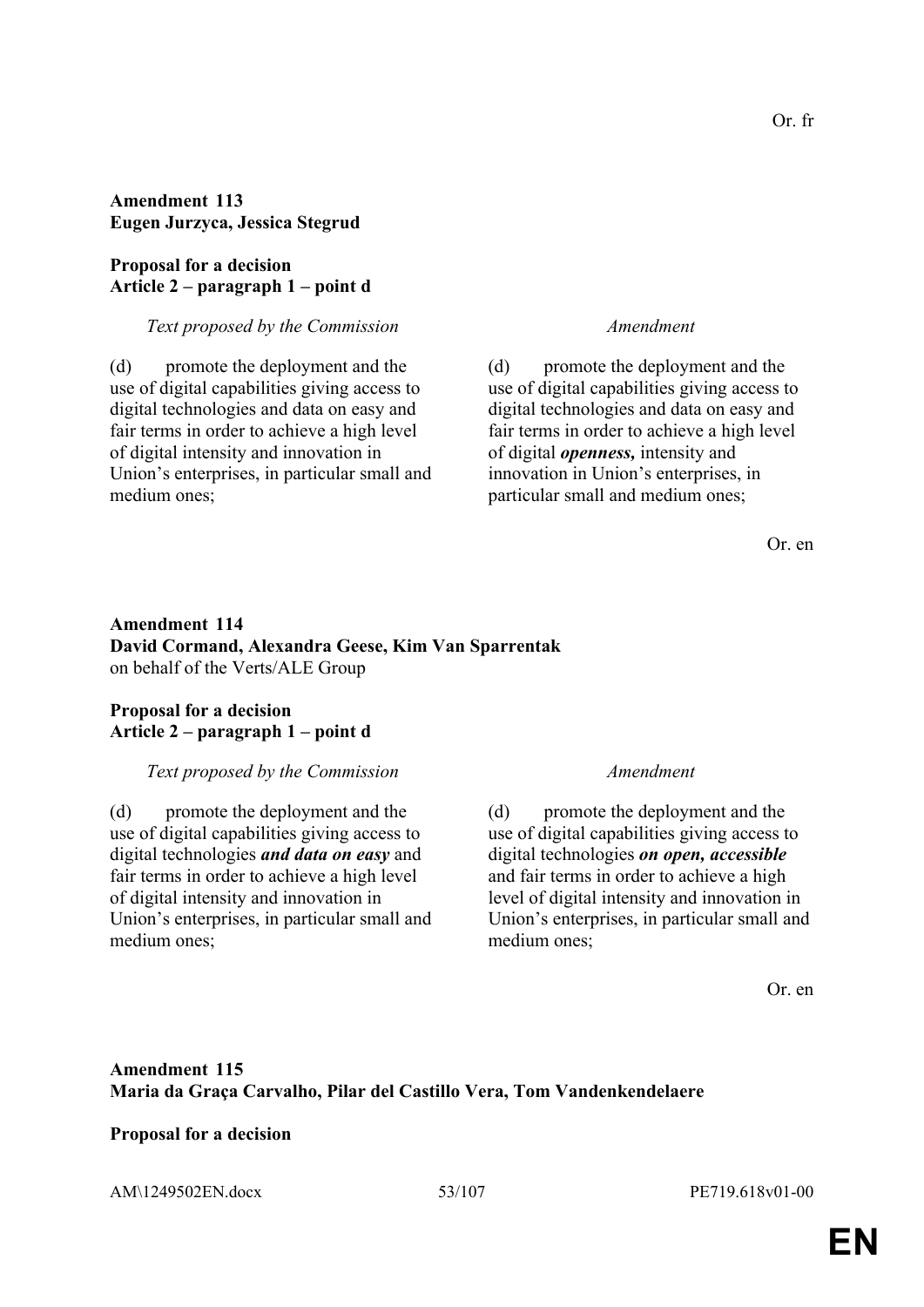## **Article 2 – paragraph 1 – point d a (new)**

*Text proposed by the Commission Amendment*

*(da) promote the development of regulatory standards with a global dimension to ensure that EU companies, especially Small and Medium Enterprises (SMEs), can compete fairly along global value chains;*

Or. en

**Amendment 116 Adriana Maldonado López, Clara Aguilera**

**Proposal for a decision Article 2 – paragraph 1 – point d a (new)**

*Text proposed by the Commission Amendment*

*(da) support lifelong learning in digital skills for active workers, in order to avoid exclusion from the labour market and promote lifelong learning;*

Or. es

**Amendment 117 David Cormand, Alexandra Geese, Kim Van Sparrentak** on behalf of the Verts/ALE Group

# **Proposal for a decision Article 2 – paragraph 1 – point d a (new)**

*Text proposed by the Commission Amendment*

*(da) ensure access to data, while ensuring protection of security and fundamental rights;*

Or. en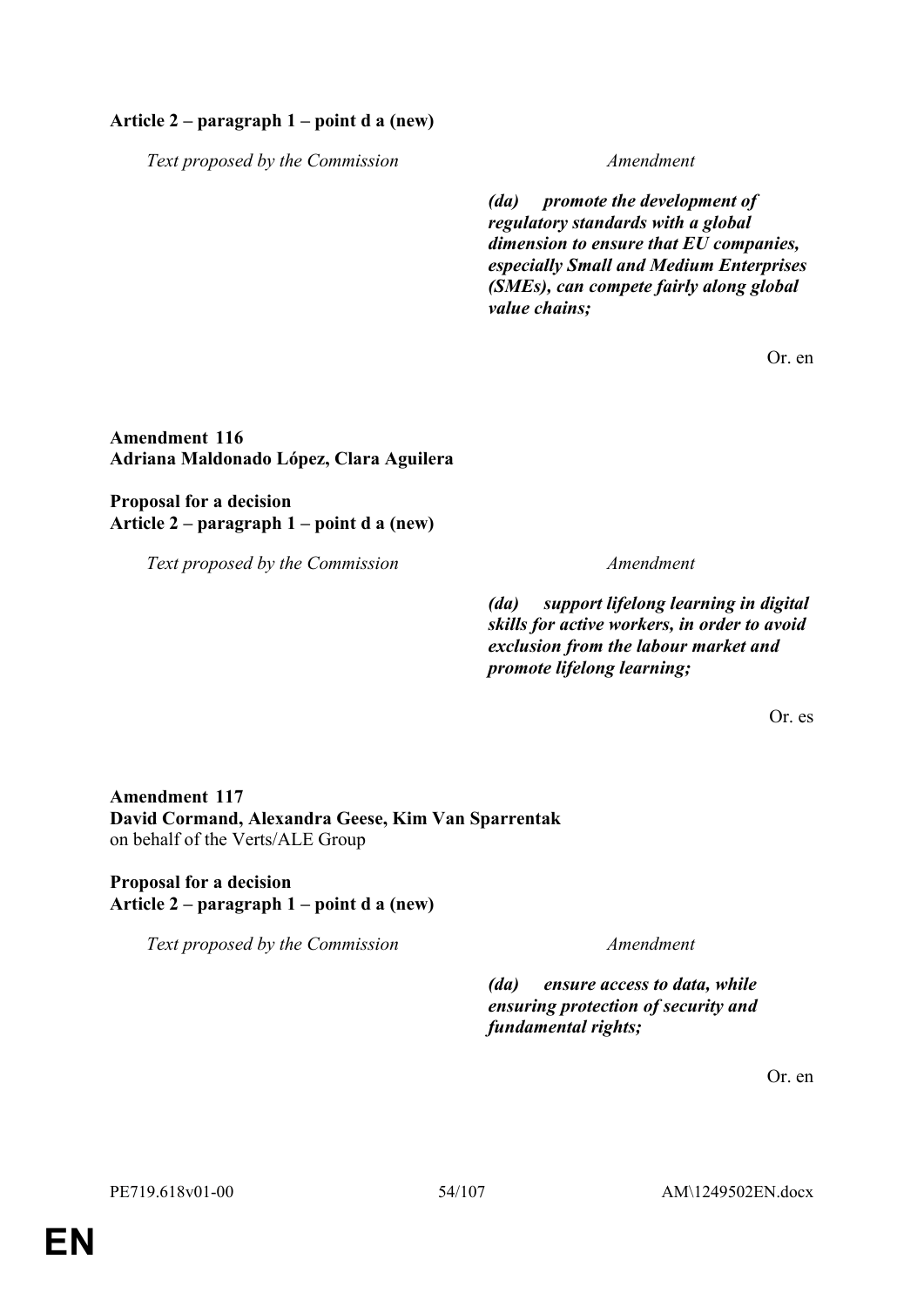# **Amendment 118 Maria da Graça Carvalho, Pilar del Castillo Vera, Tom Vandenkendelaere**

## **Proposal for a decision Article 2 – paragraph 1 – point d b (new)**

*Text proposed by the Commission Amendment*

*(db) create the most appropriate conditions to develop new and emerging technologies such as cloud, edge, quantum and high-performance computing and promote their uptake in European businesses, also supporting their capacities to adopt them;*

Or. en

# **Amendment 119 Eugen Jurzyca, Jessica Stegrud**

# **Proposal for a decision Article 2 – paragraph 1 – point e**

## *Text proposed by the Commission Amendment*

(e) ensure that democratic life, public services and health and care services are accessible online for everyone, in particular disadvantaged groups including persons with disabilities, offering inclusive, efficient and personalised services and tools with high security and privacy standards;

(e) ensure that democratic life, public services and health and care services are accessible online for everyone *in order to provide better value to citizens*, in particular disadvantaged groups including persons with disabilities, offering inclusive, efficient and personalised services and tools with high security and privacy standards; *ensure that the high level of security is comparable between Member States;*

Or. en

**Amendment 120 Adriana Maldonado López, Clara Aguilera**

**Proposal for a decision Article 2 – paragraph 1 – point e**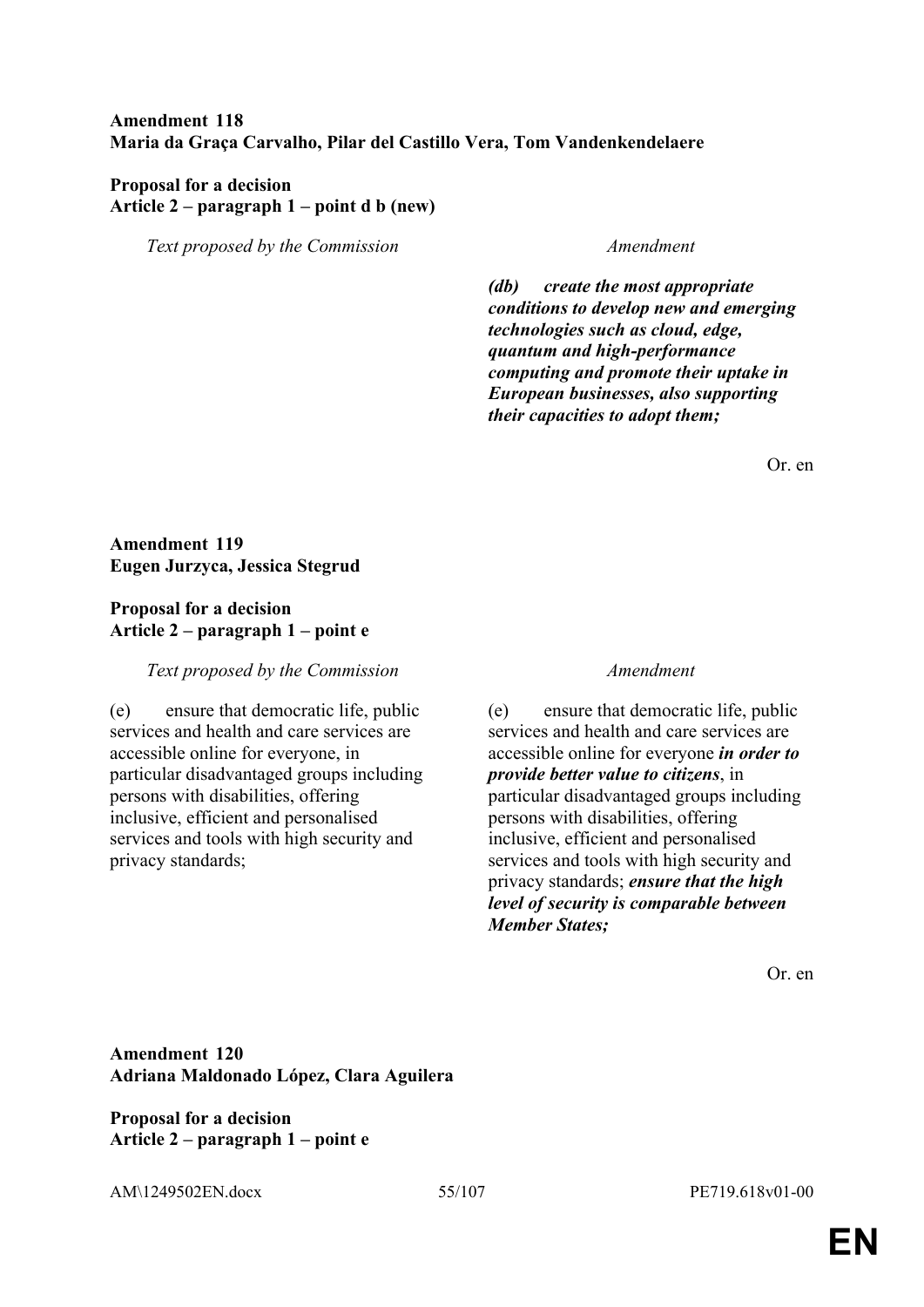## *Text proposed by the Commission Amendment*

(e) ensure that democratic life, public services and health and care services are accessible online for everyone, in particular disadvantaged groups including persons with disabilities, offering inclusive, efficient and personalised services and tools with high security and privacy standards;

(e) ensure that democratic life, public services*, private services such as the banking sector* and health and care services are accessible online for everyone, in particular disadvantaged groups including persons with disabilities *and persons over the age of 74*, offering inclusive, efficient and personalised services and tools with high security and privacy standards;

Or. es

# **Amendment 121 Maria da Graça Carvalho, Pilar del Castillo Vera, Tom Vandenkendelaere**

## **Proposal for a decision Article 2 – paragraph 1 – point e**

## *Text proposed by the Commission Amendment*

(e) ensure that democratic life, public services and health and care services are accessible online for everyone, in particular disadvantaged groups including persons with disabilities, offering inclusive, efficient and personalised services and tools with high security and privacy standards;

(e) ensure that democratic life, public services and health and care services are accessible online*, affordable and of high quality* for everyone, in particular disadvantaged groups including persons with disabilities, offering inclusive. efficient and personalised services and tools with high security and privacy standards;

Or. en

# **Amendment 122 David Cormand, Alexandra Geese, Kim Van Sparrentak** on behalf of the Verts/ALE Group

## **Proposal for a decision Article 2 – paragraph 1 – point e**

*Text proposed by the Commission Amendment*

PE719.618v01-00 56/107 AM\1249502EN.docx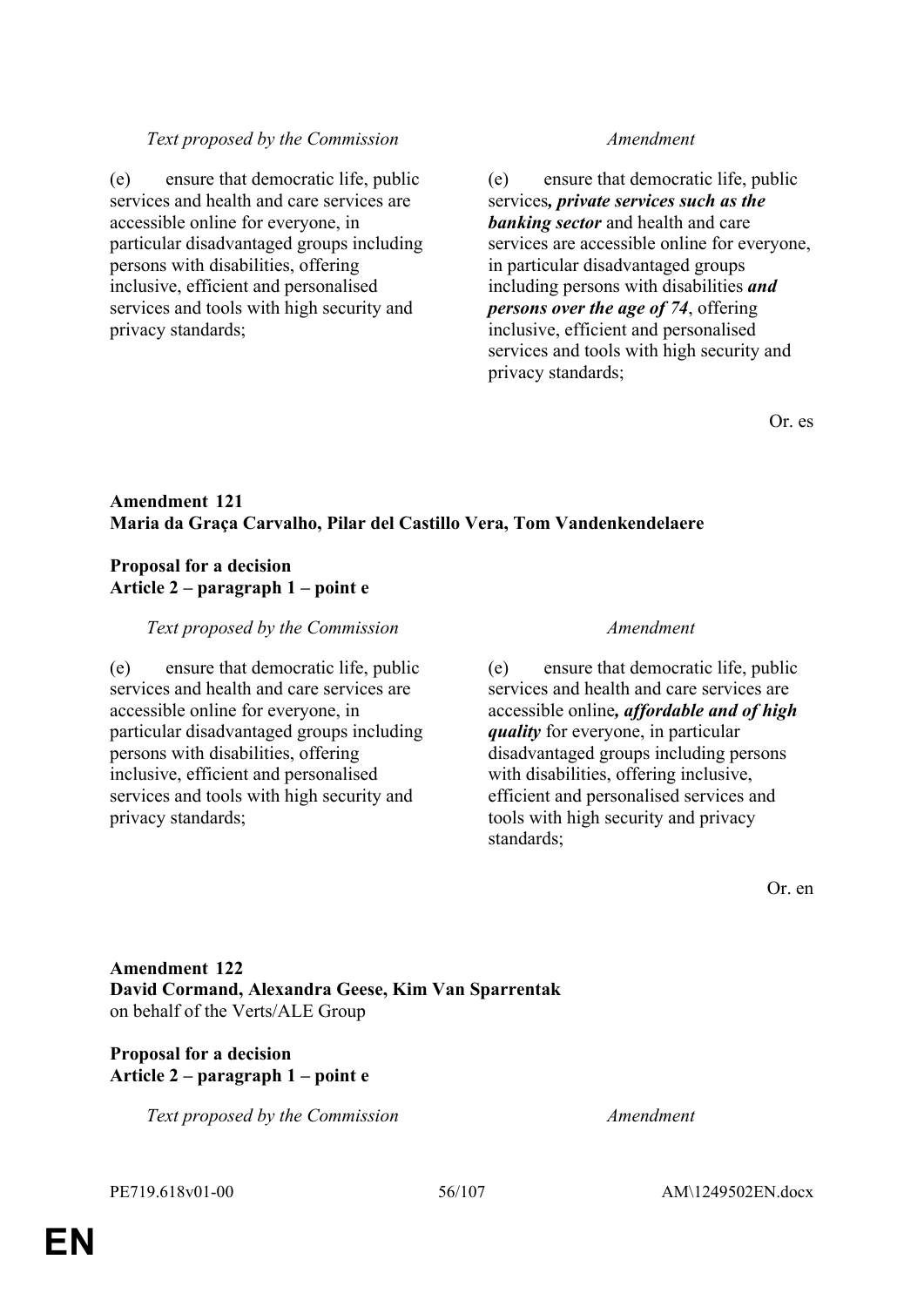(e) ensure that democratic life, public services and health and care services are accessible online for everyone*,* in particular *disadvantaged* groups including persons with disabilities, offering inclusive, efficient and personalised services and tools with high security and privacy standards;

(e) ensure that democratic life, public services and health and care services are accessible online for everyone in particular *marginalised* groups including persons with disabilities, offering inclusive, efficient*, accessible, interoperable,* and personalised services and tools with high security and privacy standards;

Or. en

# **Amendment 123 David Cormand, Alexandra Geese, Kim Van Sparrentak** on behalf of the Verts/ALE Group

## **Proposal for a decision Article 2 – paragraph 1 – point e a (new)**

*Text proposed by the Commission Amendment*

*(e a) ensure that everyone, in particular marginalised groups, including persons with disabilities, has easy access to inclusive, efficient, accessible, interoperable, and personalised services and tools with high security and privacy standards such as state-of-the-art, end to end encryption and free and open source solutions;*

Or. en

**Amendment 124 Maria da Graça Carvalho, Pilar del Castillo Vera, Tom Vandenkendelaere**

**Proposal for a decision Article 2 – paragraph 1 – point e a (new)**

*Text proposed by the Commission Amendment*

*(ea) ensure that digitalisation and emerging technologies such as AI are used properly to answer the multiple challenges, to eliminate struggles and obstacles to the single market and to* 

AM\1249502EN.docx 57/107 PE719.618v01-00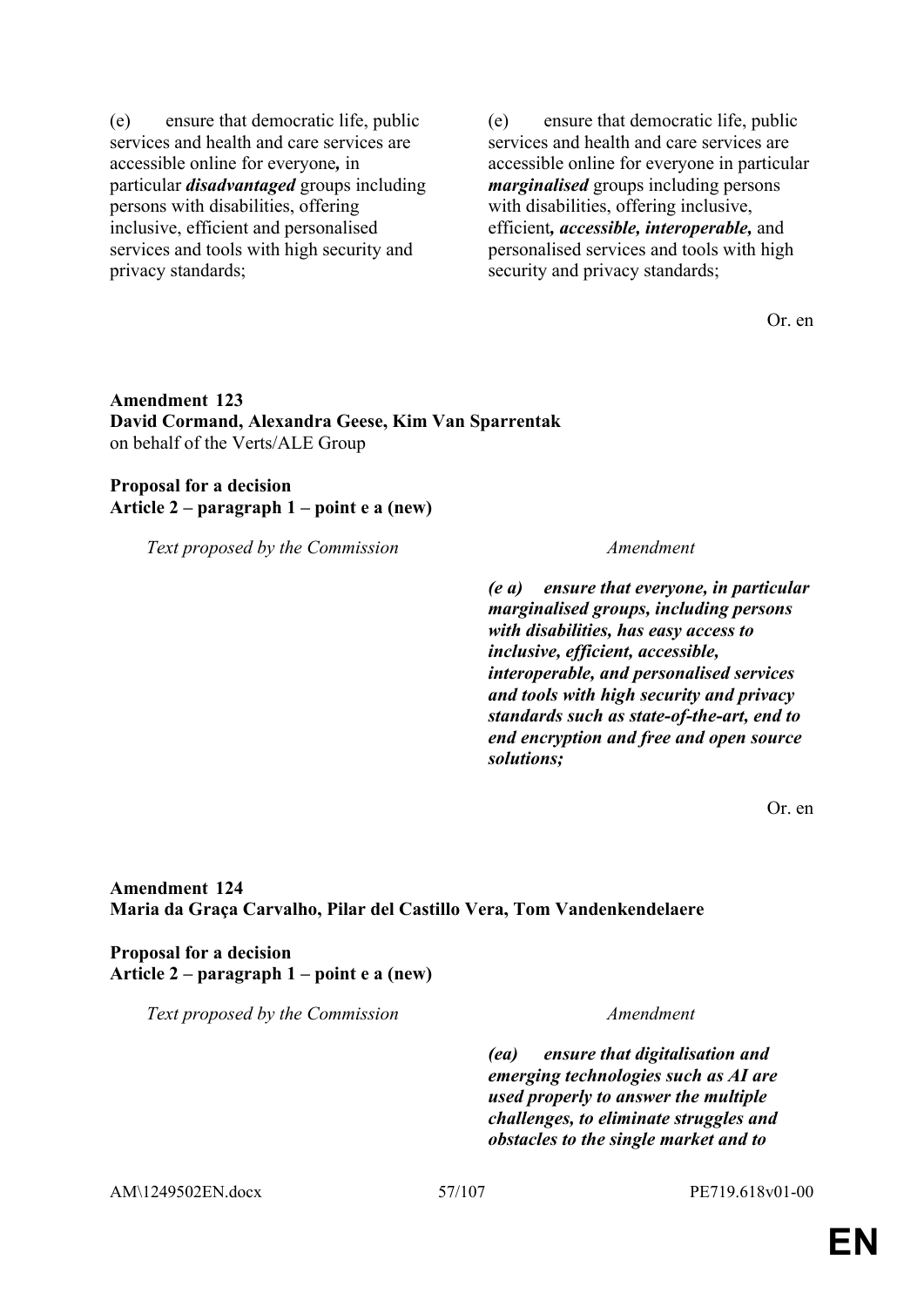Or. en

# **Amendment 125 David Cormand, Alexandra Geese, Kim Van Sparrentak** on behalf of the Verts/ALE Group

# **Proposal for a decision Article 2 – paragraph 1 – point f**

# *Text proposed by the Commission Amendment*

(f) ensure that digital infrastructures and technologies become *more* sustainable and energy- and resource efficient*,* and contribute to a sustainable circular and climate-neutral economy and society in *line with* the European Green Deal;

(f) ensure that digital infrastructures and technologies become sustainable and energy- and resource efficient *by default* and contribute to a sustainable circular and climate-neutral economy and society in *order to achieve* the European Green Deal *and the Union's environmental targets and objectives*;

Or. en

# **Amendment 126 Maria da Graça Carvalho, Pilar del Castillo Vera, Tom Vandenkendelaere**

# **Proposal for a decision Article 2 – paragraph 1 – point f a (new)**

*Text proposed by the Commission Amendment*

*(fa) strengthen, integrate and further connect education, research and innovation ecosystems, in order to garner all sources of innovation, support the growth of start-ups, foster entrepreneurship and contribute to the creation of a vibrant internal market also in terms of research and innovation;*

Or. en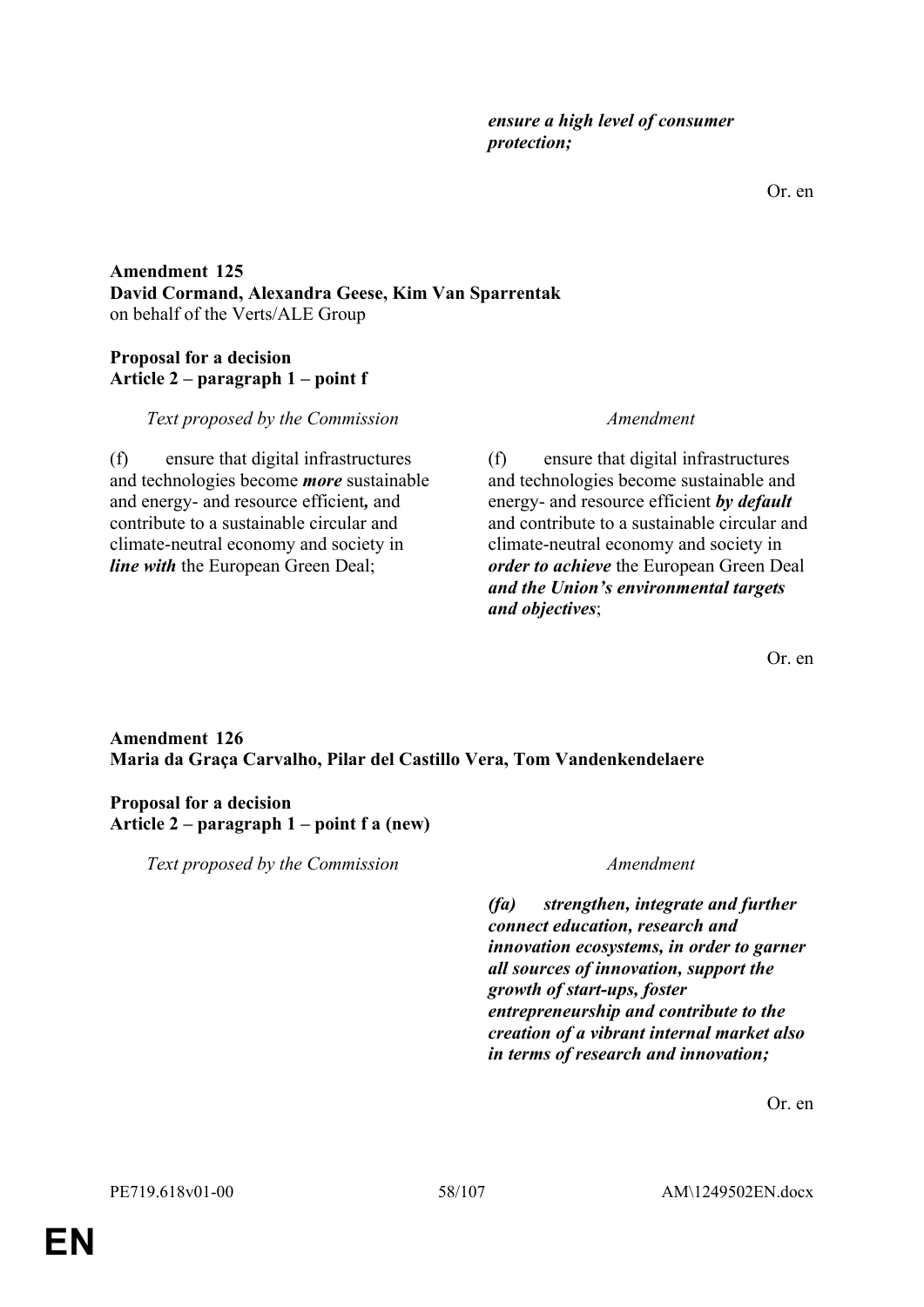**Amendment 127 Adriana Maldonado López, Clara Aguilera**

## **Proposal for a decision Article 2 – paragraph 1 – point f a (new)**

*Text proposed by the Commission Amendment*

*(fa) ensure also the development of secure and sustainable digital infrastructures, as well as the digital transformation of businesses, the promotion of basic digital skills and the digitisation of public services in rural, remote and mountainous areas of the Union;*

Or. es

# **Amendment 128 David Cormand, Alexandra Geese, Kim Van Sparrentak** on behalf of the Verts/ALE Group

## **Proposal for a decision Article 2 – paragraph 1 – point f a (new)**

*Text proposed by the Commission Amendment*

*(fa) ensure that a robust multicriteria life-cycle assessment methodology for the environmental impact of digital technologies and infrastructures is developed and that its use becomes standard practice in the Union;*

Or. en

**Amendment 129 Arba Kokalari**

**Proposal for a decision Article 2 – paragraph 1 – point f a (new)**

*Text proposed by the Commission Amendment*

AM\1249502EN.docx 59/107 PE719.618v01-00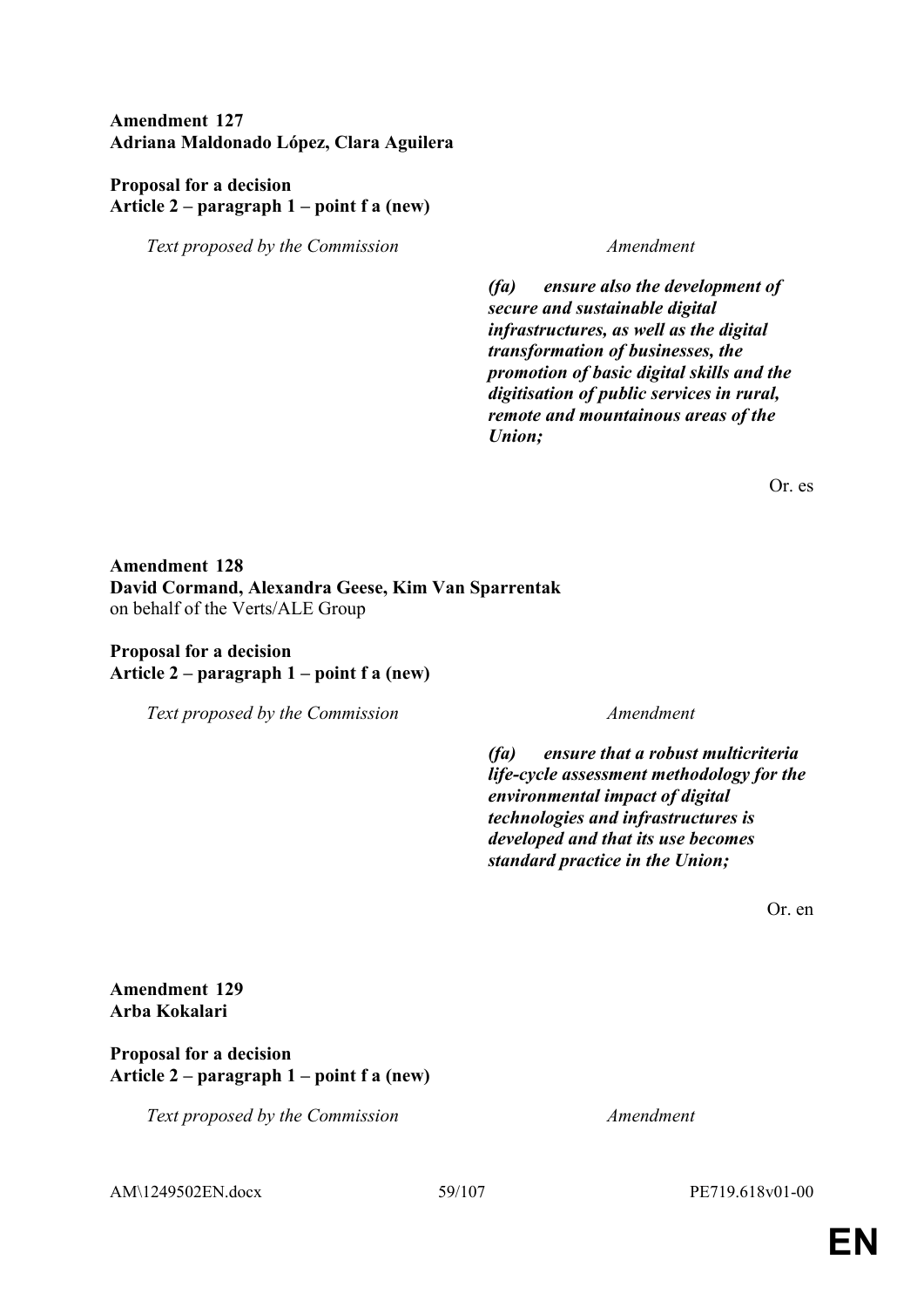*(fa) strengthen the digital single market through facilitating cross-border trade with digital services;*

Or. en

# **Amendment 130 Maria Grapini, Adriana Maldonado López, Christel Schaldemose, Marc Angel**

# **Proposal for a decision Article 2 – paragraph 1 – point g**

## *Text proposed by the Commission Amendment*

(g) facilitate convergent conditions for investments in digital transformation throughout the Union, including by strengthening the synergies between the use of Union and national funds, and developing predictable regulatory approaches;

(g) facilitate convergent conditions for investments in digital transformation throughout the Union*, especially for microenterprises and SMEs*, including by strengthening the synergies between the use of Union and national funds, and developing predictable regulatory approaches *to ensure that businesses can access financial assistance for digital transformation*;

Or. en

# **Amendment 131 Maria da Graça Carvalho, Pilar del Castillo Vera, Tom Vandenkendelaere**

# **Proposal for a decision Article 2 – paragraph 1 – point g**

# *Text proposed by the Commission Amendment*

(g) facilitate convergent conditions for investments in digital transformation throughout the Union, including by strengthening the synergies between the use of Union and national funds, and developing predictable regulatory approaches;

(g) facilitate convergent conditions for investments in digital transformation throughout the Union, including by strengthening the synergies between the use of Union and national funds, *the synergies between the different Union's initiatives and programmes, including the Joint Undertakings of Horizon Europe,* and developing predictable regulatory approaches;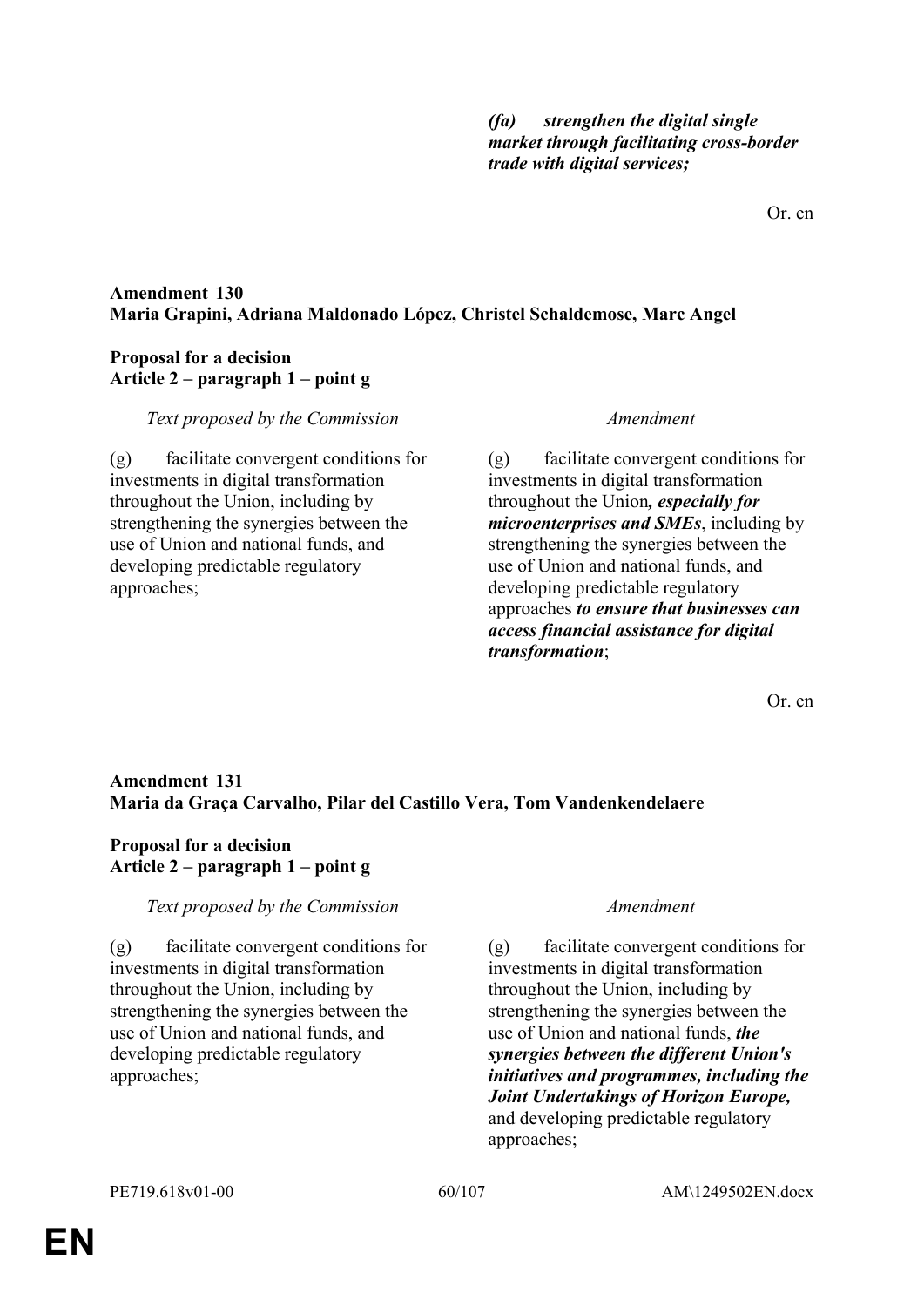### Or. en

## **Amendment 132 David Cormand, Alexandra Geese, Kim Van Sparrentak** on behalf of the Verts/ALE Group

# **Proposal for a decision Article 2 – paragraph 1 – point g**

## *Text proposed by the Commission Amendment*

(g) facilitate convergent conditions for investments in digital transformation throughout the Union, including by strengthening the synergies between the use of Union and national funds, and developing predictable regulatory approaches;

(g) facilitate convergent conditions for investments in digital transformation throughout the Union, including by strengthening the synergies between the use of Union and national funds, *promoting investment in support of socially and environmentally beneficial outcomes* and developing predictable regulatory approaches;

Or. en

# **Amendment 133 Eugen Jurzyca, Jessica Stegrud**

# **Proposal for a decision Article 2 – paragraph 1 – point g**

# *Text proposed by the Commission Amendment*

(g) facilitate convergent conditions for investments in digital transformation throughout the Union, including by strengthening the synergies between the use of Union and national funds, and developing predictable regulatory approaches;

(g) facilitate convergent conditions for investments in digital transformation throughout the Union, including by strengthening the synergies between the use of Union and national funds, *synergies between private and public funds,* and developing predictable regulatory approaches;

Or. en

## **Amendment 134**

AM\1249502EN.docx 61/107 PE719.618v01-00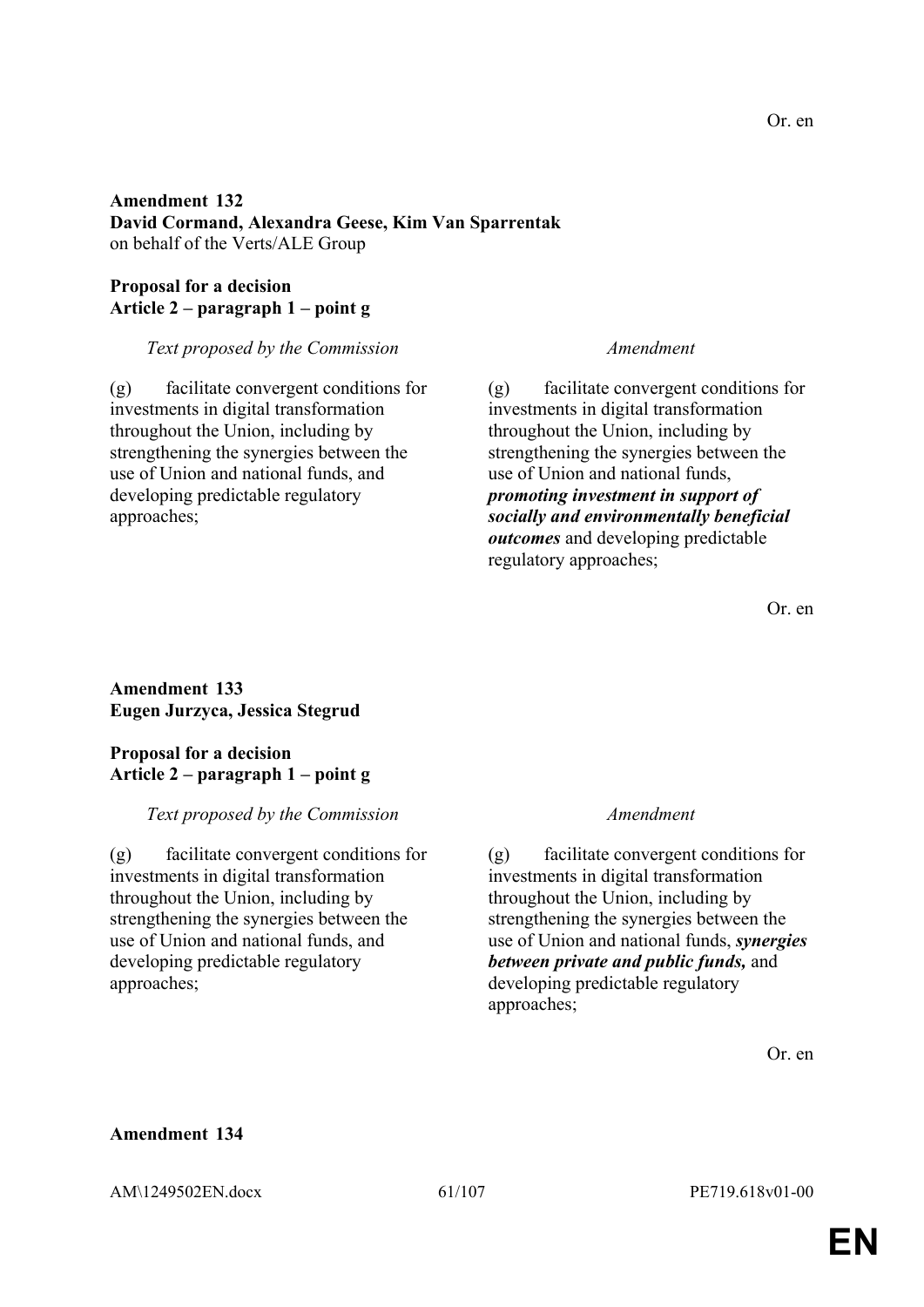# **Adriana Maldonado López, Clara Aguilera**

## **Proposal for a decision Article 2 – paragraph 1 – point g**

## *Text proposed by the Commission Amendment*

(g) facilitate convergent conditions for investments in digital transformation throughout the Union, *including* by strengthening the synergies between the use of Union and national funds, and developing predictable regulatory approaches;

(g) facilitate convergent conditions for investments in digital transformation throughout the Union, *with special attention being paid to rural areas,* by strengthening the synergies between the use of Union and national funds, and developing predictable regulatory approaches;

Or. es

# **Amendment 135 David Cormand, Alexandra Geese, Kim Van Sparrentak** on behalf of the Verts/ALE Group

## **Proposal for a decision Article 2 – paragraph 1 – point h a (new)**

*Text proposed by the Commission Amendment*

*(ha) ensure strong civil society involvement, including involvement of organisations of persons with disabilities, human rights groups, environmental organisations, digital and consumer rights representatives, and accessibility experts, in the development and implementation of policies and actions under the "Path to the Digital Decade" Policy Programme.*

Or. en

**Amendment 136 Eugen Jurzyca, Jessica Stegrud**

**Proposal for a decision Article 2 – paragraph 1 – point h a (new)**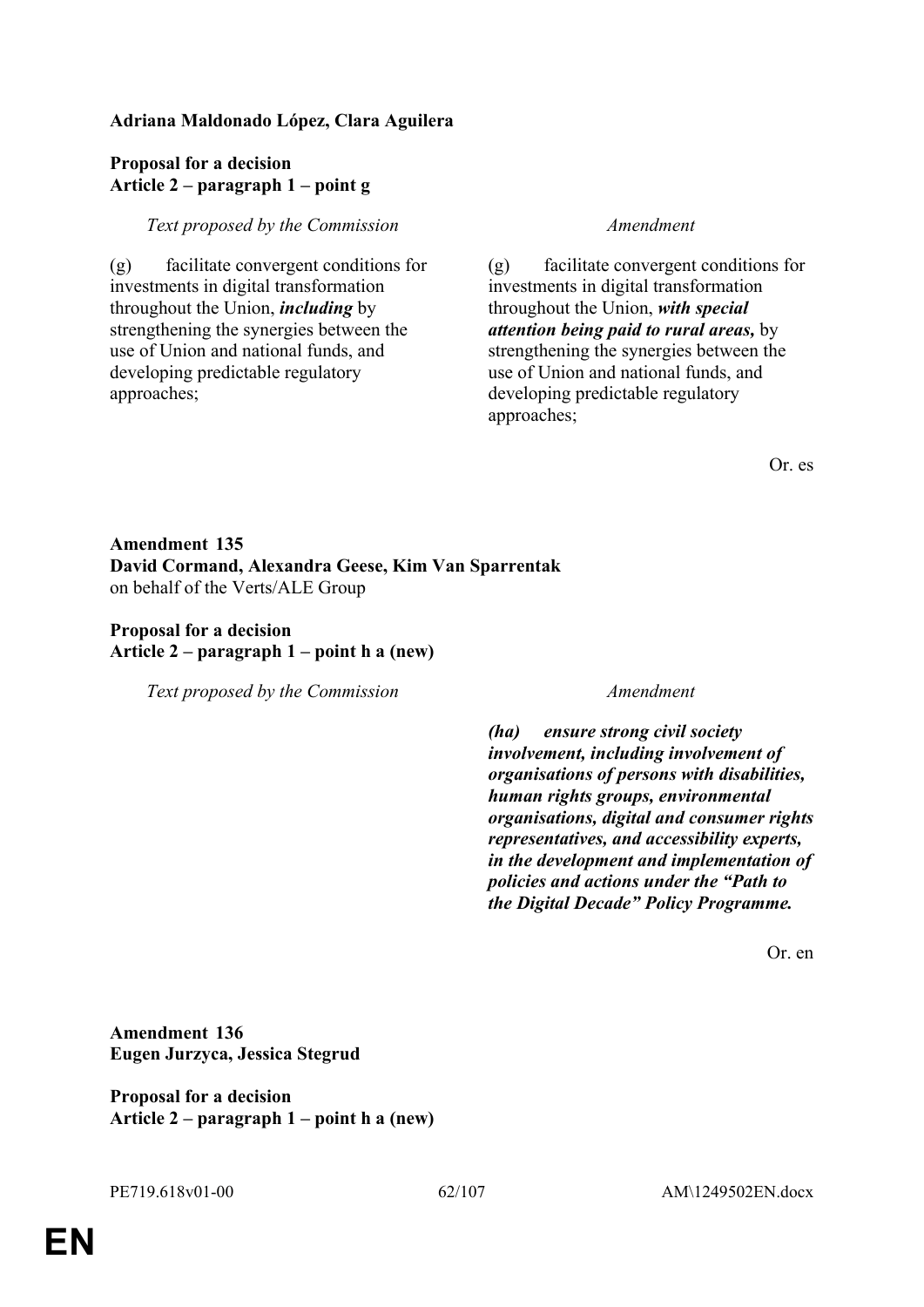*Text proposed by the Commission Amendment*

*(ha) ensure that all policies and programmes contribute to economic growth, productivity growth and reduce barriers to trade and investments;*

Or. en

## **Amendment 137 Eugen Jurzyca, Jessica Stegrud**

## **Proposal for a decision Article 2 – paragraph 1 – point h b (new)**

*Text proposed by the Commission Amendment*

*(hb) ensure that digital infrastructures, technologies and data remain open to democratic third countries respecting Union values;*

Or. en

**Amendment 138 Eugen Jurzyca, Jessica Stegrud**

**Proposal for a decision Article 2 – paragraph 1 – point h c (new)**

*Text proposed by the Commission Amendment*

*(hc) ensure that democratic decisionmaking is more participatory, reducing barriers to knowledge, innovation, data and communication;*

Or. en

# **Amendment 139 Eugen Jurzyca, Jessica Stegrud**

**Proposal for a decision**

AM\1249502EN.docx 63/107 PE719.618v01-00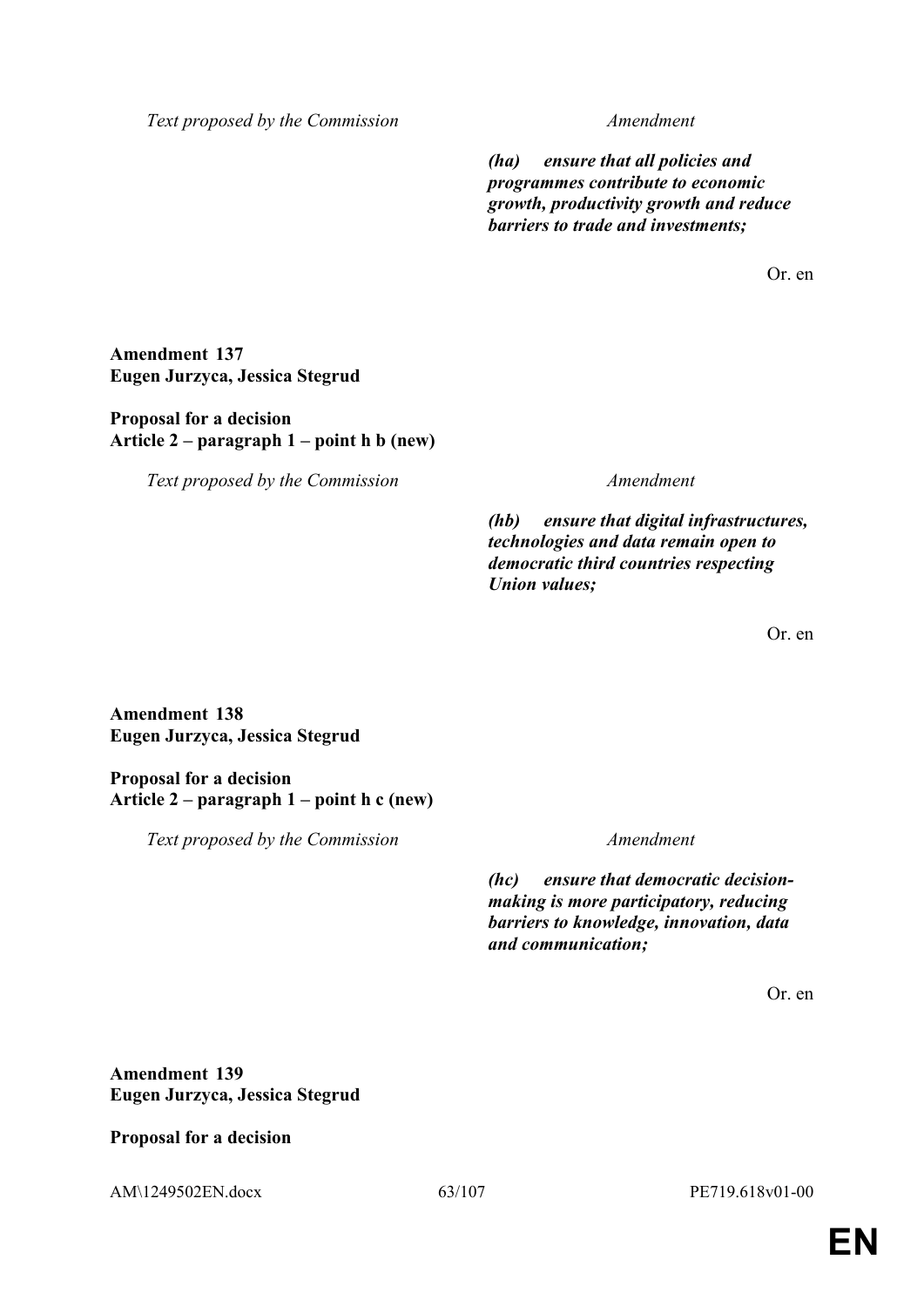## **Article 2 – paragraph 1 – point h d (new)**

*Text proposed by the Commission Amendment*

*(hd) ensure that an open digital environment secures transparent access to public data, contracts, documents, databases, including free access to the registry for public data about companies, financial statements and beneficial ownership information;*

Or. en

**Amendment 140 Eugen Jurzyca, Jessica Stegrud**

**Proposal for a decision Article 2 – paragraph 1 – point h e (new)**

*Text proposed by the Commission Amendment*

*(he) ensure that public funds are used for digital transformation efficiently and only where no viable private funding options exist;*

Or. en

# **Amendment 141 Eugen Jurzyca, Jessica Stegrud**

**Proposal for a decision Article 2 – paragraph 1 – point h f (new)**

*Text proposed by the Commission Amendment*

*(hf) ensure organisational structures for creating an environment to encourage digital transformation;*

Or. en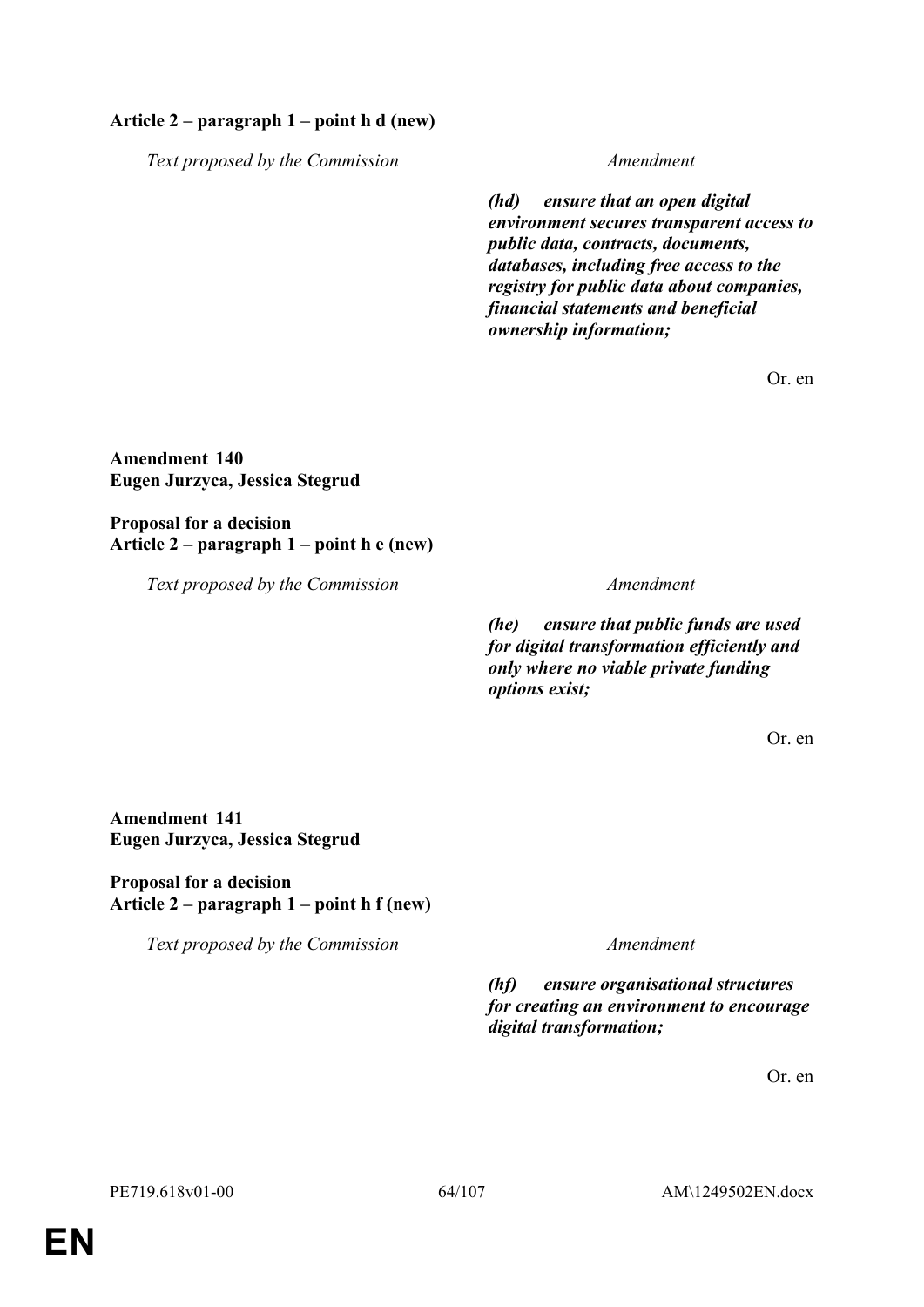**Amendment 142 Eugen Jurzyca, Jessica Stegrud**

**Proposal for a decision Article 2 – paragraph 1 – point h g (new)**

*Text proposed by the Commission Amendment*

*(hg) secure interconnectivity between traditional and new digital data to advance digital transformation;*

Or. en

**Amendment 143 Eugen Jurzyca, Jessica Stegrud**

**Proposal for a decision Article 2 – paragraph 1 – point h h (new)**

*Text proposed by the Commission Amendment*

*(hh) promote the usage of frontier and disruptive digital technologies to improve core government operations and online service delivery.*

Or. en

# **Amendment 144 Eugen Jurzyca, Jessica Stegrud**

# **Proposal for a decision Article 3 – paragraph 1 – point 4**

*Text proposed by the Commission Amendment*

(4) 'peer review' means a review mechanism whereby Member States may comment on specific aspects of the policies, measures and actions proposed by a given Member States, and in particular on their suitability to contribute to achieving a specific target of the digital targets set out in Article 4, in the context of

(4) 'peer review' means a review mechanism whereby Member States may comment on specific aspects of the policies, measures and actions proposed by a given Member States, and in particular on their *efficiency and* suitability to contribute to achieving a specific target of the digital targets set out in Article 4, in the

AM\1249502EN.docx 65/107 PE719.618v01-00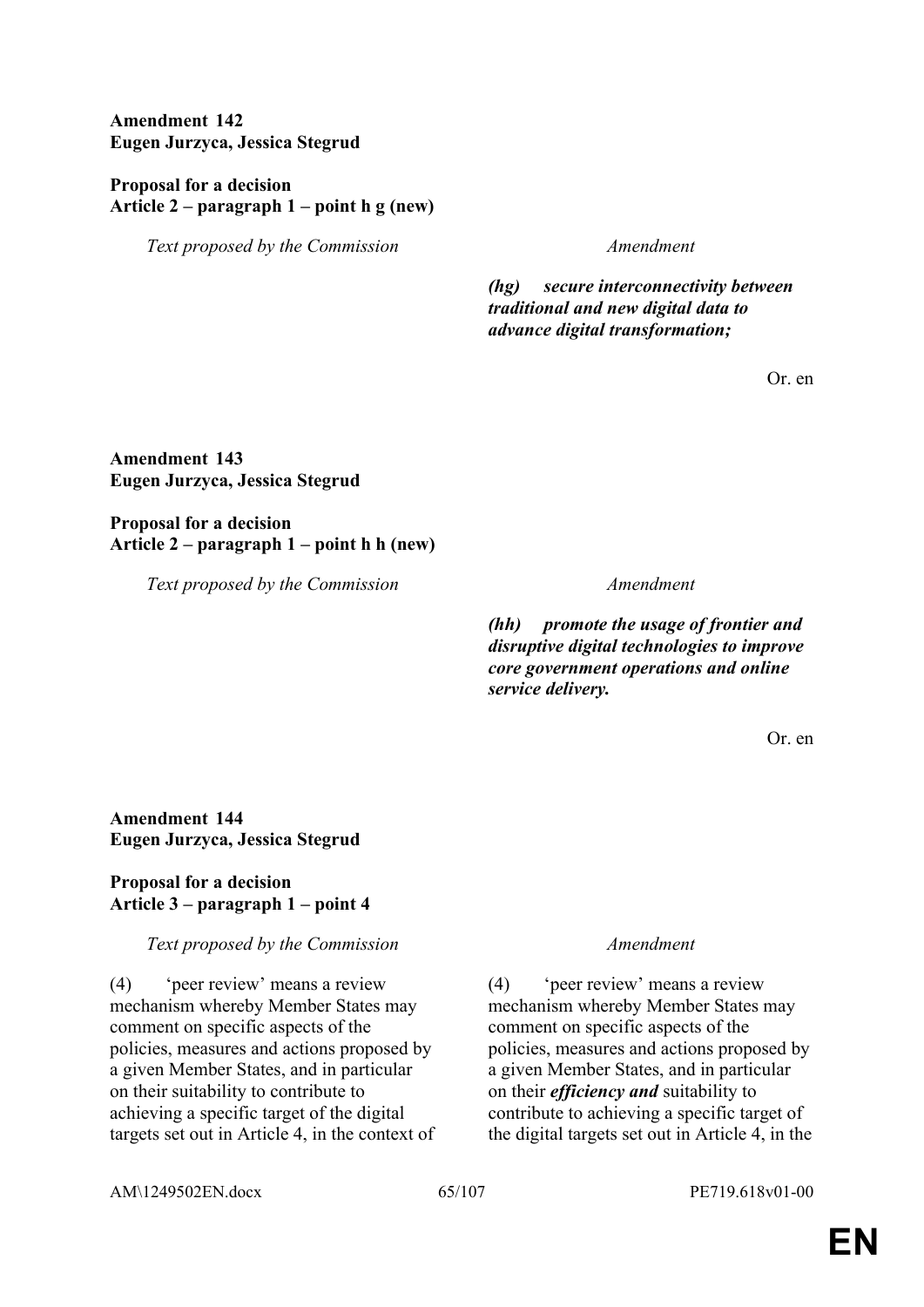the annual cooperation established in Article 8 and which can serve to exchange best practices;

context of the annual cooperation established in Article 8 and which can serve to exchange best practices;

Or. en

### **Amendment 145 Eugen Jurzyca, Jessica Stegrud**

# **Proposal for a decision Article 3 – paragraph 1 – point 5 a (new)**

*Text proposed by the Commission Amendment*

*(5a) ' international indeces ' are the following sets of ranking (a) OECD digital government Index (b) World Bank GovTech Maturity Index (c) United Nations E-Government Survey (d) The Open Data Barometer;*

Or. en

**Amendment 146 Eugen Jurzyca, Jessica Stegrud**

## **Proposal for a decision Article 3 – paragraph 1 – point 5 b (new)**

*Text proposed by the Commission Amendment*

*(5b) 'key public services' are public services related to the following areas: Business start-ups, Career, Studying, Family, Regular business operations, Moving, Transport, Starting a small claims procedure.*

Or. en

# **Amendment 147 Maria da Graça Carvalho, Pilar del Castillo Vera, Tom Vandenkendelaere**

PE719.618v01-00 66/107 AM\1249502EN.docx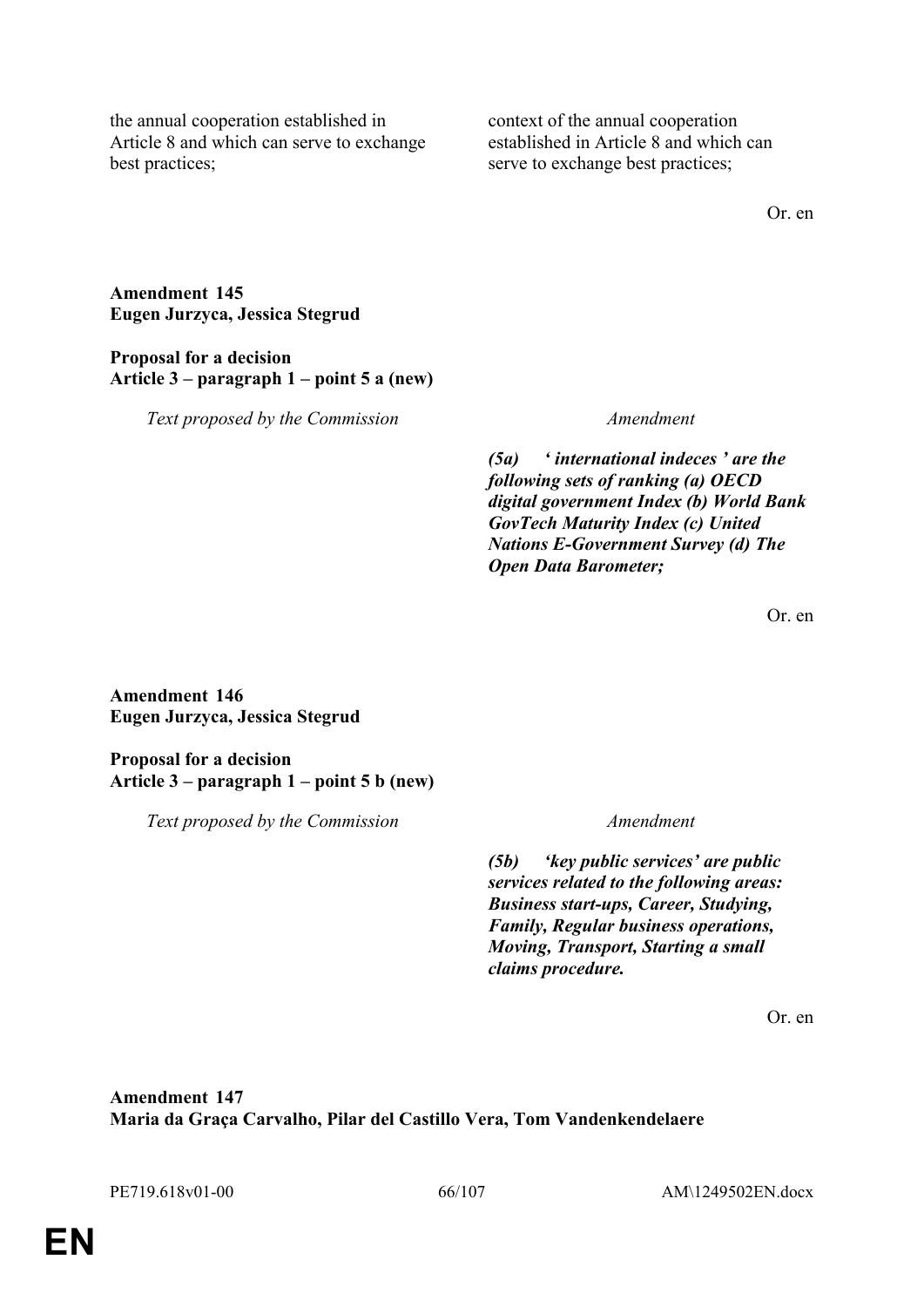# **Proposal for a decision Article 4 – paragraph 1 – point 1 – point b**

*Text proposed by the Commission Amendment*

(b) at least 20 million employed information and communications technology (ICT) specialists are employed, *with convergence between* women *and men*;

(b) at least 20 million employed information and communications technology (ICT) specialists are employed, *promoting the access of* women *to this field and reducing the digital gender gap*;

Or. en

**Amendment 148 Eugen Jurzyca, Jessica Stegrud**

**Proposal for a decision Article 4 – paragraph 1 – point 1 – point b**

*Text proposed by the Commission Amendment*

(b) at least 20 million employed information and communications technology (ICT) specialists are employed, *with convergence between* women and men;

(b) at least 20 million employed information and communications technology (ICT) specialists are employed, *ensuring equal opportunity for* women and men;

Or. en

# **Amendment 149 David Cormand, Alexandra Geese, Kim Van Sparrentak** on behalf of the Verts/ALE Group

# **Proposal for a decision Article 4 – paragraph 1 – point 1 – point b**

*Text proposed by the Commission Amendment*

(b) at least 20 million *employed* information and communications technology (ICT) specialists are employed, *with convergence between women and men*;

(b) at least 20 million information and communications technology (ICT) specialists are employed, *without gender, social or geographical divides*;

Or. en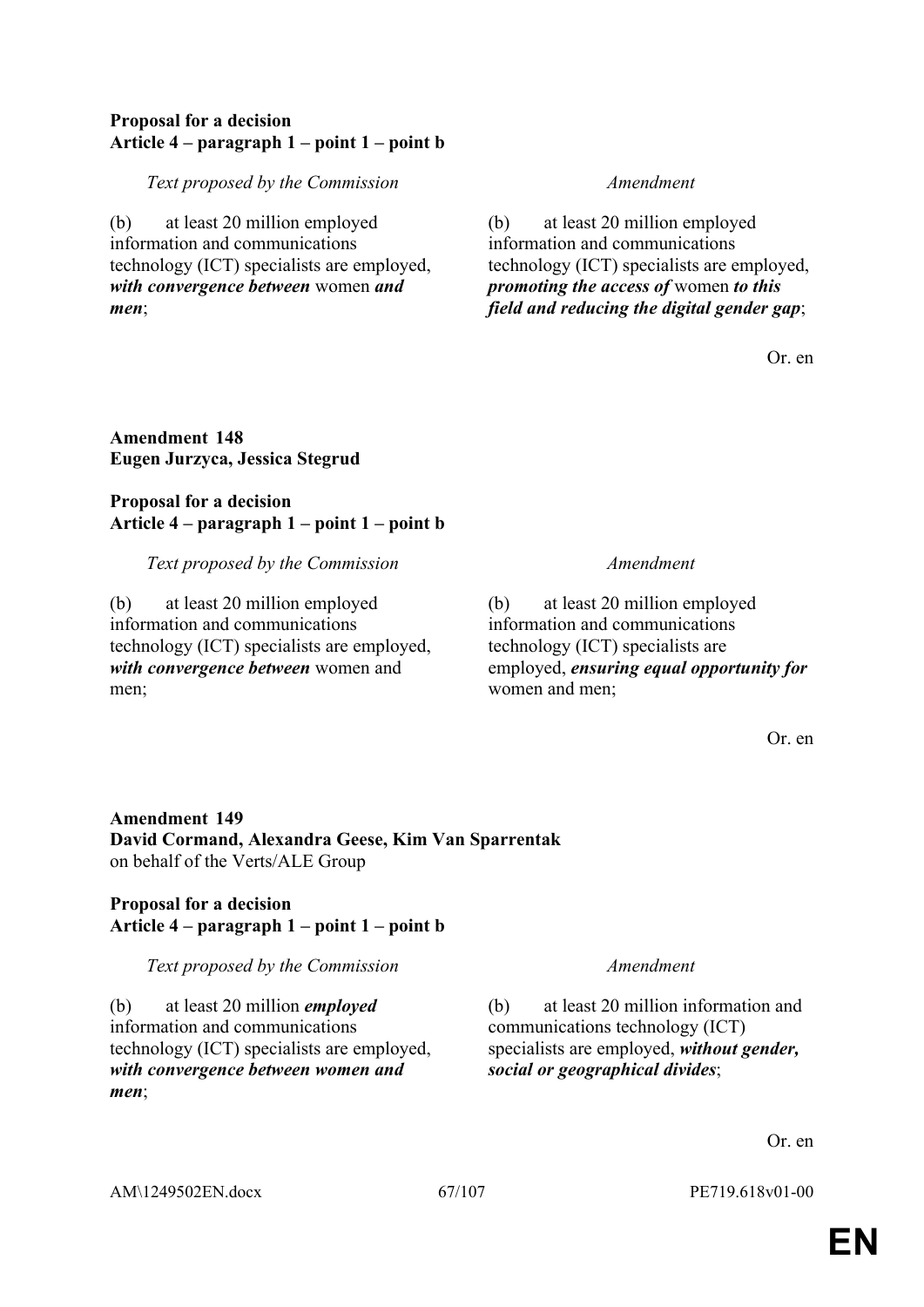**Amendment 150 David Cormand, Alexandra Geese, Kim Van Sparrentak** on behalf of the Verts/ALE Group

### **Proposal for a decision Article 4 – paragraph 1 – point 1 – point b a (new)**

*Text proposed by the Commission Amendment*

*(ba) all Member States develop digital empowerment courses for their youth with a focus on the risks of the attention economy, knowledge of their digital rights and recourse, media literacy, disinformation and control over their personal data;*

Or. en

# **Amendment 151 David Cormand, Alexandra Geese, Kim Van Sparrentak** on behalf of the Verts/ALE Group

### **Proposal for a decision Article 4 – paragraph 1 – point 2 – introductory part**

*Text proposed by the Commission Amendment*

(2) secure, performant and sustainable

digital infrastructures:

(2) secure, performant and sustainable digital *technologies and* infrastructures:

Or. en

# **Amendment 152 Virginie Joron, Jean-Lin Lacapelle, Markus Buchheit**

## **Proposal for a decision Article 4 – paragraph 1 – point 2 – introductory part**

*Text proposed by the Commission Amendment*

(2) secure, performant and sustainable digital infrastructures*:*

(2) secure, performant and sustainable *European* digital infrastructures*;*

PE719.618v01-00 68/107 AM\1249502EN.docx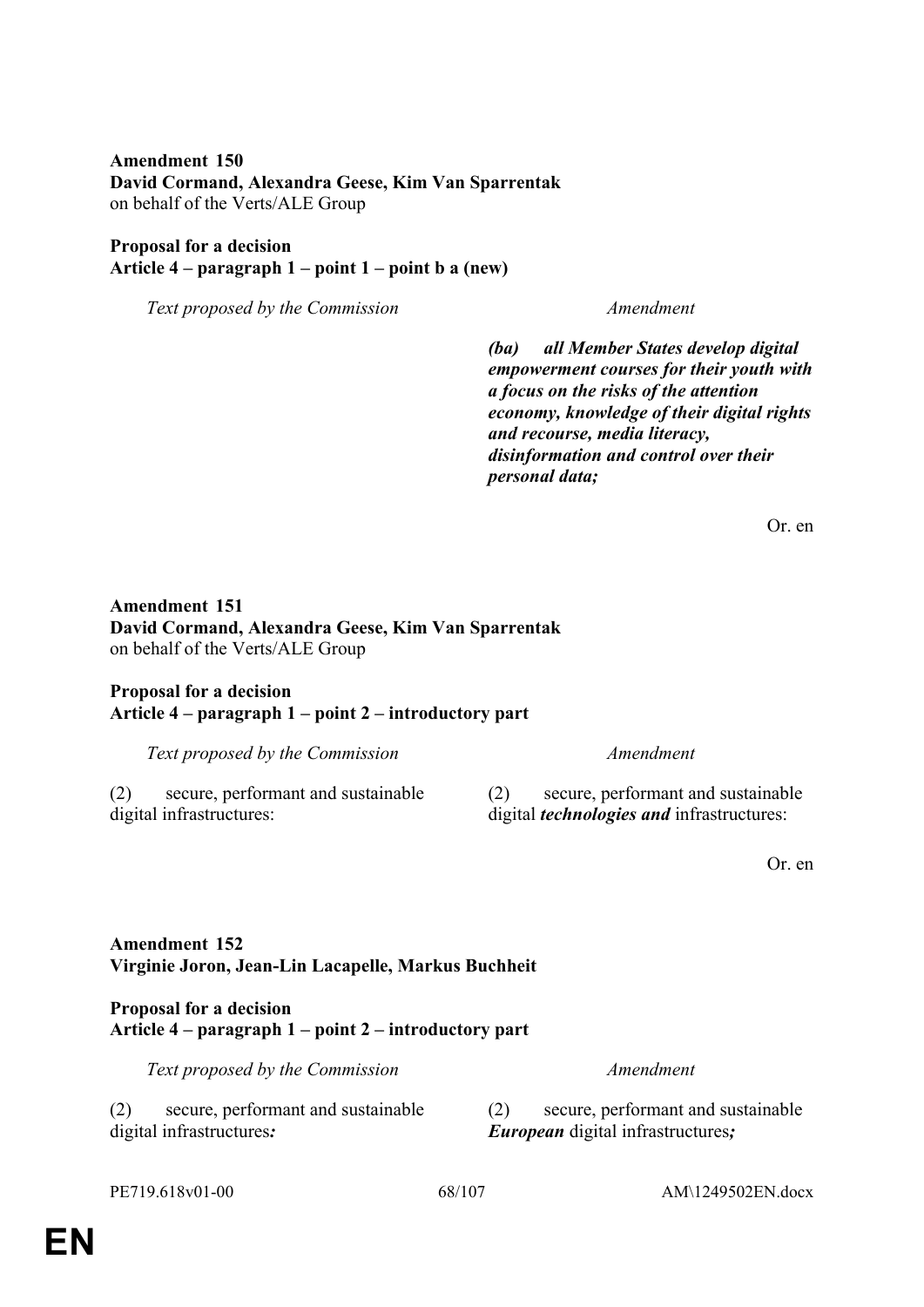# **Amendment 153 David Cormand, Alexandra Geese, Kim Van Sparrentak** on behalf of the Verts/ALE Group

**Proposal for a decision Article 4 – paragraph 1 – point 2 – point a**

*Text proposed by the Commission Amendment*

(a) all European households are covered by a Gigabit network, with *all populated* areas *covered by 5G*;

(a) all European households are covered by a Gigabit network, with *highspeed networks complementing existing networks and eco-designed services mainstreamed to ensure the tackling of digital divide in remote* areas;

Or. en

# **Amendment 154 Maria da Graça Carvalho, Pilar del Castillo Vera, Tom Vandenkendelaere**

## **Proposal for a decision Article 4 – paragraph 1 – point 2 – point a**

*Text proposed by the Commission Amendment*

(a) all European households are covered by a Gigabit network, with all populated areas covered by 5G;

(a) all European households are covered by a Gigabit network, with all populated areas covered by 5G *without neglecting the rural areas*;

Or. en

**Amendment 155 David Cormand, Alexandra Geese, Kim Van Sparrentak** on behalf of the Verts/ALE Group

# **Proposal for a decision Article 4 – paragraph 1 – point 2 – point a a (new)**

*Text proposed by the Commission Amendment*

AM\1249502EN.docx 69/107 PE719.618v01-00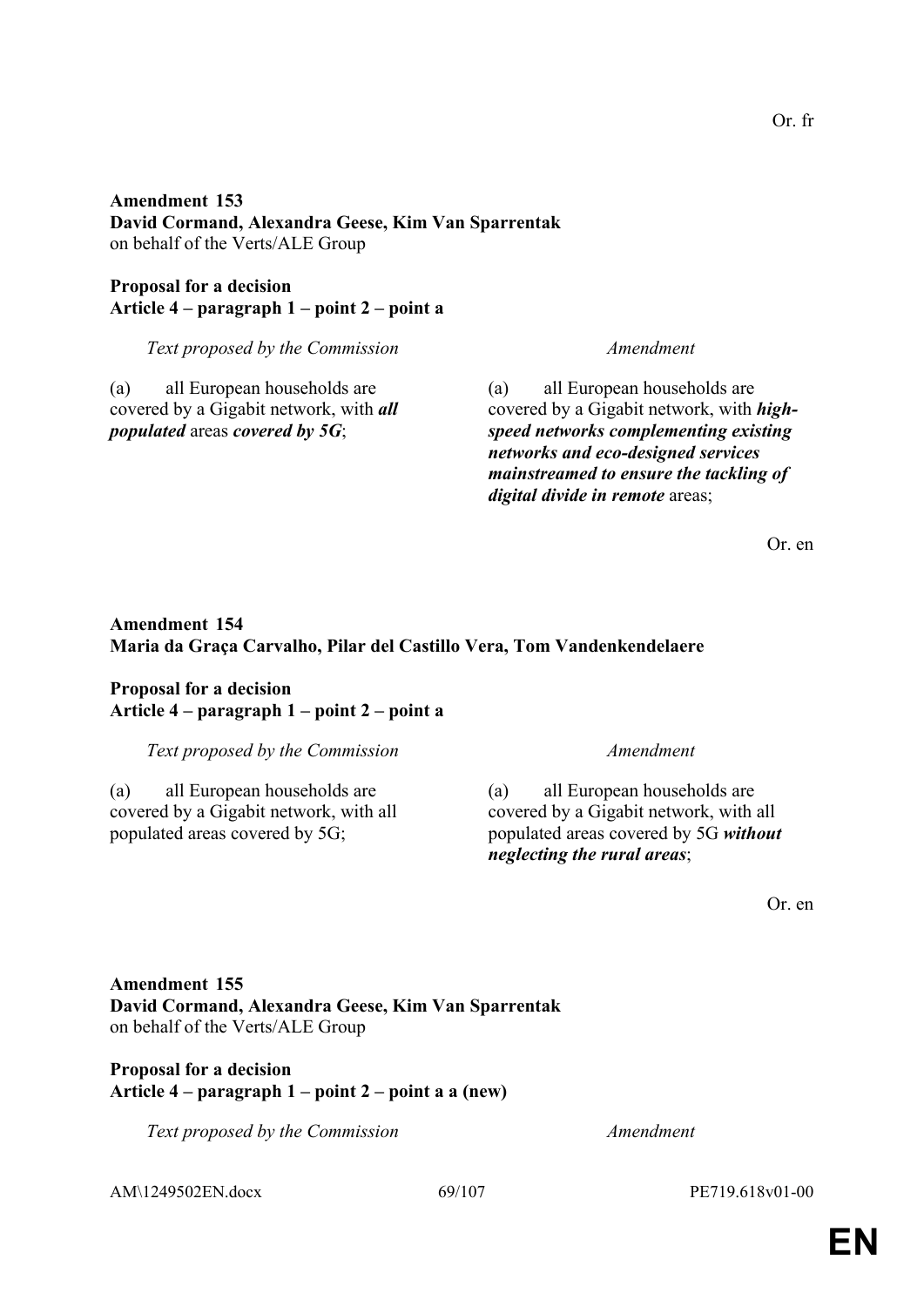*(aa) 80% of data centers in Europe are highly-energy efficient with high ecodesign standards using renewable energy such as free-cooling and free-chilling and optimised to reuse generated heat for societal use;*

Or. en

# **Amendment 156 Maria da Graça Carvalho, Pilar del Castillo Vera, Tom Vandenkendelaere**

## **Proposal for a decision Article 4 – paragraph 1 – point 2 – point a a (new)**

*Text proposed by the Commission Amendment*

*(aa) pave the way to enable the development of 6G services and technologies and to build the relevant research and innovation capacities;*

Or. en

# **Amendment 157 David Cormand, Alexandra Geese, Kim Van Sparrentak** on behalf of the Verts/ALE Group

## **Proposal for a decision Article 4 – paragraph 1 – point 2 – point a b (new)**

*Text proposed by the Commission Amendment*

*(ab) 80% of the components of digital devices and infrastructures are collected at the end-of-life and recycled in Europe to fuel the secondary raw material market and boost innovation;*

Or. en

# **Amendment 158 David Cormand, Alexandra Geese, Kim Van Sparrentak**

PE719.618v01-00 70/107 AM\1249502EN.docx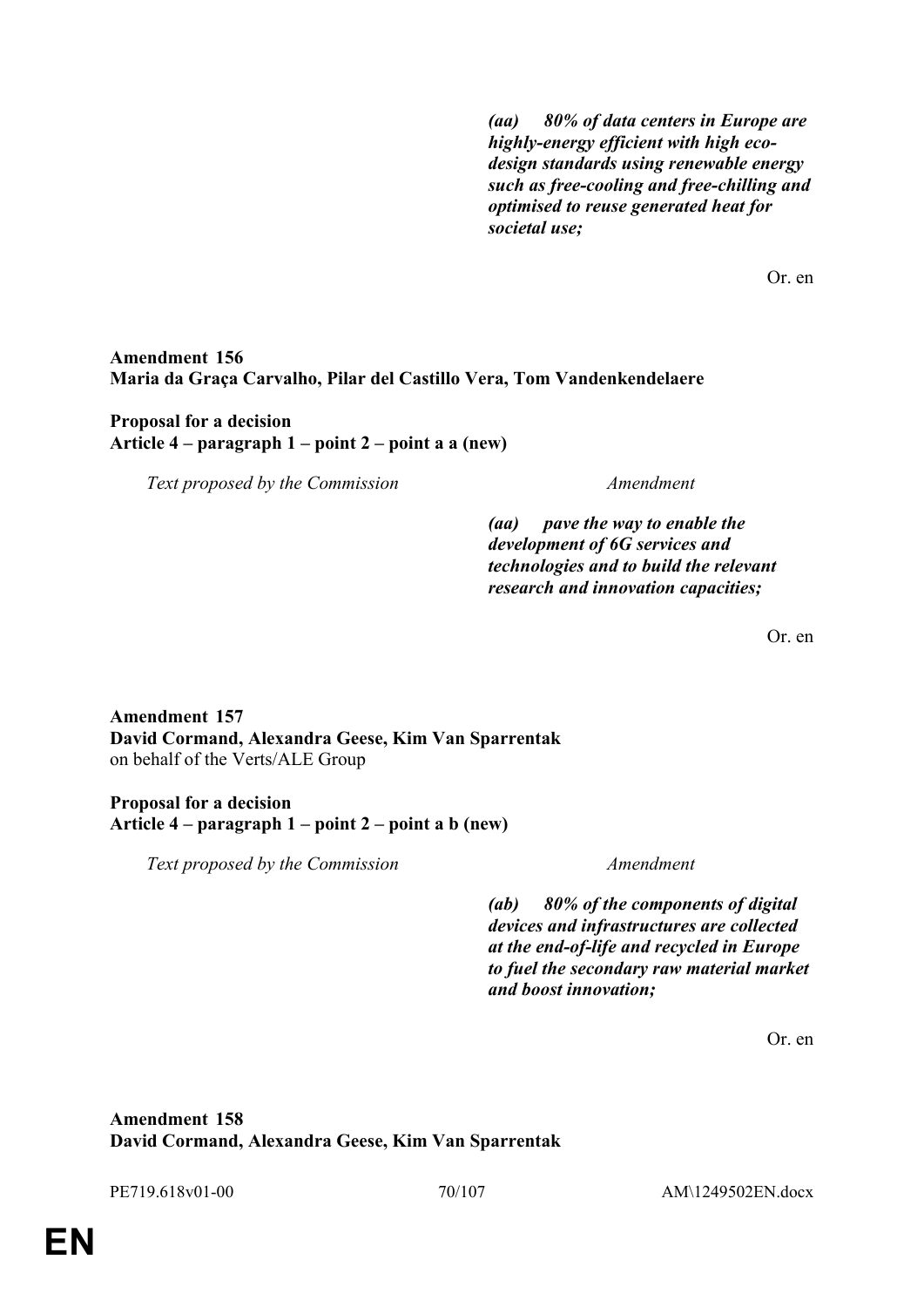on behalf of the Verts/ALE Group

## **Proposal for a decision Article 4 – paragraph 1 – point 2 – point a c (new)**

*Text proposed by the Commission Amendment*

*(ac) 100% of digital equipment has a lifespan of at least 5 years and 60% of the digital equipment market consists of refurbished and reused goods;*

Or. en

# **Amendment 159 David Cormand, Alexandra Geese, Kim Van Sparrentak** on behalf of the Verts/ALE Group

**Proposal for a decision Article 4 – paragraph 1 – point 2 – point a d (new)**

*Text proposed by the Commission Amendment*

*(ad) 50% of the annual digital budget of the Union and Member States is directed towards sustainable application of digital technologies;*

Or. en

**Amendment 160 David Cormand, Alexandra Geese, Kim Van Sparrentak** on behalf of the Verts/ALE Group

**Proposal for a decision Article 4 – paragraph 1 – point 2 – point a e (new)**

*Text proposed by the Commission Amendment*

*(ae) sustainability is mainstreamed in 100% of investments in digital technologies and infrastructures in the Union and mandatory prior environmental impact assessments are systemised;*

AM\1249502EN.docx 71/107 PE719.618v01-00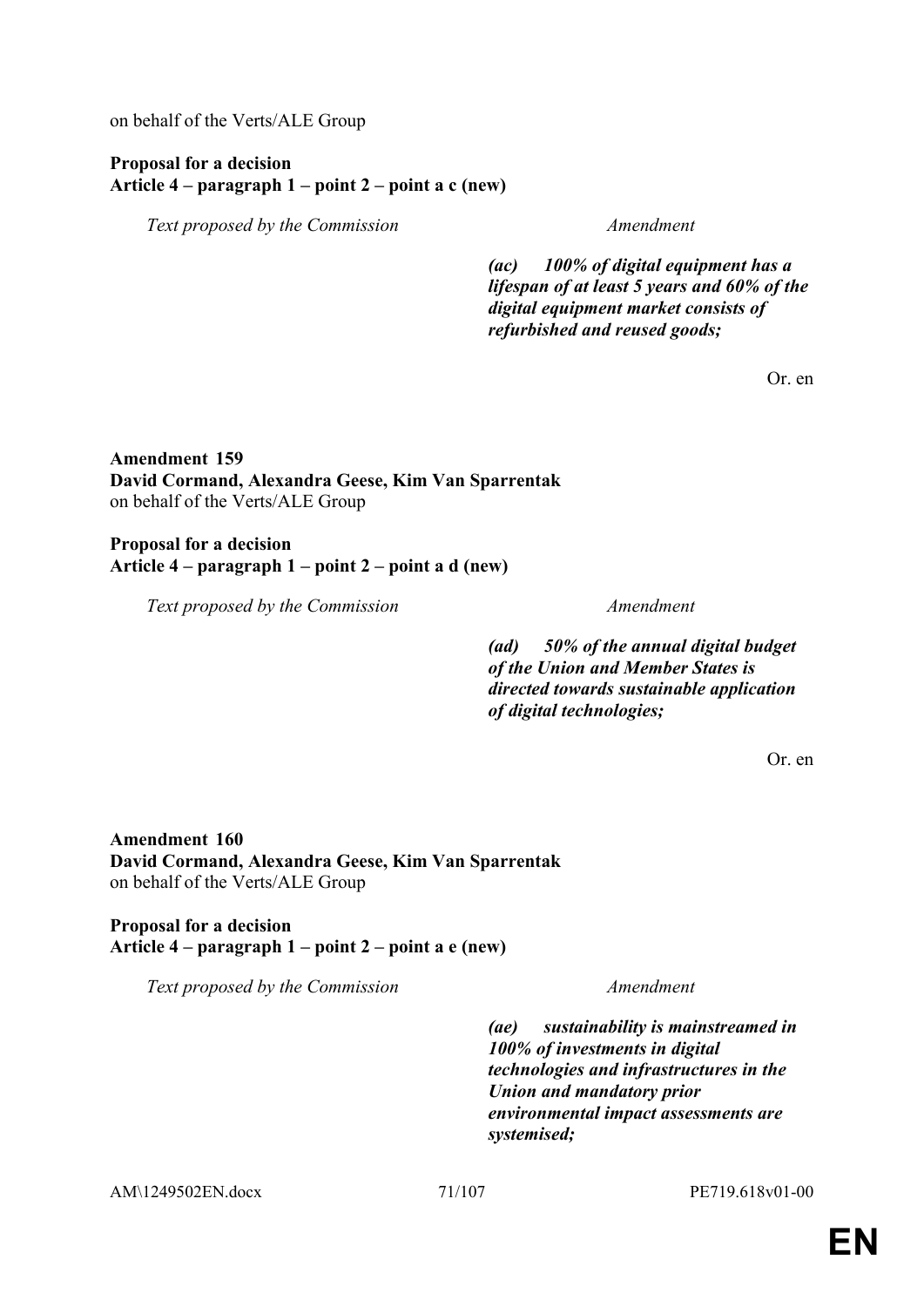**Amendment 161 Eugen Jurzyca, Jessica Stegrud**

**Proposal for a decision Article 4 – paragraph 1 – point 2 – point b**

*(b) the production of cutting-edge and sustainable semiconductors in the Union is at least 20% of world production in value;*

*Text proposed by the Commission Amendment*

*deleted*

*deleted*

**Amendment 162 Eugen Jurzyca, Jessica Stegrud**

### **Proposal for a decision Article 4 – paragraph 1 – point 2 – point d**

*Text proposed by the Commission Amendment*

*(d) by 2025, the Union has its first computer with quantum acceleration, paving the way for the Union to be at the cutting edge of quantum capabilities by 2030.*

Or. en

*Justification*

*Quantum acceleration does not seem as the public good. Many private companies invests in quantum computers and their development, Competing with them does not seem neither needed nor efficient.*

**Amendment 163 David Cormand, Alexandra Geese, Kim Van Sparrentak** on behalf of the Verts/ALE Group

# **Proposal for a decision**

Or. en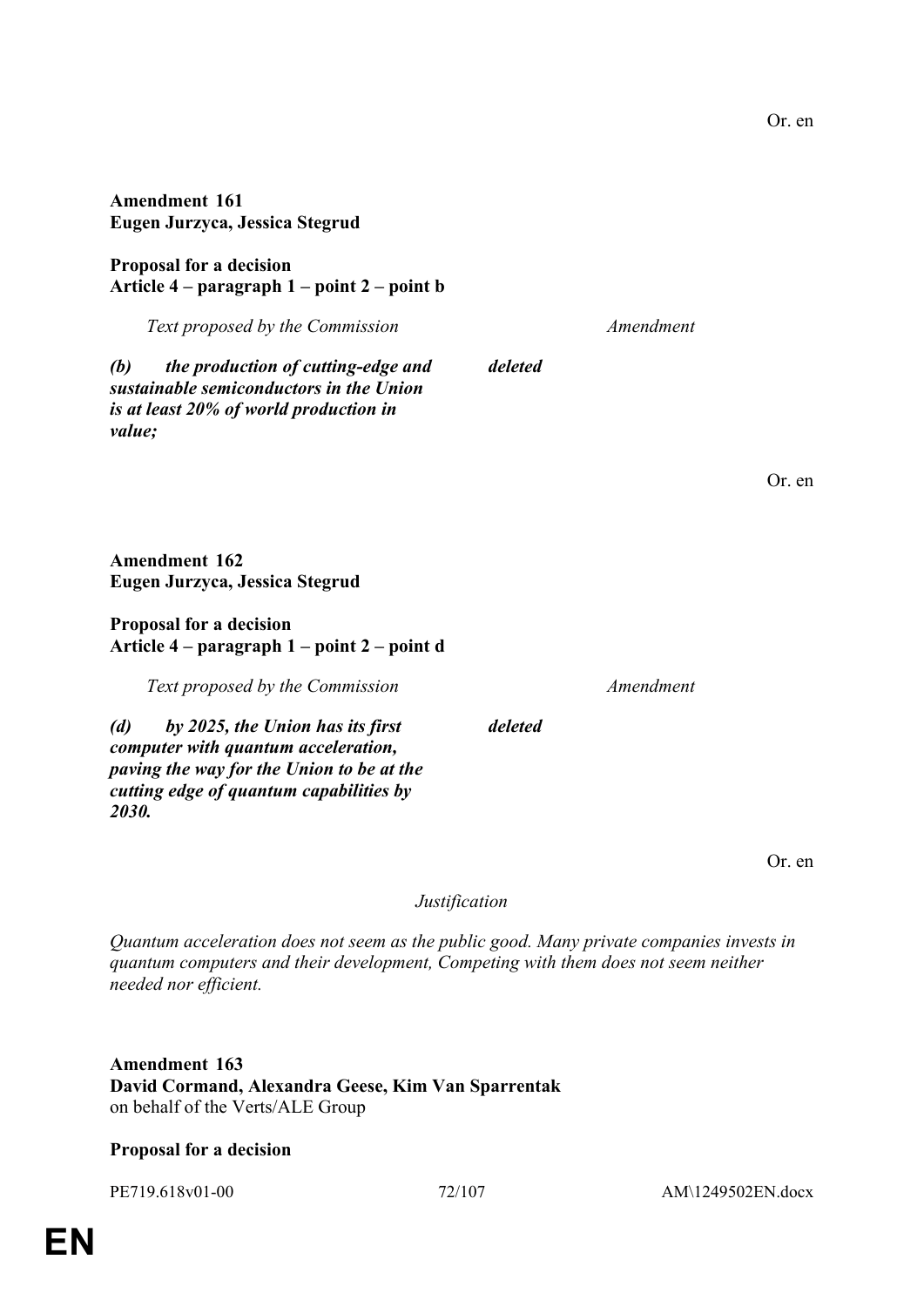## **Article 4 – paragraph 1 – point 2 – point d a (new)**

*Text proposed by the Commission Amendment*

*(da) by 2030, all Union citizens can communicate via interoperable total conversation and real-time text technologies as mainstream electronic communication services;*

Or. en

### **Amendment 164 Virginie Joron, Jean-Lin Lacapelle, Markus Buchheit**

**Proposal for a decision Article 4 – paragraph 1 – point 2 a (new)**

*Text proposed by the Commission Amendment*

*(2a) the European Commission and the Member States encourage the promotion of an innovative and independent European industry in order to protect the strategic interests of the Member States, the rights of European users and the security of their data;*

Or. fr

**Amendment 165 David Cormand, Alexandra Geese, Kim Van Sparrentak** on behalf of the Verts/ALE Group

# **Proposal for a decision Article 4 – paragraph 1 – point 3 – point a – introductory part**

*Text proposed by the Commission Amendment*

(a) at least 75% of Union enterprises have taken up:

(a) at least 75% of *relevant* Union enterprises have taken up: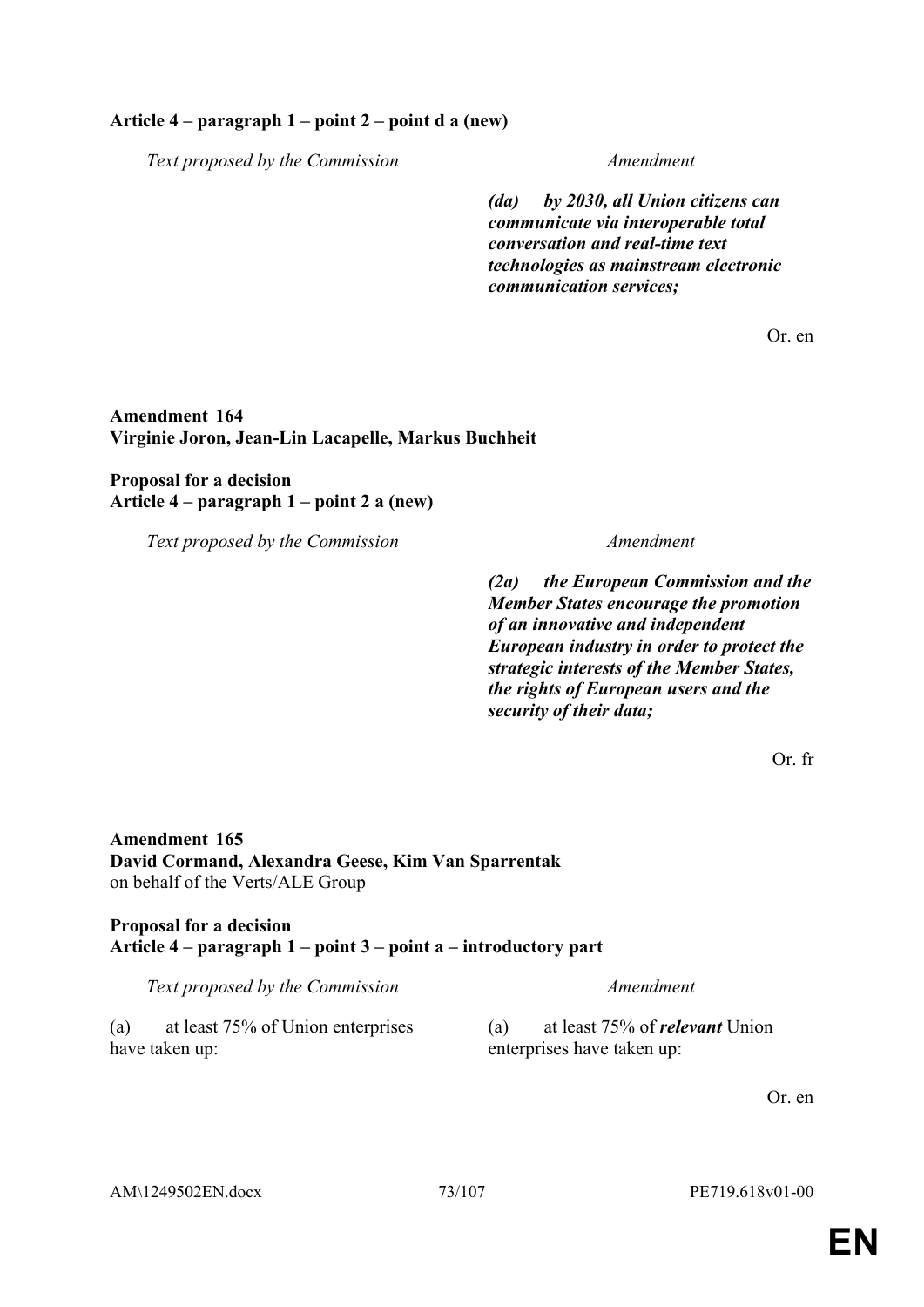**EN**

**Amendment 166 David Cormand, Alexandra Geese, Kim Van Sparrentak** on behalf of the Verts/ALE Group

# **Proposal for a decision Article 4 – paragraph 1 – point 3 – point c**

*Text proposed by the Commission Amendment*

(c) the Union *grows the pipeline of its innovative* scale ups *and improves* their access to finance*, leading to at least doubling the number of unicorns*;

(c) the Union *facilitates the growth of* scale ups*, including* their access to finance;

Or. en

# **Amendment 167 David Cormand, Alexandra Geese, Kim Van Sparrentak** on behalf of the Verts/ALE Group

**Proposal for a decision Article 4 – paragraph 1 – point 3 – point c a (new)**

*Text proposed by the Commission Amendment*

*(ca) 50% of businesses use Europeanbased cloud solutions to enhance European digital sovereignty;*

Or. en

**Amendment 168 David Cormand, Alexandra Geese, Kim Van Sparrentak** on behalf of the Verts/ALE Group

**Proposal for a decision Article 4 – paragraph 1 – point 3 – point c b (new)**

*Text proposed by the Commission Amendment*

*(cb) 100% of relevant businesses use an accessible and affordable tool for the environmental assessment of their digital use according to a standardised EU-level multicriteria life-cycle assessment*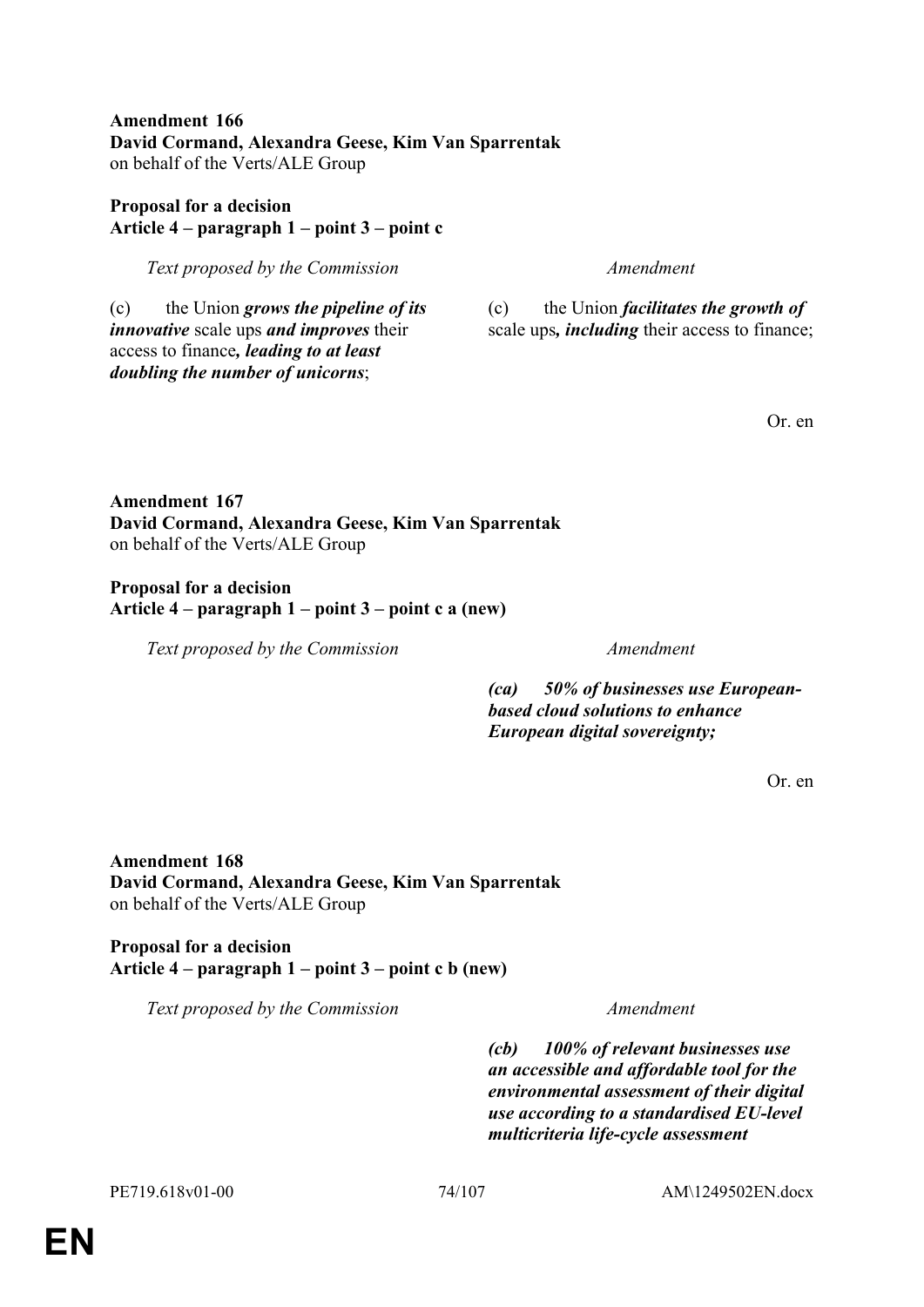Or. en

**Amendment 169 David Cormand, Alexandra Geese, Kim Van Sparrentak** on behalf of the Verts/ALE Group

# **Proposal for a decision Article 4 – paragraph 1 – point 3 – point c c (new)**

*Text proposed by the Commission Amendment*

*(c c) 30% of EU and national digital budgets is directed towards innovation for sustainable technologies in line with the Union's environmental objectives;*

Or. en

**Amendment 170 David Cormand, Alexandra Geese, Kim Van Sparrentak** on behalf of the Verts/ALE Group

**Proposal for a decision Article 4 – paragraph 1 – point 3 – point c d (new)**

*Text proposed by the Commission Amendment*

*(cd) all Member States engaged in the creation of sustainable innovation hubs gathering businesses, innovators, scientists and environmental and digital rights groups to foster the exchange of best practices and the emergence of world-class sustainable technologies;*

Or. en

**Amendment 171 David Cormand, Alexandra Geese, Kim Van Sparrentak** on behalf of the Verts/ALE Group

AM\1249502EN.docx 75/107 PE719.618v01-00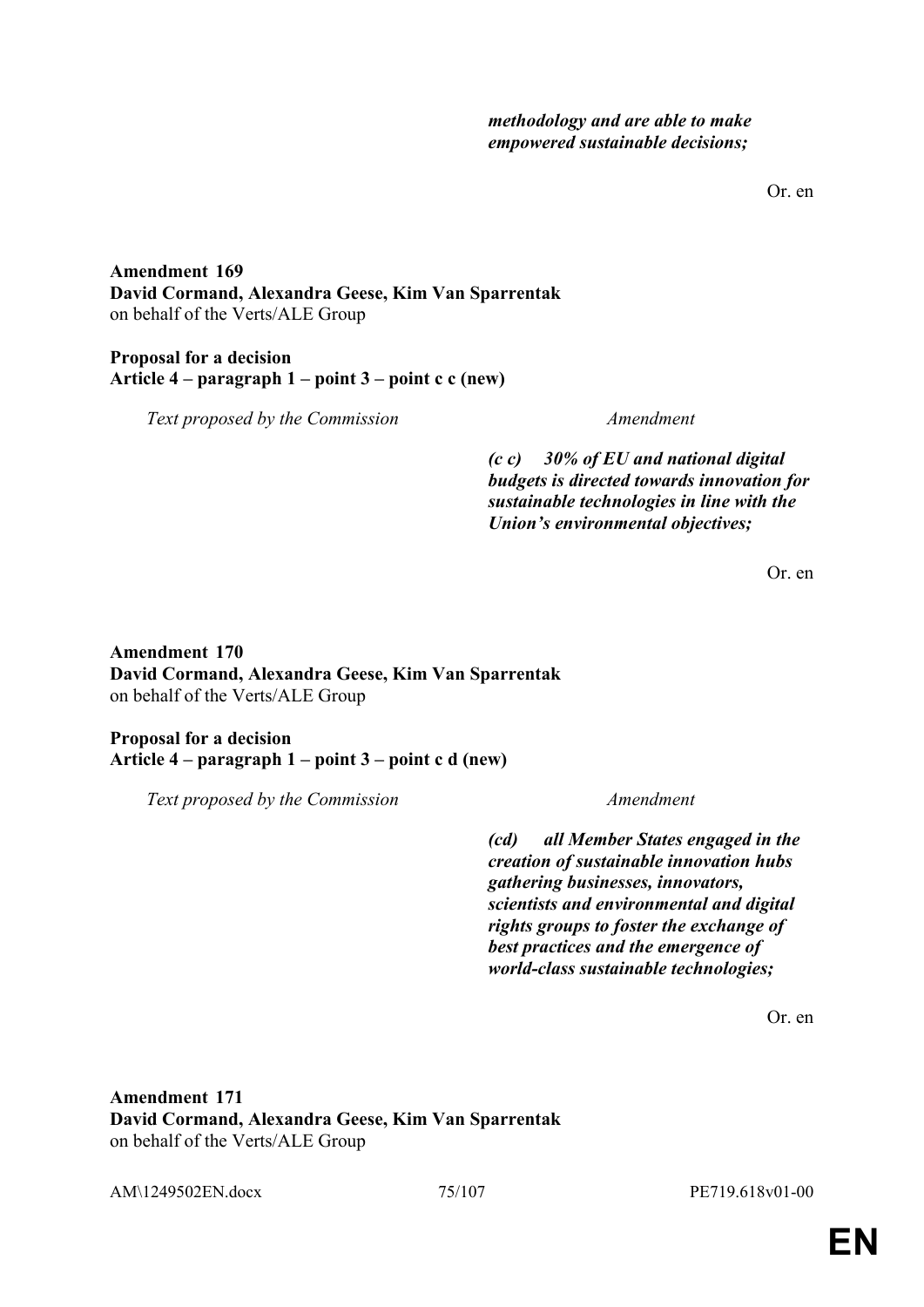# **Proposal for a decision Article 4 – paragraph 1 – point 3 – point c e (new)**

*Text proposed by the Commission Amendment*

*(ce) at least 90% of services and products on the Union market are accessible for everyone, including persons with disabilities;*

Or. en

# **Amendment 172 Virginie Joron, Jean-Lin Lacapelle, Markus Buchheit**

# **Proposal for a decision Article 4 – paragraph 1 – point 4 – introductory part**

*Text proposed by the Commission Amendment*

(4) digitalisation of public services: (4) digitalisation of public services*,* 

*without this meaning that citizens of the Member States who so wish cannot benefit from these services in a traditional, non-digitised manner*:

Or. fr

# **Amendment 173 David Cormand, Alexandra Geese, Kim Van Sparrentak** on behalf of the Verts/ALE Group

# **Proposal for a decision Article 4 – paragraph 1 – point 4 – introductory part**

*Text proposed by the Commission Amendment*

- 
- (4) digitalisation of public services: (4) *sustainable* digitalisation of public services: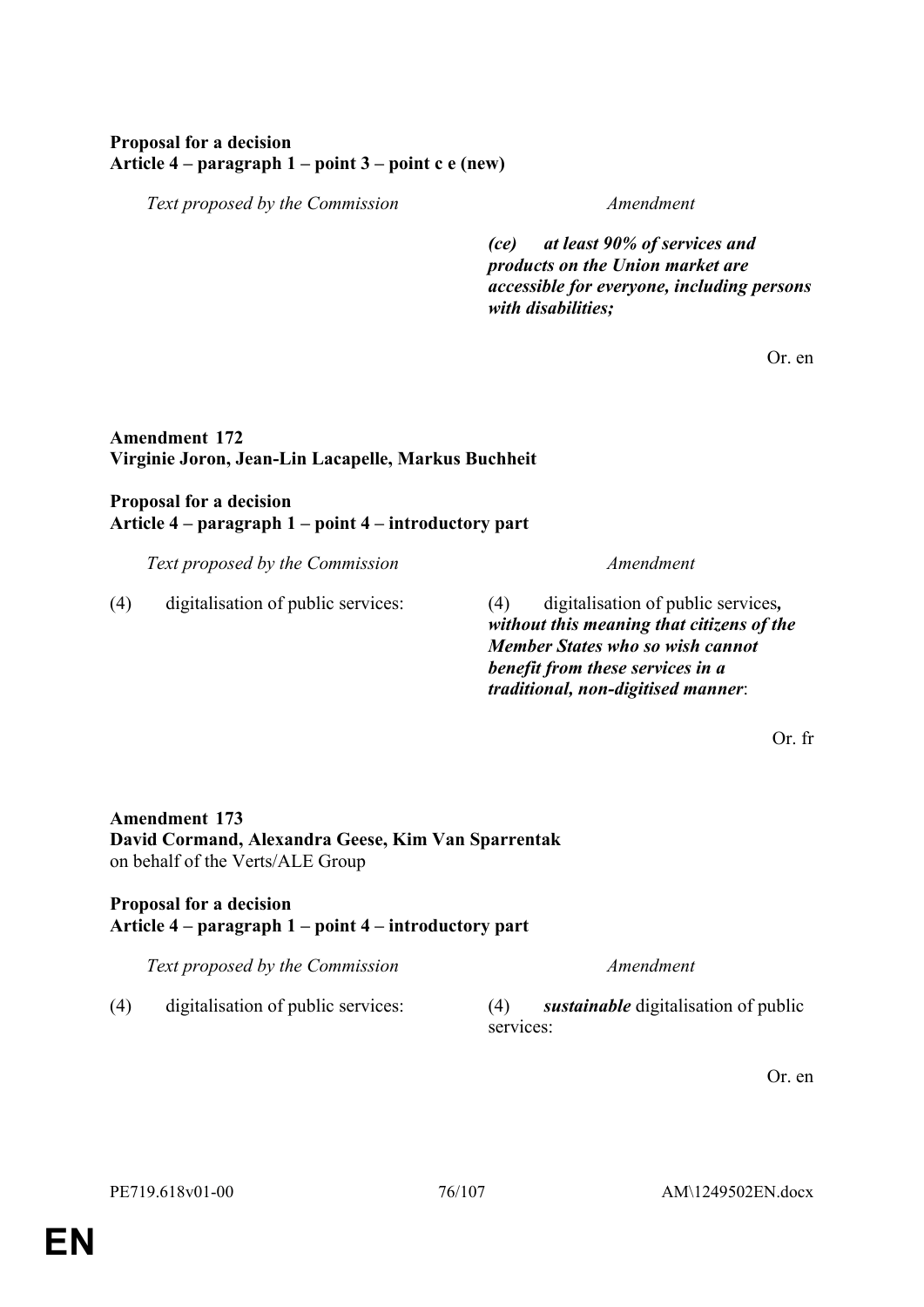# **Amendment 174 Eugen Jurzyca, Jessica Stegrud**

# **Proposal for a decision Article 4 – paragraph 1 – point 4 – point a**

# *Text proposed by the Commission Amendment*

(a) 100% online accessible provision of key public services for Union citizens and businesses;

(a) 100% online accessible provision of key public services for Union citizens and businesses*, including data under the scope of Directive (EU) 2019/102418a and, if available according to national law, other public data, documents, databases, including database of beneficiary owners, contract, information about companies' financial statements*;

*18a Directive (EU) 2019/1024 of the European Parliament and of the Council of 20 June 2019 on open data and the reuse of public sector information (OJ L 172, 26.6.2019, p. 56).*

 $\frac{1}{2}$ 

Or. en

## **Amendment 175 David Cormand, Alexandra Geese, Kim Van Sparrentak** on behalf of the Verts/ALE Group

## **Proposal for a decision Article 4 – paragraph 1 – point 4 – point a**

*Text proposed by the Commission Amendment*

(a) 100% online accessible provision of key public services *for* Union citizens and businesses;

(a) 100% online accessible provision of key public services *accessible for all* Union citizens and businesses*, while ensuring access to adequate human personnel to assist in public and administrative procedures*;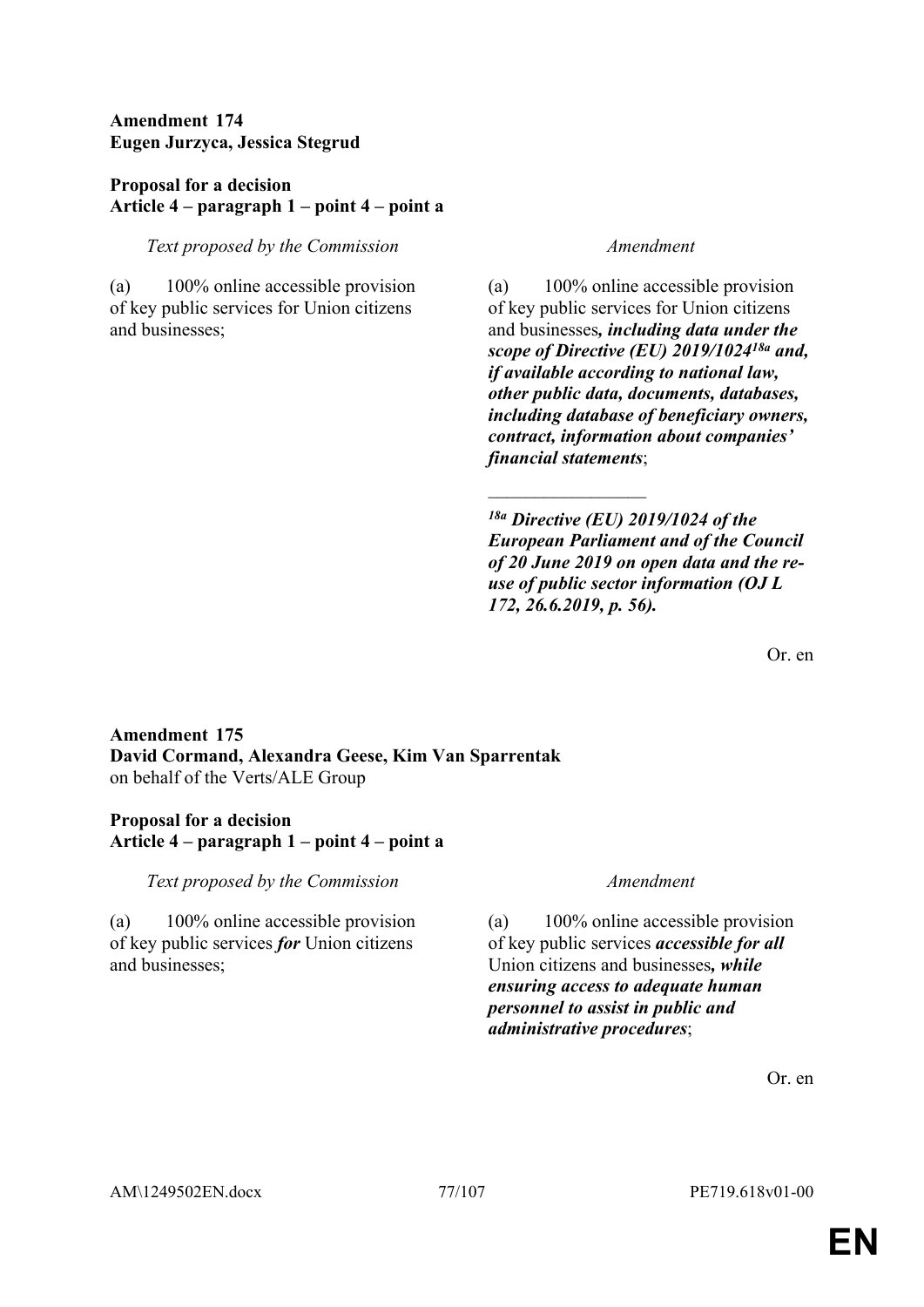## **Amendment 176 David Cormand, Alexandra Geese, Kim Van Sparrentak** on behalf of the Verts/ALE Group

# **Proposal for a decision Article 4 – paragraph 1 – point 4 – point b**

*Text proposed by the Commission Amendment*

(b) 100% of Union citizens have access to their medical records (electronic health records (EHR));

(b) 100% of Union citizens have access to their medical records (electronic health records (EHR)) *with strong privacy and encryption safeguards including decentralised storage*;

Or. en

**Amendment 177 Eugen Jurzyca, Jessica Stegrud**

**Proposal for a decision Article 4 – paragraph 1 – point 4 – point b a (new)**

*Text proposed by the Commission Amendment*

*(ba) 10% increase in the adoption of telehealth, telemedicine, mobile health and connected care;*

Or. en

**Amendment 178 Eugen Jurzyca, Jessica Stegrud**

**Proposal for a decision Article 4 – paragraph 1 – point 4 – point b b (new)**

*Text proposed by the Commission Amendment*

*(bb) the "once-only" principle implemented 100% in public services across all life situations;*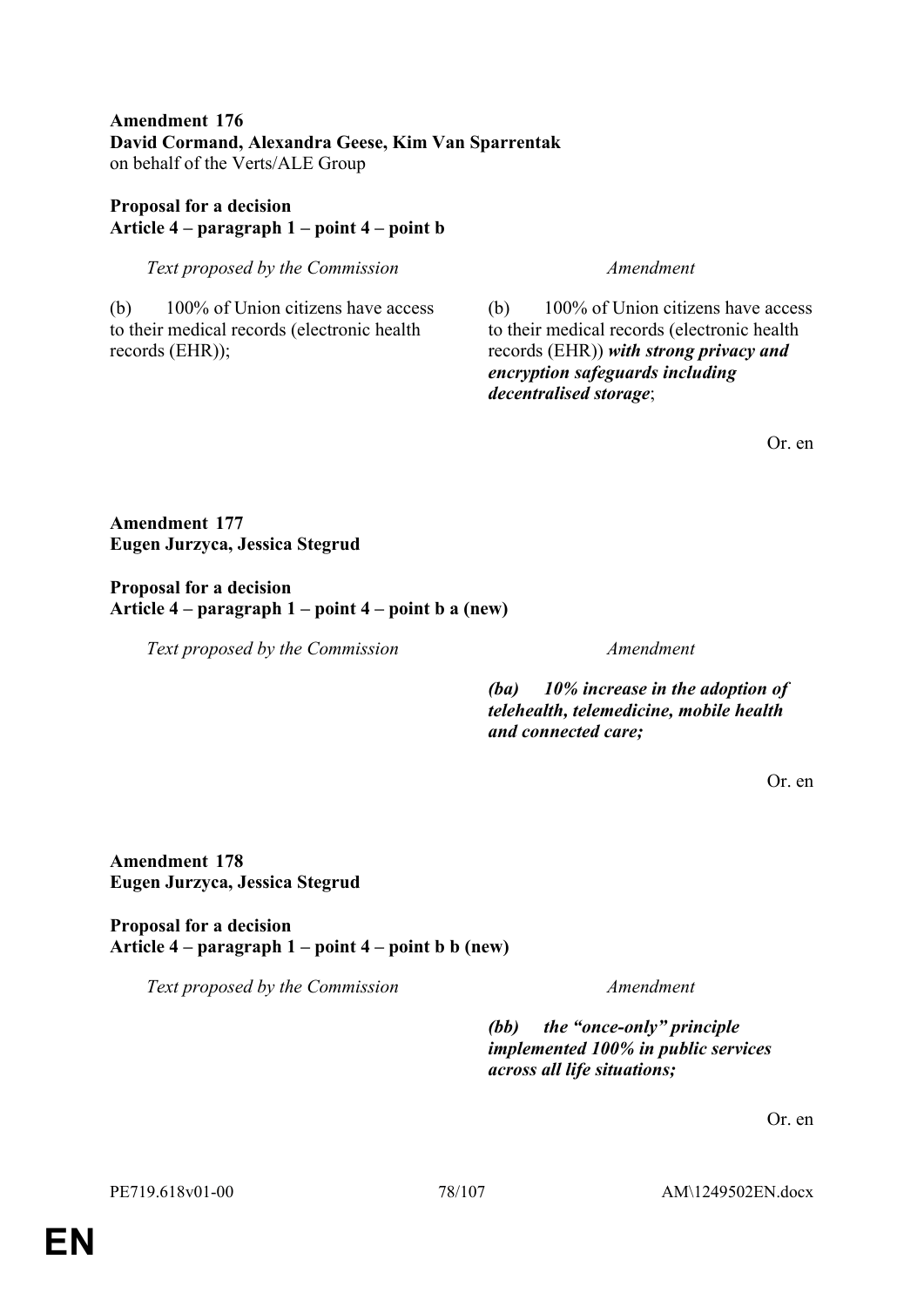**Amendment 179 Eugen Jurzyca, Jessica Stegrud**

# **Proposal for a decision Article 4 – paragraph 1 – point 4 – point b c (new)**

*Text proposed by the Commission Amendment*

*(bc) 86 years life expectancy at birth for females and 80 years for males in each Member State;*

Or. en

**Amendment 180 Eugen Jurzyca, Jessica Stegrud**

**Proposal for a decision Article 4 – paragraph 1 – point 4 – point b d (new)**

*Text proposed by the Commission Amendment*

*(bd) standardised preventable and treatable mortality rate below 200 in the Union;*

Or. en

**Amendment 181 David Cormand, Alexandra Geese, Kim Van Sparrentak** on behalf of the Verts/ALE Group

**Proposal for a decision Article 4 – paragraph 1 – point 4 – point c**

*Text proposed by the Commission Amendment*

(c) *at least 80%* of Union citizens *use a* digital identification (ID) solution.

(c) *100%* of Union citizens *who want to use an accessible* digital identification (ID) solution *can do so*.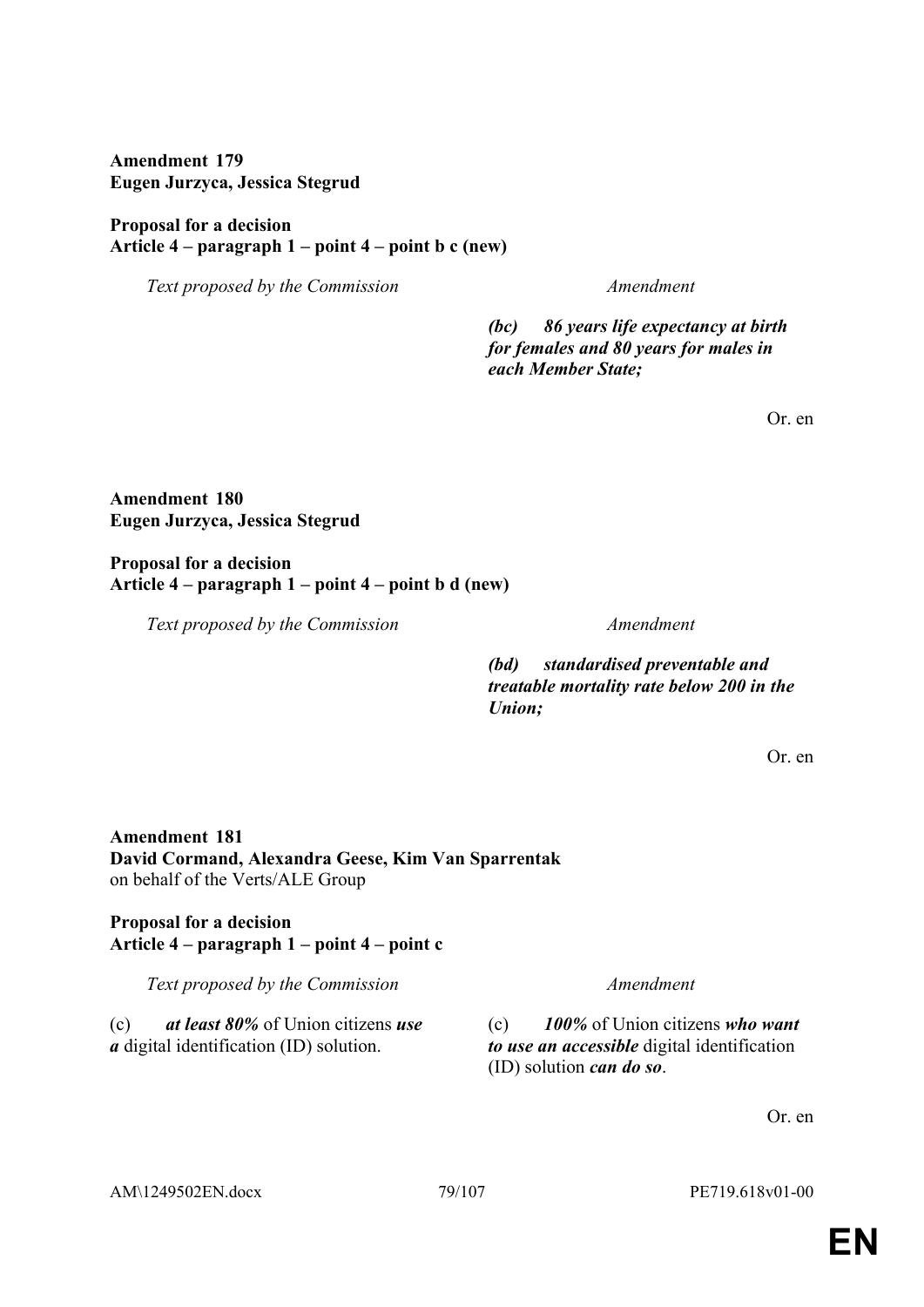**Amendment 182 David Cormand, Alexandra Geese, Kim Van Sparrentak** on behalf of the Verts/ALE Group

### **Proposal for a decision Article 4 – paragraph 1 – point 4 – point c a (new)**

*Text proposed by the Commission Amendment*

*(ca) 100% of public procurement has mandatory sustainability criteria and targets and favour open-source and interoperable solutions;*

Or. en

**Amendment 183 Eugen Jurzyca, Jessica Stegrud**

**Proposal for a decision Article 4 – paragraph 1 – point 4 – point c a (new)**

*Text proposed by the Commission Amendment*

*(ca) less than 15% underachievement in reading, maths and science;*

Or. en

**Amendment 184 Eugen Jurzyca, Jessica Stegrud**

**Proposal for a decision Article 4 – paragraph 1 – point 4 a (new)**

*Text proposed by the Commission Amendment*

*(4a) openness of digital services of maximum value of 1 in the PRO-SERV, the restrictiveness indicator for the national regulation of professional services in the EU;*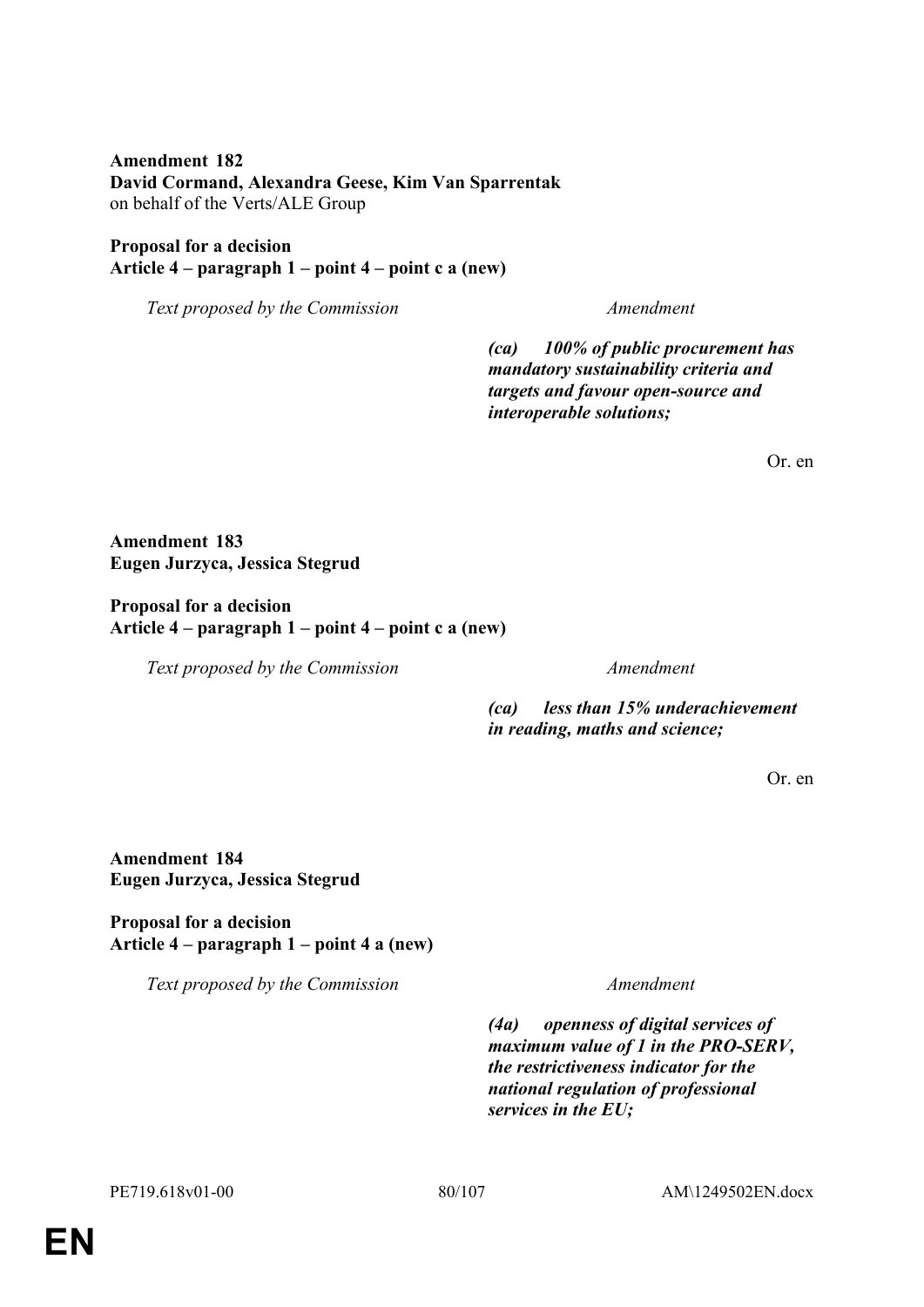**Amendment 185 Eugen Jurzyca, Jessica Stegrud**

**Proposal for a decision Article 4 – paragraph 1 – point 4 b (new)**

*Text proposed by the Commission Amendment*

*(4b) the average of three best scores of the Member States in 2020, in the international indices by 2030.*

Or. en

**Amendment 186 Eugen Jurzyca, Jessica Stegrud**

**Proposal for a decision Article 4 – paragraph 1 a (new)**

*Text proposed by the Commission Amendment*

*(1a) By 31 June 2023, the Commission shall adopt an implementing act laying down a list of specific digital public services within areas of key public services, which will be measured in relation to Article 4(4)(a). By 31 June 2023, the Commission shall adopt a delegated act on the dates, format and quality of data provided by the Member States in relation to this Decision.*

Or. en

**Amendment 187 Eugen Jurzyca, Jessica Stegrud**

**Proposal for a decision Article 4 – paragraph 2**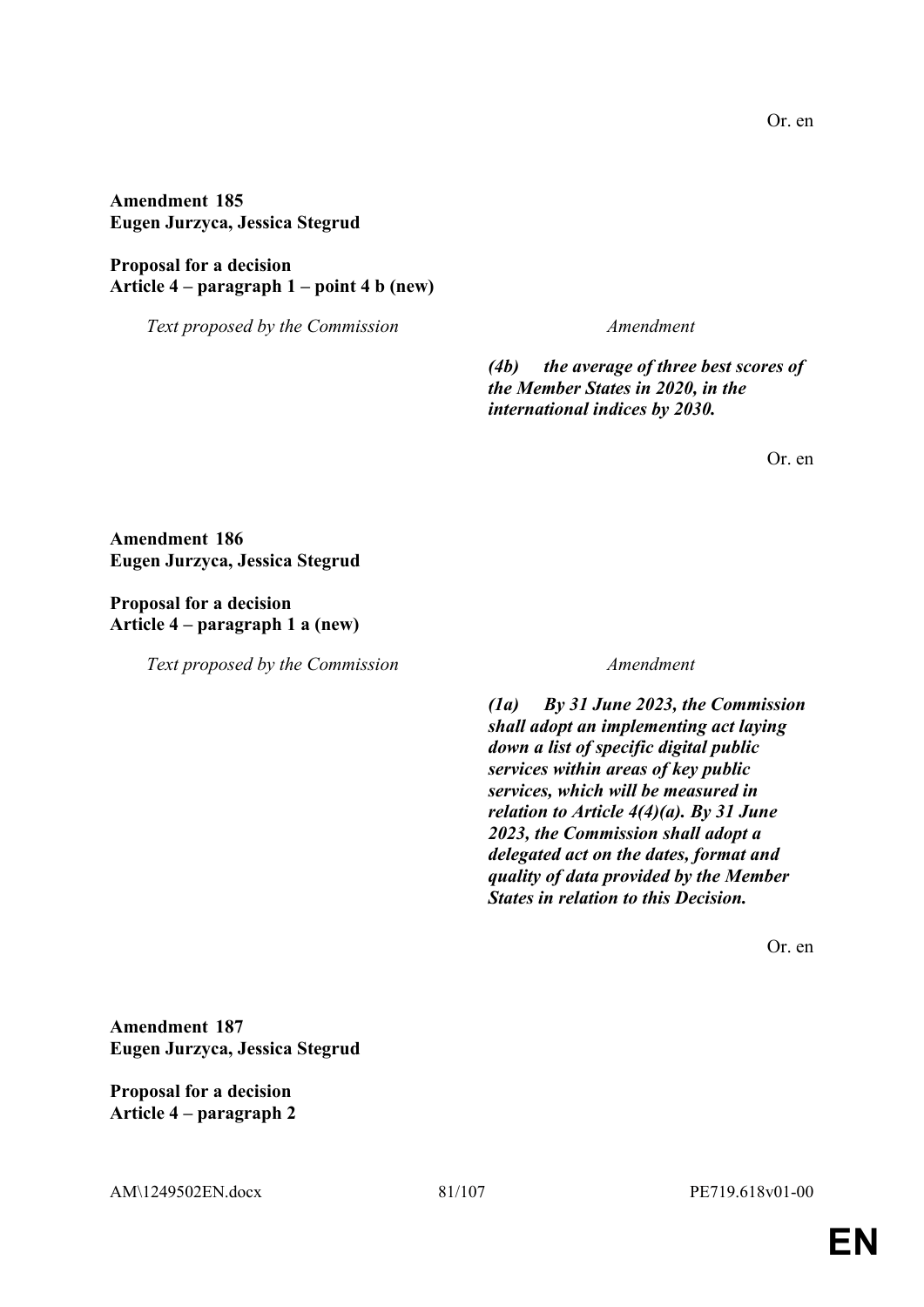### *Text proposed by the Commission Amendment*

(2) The Commission shall review the digital targets set out in paragraph 1 by *2026.* The Commission shall submit a report to the European Parliament and to the Council regarding the outcome of the review and shall submit a legislative proposal to revise the digital targets in paragraph 1 where it considers this to be necessary to address technical, economic and societal developments for a successful digital transformation of the Union.

(2) The Commission shall review the digital targets set out in paragraph 1 by *31 December 2025. By 31 June 2026,* the Commission shall submit a report to the European Parliament and to the Council regarding the outcome of the review and shall submit a legislative proposal to revise the digital targets in paragraph 1 *and the list of international indices* where it considers this to be necessary to address technical, economic and societal developments for a successful digital transformation of the Union. *In the report, the Commission shall also include the trends, best practices and comparisons in respective areas with other developed third countries and regions, as well as information about the national and Union's finances spent on achieving the digital targets in each Member State and the efficiency of public spending in digitalisation.*

Or. en

**Amendment 188 Eugen Jurzyca, Jessica Stegrud**

# **Proposal for a decision Article 5 – paragraph 1**

*Text proposed by the Commission Amendment*

(1) The Commission shall monitor the progress of the Union against the objectives and digital targets set out in Articles 2 and 4. To this end, the Commission shall rely upon Digital Economy and Society Index (DESI), and for the purpose of this decision, in accordance with Article 25 (2), shall set out in an implementing act the key performance indicators ('KPIs') for each digital target*.* .

(1) The Commission shall monitor the progress of the Union against the objectives and digital targets set out in Articles 2 and 4. To this end, the Commission shall rely upon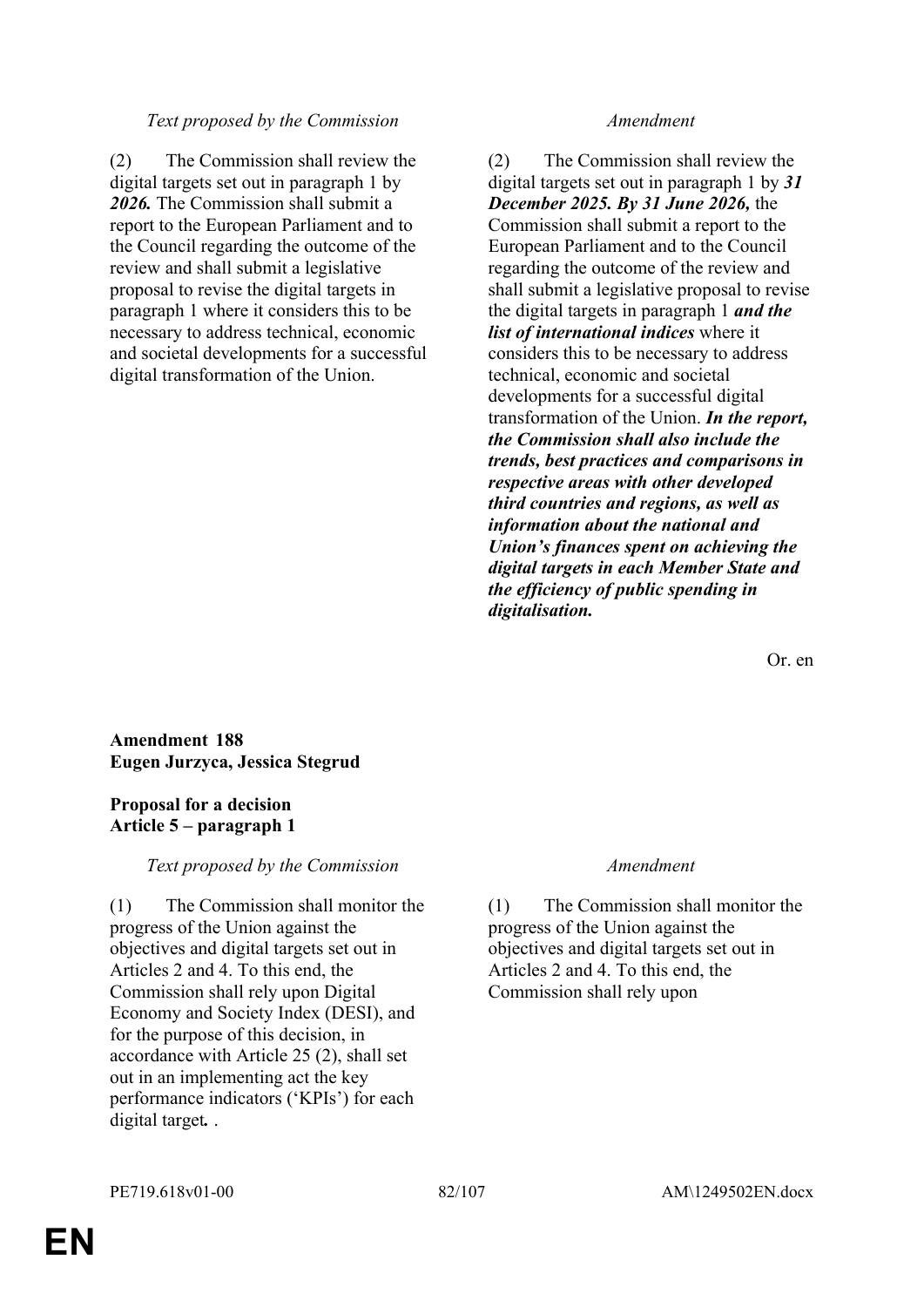*(a)* Digital Economy and Society Index (DESI), and for the purpose of this decision, in accordance with Article 25 (2), shall set out in an implementing act*, adopted by 31 June 2023,* the key performance indicators ('KPIs') for each digital target*, including indicators measuring the impact and created value for consumer and businesses and indicators on human capital, use of Internet services by citizens, integration of digital technology by enterprises, and (b) International indices set out in Article 4(1)(4b), (c) MGI's Industry Digitisation Index*.

Or. en

# **Amendment 189 David Cormand, Alexandra Geese, Kim Van Sparrentak** on behalf of the Verts/ALE Group

## **Proposal for a decision Article 5 – paragraph 1**

### *Text proposed by the Commission Amendment*

(1) The Commission shall monitor the progress of the Union against the objectives and digital targets set out in Articles 2 and 4. To this end, the Commission shall rely upon Digital Economy and Society Index (DESI), and for the purpose of this decision, in accordance with Article 25 (2), shall set out in an implementing act the key performance indicators ('KPIs') for each digital target. .

(1) The Commission shall monitor the progress of the Union against *each of* the objectives and digital targets set out in Articles 2 and 4. To this end, the Commission shall rely upon Digital Economy and Society Index (DESI), and for the purpose of this decision, in accordance with Article 25 (2), shall set out in an implementing act the key performance indicators ('KPIs') for each digital target. *The Commission shall develop a multicriteria life-cycle assessment methodology to calculate the environmental impact of digital technologies, establish a digital environmental index and mainstream its use in the Union*.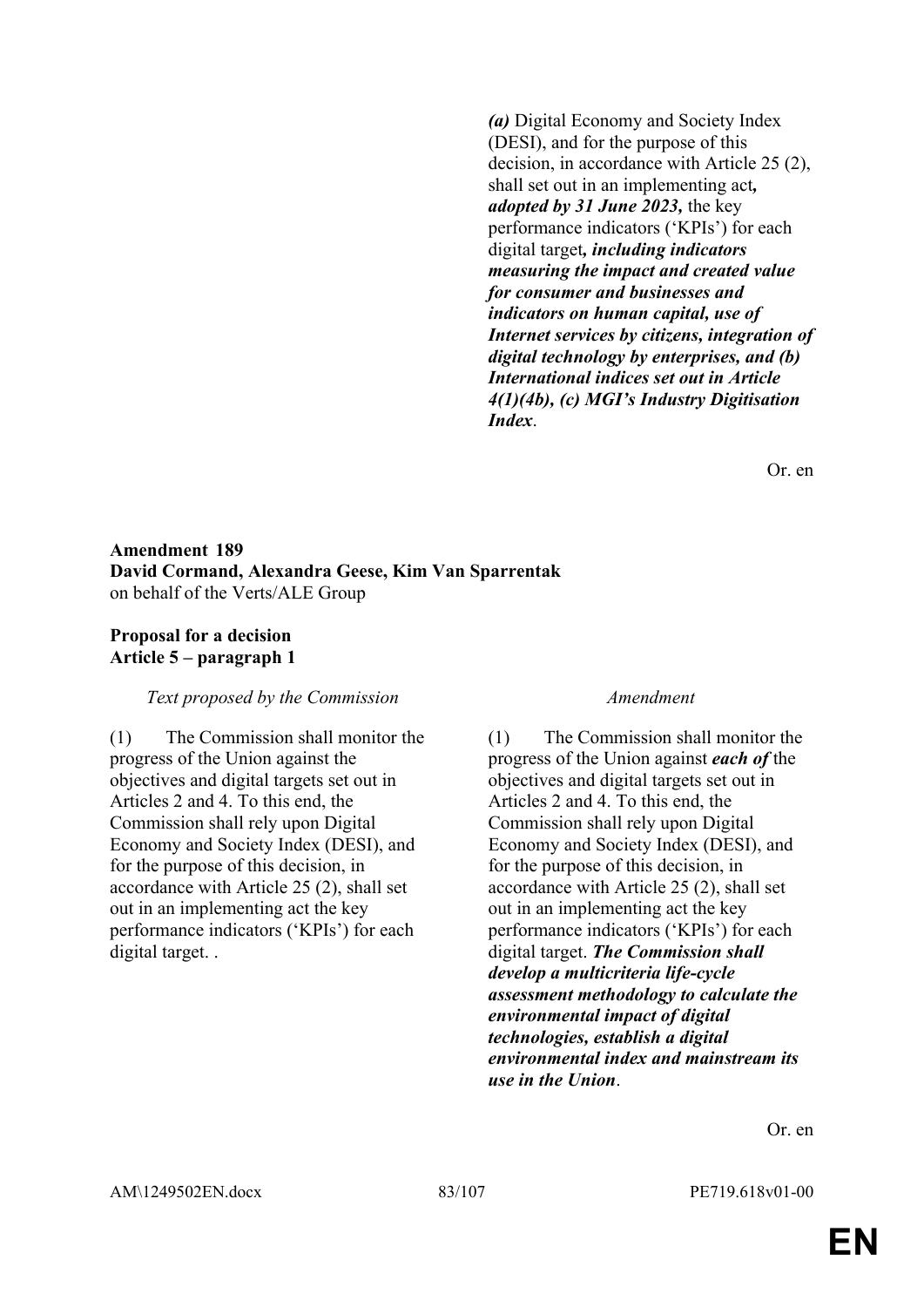**Amendment 190 Eugen Jurzyca, Jessica Stegrud**

## **Proposal for a decision Article 5 – paragraph 1 a (new)**

*Text proposed by the Commission Amendment*

*(1a) Before publishing the implementing act set out in paragraph 1, the Commission shall consult the relevant stakeholders, including organisations in the Union and international organisations, such as the OECD Digital Government Indicators Taskforce.*

Or. en

**Amendment 191 Eugen Jurzyca, Jessica Stegrud**

**Proposal for a decision Article 5 – paragraph 1 b (new)**

*Text proposed by the Commission Amendment*

*(1b) The Commission shall also publish the calculation and the comparison of data between different releases of the DESI.*

Or. en

**Amendment 192 Eugen Jurzyca, Jessica Stegrud**

# **Proposal for a decision Article 5 – paragraph 2**

*Text proposed by the Commission Amendment*

(2) Member States shall provide to the Commission in a timely manner the necessary statistics and data required for

(2) Member States shall provide to the Commission in a timely manner the necessary statistics and data required for

PE719.618v01-00 84/107 AM\1249502EN.docx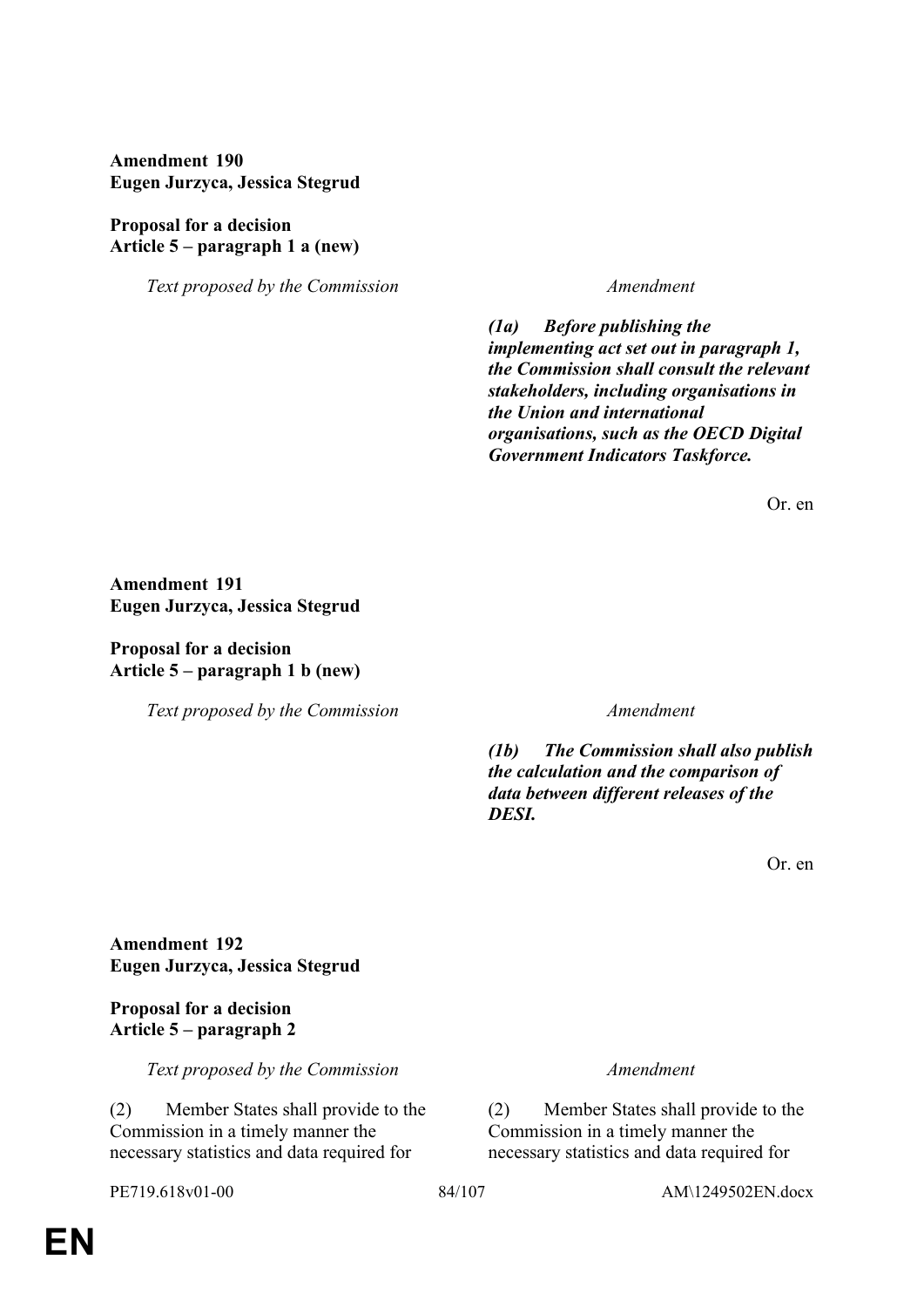the effective monitoring of the digital transition and of the degree of achievement of the digital targets set out in Article 4. This shall include relevant information on the availability and accessibility of spectrum. Where the relevant statistics from Member States are not yet available, the Commission may use an alternative data collection methodology, such as studies or direct collection of data from the Member States, in consultation with the Member States. The use of that alternative data collection methodology shall not affect the tasks of Eurostat as laid down in Commission Decision 2012/504/EU<sup>47</sup> .

the effective monitoring of the digital transition and of the degree of achievement of the digital targets set out in Article 4 *in line with the delegated act adopted according to Article 4(1a)*. This shall include relevant information on the availability and accessibility of spectrum. Where the relevant statistics from Member States are not yet available, the Commission may use an alternative data collection methodology, such as studies or direct collection of data from the Member States, in consultation with the Member States. The use of that alternative data collection methodology shall not affect the tasks of Eurostat as laid down in Commission Decision 2012/504/EU<sup>47</sup>.

Or. en

# **Amendment 193 David Cormand, Alexandra Geese, Kim Van Sparrentak** on behalf of the Verts/ALE Group

\_\_\_\_\_\_\_\_\_\_\_\_\_\_\_\_\_ \_\_\_\_\_\_\_\_\_\_\_\_\_\_\_\_\_

## **Proposal for a decision Article 5 – paragraph 2**

# *Text proposed by the Commission Amendment*

(2) Member States shall provide to the Commission in a timely manner the necessary statistics and data required for the effective monitoring of the digital transition and of the degree of achievement of the digital targets set out in Article 4. This shall include relevant information on the availability and accessibility of spectrum. Where the relevant statistics from Member States are not yet available, the Commission may use an alternative data collection methodology, such as studies or direct collection of data from the

(2) Member States shall provide to the Commission in a timely manner the necessary statistics and data required for the effective monitoring of the digital transition and of the degree of achievement of the digital targets set out in Article 4 *and the objectives set out in Article 2*. This shall include relevant information on the availability and accessibility of spectrum. Where the relevant statistics from Member States are not yet available, the Commission may use an alternative data collection methodology, such as studies or

AM\1249502EN.docx 85/107 PE719.618v01-00

<sup>47</sup> Commission Decision 2012/504/EU of 17 September 2012 on Eurostat (OJ L 251, 18.9.2012, p. 49).

<sup>47</sup> Commission Decision 2012/504/EU of 17 September 2012 on Eurostat (OJ L 251, 18.9.2012, p. 49).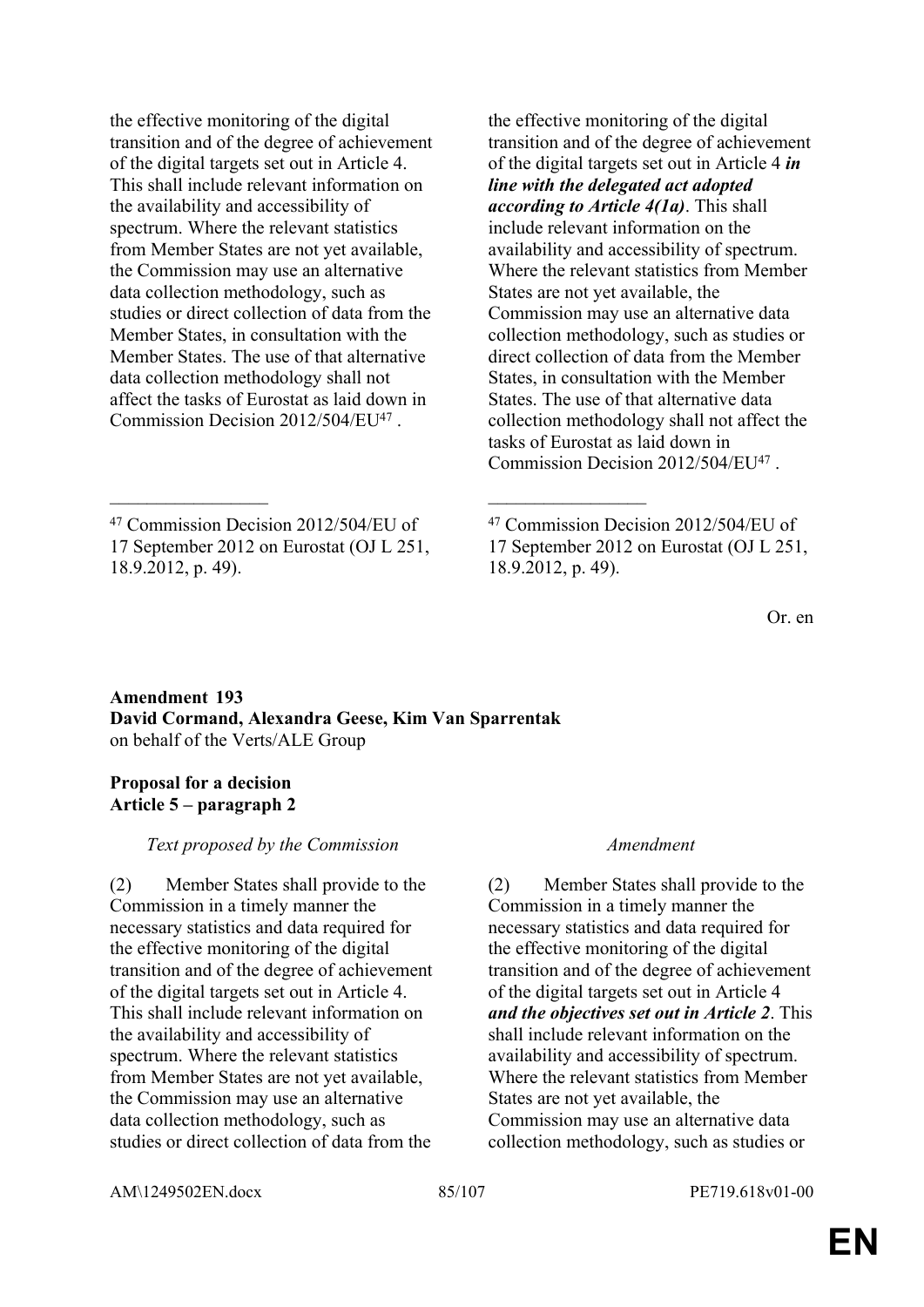Member States, in consultation with the Member States. The use of that alternative data collection methodology shall not affect the tasks of Eurostat as laid down in Commission Decision 2012/504/EU<sup>47</sup> .

<sup>47</sup> Commission Decision 2012/504/EU of 17 September 2012 on Eurostat (OJ L 251, 18.9.2012, p. 49).

\_\_\_\_\_\_\_\_\_\_\_\_\_\_\_\_\_ \_\_\_\_\_\_\_\_\_\_\_\_\_\_\_\_\_

direct collection of data from the Member States, in consultation with the Member States. The use of that alternative data collection methodology shall not affect the tasks of Eurostat as laid down in Commission Decision 2012/504/EU<sup>47</sup>.

<sup>47</sup> Commission Decision 2012/504/EU of 17 September 2012 on Eurostat (OJ L 251, 18.9.2012, p. 49).

Or. en

**Amendment 194 Eugen Jurzyca, Jessica Stegrud**

### **Proposal for a decision Article 5 – paragraph 3**

### *Text proposed by the Commission Amendment*

(3) The Commission, in close cooperation with Member States, shall define Union-level projected trajectories for the attainment of each of the digital targets, which would serve as basis for the monitoring and the national Digital Decade strategic roadmaps. Where necessary, in light of technical, economic or societal developments, the Commission shall update one or more of these projected trajectories.

(3) *By 31 June 2023,* the Commission, in close cooperation with Member States, shall define Union-level projected trajectories for the attainment of each of the digital targets, which would serve as basis for the monitoring and the national Digital Decade strategic roadmaps. Where necessary, in light of technical, economic or societal developments, the Commission shall update one or more of these projected trajectories. *The Commission shall define projected trajectories for each DESI indicator for the Union as well as for each individual Member State.*

Or. en

**Amendment 195 Eugen Jurzyca, Jessica Stegrud**

**Proposal for a decision Article 6 – paragraph 1**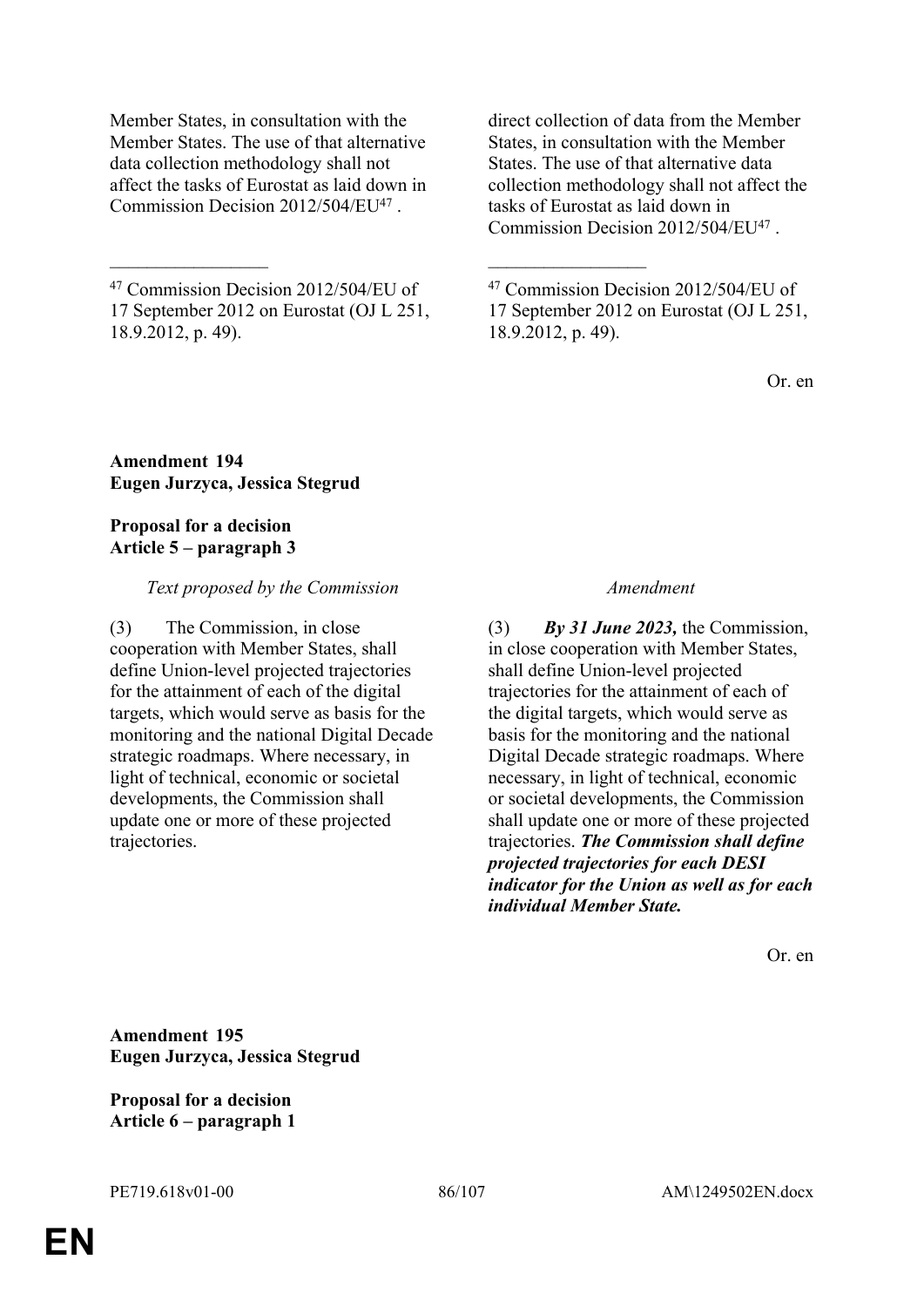### *Text proposed by the Commission Amendment*

(1) The Commission shall submit annually to the European Parliament and the Council a report on the "State of the Digital Decade". This report shall be the comprehensive report of the Commission on the progress on digital transformation of the Union and it shall include the Digital Economy and Society Index (DESI).

(1) The Commission shall submit annually to the European Parliament and the Council a report on the "State of the Digital Decade". This report shall be the comprehensive report of the Commission on the progress on digital transformation of the Union and it shall include the Digital Economy and Society Index (DESI) *and KPIs for each digital target according to Article 5(1) of this Decision*. *The first report shall be submitted no later than 18 months after the entry into force of this Decision.*

Or. en

# **Amendment 196 David Cormand, Alexandra Geese, Kim Van Sparrentak** on behalf of the Verts/ALE Group

# **Proposal for a decision Article 6 – paragraph 1**

### *Text proposed by the Commission Amendment*

(1) The Commission shall submit annually to the European Parliament and the Council a report on the "State of the Digital Decade". This report shall be the comprehensive report of the Commission on the progress on digital transformation of the Union *and* it shall include the Digital Economy and Society Index (DESI).

(1) The Commission shall submit annually to the European Parliament and the Council a report on the "State of the Digital Decade". This report shall be the comprehensive report of the Commission on the progress on digital transformation of the Union*.* It shall include the Digital Economy and Society Index (DESI) *and the digital environmental impact index of digital technologies in Europe*.

Or. en

# **Amendment 197 David Cormand, Alexandra Geese, Kim Van Sparrentak** on behalf of the Verts/ALE Group

### **Proposal for a decision**

AM\1249502EN.docx 87/107 PE719.618v01-00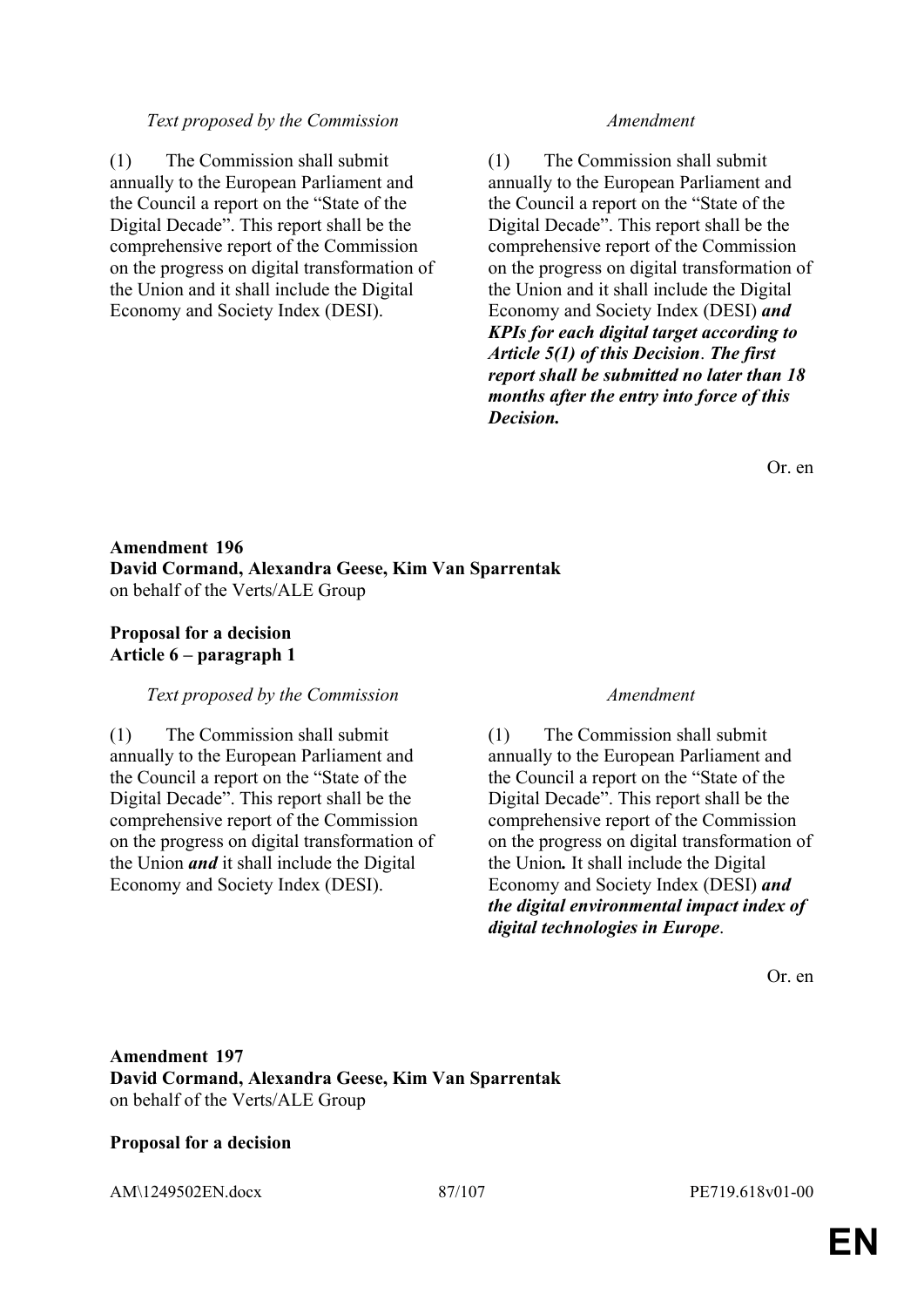# **Article 6 – paragraph 2**

### *Text proposed by the Commission Amendment*

(2) In the report on the "State of the Digital Decade", the Commission shall provide an assessment of the progress of the Union's digital transition against the digital targets set out in Article 4 as well as *the state of* compliance with the *general* objectives referred to in Article 2 and the principles enshrined in the [insert title of solemn Declaration]. The assessment of the progress made shall be based, in particular, on the analysis and key performance indicators in the DESI as compared to Union-level and, where applicable, national projected trajectories, and, where applicable, on the establishment of and progress regarding Multi-Country Projects.

(2) In the report on the "State of the Digital Decade", the Commission shall provide an assessment of the progress of the Union's digital transition against the digital targets set out in Article 4 as well as compliance with the objectives referred to in Article 2 and the principles enshrined in the [insert title of solemn Declaration]. The assessment of the progress made shall be based, in particular, on the analysis and key performance indicators in the DESI as compared to Union-level and, where applicable, national projected trajectories, and, where applicable, on the establishment of and progress regarding Multi-Country Projects.

Or. en

# **Amendment 198 David Cormand, Alexandra Geese, Kim Van Sparrentak** on behalf of the Verts/ALE Group

## **Proposal for a decision Article 6 – paragraph 3 – introductory part**

### *Text proposed by the Commission Amendment*

(3) In the report on the "State of the Digital Decade", the Commission may recommend policies, measures or actions to be taken by Member States in areas where progress was insufficient to achieve the digital targets set out in Article 4 or where significant gaps and shortages have been identified based on the results of the report on the "State of the Digital Decade". Those recommended policies, measures or actions may, in particular, address:

(3) In the report on the "State of the Digital Decade", the Commission may recommend policies, measures or actions to be taken by Member States in areas where progress was insufficient to achieve the digital targets set out in Article 4*, where the objectives set out in Article 2 were not respected* or where significant gaps and shortages have been identified based on the results of the report on the "State of the Digital Decade". Those recommended policies, measures or actions may, in particular, address: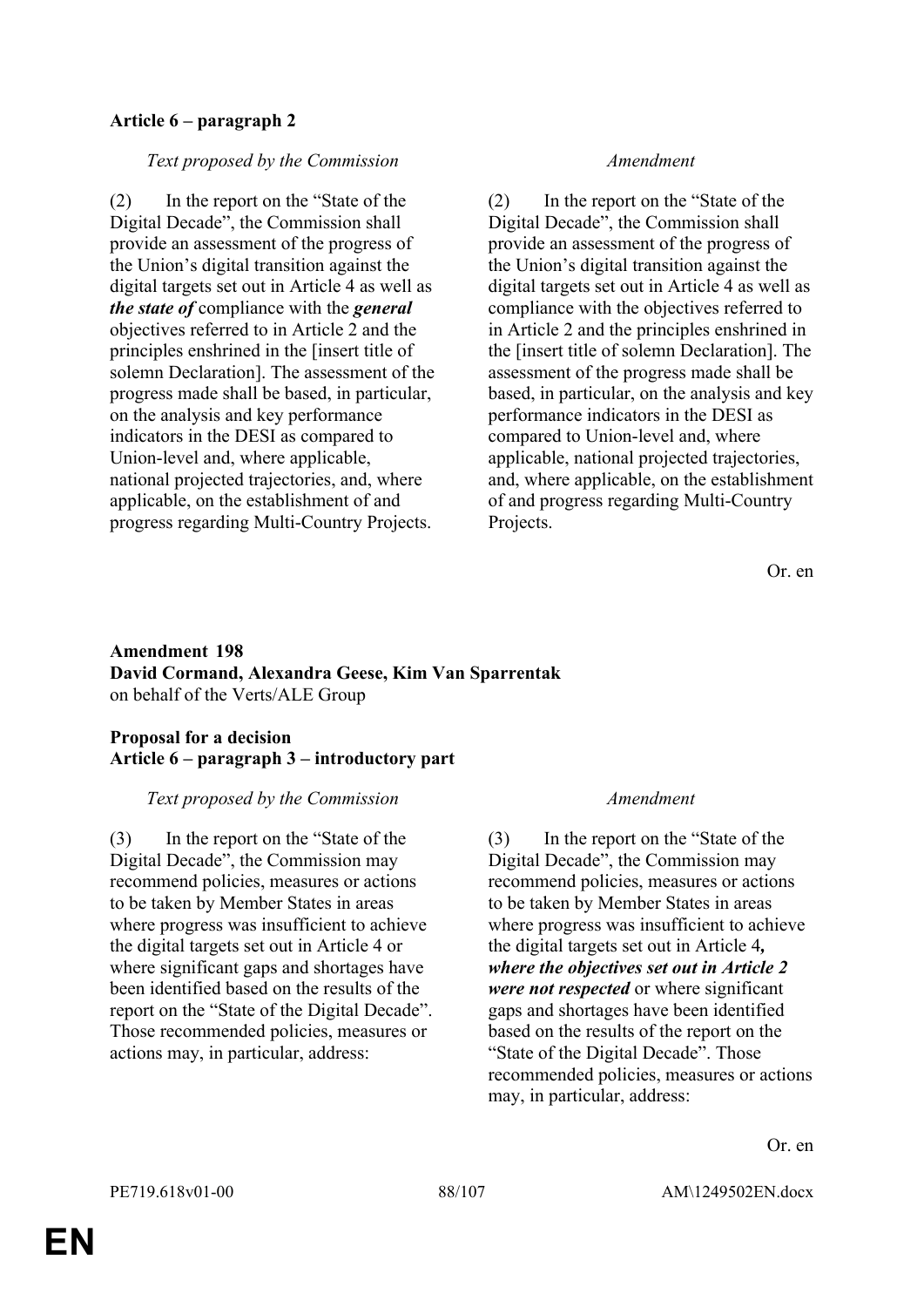# **Amendment 199 Maria Grapini, Adriana Maldonado López, Christel Schaldemose**

# **Proposal for a decision Article 6 – paragraph 3 – introductory part**

## *Text proposed by the Commission Amendment*

(3) In the report on the "State of the Digital Decade", the Commission may recommend policies, measures or actions to be taken by Member States in areas where progress was insufficient to achieve the digital targets set out in Article 4 or where significant gaps and shortages have been identified based on the results of the report on the "State of the Digital Decade". Those recommended policies, measures or actions may, in particular, address:

(3) In the report on the "State of the Digital Decade", the Commission may recommend policies, measures or actions to be taken by Member States in areas where progress was insufficient to achieve the digital targets set out in Article 4 or where significant gaps*, difficulties* and shortages have been identified based on the results of the report on the "State of the Digital Decade". Those recommended policies, measures or actions may, in particular, address:

Or. en

# **Amendment 200 David Cormand, Alexandra Geese, Kim Van Sparrentak** on behalf of the Verts/ALE Group

# **Proposal for a decision Article 7 – paragraph 2 – point b**

# *Text proposed by the Commission Amendment*

(b) national projected trajectories contributing to relevant digital targets measurable at national level;

(b) national projected trajectories contributing to relevant digital targets measurable at national level *and how the objectives are mainstreamed in these trajectories*;

Or. en

# **Amendment 201 David Cormand, Alexandra Geese, Kim Van Sparrentak** on behalf of the Verts/ALE Group

AM\1249502EN.docx 89/107 PE719.618v01-00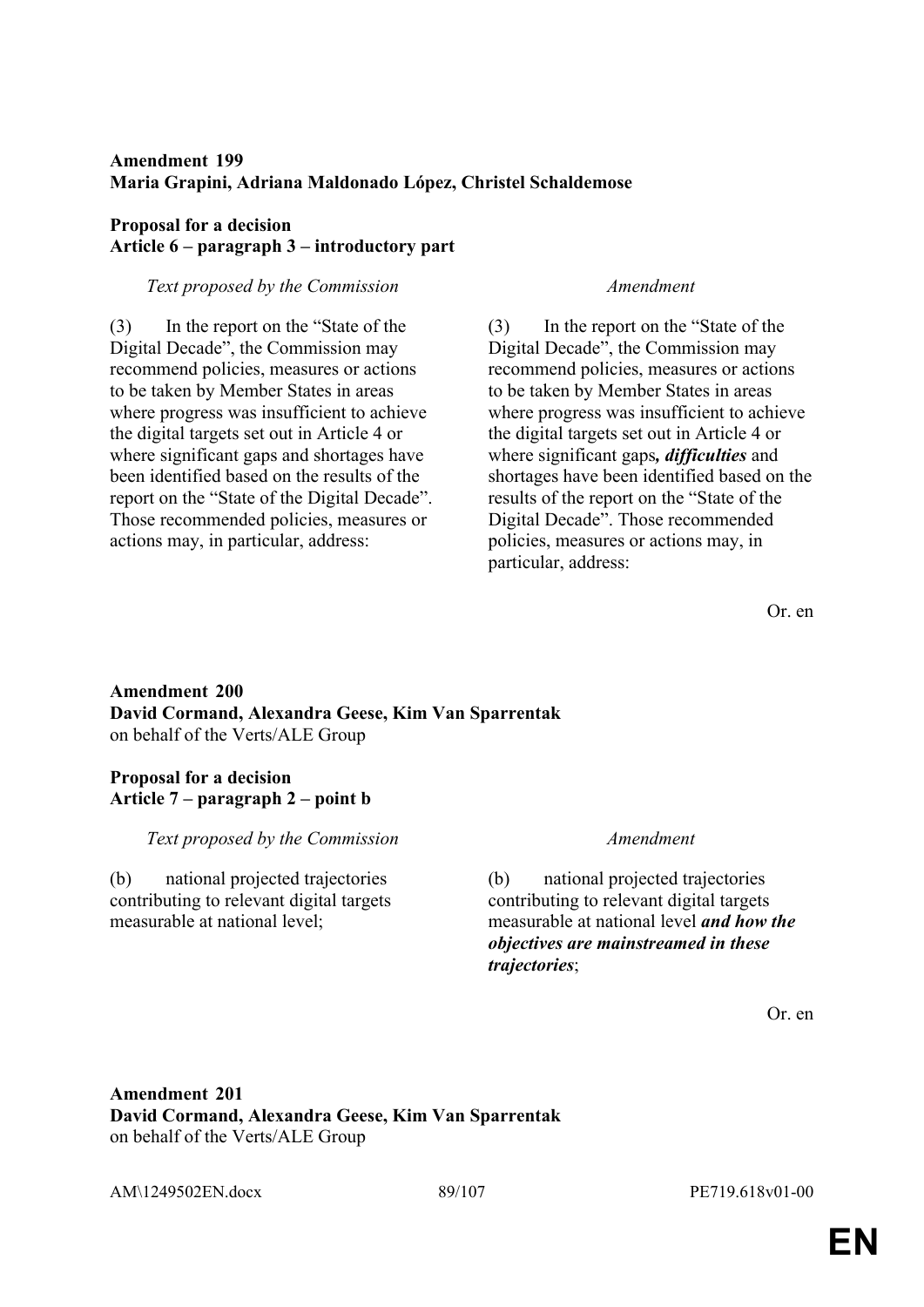# **Proposal for a decision Article 7 – paragraph 4**

### *Text proposed by the Commission Amendment*

(4) Member States shall provide a general overview of the investment needed to contribute to the objectives and digital targets as set out in their national Digital Decade strategic roadmaps, as well as a general description on the sources of that investment, including, where applicable, planned use of Union programmes and instruments. The national Digital Decade strategic roadmaps may include proposals for Multi-Country Projects.

(4) Member States shall provide a general overview of the investment needed to contribute to *the achievement of* the objectives and digital targets as set out in their national Digital Decade strategic roadmaps, as well as a general description on the sources of that investment, including, where applicable, planned use of Union programmes and instruments. The national Digital Decade strategic roadmaps may include proposals for Multi-Country Projects.

Or. en

# **Amendment 202 Eugen Jurzyca, Jessica Stegrud**

## **Proposal for a decision Article 7 – paragraph 6**

# *Text proposed by the Commission Amendment*

(6) The Commission shall provide guidance and support to Member States in the preparation of their national Digital Decade strategic roadmaps, including on how to establish at national level, where possible, appropriate projected trajectories which can effectively contribute to the achievement of Union-level projected trajectories.

(6) The Commission shall provide *an analysis of best practices, trends within and outside the Union,* guidance and support to Member States in the preparation of their national Digital Decade strategic roadmaps, including on how to establish at national level, where possible, appropriate projected trajectories which can effectively contribute to the achievement of Union-level projected trajectories.

Or. en

## **Amendment 203 Eugen Jurzyca, Jessica Stegrud**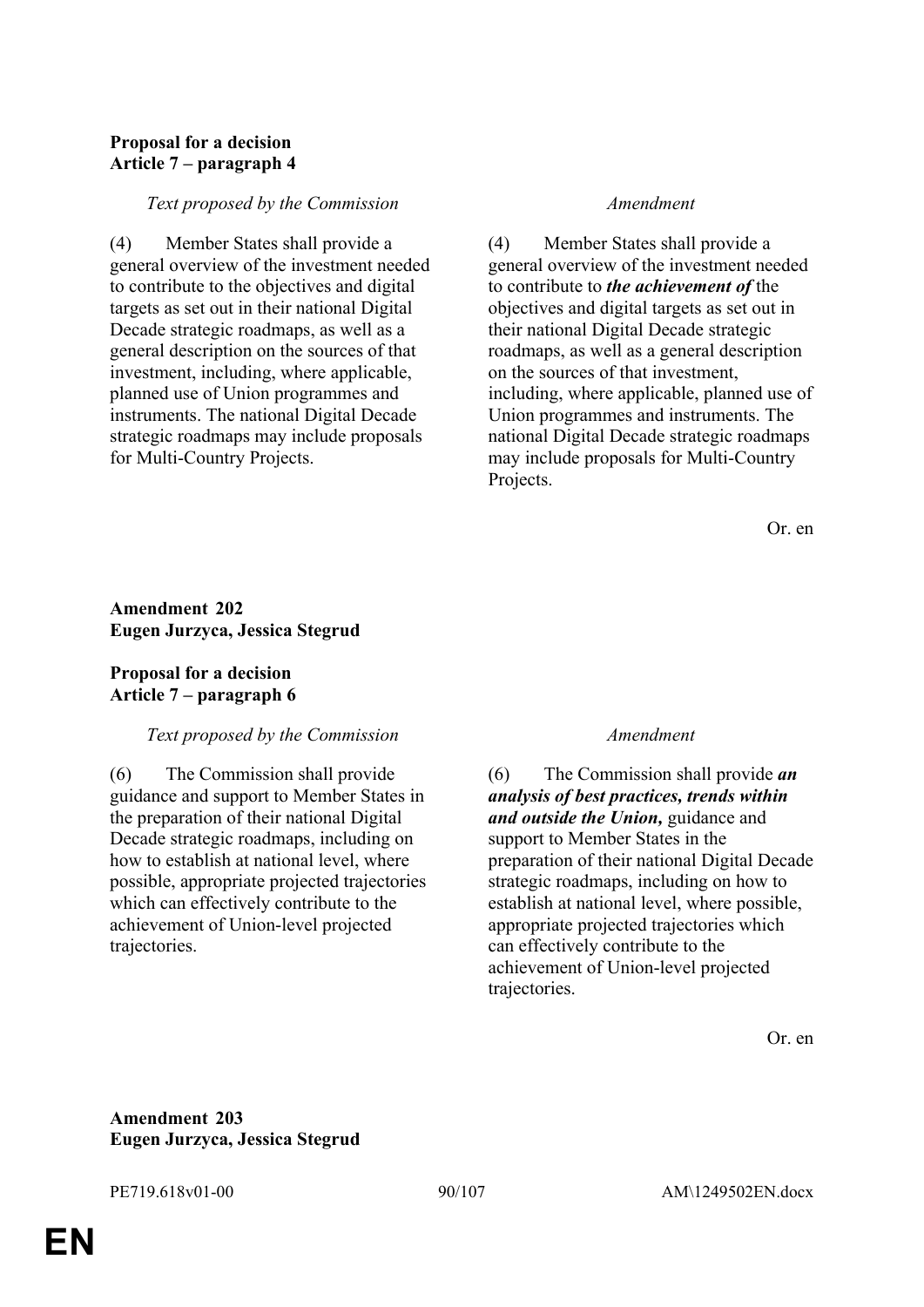# **Proposal for a decision Article 7 – paragraph 6 a (new)**

*Text proposed by the Commission Amendment*

*(6a) The Commission shall make publicly available all the documents prepared under Article 7 without undue delay.*

Or. en

# **Amendment 204 David Cormand, Alexandra Geese, Kim Van Sparrentak** on behalf of the Verts/ALE Group

### **Proposal for a decision Article 8 – paragraph 1**

### *Text proposed by the Commission Amendment*

(1) Member States and the Commission shall closely cooperate to identify ways to address deficiencies in areas where progress was insufficient to achieve one or more of the digital targets set out in Article 4 or where significant gaps and shortages have been identified based on the results of the report on the "State of the Digital Decade". This analysis shall take into account, in particular, the different capacities of Member States to contribute to some of the digital targets and the risk that delays on certain of these targets may have a detrimental effect on the achievement of other digital targets.

(1) Member States and the Commission shall closely cooperate to identify ways to address deficiencies in areas where progress was insufficient to achieve one or more of the digital targets set out in Article 4*, the objectives in Article 2,* or where significant gaps and shortages have been identified based on the results of the report on the "State of the Digital Decade". This analysis shall take into account, in particular, the different capacities of Member States to contribute to some of the digital targets and the risk that delays on certain of these targets may have a detrimental effect on the achievement of other digital targets.

Or. en

# **Amendment 205 Maria Grapini, Maria-Manuel Leitão-Marques, Adriana Maldonado López, Christel Schaldemose**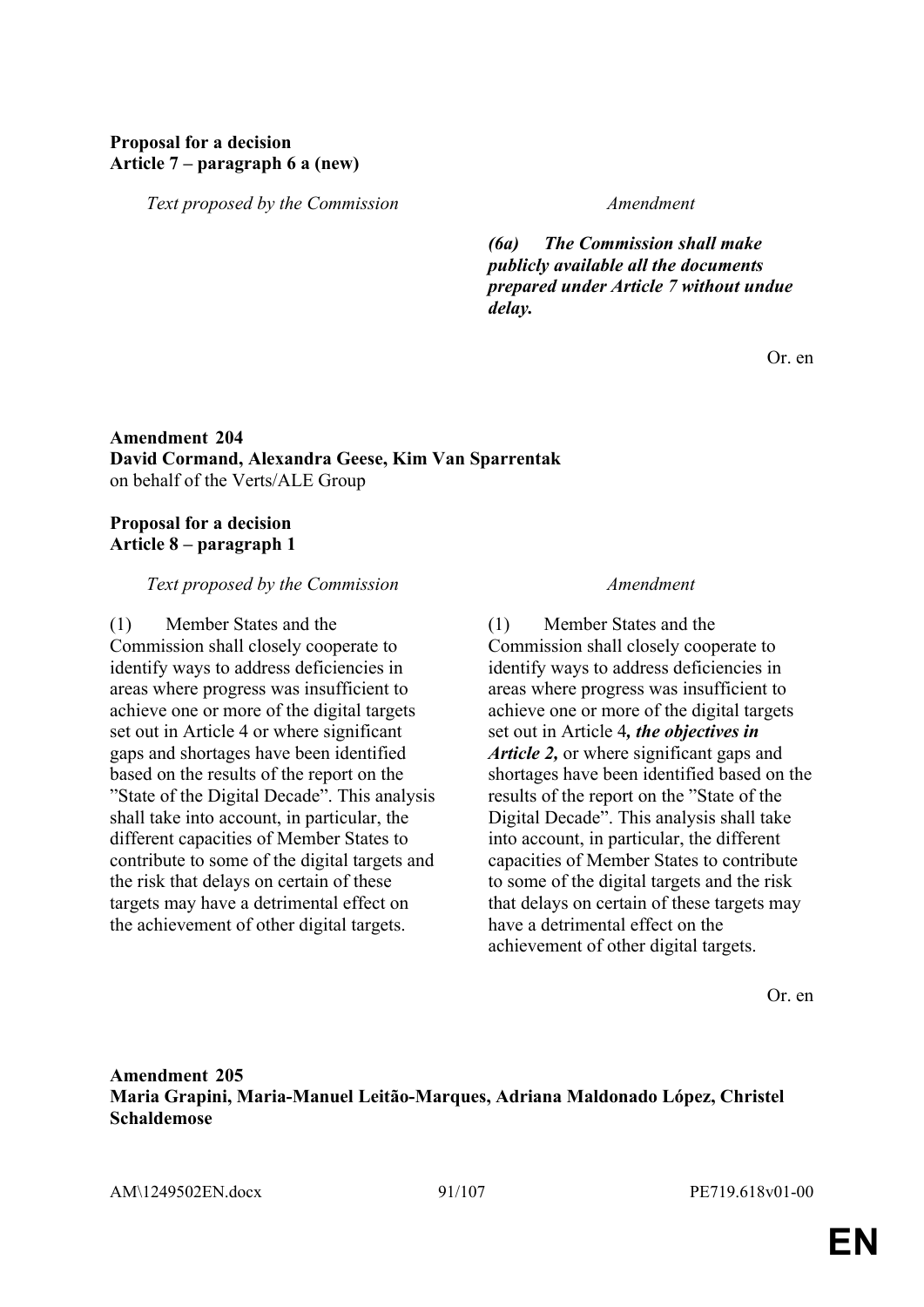## **Proposal for a decision Article 8 – paragraph 1**

# *Text proposed by the Commission Amendment*

(1) Member States and the Commission shall closely cooperate to identify ways to address deficiencies in areas where progress was insufficient to achieve one or more of the digital targets set out in Article 4 or where significant gaps and shortages have been identified based on the results of the report on the "State of the Digital Decade". This analysis shall take into account, in particular, the different capacities of Member States to contribute to some of the digital targets and the risk that delays on certain of these targets may have a detrimental effect on the achievement of other digital targets.

(1) Member States and the Commission shall closely cooperate to identify ways to address deficiencies in areas where progress was insufficient to achieve one or more of the digital targets set out in Article 4 or where significant gaps*, difficulties,* and shortages have been identified based on the results of the report on the "State of the Digital Decade". This analysis shall take into account, in particular, the different capacities of Member States to contribute to some of the digital targets and the risk that delays on certain of these targets may have a detrimental effect on the achievement of other digital targets.

Or. en

# **Amendment 206 Maria da Graça Carvalho, Pilar del Castillo Vera, Tom Vandenkendelaere**

**Proposal for a decision Article 8 – paragraph 1 a (new)**

*Text proposed by the Commission Amendment*

*(1a) The Commission and Member States shall create instruments and mechanisms that are flexible enough to address the evolving nature of algorithms and ensure adequate, appropriate, and continuous regulatory revisions.*

Or. en

**Amendment 207 David Cormand, Alexandra Geese, Kim Van Sparrentak** on behalf of the Verts/ALE Group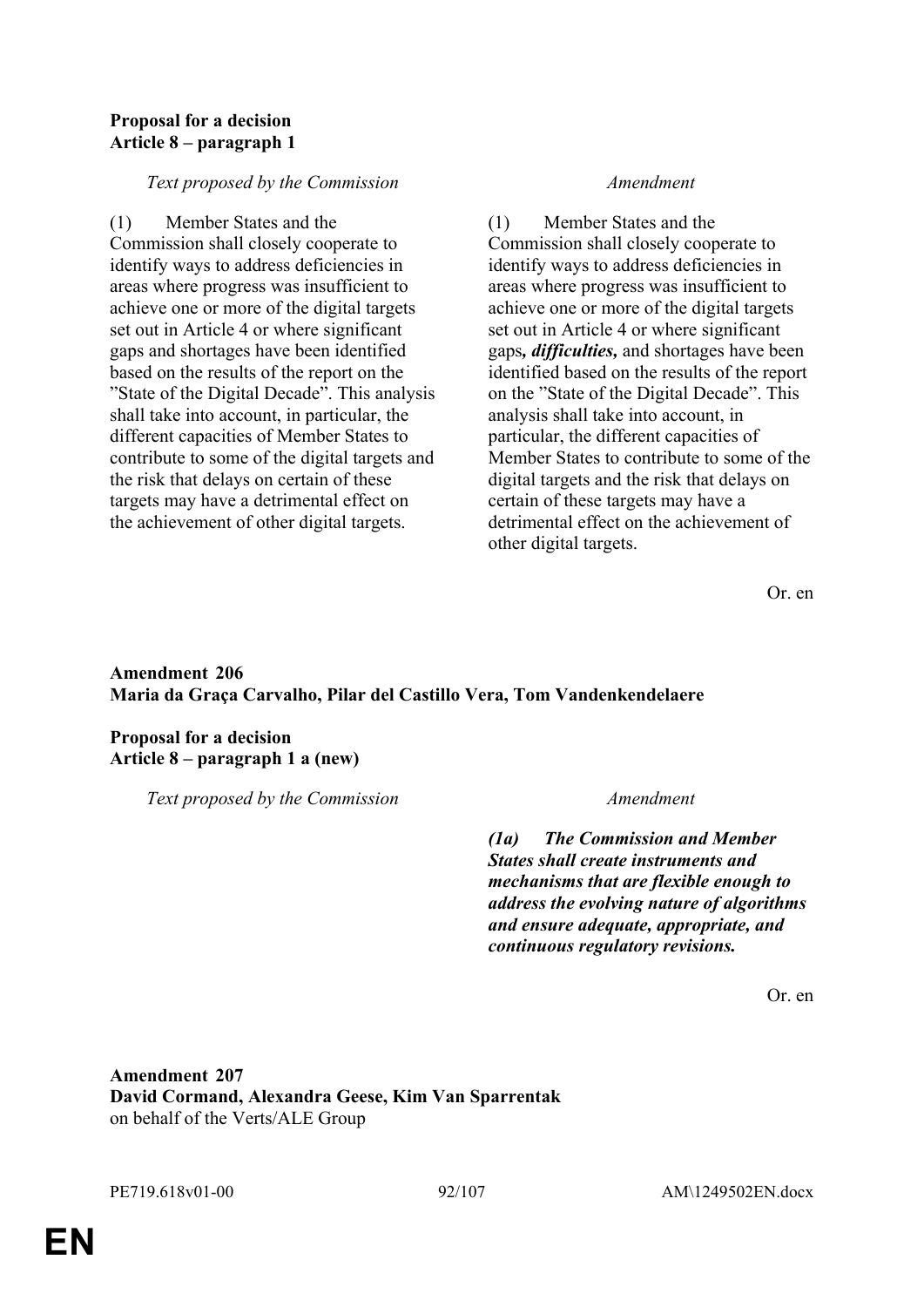## **Proposal for a decision Article 8 – paragraph 3**

## *Text proposed by the Commission Amendment*

(3) Within five months from the publication of the report on the "State of the Digital Decade", the Member States concerned shall submit to the Commission adjustments to their national Digital Decade strategic roadmaps consisting of policies, measures and actions they intend to undertake, including, where relevant, proposals for Multi-Country Projects, to foster progress in the areas concerned by the digital targets set out in Article 4 and to *fulfill* objectives set out in Article 2. If a Member State considers that no action is required and that its national Digital Decade strategic roadmap does not require updating, it shall provide its reasons in writing.

(3) Within five months from the publication of the report on the "State of the Digital Decade", the Member States concerned shall submit to the Commission adjustments to their national Digital Decade strategic roadmaps consisting of policies, measures and actions they intend to undertake, including, where relevant, proposals for Multi-Country Projects, to foster progress in the areas concerned by the digital targets set out in Article 4 and to *achieve the* objectives set out in Article 2. If a Member State considers that no action is required and that its national Digital Decade strategic roadmap does not require updating, it shall provide its reasons in writing.

Or. en

# **Amendment 208 David Cormand, Alexandra Geese, Kim Van Sparrentak** on behalf of the Verts/ALE Group

## **Proposal for a decision Article 8 – paragraph 4**

### *Text proposed by the Commission Amendment*

(4) At any point of the annual cooperation, the Commission and one or more Member States may undertake joint commitments, consult with other Member States on policy, measures or actions or establish Multi-Country Projects as provided for in Article 12. *The Commission or* a Member State which has proposed a policy, a measure or an action may also request a peer review process to be launched regarding specific aspects of that policy, measure or action, and in particular on its suitability to contribute to

(4) At any point of the annual cooperation, the Commission and one or more Member States may undertake joint commitments, consult with other Member States on policy, measures or actions or establish Multi-Country Projects as provided for in Article 12. A Member State which has proposed a policy, a measure or an action may also request a peer review process to be launched regarding specific aspects of that policy, measure or action, and in particular on its suitability to contribute to achieving a specific digital

AM\1249502EN.docx 93/107 PE719.618v01-00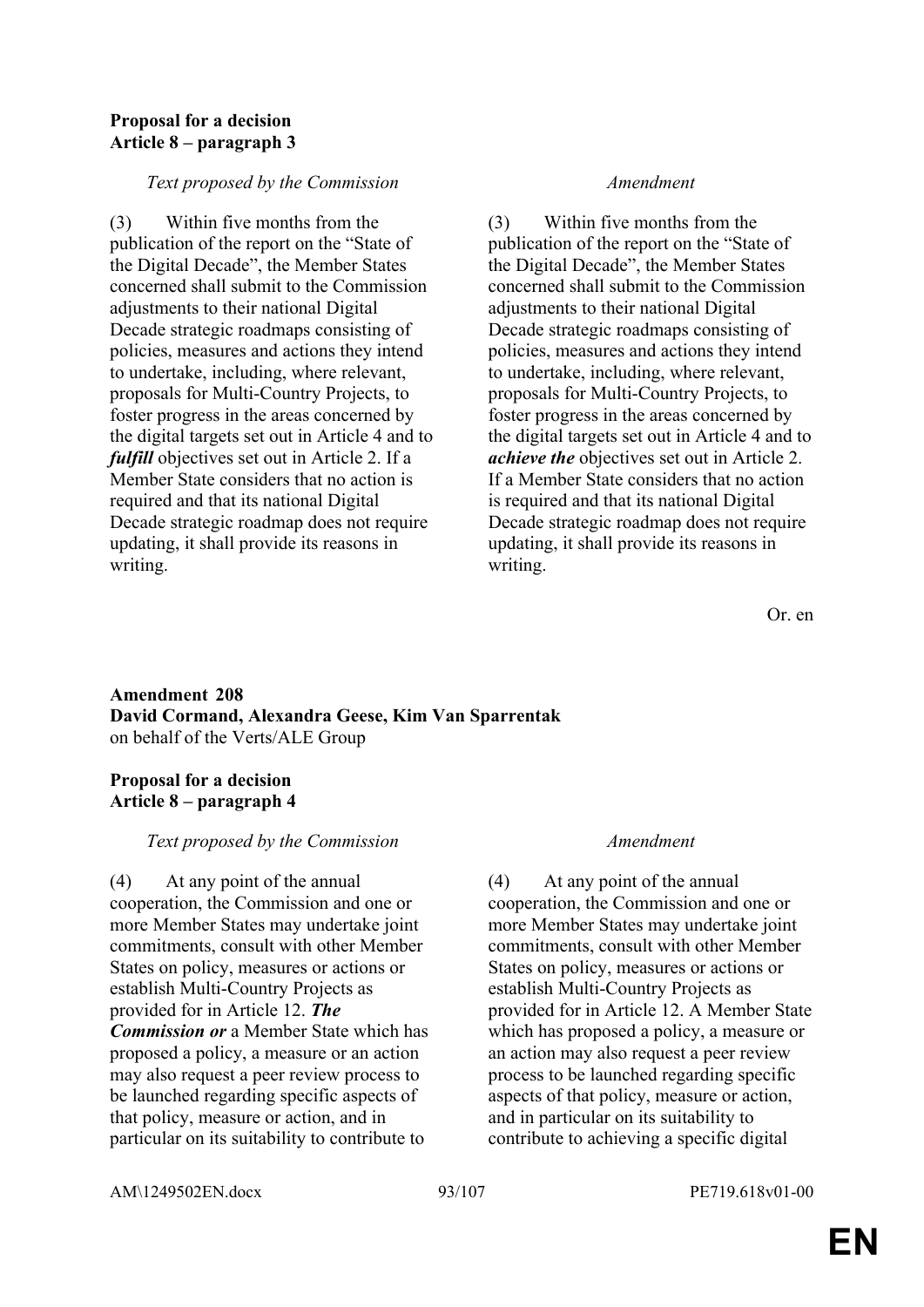achieving a specific digital target. The outcome of the peer review process may be included in the following Report on the "State of the Digital Decade".

target. The outcome of the peer review process may be included in the following Report on the "State of the Digital Decade".

Or. en

**Amendment 209 Eugen Jurzyca, Jessica Stegrud**

### **Proposal for a decision Article 9 – paragraph 5**

## *Text proposed by the Commission Amendment*

(5) In case a Member State continuously deviates from the national projected trajectory for several years, or alternatively does not intend to adopt corrective action based on a previous Commission recommendation, the Commission *may* initiate a targeted dialogue with the Member State in question and inform the European Parliament and Council thereof.

(5) In case a Member State continuously deviates from the national projected trajectory for several years, or alternatively does not intend to adopt corrective action based on a previous Commission recommendation, the Commission *shall* initiate a targeted dialogue with the Member State in question and inform the European Parliament and Council thereof.

Or. en

# **Amendment 210 Eugen Jurzyca, Jessica Stegrud**

### **Proposal for a decision Article 11 – paragraph 1**

# *Text proposed by the Commission Amendment*

(1) The Commission shall closely cooperate with private and public stakeholders, including social partners, to collect information and develop recommended policies, measures and actions for the purposes of the implementation of this Decision.

(1) The Commission shall closely cooperate with *the Union's and international* private and public stakeholders, including social partners, to collect information and develop recommended policies, measures and actions for the purposes of the implementation of this Decision.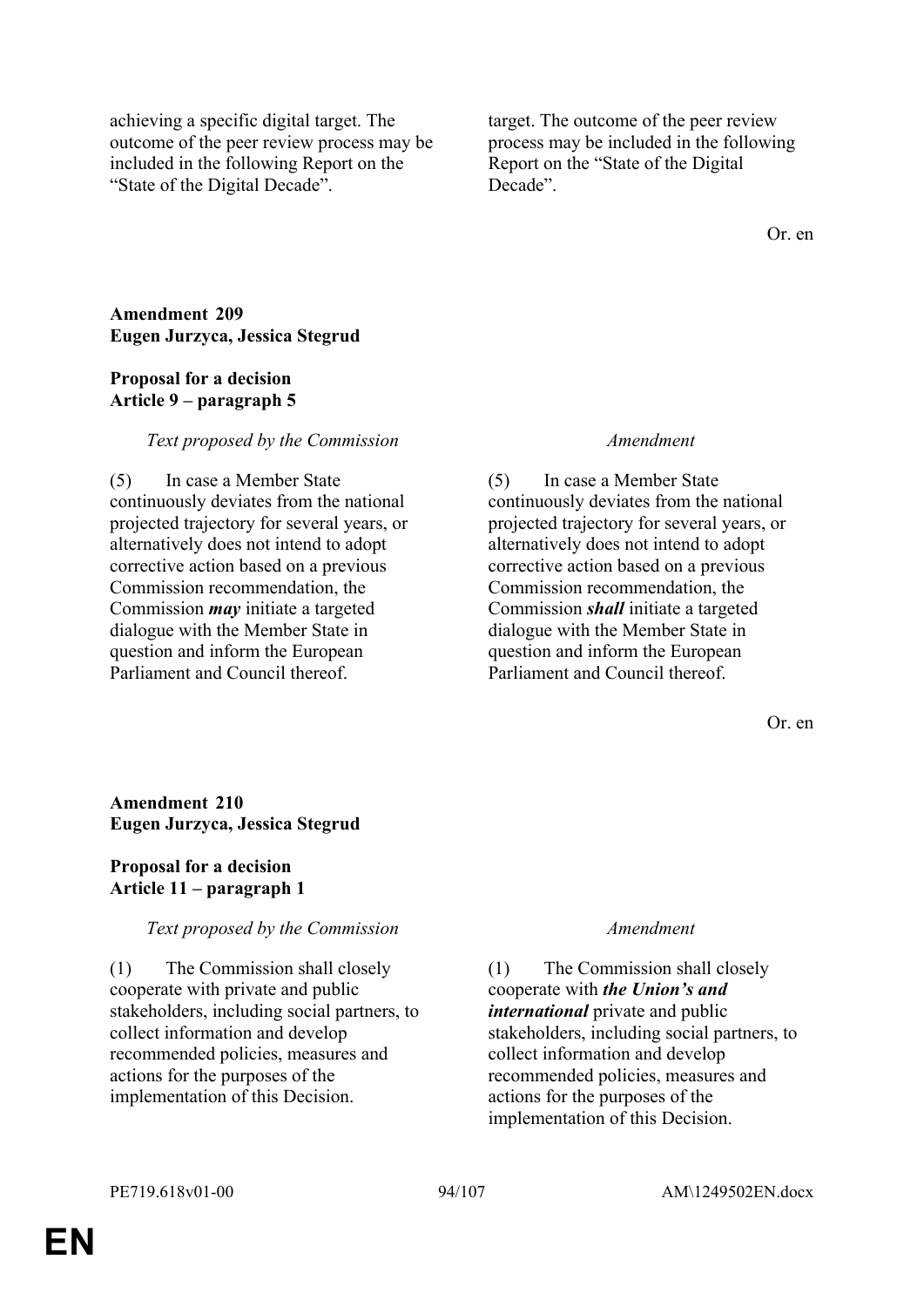# **Amendment 211 David Cormand, Alexandra Geese, Kim Van Sparrentak** on behalf of the Verts/ALE Group

# **Proposal for a decision Article 11 – paragraph 1**

# *Text proposed by the Commission Amendment*

(1) The Commission shall closely cooperate with private and public stakeholders, including social partners, to collect information and develop recommended policies, measures and actions for the purposes of the implementation of this Decision.

(1) The Commission shall closely cooperate with private and public stakeholders, including social partners *and civil society*, to collect information and develop recommended policies, measures and actions for the purposes of the implementation of this Decision.

Or. en

# **Amendment 212 David Cormand, Alexandra Geese, Kim Van Sparrentak** on behalf of the Verts/ALE Group

# **Proposal for a decision Article 11 – paragraph 2**

# *Text proposed by the Commission Amendment*

(2) The Member States shall cooperate with private and public stakeholders, including social partners, in line with the national legislation, when adopting their national Digital Decade strategic roadmaps and their adjustments.

(2) The Member States shall cooperate with private and public stakeholders, including social partners, in line with the national legislation *and civil society*, when adopting their national Digital Decade strategic roadmaps and their adjustments.

Or. en

# **Amendment 213 David Cormand, Alexandra Geese, Kim Van Sparrentak** on behalf of the Verts/ALE Group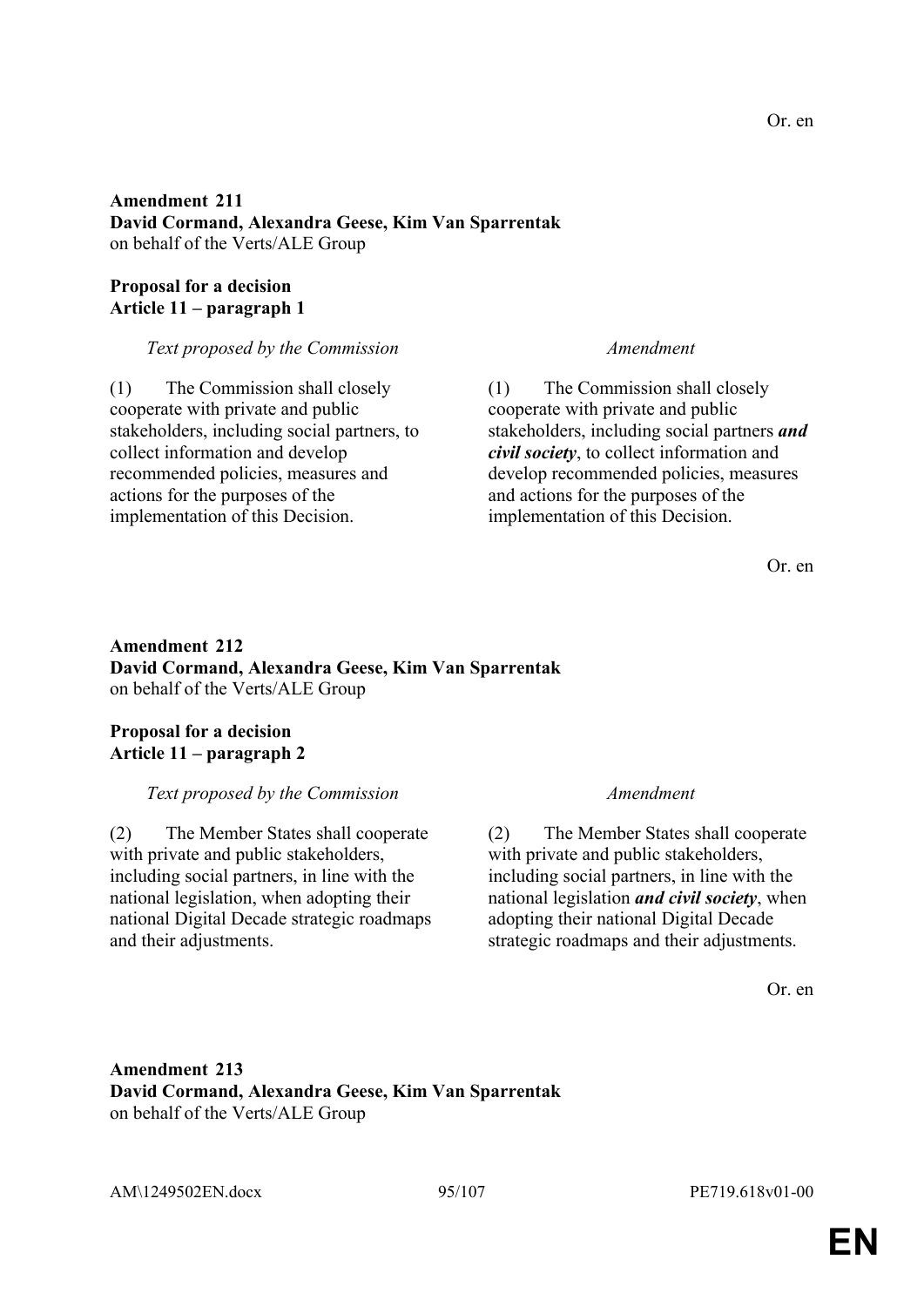# **Proposal for a decision Article 12 – paragraph 1**

# *Text proposed by the Commission Amendment*

(1) The general objective of the Multi-Country Projects shall be to facilitate the achievement of the digital targets.

(1) The general objective of the Multi-Country Projects shall be to facilitate the achievement of the digital targets*, while ensuring that the objectives described in Article 2 are achieved*.

Or. en

# **Amendment 214 David Cormand, Alexandra Geese, Kim Van Sparrentak** on behalf of the Verts/ALE Group

### **Proposal for a decision Article 12 – paragraph 2 – introductory part**

*Text proposed by the Commission Amendment*

(2) Multi-Country Projects shall aim at one or more of the following specific *objectives*:

(2) Multi-Country Projects shall aim at one or more of the following specific *goals*:

Or. en

# **Amendment 215 David Cormand, Alexandra Geese, Kim Van Sparrentak** on behalf of the Verts/ALE Group

# **Proposal for a decision Article 12 – paragraph 2 – point b**

# *Text proposed by the Commission Amendment*

(b) reinforcing the Union's technology excellence and industrial competitiveness in critical technologies, digital products, services and infrastructures that are essential for economic recovery and prosperity, for *citizens'* security and safety;

(b) reinforcing the Union's technology excellence and industrial competitiveness in critical technologies, digital products, services and infrastructures that are essential for economic recovery and prosperity, for *the economic well-being* security and safety *of individuals*;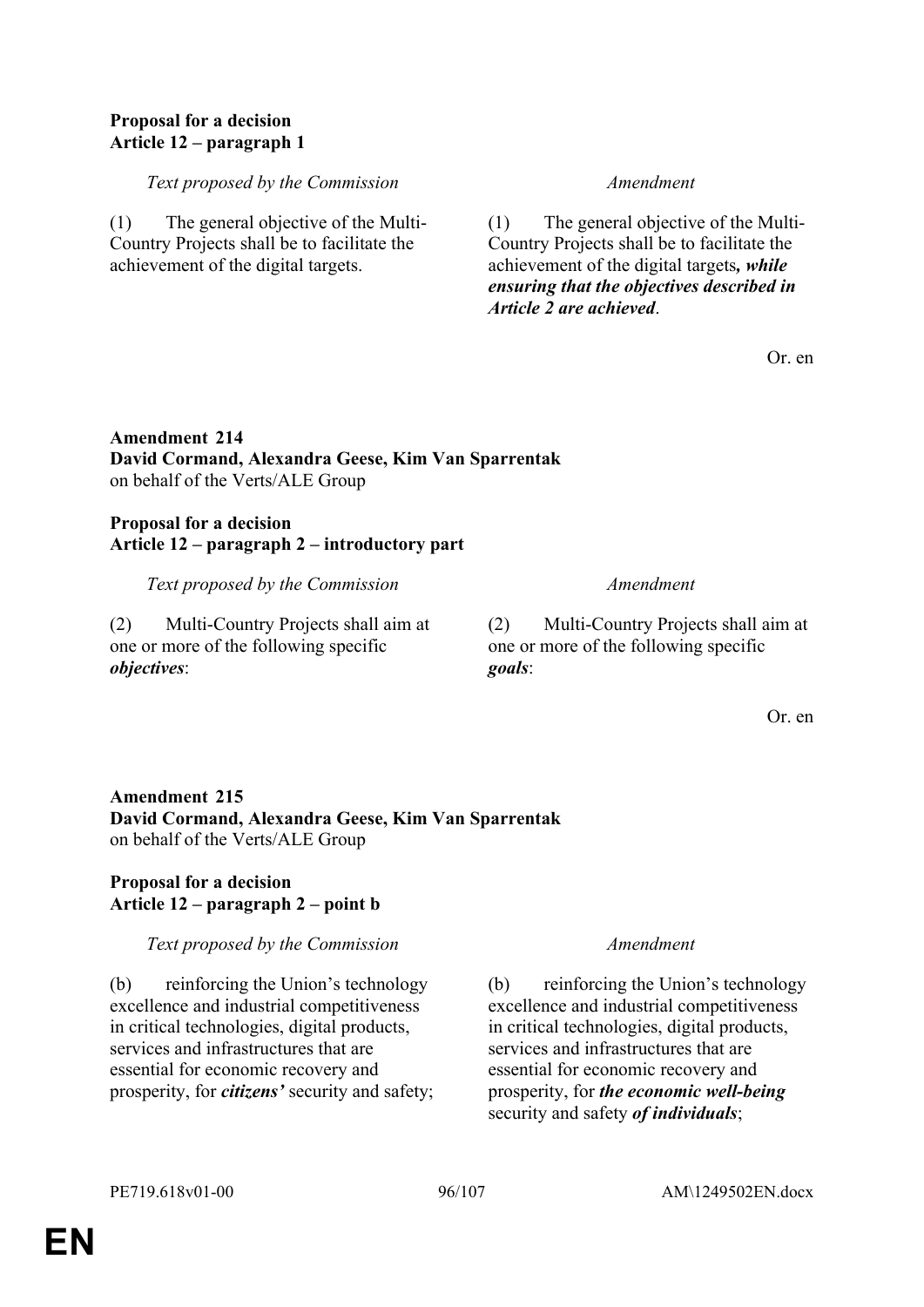**Amendment 216 Eugen Jurzyca, Jessica Stegrud**

### **Proposal for a decision Article 12 – paragraph 2 – point b**

*Text proposed by the Commission Amendment*

(b) reinforcing the Union's technology excellence and industrial competitiveness in critical technologies, digital products, services and infrastructures that are essential for economic recovery and prosperity, for citizens' security and safety;

(b) reinforcing the Union's technology excellence and industrial competitiveness in critical technologies, digital products, services and infrastructures that are essential for economic recovery*, growth,* and prosperity, for citizens' security and safety;

Or. en

# **Amendment 217 Virginie Joron, Jean-Lin Lacapelle, Markus Buchheit**

## **Proposal for a decision Article 12 – paragraph 2 – point c**

# *Text proposed by the Commission Amendment*

(c) addressing strategic vulnerabilities and dependencies of the Union along the digital supply chains;

(c) addressing strategic vulnerabilities and dependencies of the Union along the digital supply chains*, in particular by establishing independent European digital companies governed by EU rules and regulations*;

Or. fr

# **Amendment 218 Virginie Joron, Jean-Lin Lacapelle, Markus Buchheit**

**Proposal for a decision Article 12 – paragraph 2 – point d**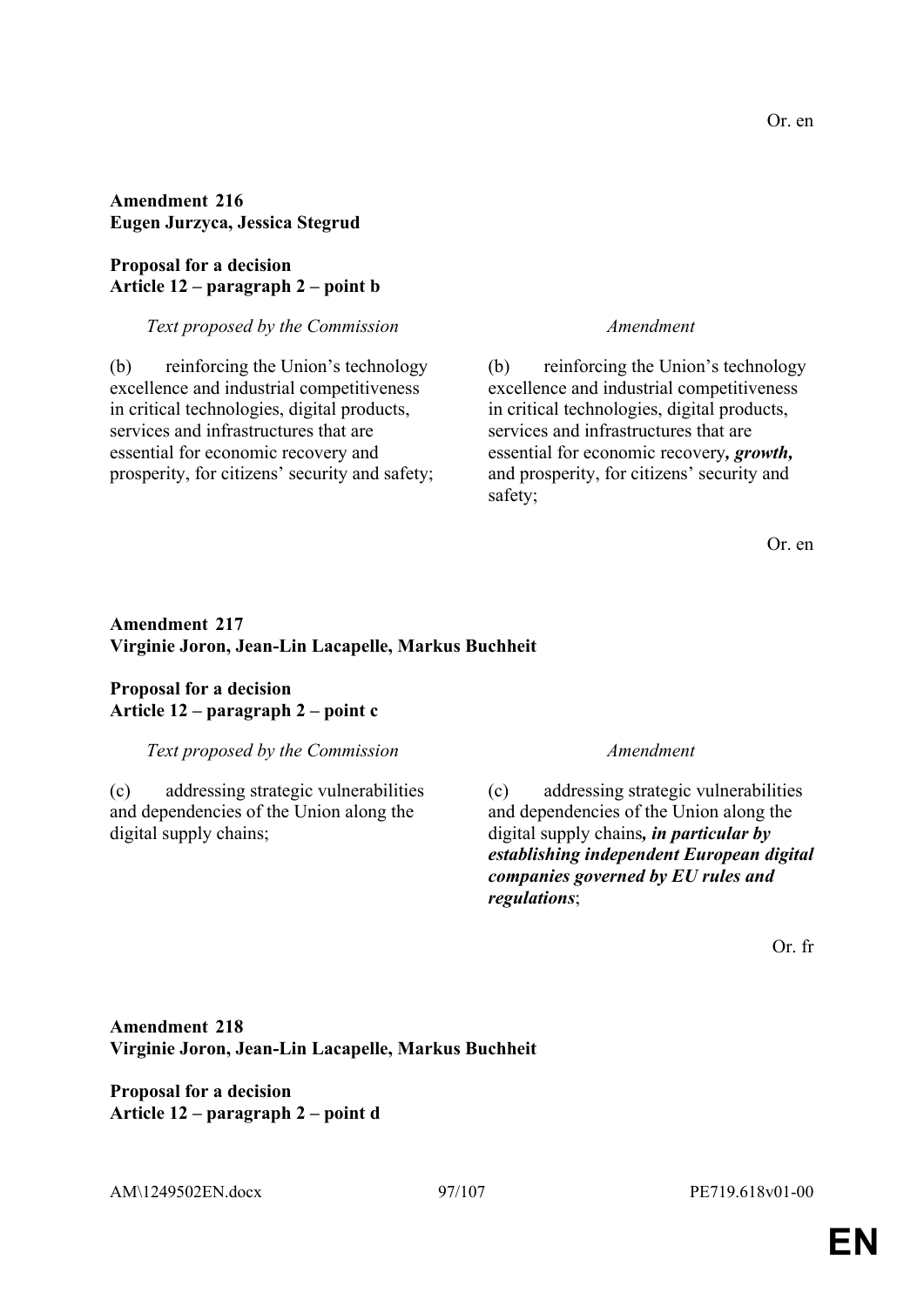### *Text proposed by the Commission Amendment*

(d) widening the diffusion and best use of digital solutions in areas of public interest and the private sector;

(d) widening the diffusion and best use of digital solutions in areas of public interest and the private sector*, while taking into account existing disparities in digital coverage and respecting the choice of citizens in Member States not to use digital solutions*;

Or. fr

## **Amendment 219 David Cormand, Alexandra Geese, Kim Van Sparrentak** on behalf of the Verts/ALE Group

# **Proposal for a decision Article 12 – paragraph 2 – point e**

*Text proposed by the Commission Amendment*

(e) contributing to a sustainable digital transformation of society and the economy that benefits all businesses *and citizens* across the Union;

(e) contributing to a sustainable digital transformation of society and the economy that benefits all businesses*, all socioeconomic groups and individuals* across the Union;

Or. en

# **Amendment 220 Maria da Graça Carvalho, Pilar del Castillo Vera, Tom Vandenkendelaere**

# **Proposal for a decision Article 12 – paragraph 2 – point e a (new)**

*Text proposed by the Commission Amendment*

*(ea) promoting educational and professional approaches to develop the digital skills that are required to get more quality jobs and rewarding careers and to promote a greater participation of girls and women in the digital domain;*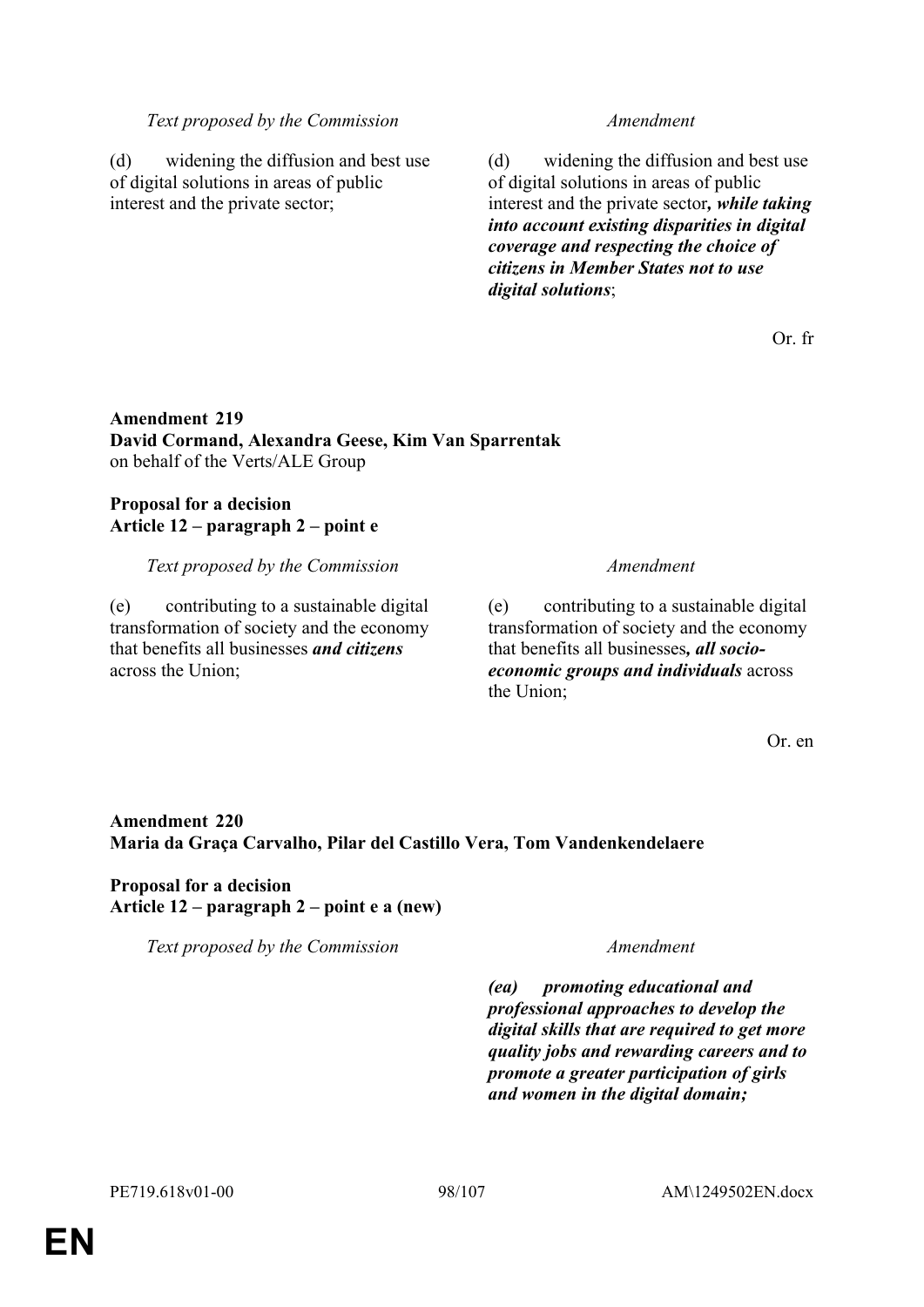**Amendment 221 Arba Kokalari**

**Proposal for a decision Article 12 – paragraph 2 – point e a (new)**

*Text proposed by the Commission Amendment*

*(ea) improving the functioning of the digital single market through facilitating cross-border operations and removing barriers to trade;*

Or. en

**Amendment 222 Eugen Jurzyca, Jessica Stegrud**

**Proposal for a decision Article 12 – paragraph 2 a (new)**

*Text proposed by the Commission Amendment*

*(2a) Any Multi-Country project shall publish its specific objectives, including measurable indicators, upon its establishment.*

Or. en

**Amendment 223 Eugen Jurzyca, Jessica Stegrud**

**Proposal for a decision Article 12 – paragraph 3 a (new)**

*Text proposed by the Commission Amendment*

*(3a) A Multi-Country Project may involve the participation of thirdcountries, which respect democracy and European values. The participation shall* 

AM\1249502EN.docx 99/107 PE719.618v01-00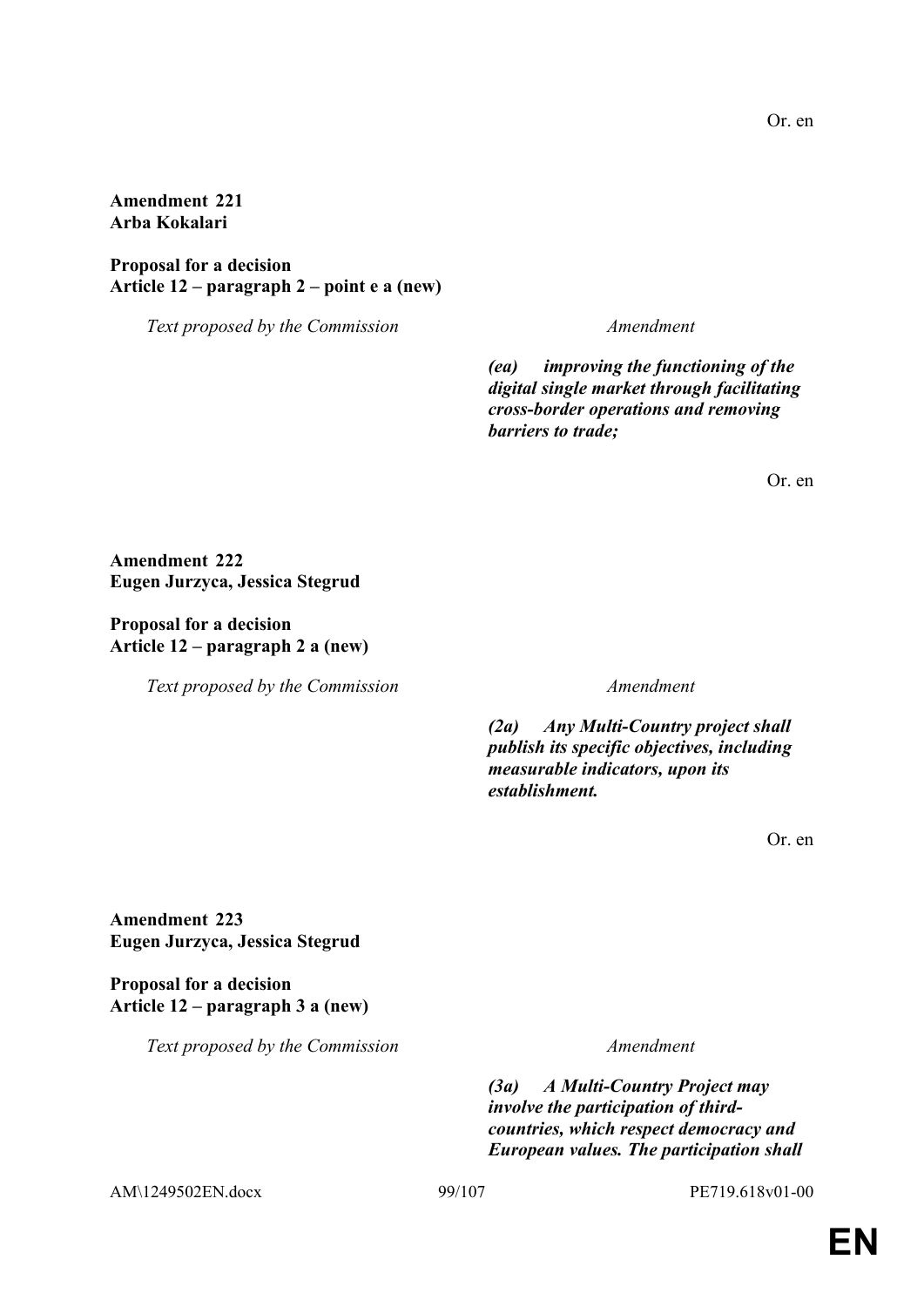*secure increased efficiency or value of the Project for participants from Member States.*

Or. en

### **Amendment 224 Eugen Jurzyca, Jessica Stegrud**

## **Proposal for a decision Article 12 – paragraph 5**

### *Text proposed by the Commission Amendment*

(5) The Commission may adopt a recommendation to set up a Multi-Country Project or to invite a Member State to participate in a Multi-Country Project meeting the requirements of paragraphs (1) to *(3)* , taking into account the progress implementing the national Digital Decade strategic roadmaps and the adherence to the Commission's recommended actions. The Commission and Member States may also undertake to set up, or join, a Multi-Country Project as a joint commitment.

(5) The Commission may adopt a recommendation to set up a Multi-Country Project *and measurable indicators according to paragraph 2a* or to invite a Member State *or a third country* to participate in a Multi-Country Project meeting the requirements of paragraphs (1) to *(3a)*, taking into account the progress implementing the national Digital Decade strategic roadmaps and the adherence to the Commission's recommended actions. The Commission and Member States may also undertake to set up, or join, a Multi-Country Project as a joint commitment.

Or. en

# **Amendment 225 David Cormand, Alexandra Geese, Kim Van Sparrentak** on behalf of the Verts/ALE Group

## **Proposal for a decision Article 12 – paragraph 5**

### *Text proposed by the Commission Amendment*

(5) The Commission may adopt a recommendation to set up a Multi-Country Project or to invite a Member State to participate in a Multi-Country Project meeting the requirements of paragraphs (1)

(5) The Commission may adopt a recommendation to set up a Multi-Country Project or to invite a Member State to participate in a Multi-Country Project meeting the requirements of paragraphs (1)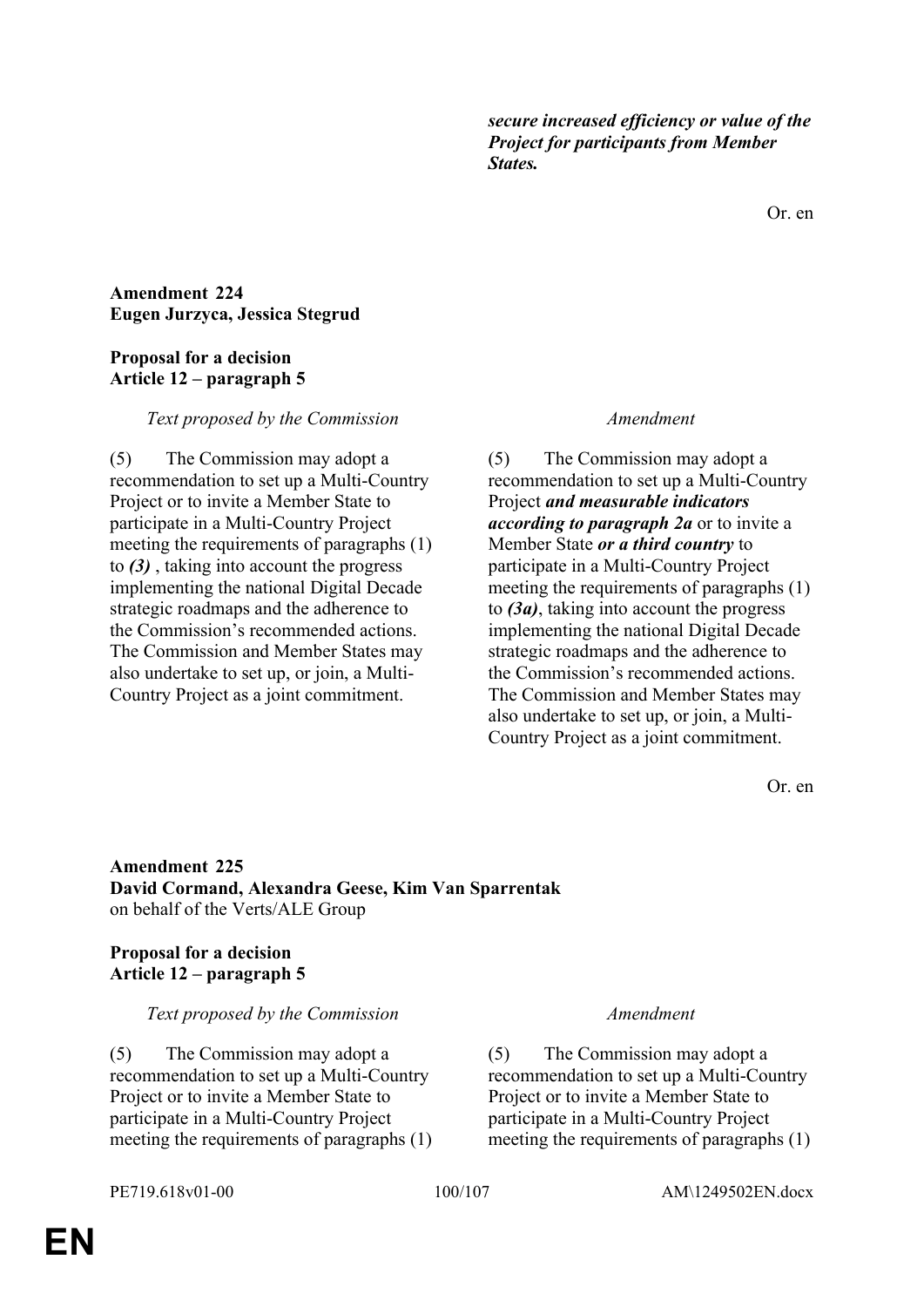to (3) , taking into account the progress implementing the national Digital Decade strategic roadmaps and *the* adherence to the Commission's recommended actions. The Commission and Member States may also undertake to set up, or join, a Multi-Country Project as a joint commitment.

to (3), taking into account the progress implementing the national Digital Decade strategic roadmaps and *objectives as well as* adherence to the Commission's recommended actions. The Commission and Member States may also undertake to set up, or join, a Multi-Country Project as a joint commitment.

Or. en

### **Amendment 226 Virginie Joron, Jean-Lin Lacapelle, Markus Buchheit**

### **Proposal for a decision Article 12 – paragraph 5 a (new)**

*Text proposed by the Commission Amendment*

*(5a) If at least three Member States request the Commission to adjust the applicable rules in order to promote the objectives pursued and foster the success of a multinational project, such as the promotion of an independent European digital industry, the Commission must respond to this request within less than three months stating its grounds. In the event that the Commission responds favourably, it must submit a legislative initiative within less than six months.*

Or. fr

**Amendment 227 David Cormand, Alexandra Geese, Kim Van Sparrentak** on behalf of the Verts/ALE Group

### **Proposal for a decision Article 13 – paragraph 3**

*Text proposed by the Commission Amendment*

(3) Other entities, whether public or private, may contribute to Multi-Country (3) Other entities, whether public or private, may contribute to Multi-Country

AM\1249502EN.docx 101/107 PE719.618v01-00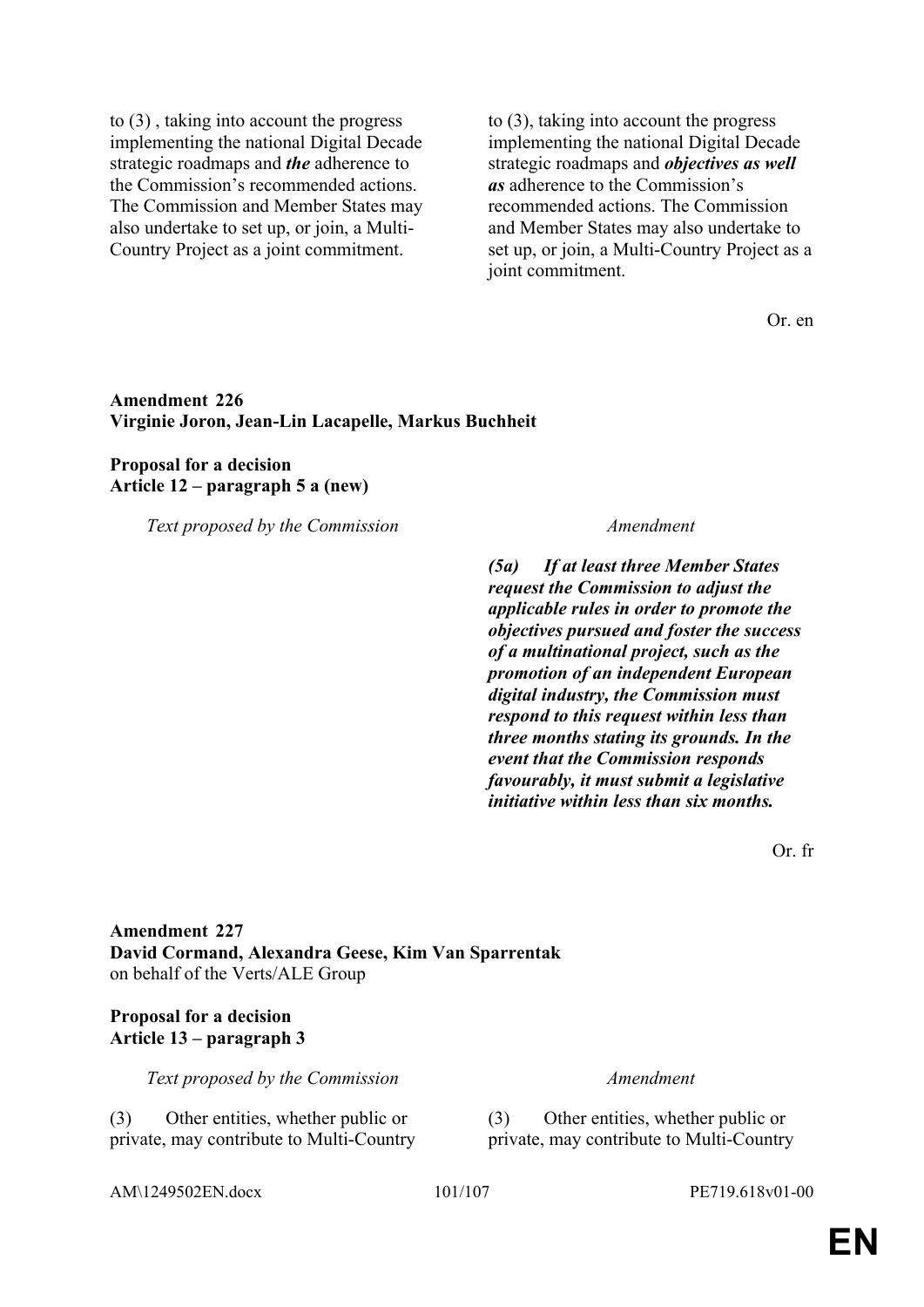Projects where appropriate. Projects where appropriate. *Private contributions shall not result in restrictions to the availability of the outcomes of the projects for individuals and businesses in the Union.*

Or. en

# **Amendment 228 Maria da Graça Carvalho, Pilar del Castillo Vera, Tom Vandenkendelaere**

## **Proposal for a decision Article 13 – paragraph 4 – point a**

*Text proposed by the Commission Amendment*

(a) Joint Undertakings; (a) Joint Undertakings*, notably the Smart Networks and Services JU, the Key Digital Technologies JU and the High-Performance Computing JU*;

Or. en

# **Amendment 229 David Cormand, Alexandra Geese, Kim Van Sparrentak** on behalf of the Verts/ALE Group

# **Proposal for a decision Article 15 – paragraph 3**

# *Text proposed by the Commission Amendment*

(3) An EDIC shall have in each Member State the most extensive legal capacity accorded to legal entities under the law of that Member State. It may, in particular, acquire, own and dispose of movable*,* immovable *and intellectual* property, conclude contracts and be a party to legal proceedings.

(3) An EDIC shall have in each Member State the most extensive legal capacity accorded to legal entities under the law of that Member State. It may, in particular, acquire, own and dispose of movable *and* immovable property, conclude contracts and be a party to legal proceedings.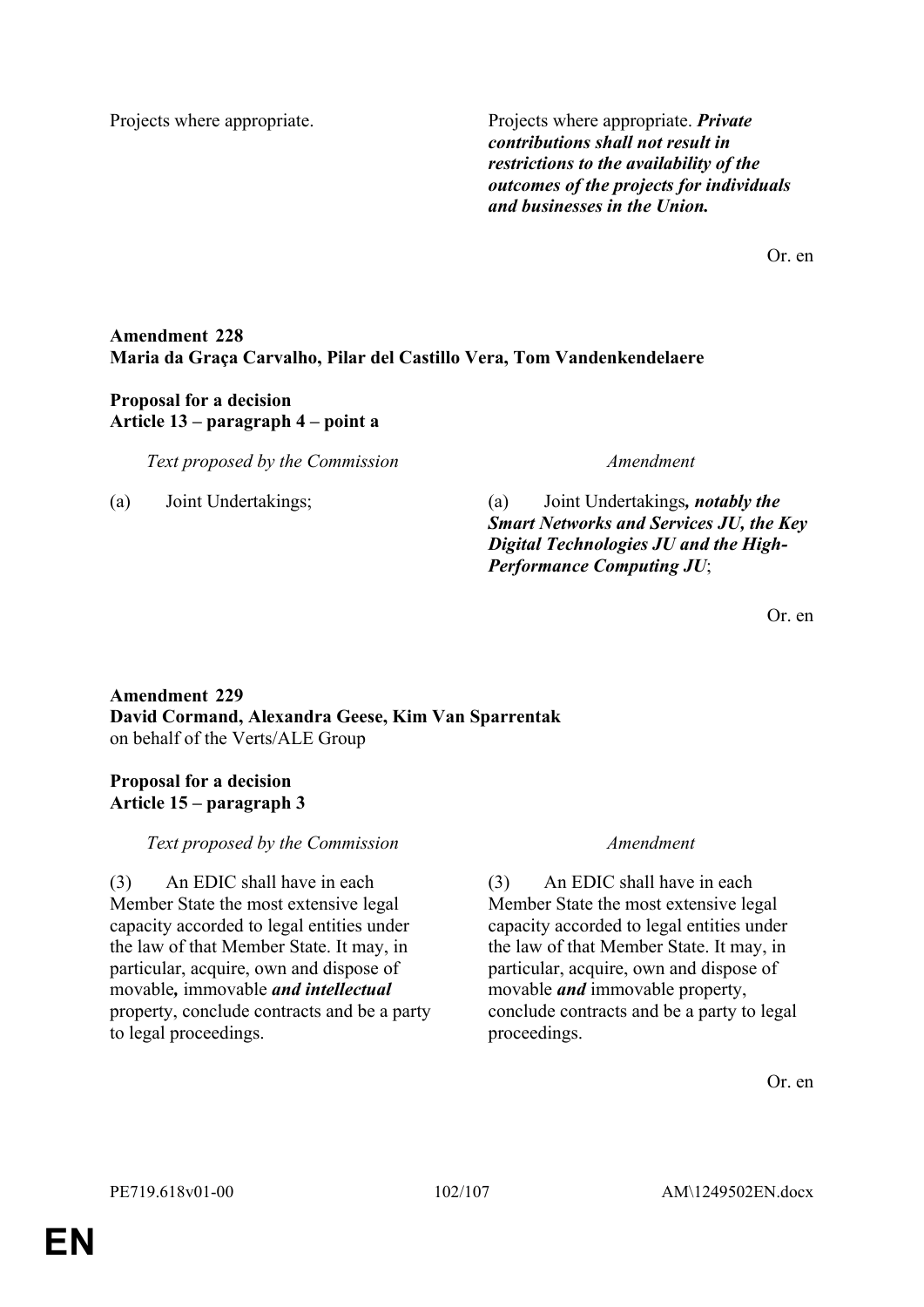**Amendment 230 Eugen Jurzyca, Jessica Stegrud**

## **Proposal for a decision Article 15 – paragraph 4 a (new)**

*Text proposed by the Commission Amendment*

*(4a) An EDIC shall perform exclusively activities directly related to a Multi-Country Project.*

Or. en

**Amendment 231 Eugen Jurzyca, Jessica Stegrud**

# **Proposal for a decision Article 16 – paragraph 5**

*Text proposed by the Commission Amendment*

(5) The decision setting up the EDIC shall be published in the Official Journal of the European Union.

(5) The decision setting up the EDIC shall be published in the Official Journal of the European Union. *The Commission shall publish and update a register of EDICs in a timely manner.*

Or. en

# **Amendment 232 Eugen Jurzyca, Jessica Stegrud**

# **Proposal for a decision Article 17 – paragraph 3**

*Text proposed by the Commission Amendment*

(3) Member States that do not provide a financial or non-financial contribution may join EDIC as observers without voting rights.

(3) Member States that do not provide a financial or non-financial contribution may*, upon their request,* join EDIC as observers without voting rights. *An observer shall be allowed to participate in any activity, meeting and decision making of the EDIC.*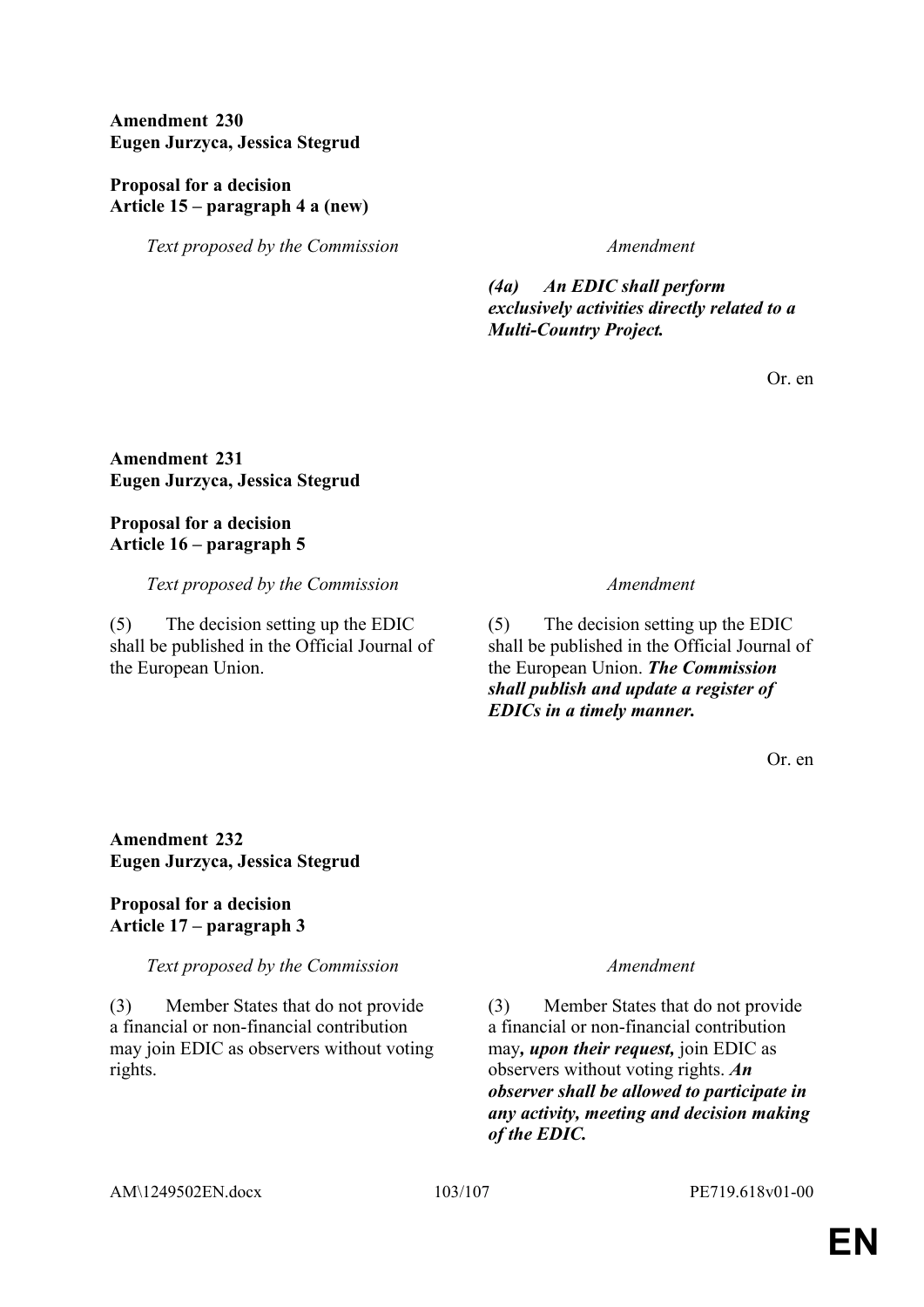## **Amendment 233 David Cormand, Alexandra Geese, Kim Van Sparrentak** on behalf of the Verts/ALE Group

# **Proposal for a decision Article 17 – paragraph 4**

## *Text proposed by the Commission Amendment*

(4) An EDIC may be open to the participation of entities other than Member States, which may include inter alia international organizations and private entities, as specified in the Statutes. If this is the case, Member States shall hold jointly the majority of the voting rights in the assembly of members regardless of the amount of contributions from entities other than Member States.

(4) An EDIC may be open to the participation of entities other than Member States, which may include inter alia international organizations and private entities, as specified in the Statutes. If this is the case, Member States shall hold jointly the majority of the voting rights in the assembly of members *and enough votes to make any decision,* regardless of the amount of contributions from entities other than Member States.

Or. en

## **Amendment 234 Eugen Jurzyca, Jessica Stegrud**

## **Proposal for a decision Article 18 – paragraph 2**

# *Text proposed by the Commission Amendment*

(2) The Commission shall participate in the deliberations of the assembly of members without voting rights. However, where a centrally-managed Union programme financially contributes to a Multi-Country Project, the Commission shall have a veto right on the decisions of the assembly.

(2) The Commission shall participate in the deliberations of the assembly of members without voting rights. However, where a centrally-managed Union programme financially contributes to a Multi-Country Project, the Commission shall have a veto right on the decisions of the assembly. *Decisions of the assembly including results of votes and a particular vote decision of each member shall be publicly available within 15 days of its adoption.*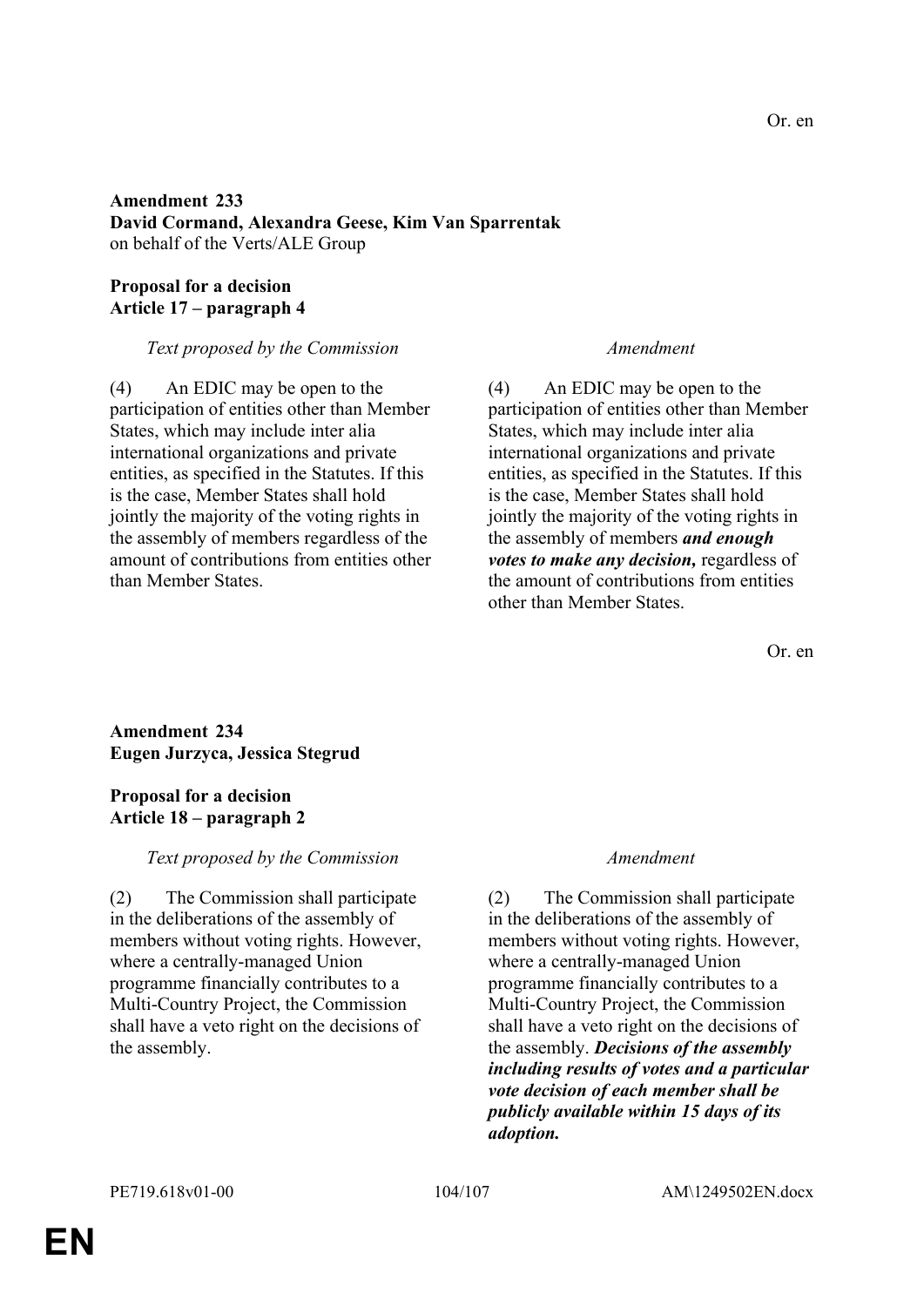*Text proposed by the Commission Amendment*

*(2a) Any research data and results of research and developments of Multi-Country Project with financial participation of centrally managed Union programme shall be published, following* 

**Amendment 237 Eugen Jurzyca, Jessica Stegrud**

**Article 19 – paragraph 2 a (new)**

**Proposal for a decision**

**Eugen Jurzyca, Jessica Stegrud**

**Article 19 – paragraph 1 – point f**

(f) rules on the ownership of

other assets, as applicable.

infrastructure, intellectual property and

(f) rules on the ownership of infrastructure, intellectual property*,* 

*profit* and other assets, as applicable.

Or. en

**Proposal for a decision Article 19 – paragraph 1 – point f** *Text proposed by the Commission Amendment*

on behalf of the Verts/ALE Group

**David Cormand, Alexandra Geese, Kim Van Sparrentak**

**Amendment 235**

**Amendment 236**

**Proposal for a decision**

(f) rules on the ownership of *infrastructure, intellectual* property *and other assets, as applicable*.

(f) rules on the ownership of property.

Or. en

Or. en

*Text proposed by the Commission Amendment*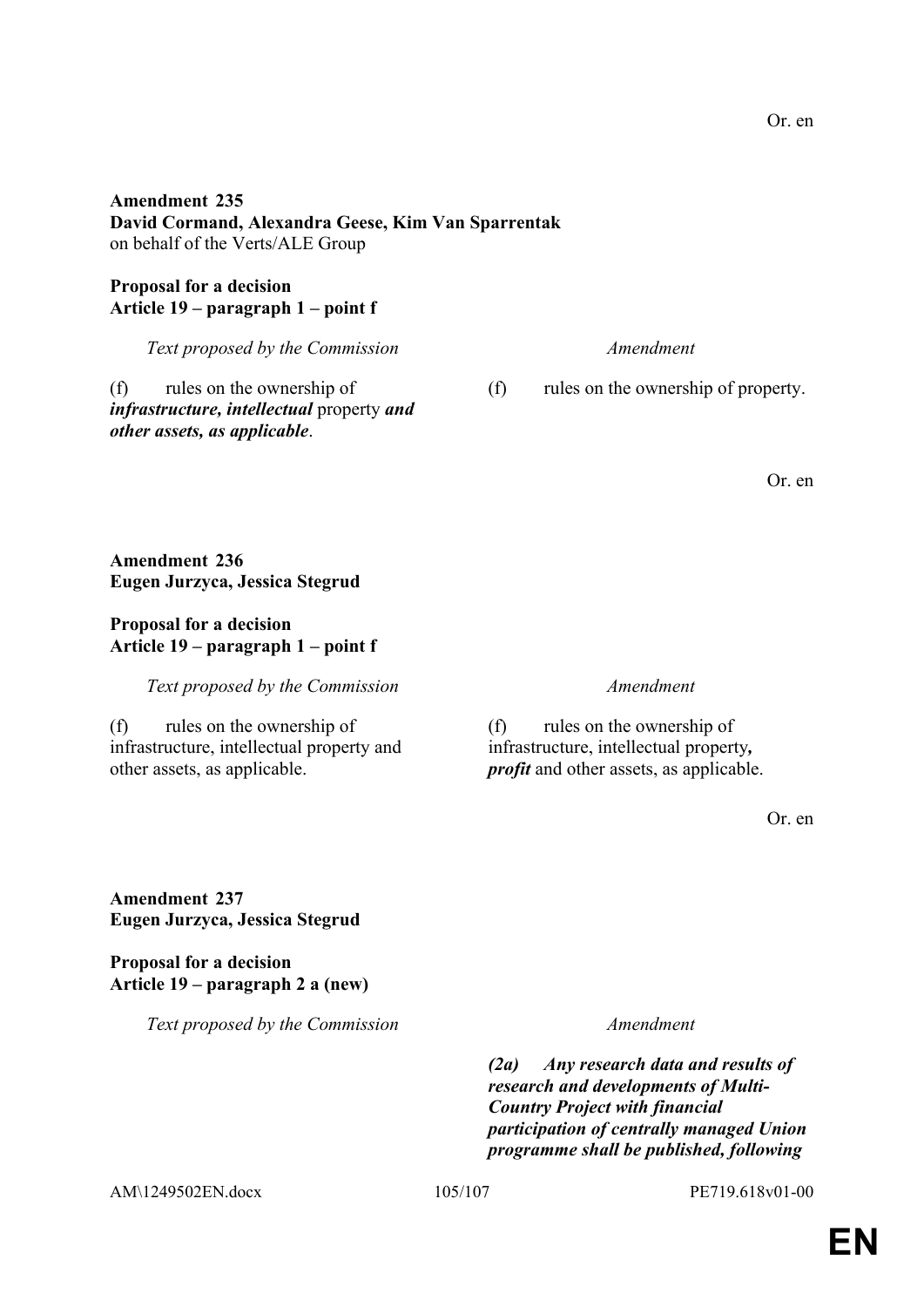*the principle of 'open by default'. In that context, concerns relating to intellectual property rights, personal data protection and confidentiality and security, shall be taken into account in accordance with the principle of 'as open as possible, as closed as necessary'.*

Or. en

## **Amendment 238 Eugen Jurzyca, Jessica Stegrud**

# **Proposal for a decision Article 23 – paragraph 1**

## *Text proposed by the Commission Amendment*

(1) An EDIC shall produce an annual activity report, containing a technical description of its activities and a financial report. It shall be approved by the assembly of members and transmitted to the Commission. *This* report *shall be made publicly available*.

(1) An EDIC shall produce an annual activity report, containing a technical description of its activities*, description on how and to what extent it helps to achieve the targets according to Article 4 and Article 12(2a),* and a financial report. It shall be approved by the assembly of members and transmitted to the Commission. *The Commission shall publish the* report *within 30 days after its adoption*.

Or. en

**Amendment 239 Eugen Jurzyca, Jessica Stegrud**

**Proposal for a decision Article 24 – paragraph 1**

# *Text proposed by the Commission Amendment*

(1) Upon request from the Commission, Member States shall provide the Commission with the information necessary to carry out its tasks under this Decision, in particular regarding

(1) Upon request from the Commission, Member States shall provide the Commission with the information necessary to carry out its tasks under this Decision, in particular regarding